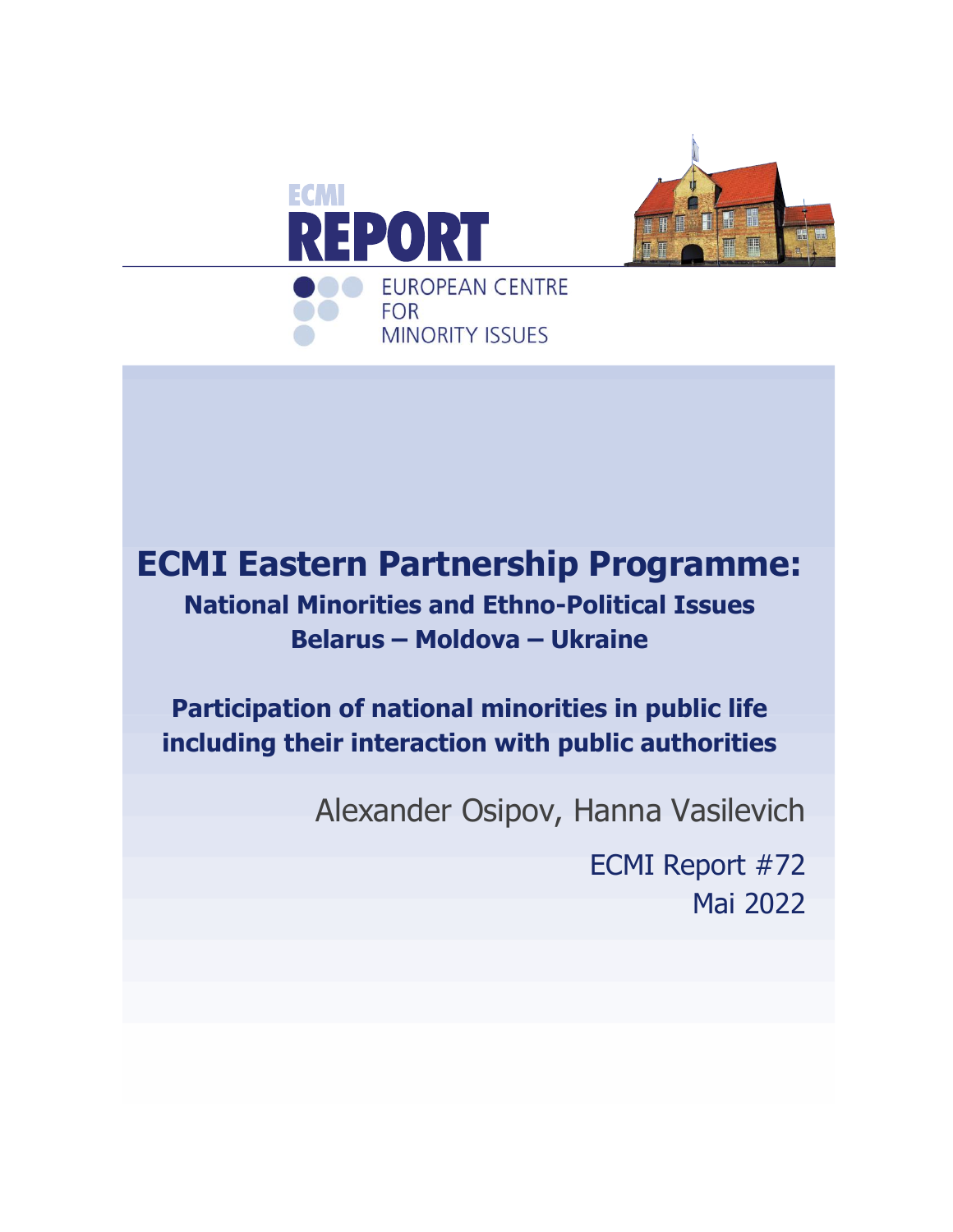This report was prepared by the team of the European Centre for Minority Issues (Flensburg, Germany) together with experts from Belarus, Moldova, and Ukraine. The listed authors do not necessarily agree to all the contents and conclusions of the report.

Editors of the report: Alexander Osipov (Germany), Hanna Vasilevich (Germany)

Contributors: **<sup>1</sup>** Elena Cuijuclu (Moldova), Andrei Cichamirau (Belarus), Ion Duminica (Moldova), Olga Gonchearova (Moldova), Taras Khalavka (Ukraine), Natalia Mekahal (Ukraine), Alexander Osipov (Germany), Alla Ratynska (Ukraine), Anatoly Salay (Ukraine), Hanna Vasilevich (Germany), and Olga Vasilyeva (Ukraine).

**ECMI Report #72 European Centre for Minority Issues (ECMI) Director: Prof. Dr. Vello Pettai © ECMI 2022**

<sup>&</sup>lt;sup>1</sup> Authors are listed in alphabetical order.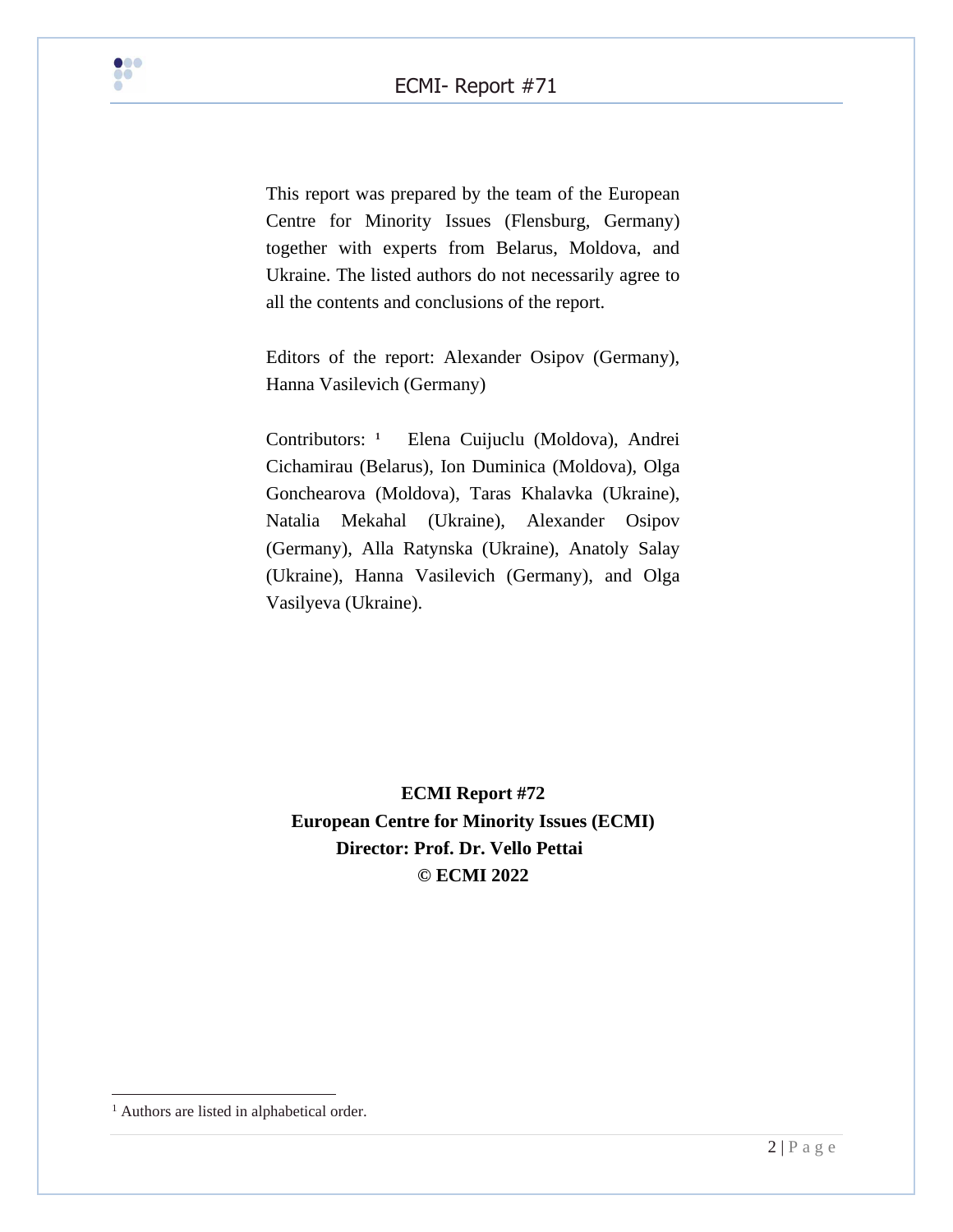

The European Centre for Minority Issues (ECMI) is a non-partisan institution founded in 1996 by the Governments of the Kingdom of Denmark, the Federal Republic of Germany, and the German State of Schleswig-Holstein. ECMI was established in Flensburg, at the heart of the Danish-German border region, in order to draw from the encouraging example of peaceful coexistence between minorities and majorities achieved here. ECMI's aim is to promote interdisciplinary research on issues related to minorities and majorities in a European perspective and to contribute to the improvement of interethnic relations in those parts of Western and Eastern Europe where ethnopolitical tension and conflict prevail.

ECMI Reports are written either by the staff of ECMI or by outside authors commissioned by the Centre. As ECMI does not propagate opinions of its own, the views expressed in any of its publications are the sole responsibility of the author concerned.

**ECMI Report #72 European Centre for Minority Issues (ECMI) Director: Prof. Dr. Vello Pettai © ECMI 2022**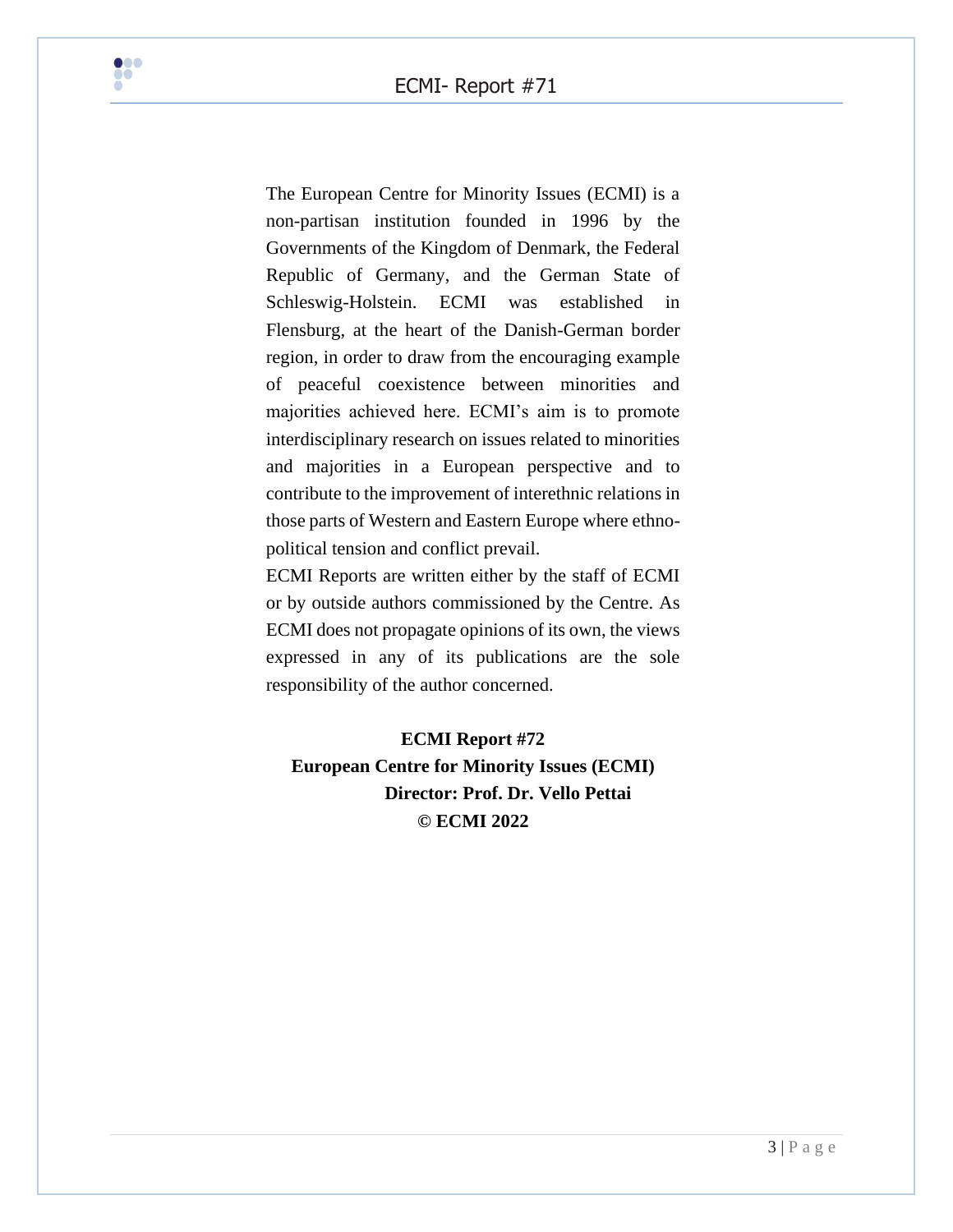

# <span id="page-3-0"></span>**Table of Contents**

| Mechanisms for the communications and participation of minorities in decision-making15 |  |
|----------------------------------------------------------------------------------------|--|
|                                                                                        |  |
|                                                                                        |  |
|                                                                                        |  |
|                                                                                        |  |
|                                                                                        |  |
|                                                                                        |  |
|                                                                                        |  |
|                                                                                        |  |
|                                                                                        |  |
|                                                                                        |  |
|                                                                                        |  |
|                                                                                        |  |
|                                                                                        |  |
|                                                                                        |  |
|                                                                                        |  |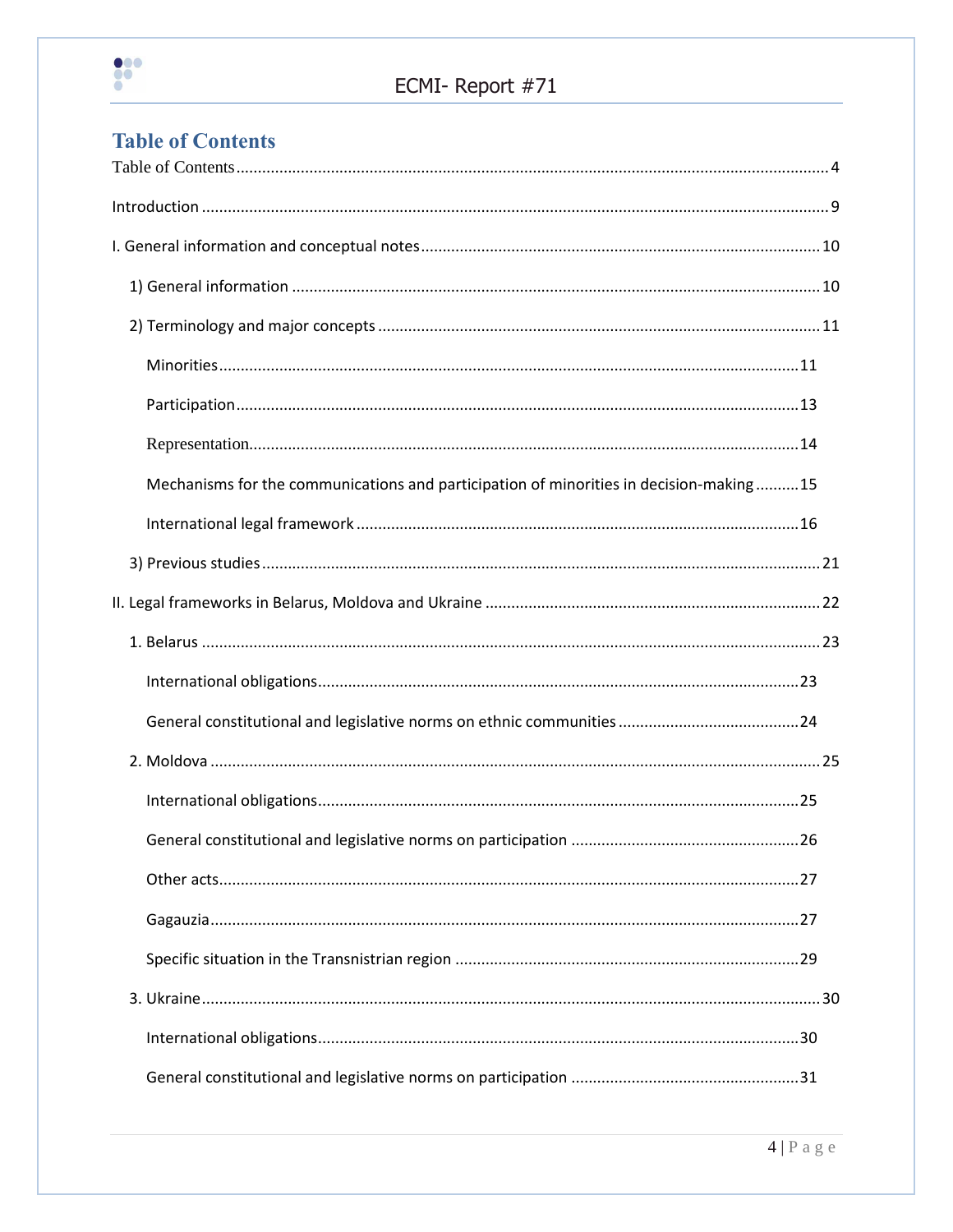

# ECMI-Report #71

| IV. Structures and practices of interaction with minorities - problems and positive achievements 43 |  |
|-----------------------------------------------------------------------------------------------------|--|
|                                                                                                     |  |
|                                                                                                     |  |
|                                                                                                     |  |
|                                                                                                     |  |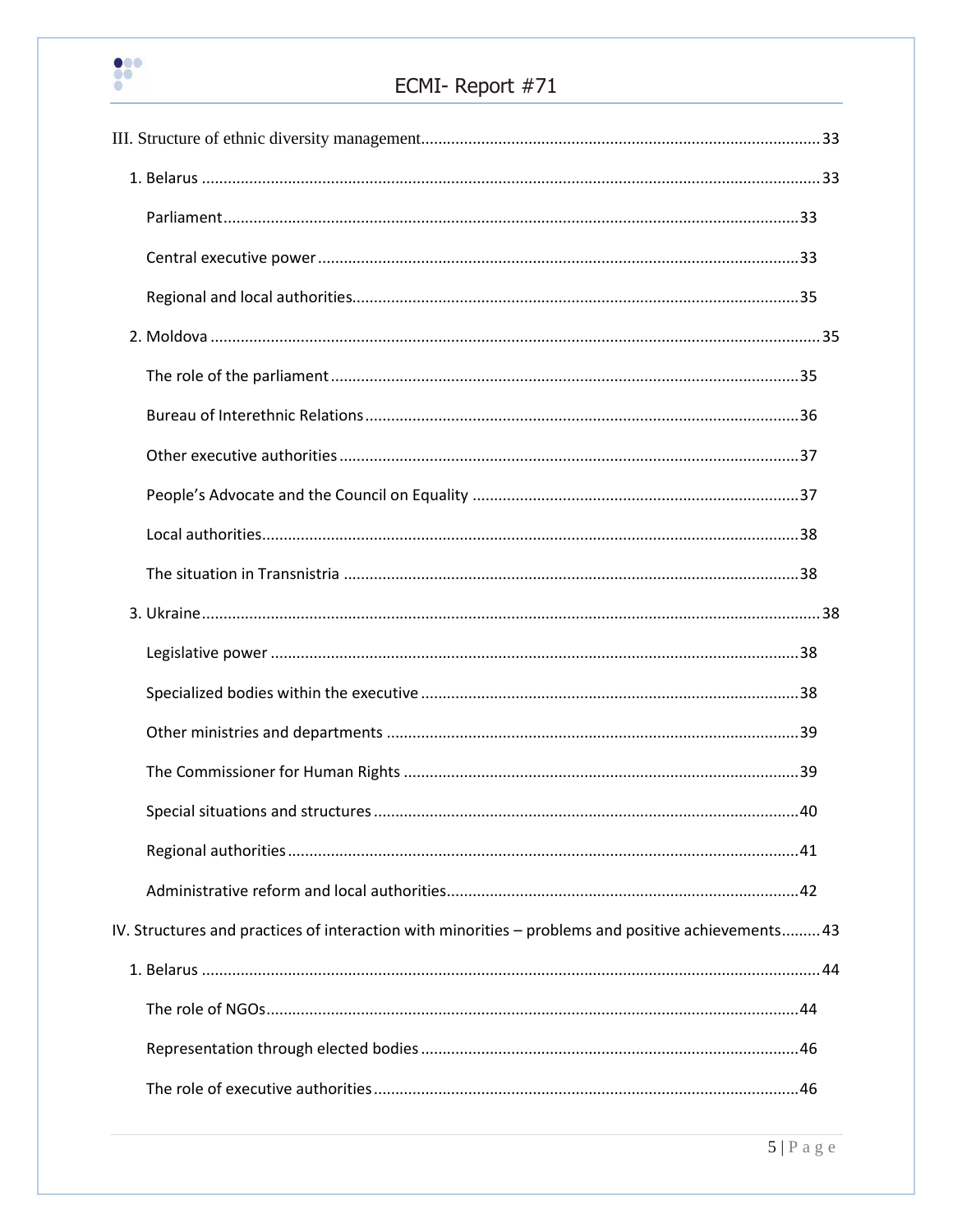

# ECMI-Report #71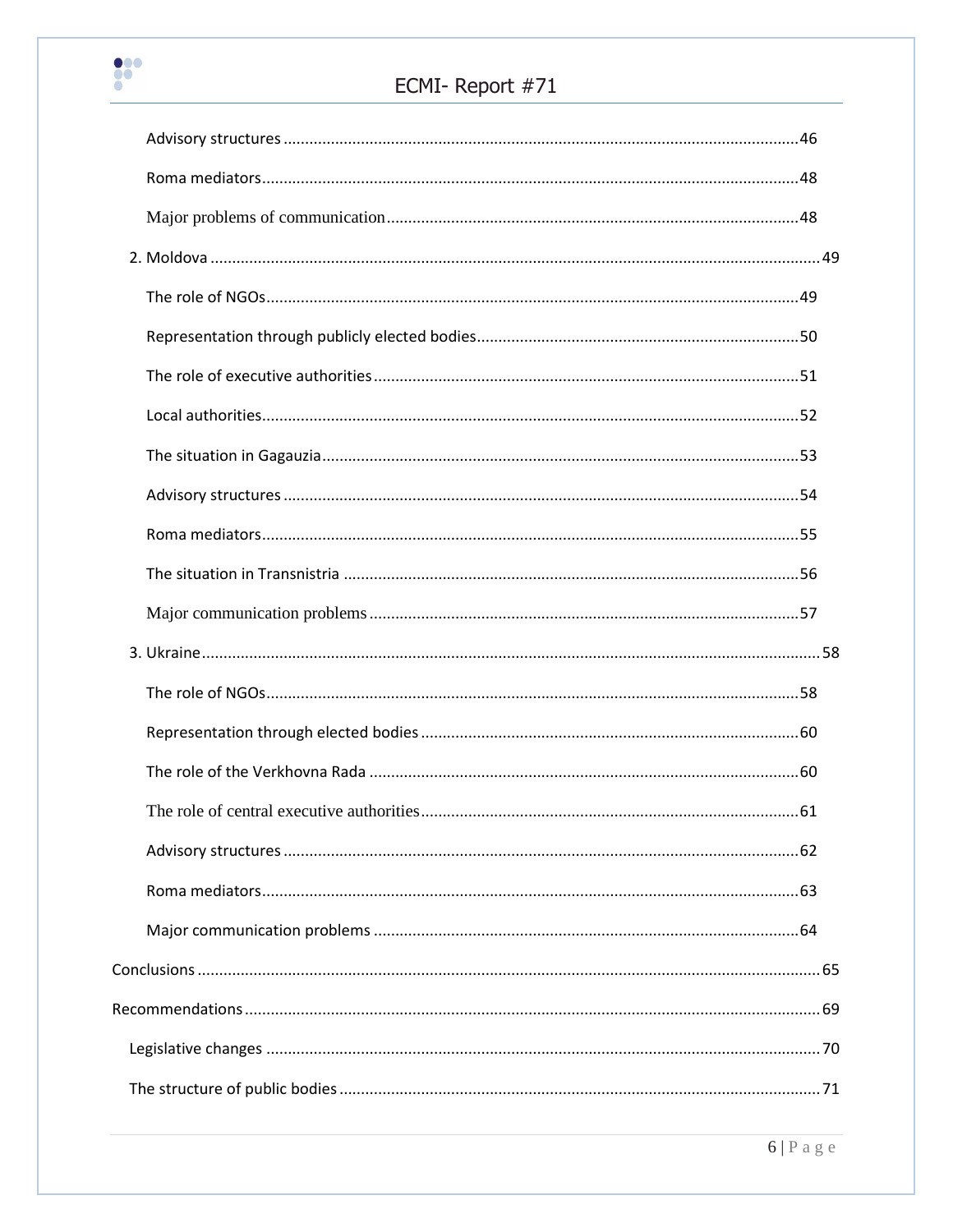

# ECMI-Report #71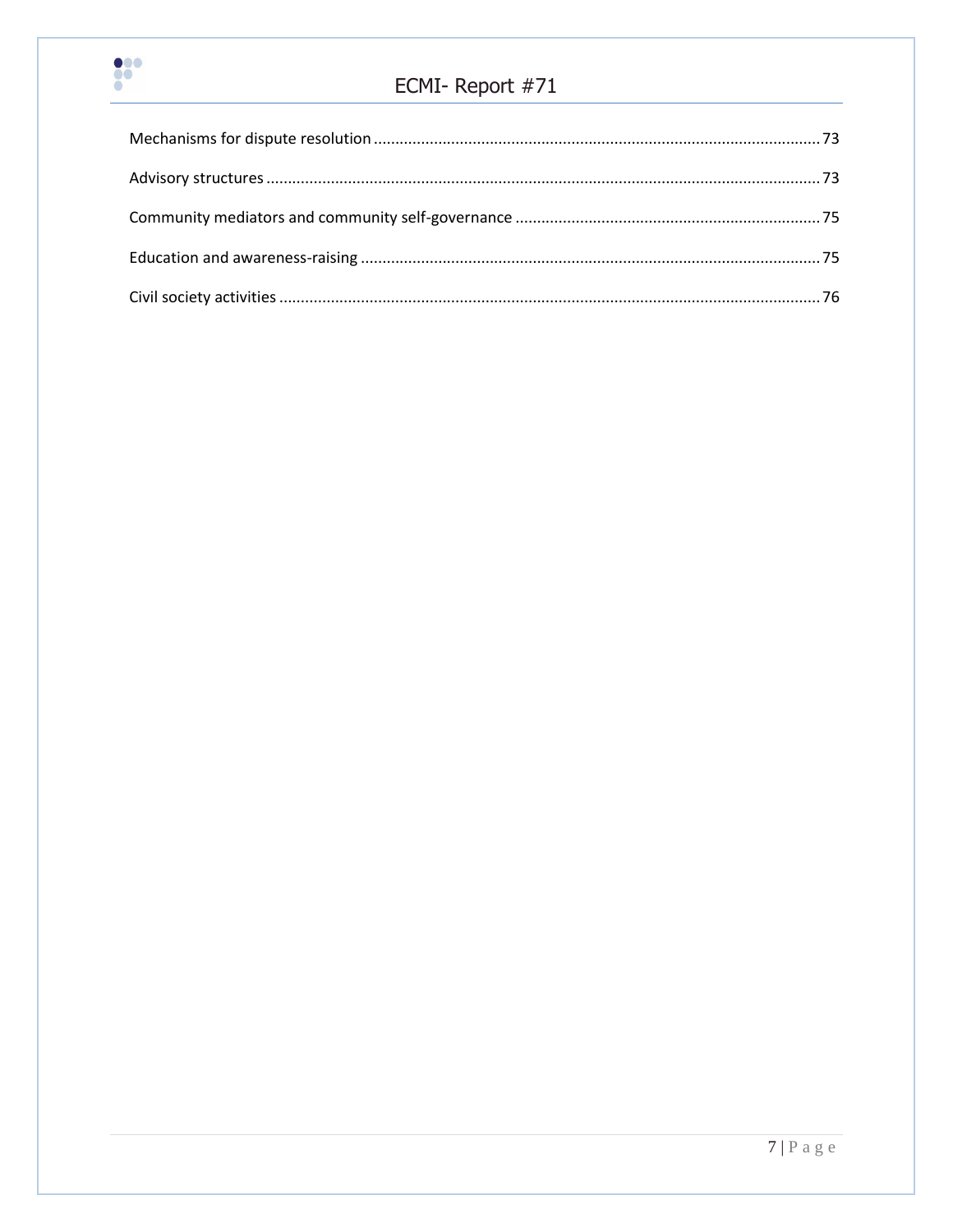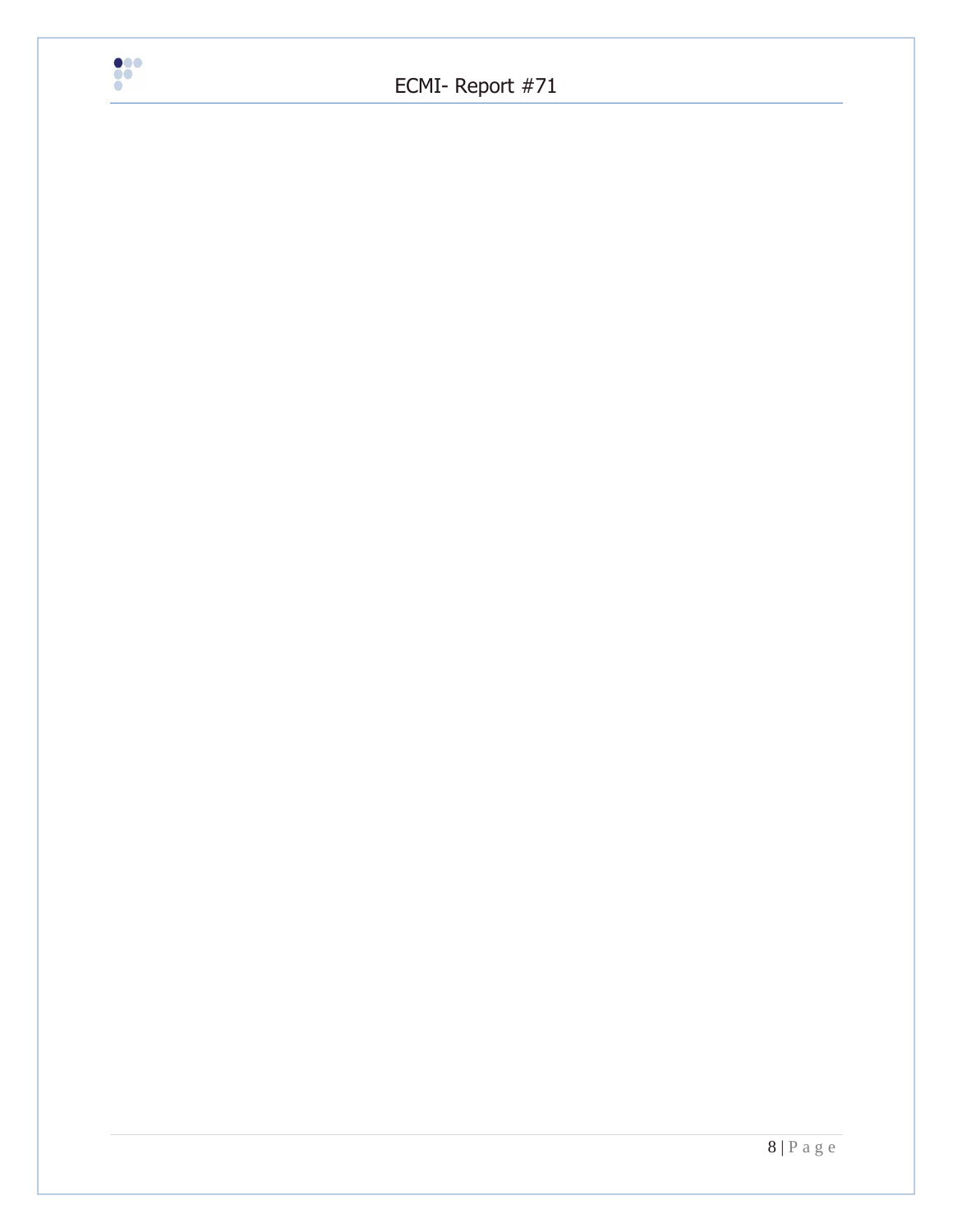

# <span id="page-8-0"></span>**Introduction**

# **Alexander Osipov (Germany), Hanna Vasilevich (Germany) Mai 2022 ECMI Report #72**

This report focuses on the participation of national and ethnic minorities in public life in Belarus, Moldova and Ukraine. This consists of opportunities for people, irrespective of their ethnic and linguistic belonging, to fully participate in public life, including in socially significant decision-making along with expressing, preserving and developing their own specific cultural and linguistic features. The key question is therefore to what extent public or non-governmental organizations (NGOs) are ready to communicate with individuals and organizations representing minorities, and their ability to consider the special needs and interests of people who differ from the majority in terms of their ethnic origin, culture or linguistic preferences. Thus, this report is devoted to the issue of communication between minorities and authorities, rather than on general issues of minority protections.

The general topic of communication between minorities and authorities consists of issues related to the institutional structure of this communication, and the results that it yields. This overarching framework also includes issues of how the system of official organizations responsible for ethnic policies is structured, as well as the scope of its activities. This topic is one of the few that defines how ethnic relations will develop in Belarus, Moldova and Ukraine, as it addresses the ways society and the state prevent the alienation of any parts of the population, as well as societal cleavages and destabilization.

States looking to establish and improve the peaceful coexistence of a diverse society should look to the numerous international norms aimed at peaceful and constructive coexistence among different groups and established positive practices across various countries. This report offers relevant general and country-specific information, summarizes the results of discussions, and puts forward recommendations about good practices to be borrowed and developed in appropriate areas.

The Eastern Partnership (Armenia, Azerbaijan, Belarus, Georgia, the Republic of Moldova and Ukraine) have accumulated their own positive and negative experiences in resolving the regulation of ethnic relations. These countries have a number of mechanisms and practices concerning the interaction between minorities and authorities, including advisory bodies, commissioners on minority issues, expert councils, and so forth. So far, no efforts have really been made to assess the efficacy of these mechanisms, or these attempts have failed to yield any clear results. More importantly, public and expert discussions on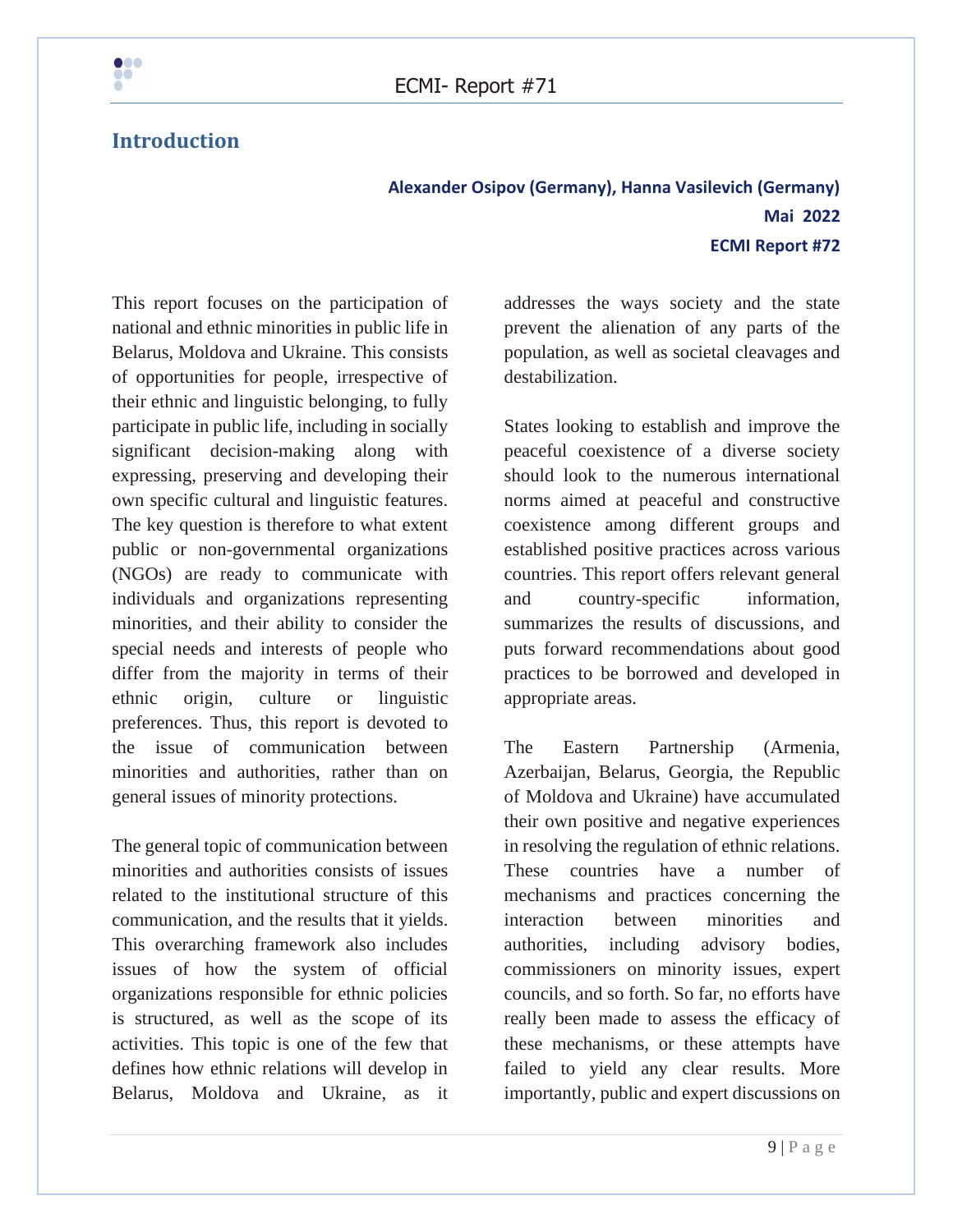broader issues of minority participation in the Eastern Partnership countries are still limited in scope and depth and remain at the periphery of public attention.

This report was prepared as a summary of public discussions organized by the European Centre for Minority Issues (ECMI) Eastern Partnership Programme in 2014–2016.<sup>2</sup> Using the outputs of these discussions and other available sources, the authors have identified the most effective and strategically promising decisions and initiatives that can ensure efficacious interaction between public bodies and the people and organizations that formulate and advocate for the specific interests and needs of national minorities.

# <span id="page-9-0"></span>**I. General information and conceptual notes**

## <span id="page-9-1"></span>*1) General information*

Belarus, Moldova and Ukraine came into being as independent states simultaneously with the breakdown of the USSR in 1991. These three countries differ from each other in terms of territory and population size. Belarus occupies 207,600 km² and has a population of 9,498,000 (according to the most current administrative records from 2016); Moldova's territory is 33,846 km² with a population of 2,913,000 (according to the census of 2014); Ukraine is 603,549 km² with a population of 42,488,000 (according

to the most current administrative records from 2016). All three countries have industrial and agrarian economies: Belarus is an upper mid-level developed country, while Moldova and Ukraine are at a lower middle level. According to the World Bank, the 2015 GDP per capita (adjusted for purchasing power parity) was 17,700 USD in Belarus, 5,040 in Moldova and 7,940 in Ukraine.<sup>3</sup>

Belarus has an authoritarian regime with strong centralized presidential power, Moldova is a parliamentary republic while Ukraine has a semi-presidential system. According to the Heritage Foundation and World Street Journal's 2016 assessment of economic freedom, Moldova is a "mostly unfree" country and scores 57.4 points on a 100-point graded scale (where 100 points mean full economic freedom), while Belarus scores 48.8 and Ukraine scores 46.8 points, putting them in the category of "repressed" states.<sup>4</sup> According to Transparency International's 2015 corruption perception index, Moldova received 33 points on a 100 point graded scale (where 0 points means maximum corruption in the public sector; 100 points indicates the absence of corruption), Belarus scored 32 and Ukraine scored 27.<sup>5</sup> In other words, all three countries are characterized by poor public governance, an excessive bureaucratic burden on the economy and, in some cases, on other spheres of public life.



<sup>2</sup> www.ecmi-epp.org.

<sup>&</sup>lt;sup>3</sup> The World Bank. Countries and Economies. http://data.worldbank.org/country.

<sup>4</sup> 2016 Index of Economic Freedom. Country Ranking. http://www.heritage.org/index/ranking.

<sup>5</sup> Transparency International. Table of results:

Corruption Perceptions Index 2015.

http://www.transparency.org/cpi2015#results-table.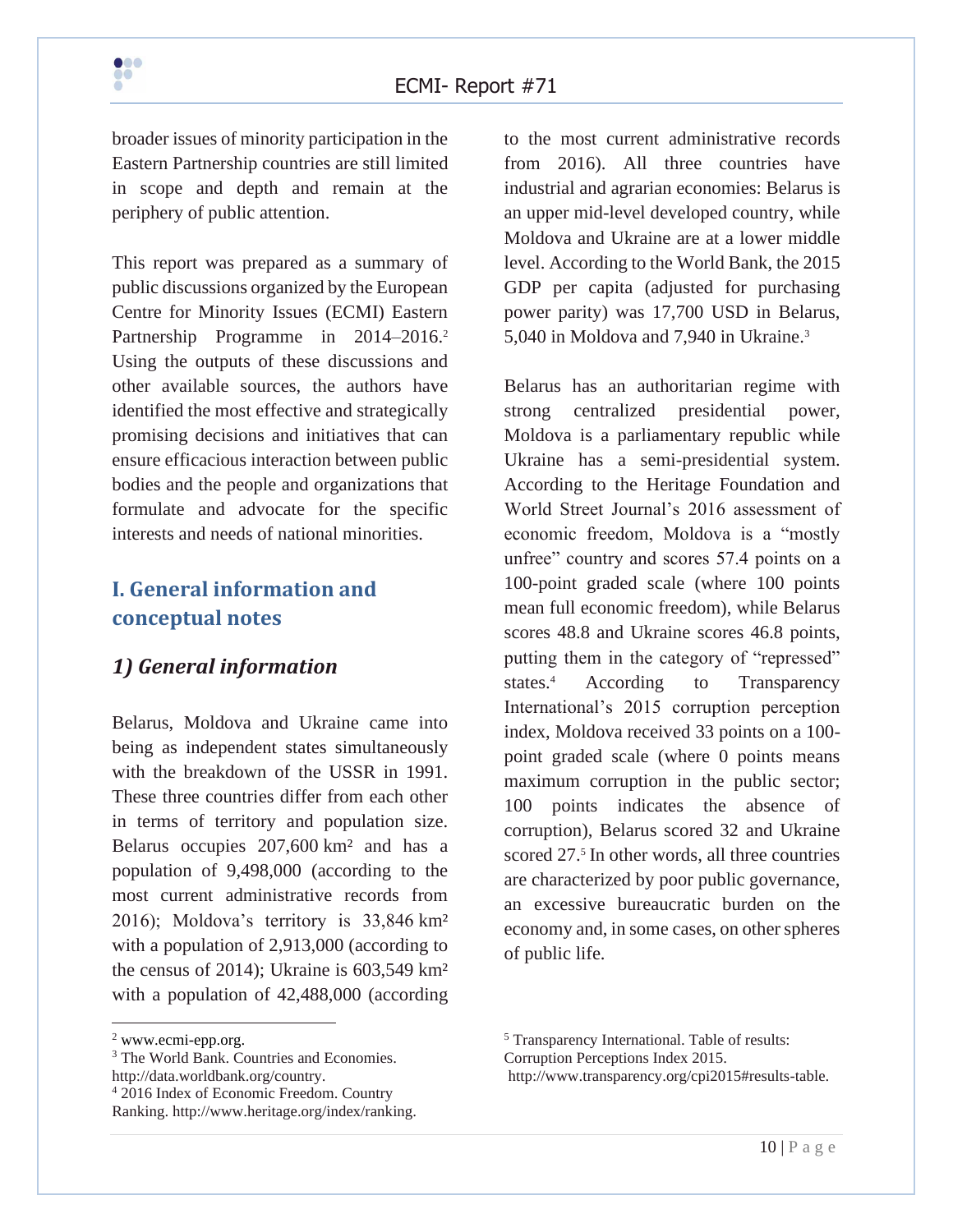

Moldova has no control over part of its territory: the left (eastern) bank of Dniester – the internationally unrecognized Pridnestrovian (Transnistrian) Moldavian Republic, which is under Russian patronage. Ukraine has no control over the Crimean Peninsula, composed of the Autonomous Republic of Crimea and the city of Sevastopol, which were occupied and annexed by the Russian Federation in 2014. In the east of the country, there is conflict with separatist enclaves directly supported and controlled by Russia.<sup>6</sup>

All three countries have ethnically diverse populations: the share of ethnic Belarusians in Belarus is 84% (according to the 2009 census), Moldovans in Moldova make up 76% (according to the 2004 census) and Ukrainians in Ukraine comprise 78% of the population (according to the 2001 census). Along with the main ethnic nations, these countries are populated by ethnic minorities including Russians, Poles, Jews, Roma and others; each of these three states are home to a large number of people belonging to the core nationalities of the two other states.

The three countries are, in principle, comparable with each other in terms of how ethnic minority issues are perceived and how their respective approaches are implemented. All three position themselves, albeit to differing degrees and in different forms, as

primarily ethnonational states in the name and for the benefit of their major or "titular" ethnic groups. In other words, ethnic nationalism remains the countries' major conceptual framework, although its concrete manifestations vary significantly from country to country, and from region to region. Second, in all three countries, the Russian language and broad bilingualism play a similar role, which in many respects determines social processes and the perception of ethnic relations. Third, the soviet heritage persists in legislation as well as in conceptual approaches to ethnic relations.

# <span id="page-10-0"></span>*2) Terminology and major concepts*

### <span id="page-10-1"></span>**Minorities**

Ethnic diversity is a term that may be based on various concepts and approaches. The concept of "minority" in the sense of a "national or ethnic minority" is one way among a few to describe the social organization of cultural variations, and this approach is broadly used in larger Europe.

There is no consistent or universally recognized definition of "minority" among politicians and researchers as it aims to cover a broad range of social relations. This is the reason why "minority" is used primarily as a

<sup>6</sup> The present report includes a description of the situation in the Transnistrian region of the Republic of Moldova. However, it does not cover the Ukrainian territories that are currently beyond the control of the lawful government of the country: the Crimean Peninsula (Crimea) and temporarily occupied parts of Donetsk and Lugansk Oblasts

<sup>(</sup>Donbas). The reason for this omission is that while Transnistria was examined and discussed within the EPP project, Crimea and Donbass were not. Second, Transnistria is an established, stable and peacefully developing institutional environment, while Crimea and Donbass are characterized by continuing interstate armed conflict and foreign occupation.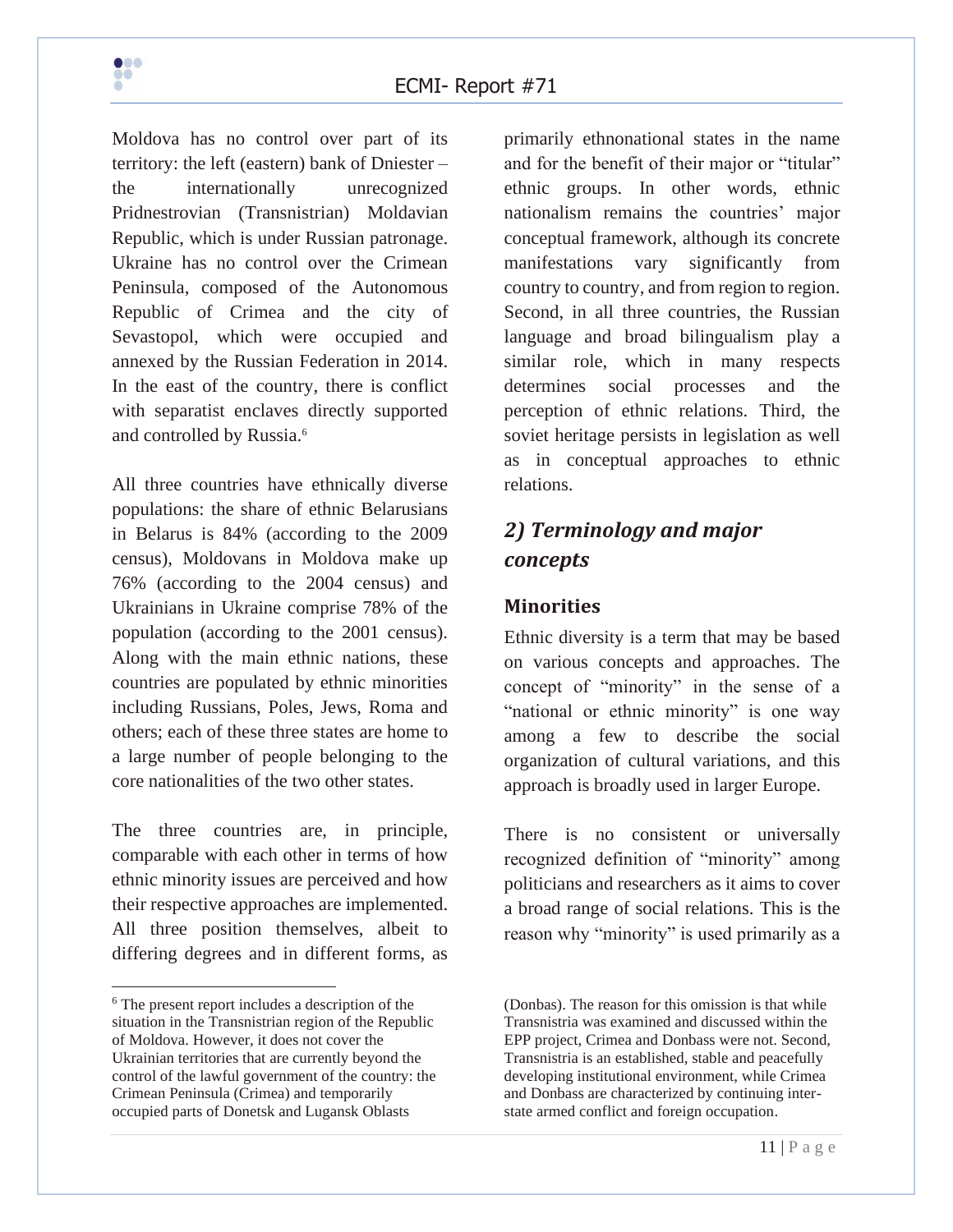practical category with flexible meanings, depending on the specific context.

In larger Europe, the concept of "minority" results from the idea of the nation-state: minorities are the groups that differ from the "nation" or "majority population". For various historical or political reasons, and partly because of widely spread misunderstandings, the word "minority" carries a negative connotation in many places. In some cases, the word "minority" is considered to refer to the legally subordinate or disadvantaged status of a group, or its "non-indigenous" or "alien" character. Therefore, this term is generally avoided by activists from indigenous nationalities, as well as by authorities.

Usually, attempts to find a general definition are based on lists of qualifying characteristics, such as a numerically smaller group size; the group's cultural, linguistic and lifestyle specificities that distinguish it from others; its non-dominant or subordinated position in the society; selfawareness and solidarity among its members, chiefly in the aspiration to preserve the group's identity. Sometimes, this list includes citizenship in the sense that only citizens of the country of residence can be referred to as a minority. However, general definitions are a poor reflection of a complex and changeable social reality, and it is rare to find situations where all of these characteristics are present and ideally match the definition. Furthermore, the concept of "minority" is sometimes used arbitrarily because of political or ideological considerations. In

fact, minorities are, often, only those whom the state recognizes as minorities.

In spite of all complexity inherent in the use of "minority" as a concept, it is widely used in national and international law, and the idea of minority as a theoretical model makes it possible to describe some important situations. If decision-making in a society is based on majority votes, minorities cannot protect their interests using conventional procedures; this implies a need for special mechanisms to ensure these interests are considered. If minorities include those who do not belong to the "main culture" (primarily understood as the language, behaviour models and traditions of the majority), and, therefore, face additional challenges in their everyday lives, they may need additional protective mechanisms.

The modern idea of "minority" used in international instruments implies that minorities are in no way second-class citizens, nor an element of an external environment to be controlled but are genuine and legitimate members of the society with special needs and interests. As a rule, international instruments refer to the protection of persons belonging to minorities, but not to the rights of minorities as collective entities. The protection of minorities includes three main components: the safeguarding of equality, opportunities to protect and express distinctive features, and participation in public life.

It should be noted that the problems faced by minorities in these three spheres result, as a rule, not from deliberate restrictions or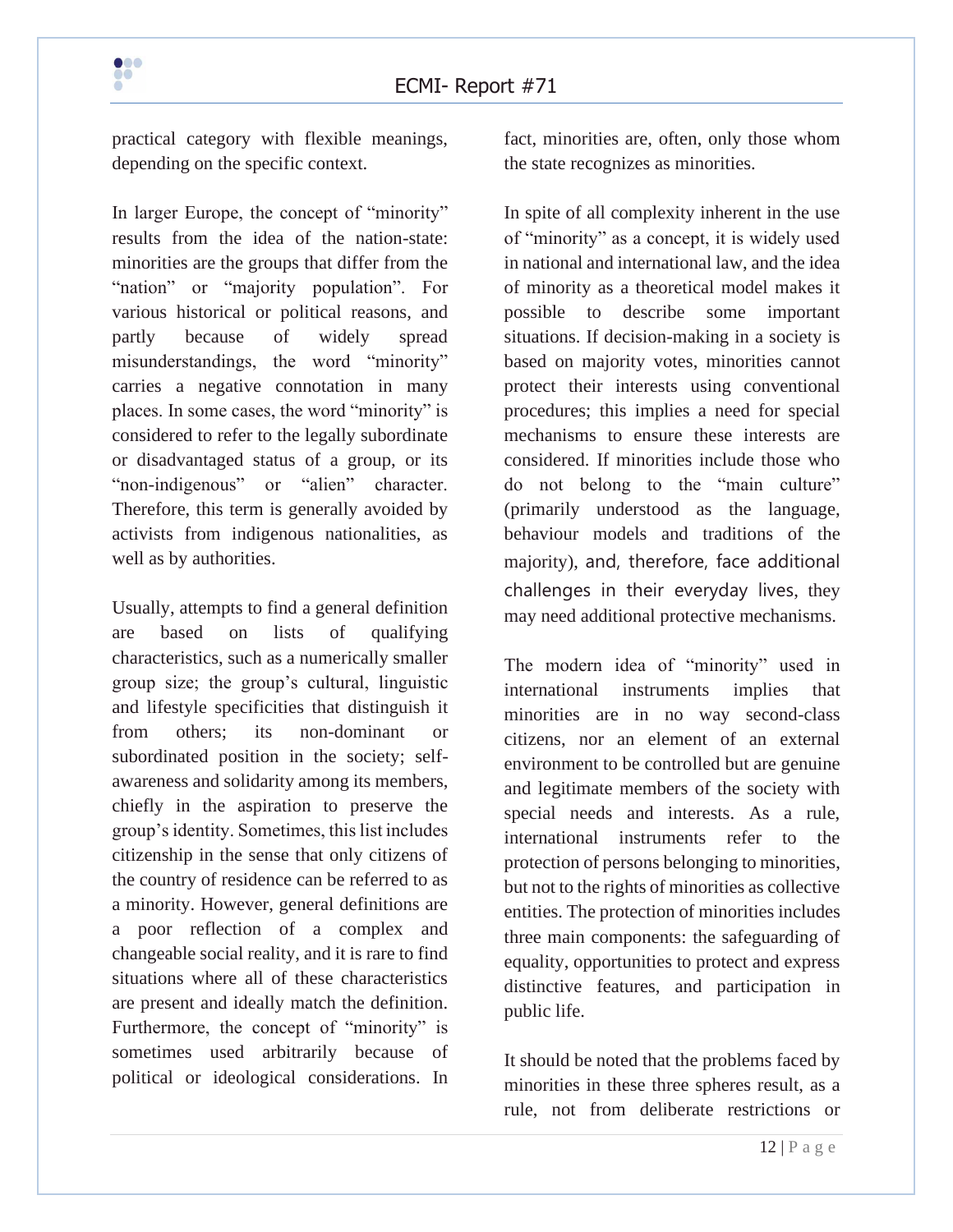

limitations, nor because of an intention to do them harm, but because public and social institutions are unable, or unwilling, to take the specificity of the situation and the needs of those who differ from the majority into consideration.

#### <span id="page-12-0"></span>**Participation**

The participation of minorities or, more broadly, different ethnic groups in public life is a difficult and complex issue embracing several levels and dimensions. The concept includes individual, collective and organizational levels; political, social, economic and cultural dimensions; as well as substantive and symbolic aspects. The major components of ensuring participation comprise the elimination of formal and informal obstacles to comprehensive use by individuals of all their rights and freedoms; the elimination of social barriers between different groups and the creation of conditions for their cooperation and mutual understanding; an opportunity for individuals to express their specific needs and interests as members of ethnic, linguistic or religious groups; the recognition of all such groups as an integral part of society; opportunities for self-organization as members of groups for the protection and independent assurance of their interests; the creation of conditions so that special needs and interests of members of such groups can be expressed in public spaces and that they are taken into consideration in public decision-making.

Thus, participation appears to be inseparably linked with the protection of minority identities and assuring the equality of rights and opportunities for all members of society.

The distinction is, in the fact, that facilitating participation is a broader task than ensuring equality, as there is no need to directly compare individuals and the situations they are placed in. The complexity of the participation agenda is that it has to reconcile inconsistent tasks: On the one hand, it is necessary to eliminate the factors that impede people's social mobility, irrespective of their ethnic origin. On the other hand, there is a need to create conditions for the preservation, expression and protection of their specific traits and interests related to this distinctiveness.

Although participation is understood in a broad and ambiguous way, it is of great practical importance as it implies the creation of a communication system, taking into account the specific needs of a social group, the elimination of barriers to social mobility, consolidation of societal cohesion and thus the prevention of destructive processes. International organizations and experts generally insist on the idea of effective participation as not only formal participation, but also as a process yielding desirable results. Experts usually connect the "participation" of a group in public life with the opportunity for its internal selforganization and inclusion in societal and political processes as a uniform group of interests.

The central issue within the general participation agenda is the opportunity for minorities to be a part of decision-making processes, especially in those decisions that directly relate to the minority. The key issue is the opportunity to constantly and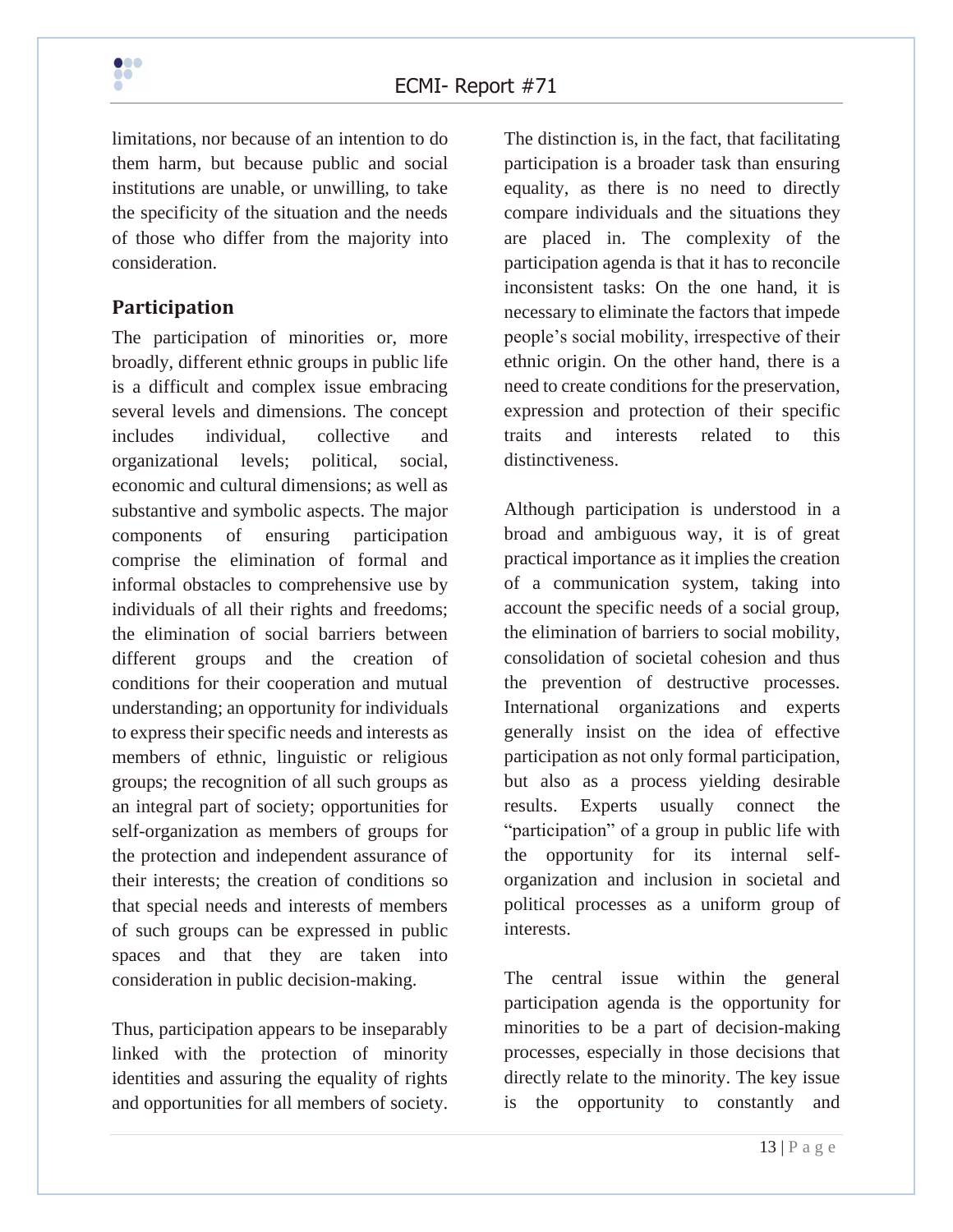

constructively interact and hold consultations with authorities and those who speak on behalf of minorities. Therefore, minorities should ideally be present at all levels of legislative power (for example, in local or national parliaments) and have a say in political decision-making, especially when the matter in question directly relates to them. At the same time, they should also be represented in public services and the labour market, as well as having access to mass media and education.

#### <span id="page-13-0"></span>**Representation**

Discussions on minorities' participation in public life and minorities' representation have one common feature: a widespread tacit assumption that ethnic groups are internally cohesive social entities with a distinct way of life, capable of generating structures of representation and self-governance from within their own environment. Therefore, issues of "autonomy" –a group's ability to run its own internal affairs – are closely bound with issues of "representation" of the group with respect to larger society and authorities, as well as the delegation of accountability and responsibility to those representatives. This approach leads to the treatment of an ethnic community as a single social entity with a single, unified position, which in turn legitimizes the bureaucratic logic of simplifying the configuration of dialogue and reducing the number of entities to be communicated with.

There appear to be a number of uneasy issues with theoretical and practical importance: Who can participate in the formation of representative structures, or, in other words, what are the criteria for belonging to the group in need representation, and how can these criteria be applied in practical terms? Can representative structures or individuals adequately reflect the views or "interests" of the group as a whole? Under what conditions can such a structure or individual be independent of pressure from authorities while, at the same time, be effective in fulfilling its tasks?

Another closely related issue is the "authenticity" of political representation and of its substantive content; in other words, how fully and accurately do the delegates represent those who delegated them these powers of representation. Following Hanna Pitkin, modern political theory acknowledges four major dimensions of representation: Formal representation refers to vesting representatives with powers and formulating their accountability to those who delegate them. Symbolic representation refers to the legitimacy of representatives in the opinion of the represented. Descriptive representation means representatives' conformity to social parameters and those whom they represent (for example, women are represented by women, or Crimean Tatars by Crimean Tatars). Finally, substantive representation shows how far the activity of representatives reflects the interests of those whom they represent. 7

<sup>7</sup> H.F. Pitkin, *The Concept of Representation*. Berkeley: University of California Press, 1967, pp.

<sup>38–59;</sup> S. Dovi, *The Good Representative.* Oxford: Blackwell Publishers, 2007.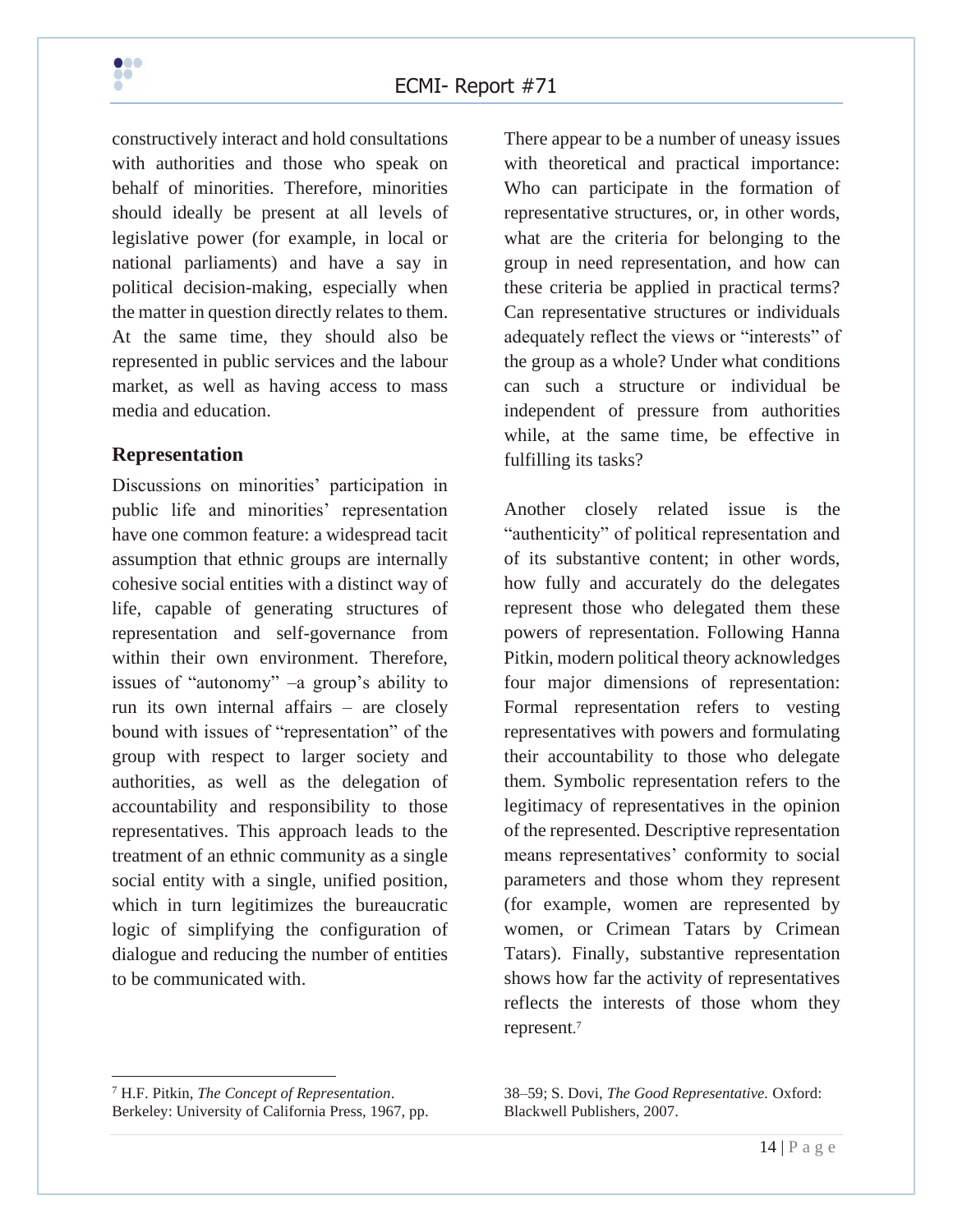Issues related to fair, authentic and effective representation are discussed and resolved in various ways at different levels and in different professional communities. There are two notable aspects. First, the people and organizations taking on the representation of certain ethnic groups follow their own viewpoints and interests, which may not adequately reflect the views and aspirations of other members of the group. Second, the ability of a group to make their specific needs and interests visible and salient in the public sphere is only possible if there are people and institutions that claim their eligibility to represent them. Groups, as such, can only participate in politics and public life through those who speak in their name.

# <span id="page-14-0"></span>**Mechanisms for the communications and participation of minorities in decision-making**

Mechanisms for ensuring the participation of minorities in public life – in the sense of representing and upholding special needs and interests in the process of socially important decision-making – can be divided into two categories: mechanisms for general democratic participation and mechanisms for creating special conditions for minorities.

Mechanisms for general democratic participation, such as political parties, universal suffrage and free press, as well as representative institutions such as parliaments and municipal councils, enable citizens belonging to minority groups to participate in political life on equal footing with others. Decentralizing power and shifting decision-making to lower levels and

closer to voters (the subsidiarity principle) also increase minority capacities.

However, there are questions around the efficacy of such mechanisms: even if participation through common national institutions is facilitated without discrimination, the relatively small number of voters means that the interests and needs of minorities may not be taken into consideration. This highlights the need to have special representation mechanisms to compensate for the limited electoral capacities of minorities.

The following special mechanisms for minority representation are most often employed in the modern world:

- Removing percentage thresholds for minority political parties;
- Minority quotas in party lists within the framework of proportional electoral systems;
- Creating electoral constituencies in areas with a predominant minority population to ensure the election of minority candidates;
- Separate voting lists for minorities;
- Quotas or specially allocated seats in parliaments or other representative institutions;
- Advisory or consultative bodies;
- Special representatives on the affairs of a certain minority.

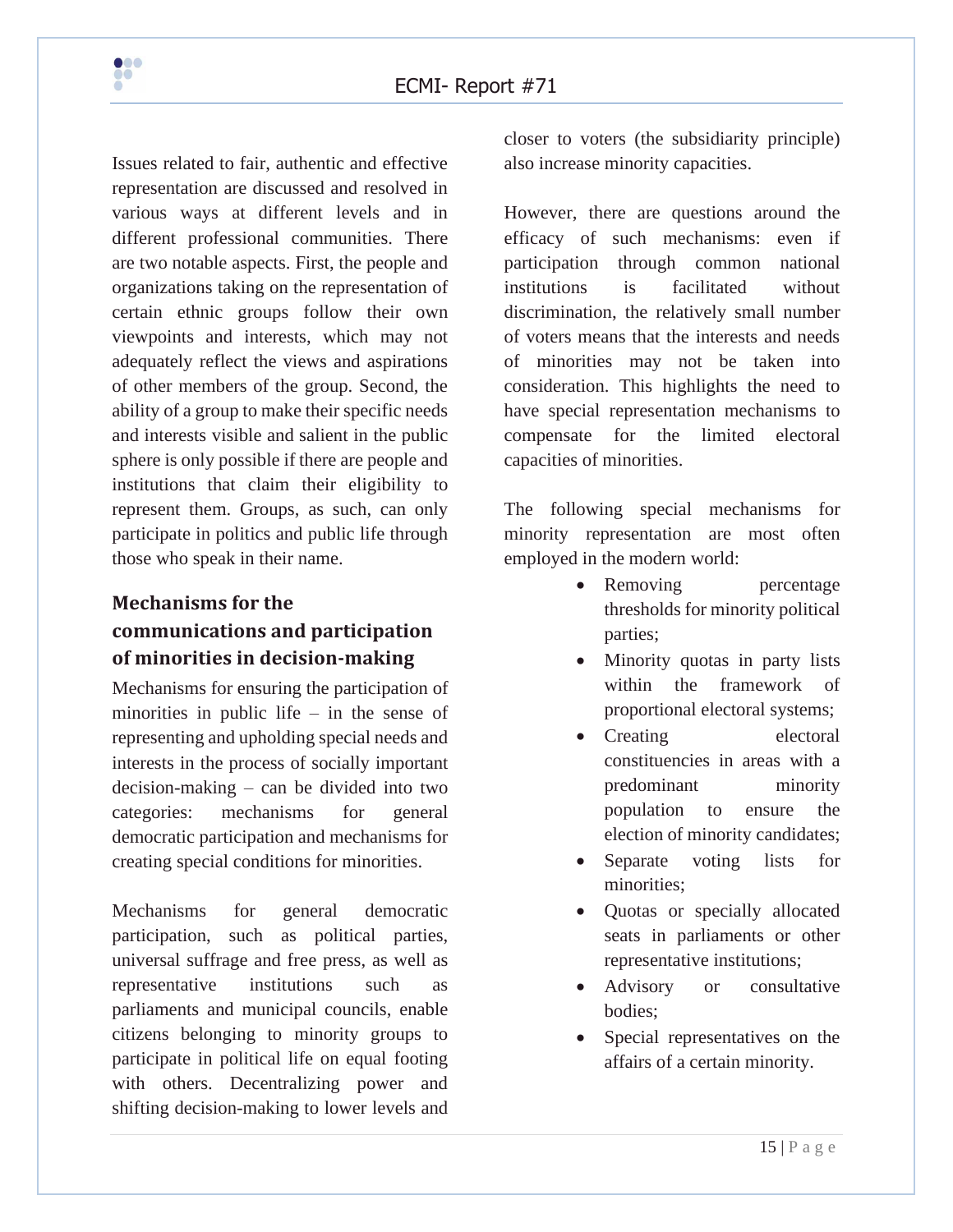Quotas for minorities in the executive are only used as extreme and exceptional solutions.

Autonomy arrangements occupy a special place. The autonomy of a certain geographic area is not necessarily conditioned on the predominance of a certain ethnic group, but autonomy is often established for the purpose of granting more opportunities to a compactly settled minority population. Notably, autonomy facilitates the participation of minorities in public life in two ways: it provides an opportunity for the minority to run its own internal affairs independently, and it allows them to have a say at the national level if the autonomous territorial unit is represented at the central parliament or government, or if it forms an independent electoral district.

Technical mechanisms and solutions for facilitating communication, for example the opportunity to use the minority language in official paperwork or in receiving public services, can also support the more effective participation of minorities in cultural, social and economic life and public affairs.

#### <span id="page-15-0"></span>**International legal framework**

From a legal point of view, Eastern Partnership countries are obliged to respect their international commitments, which generally stipulate the equality of all citizens irrespective of origin, language or religion, and guarantee opportunities for their full participation in all spheres of the society's life.

The right to participation may have many interpretations, including the participation of persons belonging to an ethnic group in societal life, the right of a group to participate in decisions that are important for the entire society, and the right of an individual to participate in the life of his/her group. The normative framework for participation and representation is not very well developed. Usually, the substantiation of the "right to participation" implies references to major instruments on human rights that underpin the democratic form of governance.

For example, Article 25 of the International Covenant on Civil and Political Rights says:

> Every citizen shall have the right and the opportunity, without any of the distinctions mentioned in Article 2 and without unreasonable restrictions:

> a) To take part in the conduct of public affairs, directly or through freely chosen representatives;

> b) To vote and to be elected at genuine periodic elections which shall be by universal and equal suffrage and shall be held by secret ballot, guaranteeing the free expression of the will of the electors; c) To have access, on general terms of equality, to public service in his country.

The Declaration on Principles of International Law concerning Friendly Relations and Cooperation among States in accordance with the Charter of the United Nations (Resolution of the UN General Assembly No 2625 (XXV) from 24 October 1970) states, *inter alia*, that territorial integrity and political unity of sovereign and independent states shall be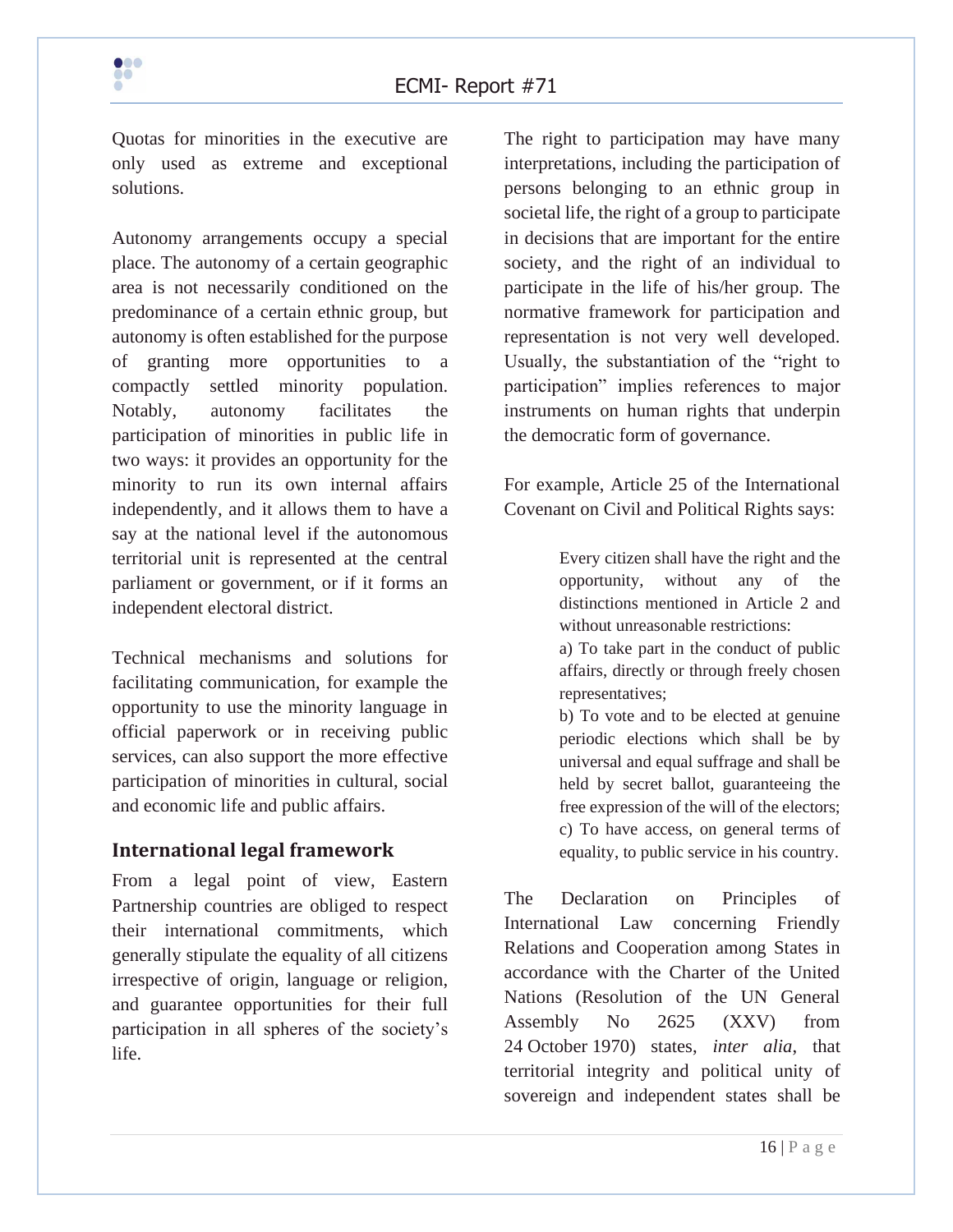protected if they are "conducting themselves in compliance with the principle of equal rights and self-determination of peoples <…> and thus possessed of a government representing the whole people belonging to the territory without distinction as to race, creed or colour".

A number of international conventions, such as the UN International Covenant on Economic, Social and Cultural Rights, and the International Convention on the Elimination of All Forms of Racial Discrimination (ICERD) point to the need to dismantle interracial and interethnic barriers in public life.

The 1992 UN Declaration of the Rights of Persons Belonging to National or Ethnic, Religious and Linguistic Minorities is not legally binding and does not establish any monitoring mechanism or judicial proceedings. Nevertheless, the Declaration establishes important political and moral obligations on UN member states. Under Article 2 of the Declaration:

#### <…>

2. Persons belonging to minorities have the right to participate effectively in cultural, religious, social, economic and public life.

3. Persons belonging to minorities have the right to participate effectively in decisions on the national and, where appropriate, regional level concerning the minority to which they belong or the regions in which they live in a manner not incompatible with national legislation.

The Framework Convention for the Protection of National Minorities (FCNM), opened for signature in 1995 and having come into effect in 1998, is a legally binding multilateral document entirely devoted to the protection of national minorities. It is aimed at ensuring the full and effective equality of national minorities by creating conditions that enable them to develop their culture and preserve their distinctiveness. The Convention establishes norms concerning persons belonging to national minorities, such as the freedom of peaceful assembly, freedom of association, freedom of expression, freedom of thought, conscience and religion, access to mass media, as well as rights related to the use of language, access to education, transboundary cooperation and so on.

The FCNM does not contain a definition of a "minority" and leaves this issue to the discretion of participating countries. However, the Advisory Committee on the Framework Convention insists that the FCNM shall be applied in line with its goals and spirit, effectively proscribing the arbitrary exclusion of groups from the scope of the Convention on such grounds as official recognition, citizenship, history of settlement, residence and so forth.

The FCNM only covers the individual rights of persons belonging to minorities; Paragraphs 13 and 31 of the Explanatory Report to the Convention explicitly stress that the FCNM does not envisage any collective rights. The Convention is truly a framework document; the generic character of its provisions mean it cannot be applied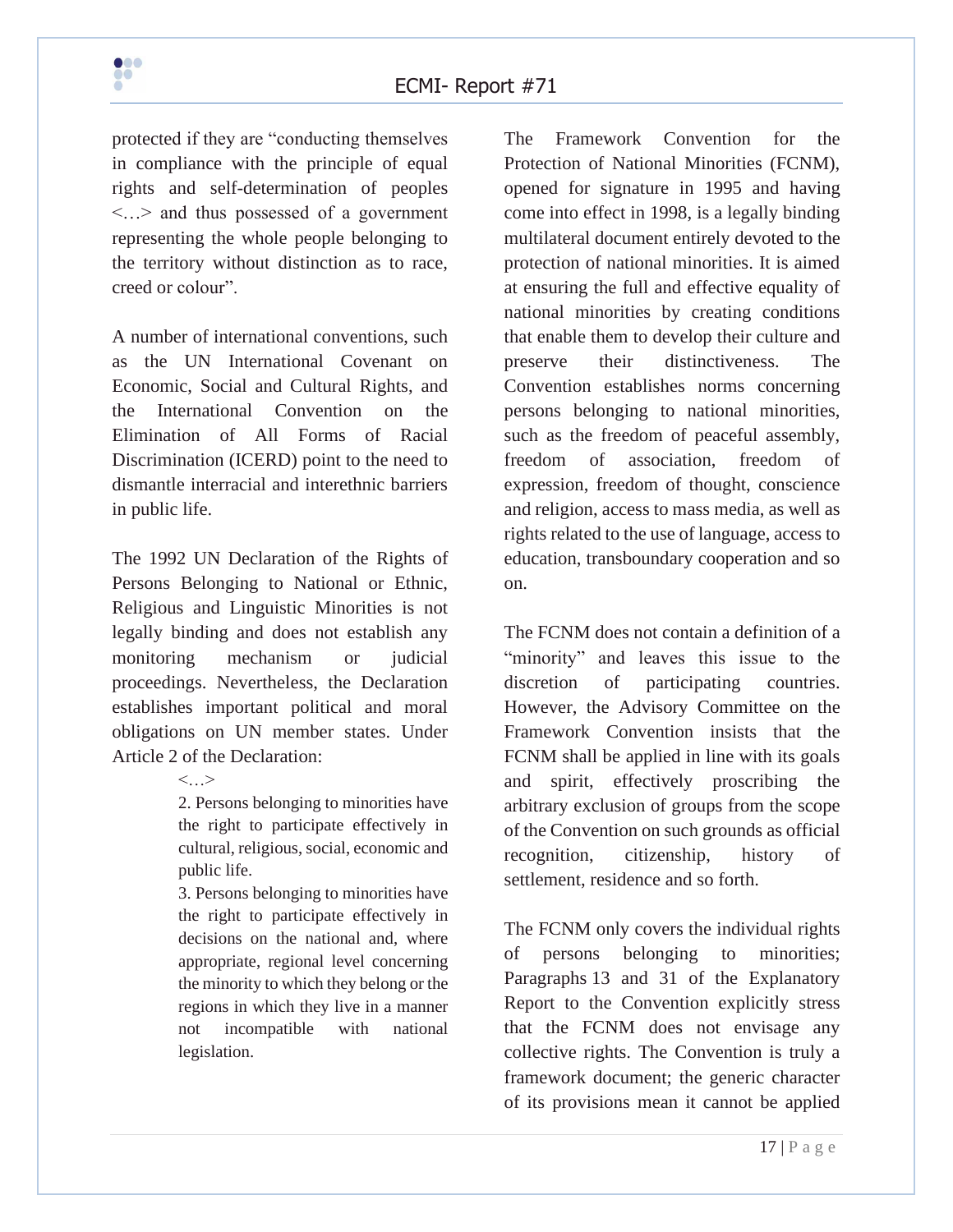directly, but requires translation into national legislation. The FCNM establishes a weak protective mechanism: individual petitions are not possible, and the implementation of the Convention is monitored by the Advisory Committee comprised of independent experts.

The FCNM's substantive provisions contain five major interconnected components of minority protection:

The first is the actual assurance of general human and civil rights for persons belonging to minorities along with protection against discrimination (Article 4, para. 2; Article 6, para. 3, Article 12 of the FCNM). It is significant that the FCNM specifies "full and effective" equality rather than formal equality, implying that positive measures for upholding minorities should not be considered discriminatory (Article 4, para. 3).

The second component concerns "protective" civil and cultural rights – protection against any arbitrary interference or the prohibition of any activities aimed at maintaining, expressing and protecting the group identity. This differs from the first component in that fundamental rights and protection from discrimination can be brought to bear where the right to express cultural distinctiveness is negated or violated. Several FCNM articles (Articles 5, 7, 8, 9, 10, 13, 14, 17) also proscribe arbitrary prohibitions and restrictions related to the expression of minority identity.

The third component is the symbolic recognition of minorities in the official domain. Although the FCNM omits the issue of group recognition as such (for example, in population censuses), it sanctions the use of toponymics (names of localities on maps or road signs) and proper names according to their minority-language spelling (Article 10, para. 2; Article 11).

The fourth component relates to positive measures by the state to support minority cultures and languages. The FCNM does not formulate such provisions as unambiguously binding and provides no criteria for determining their necessity or sufficiency; it does not specify, for example, what amount, in which particular areas, under which conditions and what type of resources can or should be allocated. The Convention contains only general guidelines on possible support for schools and mass media outlets serving minorities under certain conditions (Article 14, para. 2). However, according to the Advisory Committee and international experts, an explicit demand for certain public services that support and facilitate minority languages and cultures, together with the objective capacity of the state to provide such services, constitute necessary and sufficient conditions for considering that the state is obliged to provide such support under the auspices of the FCNM.

The fifth component concerns the integration and "participation" of minorities in public life (Article 15) and the promotion of tolerance and cooperation between different population groups (Article 6, para. 1 and Article 11).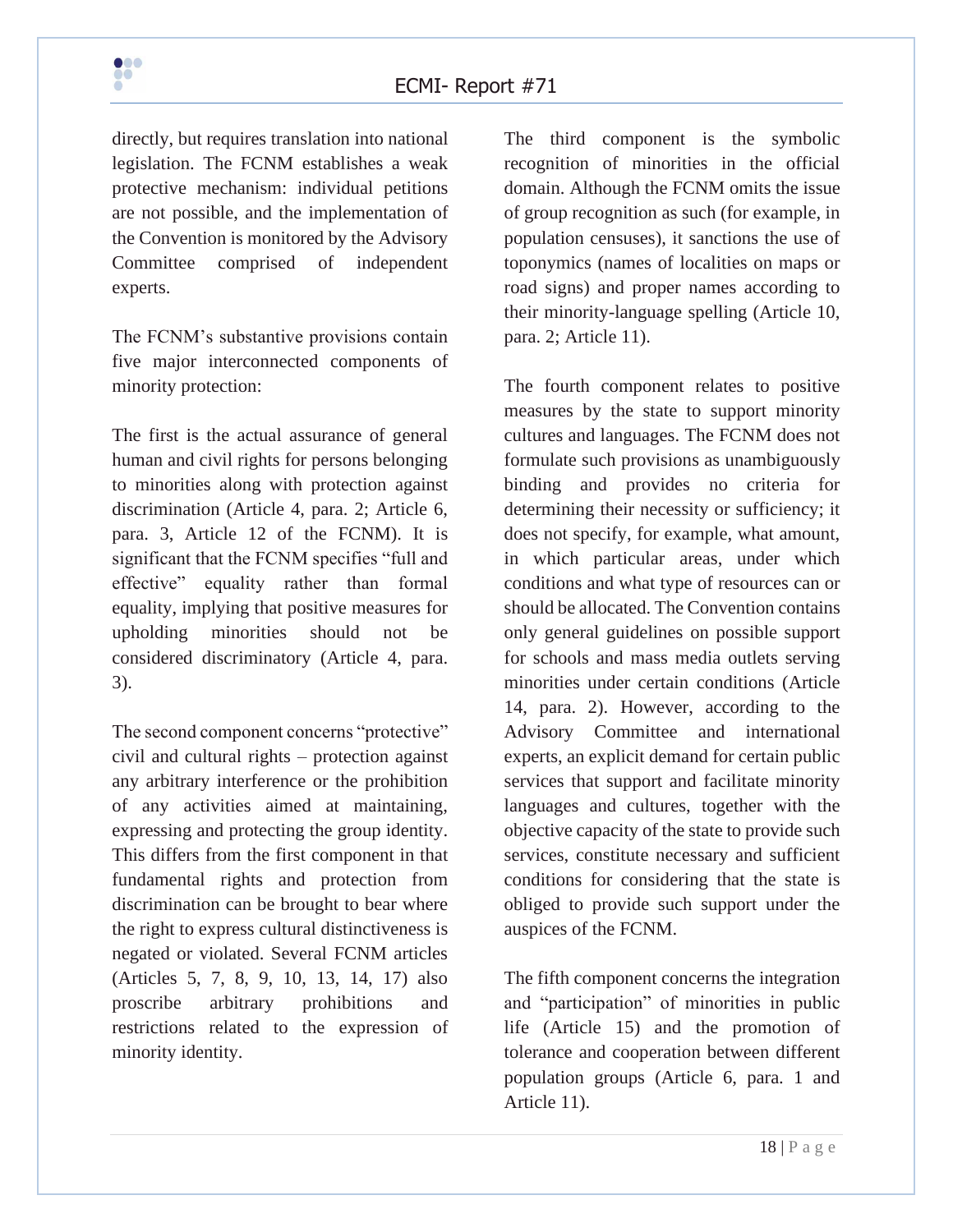Article 15 on participation is formulated in the most general way:

> The parties shall create the conditions necessary for the effective participation of persons belonging to national minorities in cultural, social and economic life and in public affairs, in particular those affecting them.

It is important to note here that the FCNM addresses "effective" participation – one that yields practical results rather than being tokenistic. It is also essential that Article 15 contains reserved and ambiguous phrases, which do not directly prescribe the forms and degrees of participation to be ensured.

The Advisory Committee on the Framework Convention can issue thematic commentaries containing interpretations of the FCNM. The Commentary "On the effective participation of persons belonging to national minorities in cultural, social and economic life and in public affairs" (2008) is especially important. It sums up the results of monitoring the Convention's implementation across party states and summarizes the positive practices observed in Europe. The Commentary shows the complex nature of minority participation in public life and the inseparability of various minority-related policies, such as the securing of full and effective equality, minority self-organization and flexible consideration of minorities' interests and needs.

In 1992, the Conference on Security and Cooperation in Europe (in 1994 renamed the Organization for Security and Cooperation in Europe (OSCE)) set up the role of High Commissioner on National Minorities (HCNM). The HCNM's mandate is diplomatic in character; the Commissioner works for the early identification and resolution of ethnic tension and conflict. The work is confidential, which means that the Commissioner uses the tools of quiet diplomacy, has no right to engage in legal disputes, and should abstain from public assessments or statements related to the situation in individual countries. He/she has the right to submit expressions of concern to the governments of member states and to issue guidelines, developed by experts with regard to minorities, on the situation in a country or on a certain general subject.

The HCNM has issued a number of thematic recommendations: the Lund Recommendations on the Effective Participation of National Minorities in Public Life (1999) and the Ljubljana Guidelines on Integration of Diverse Societies (2012) are of particular importance for the analysis of the issues raised in this report.

The sense and orientation of the Ljubljana guidelines are very precisely formulated in the introduction to the document:

<…>

If diverse societies do not have good integration policies, there is the danger that different communities, particularly large and territorially concentrated ones, may become increasingly separate, with few or no common interests and no shared sense of belonging. Such separation into parallel and unconnected societies poses a considerable risk to the viability and stability of any multi-ethnic

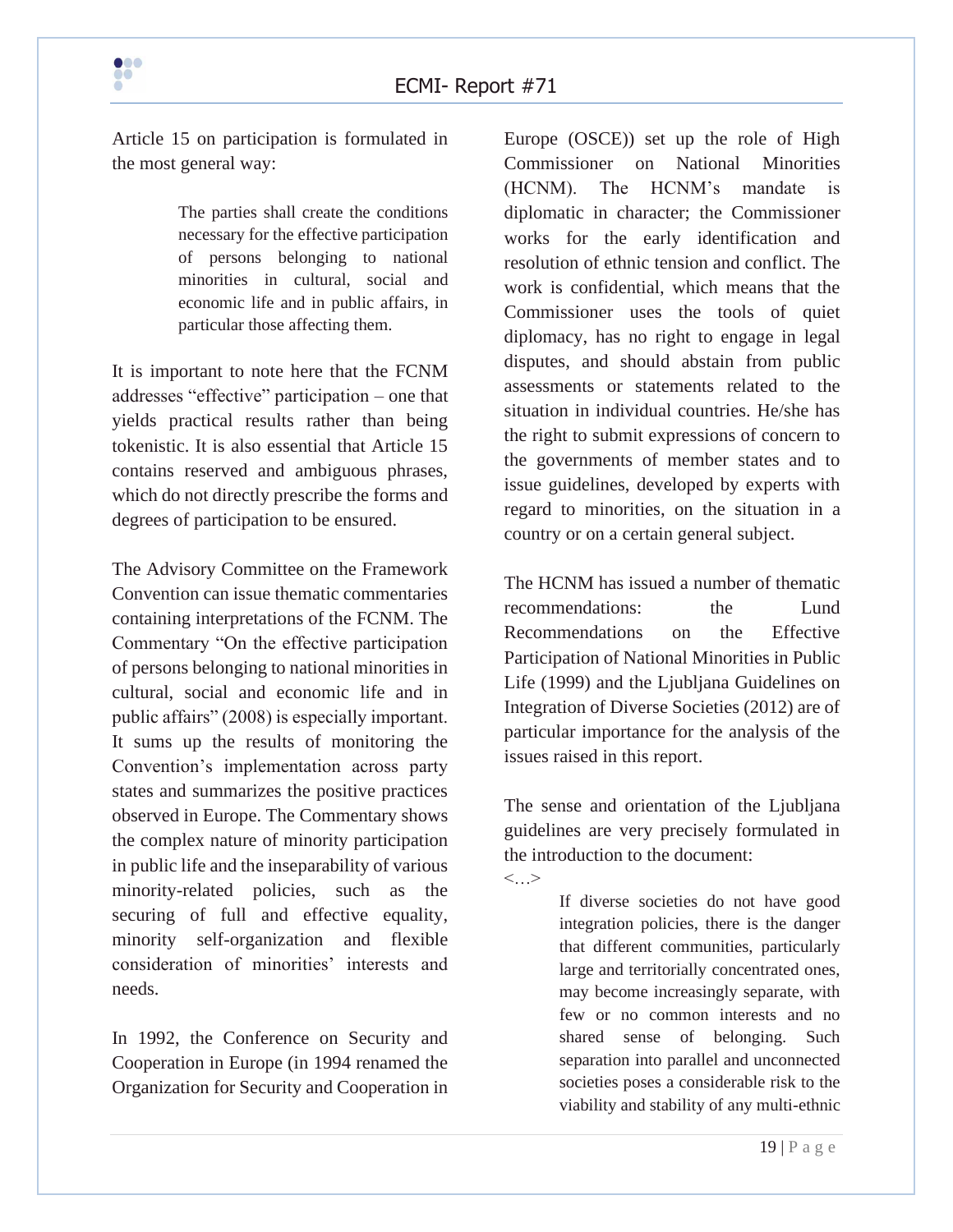

State. This risk can be mitigated through a well-managed integration process, which can play a crucial role in preventing tensions from escalating into conflict and is also a prerequisite for building an equitable society. Integration is directly connected with meeting the responsibilities that sovereignty entails, including respecting human rights and ensuring good and effective governance, and it is intimately related to the overall stability of any pluralist society.

With regard to minority participation in political life and the development of generally valid decisions, paragraph 14 of the Guidelines say the following:

> States should ensure that all interested members of society, including persons belonging to minorities, enjoy adequate opportunities to have an effective voice at all levels of government, especially with regard to, but not limited to, those matters directly affecting them. In particular, representatives of all interested groups should be effectively consulted when elaborating and implementing integration policies. They should also participate in monitoring and evaluating the effectiveness of such policies.

> Effective participation requires, *inter alia*, that minority representatives are able to exert substantial influence on the policy-development process, thereby facilitating shared ownership of the outcomes. Simply permitting formal involvement is not sufficient. Examples of means and instruments that facilitate effective participation include electoral arrangements, specialized governmental bodies, consultative mechanisms,

participatory decision-making procedures and awareness-raising campaigns. Special efforts should be made to identify barriers to participation and ways to overcome them.

The Lund Recommendations are aimed at encouraging and supporting special measures to facilitate the effective participation of national minorities in public life. The Recommendations consist of four components: 1. General principles specifying, among other things, the importance of the effective participation of national minorities in public life and the obligation of states to respect internationally recognized human rights. 2. Support for participation in decision-making through elections, measures undertaken by central governments and other mechanisms at regional and local levels, as well as consultative and advisory bodies. 3. Securing the effective participation of minorities through territorial and non-territorial selfgovernment mechanisms. 4. Constitutional and legislative guarantees and other tools ensuring effective participation in public life.

Advisory and deliberative bodies are of special interest, as they relate to a wide spectrum of public issues including infrastructure and social aspects of diversity. In particular, states should establish such bodies within institutional frameworks where appropriate to ensure dialogue between state structures and national minorities. These bodies should be able to raise issues before decision-makers, prepare recommendations, formulate legislative and other proposals, monitor relevant situations and present their

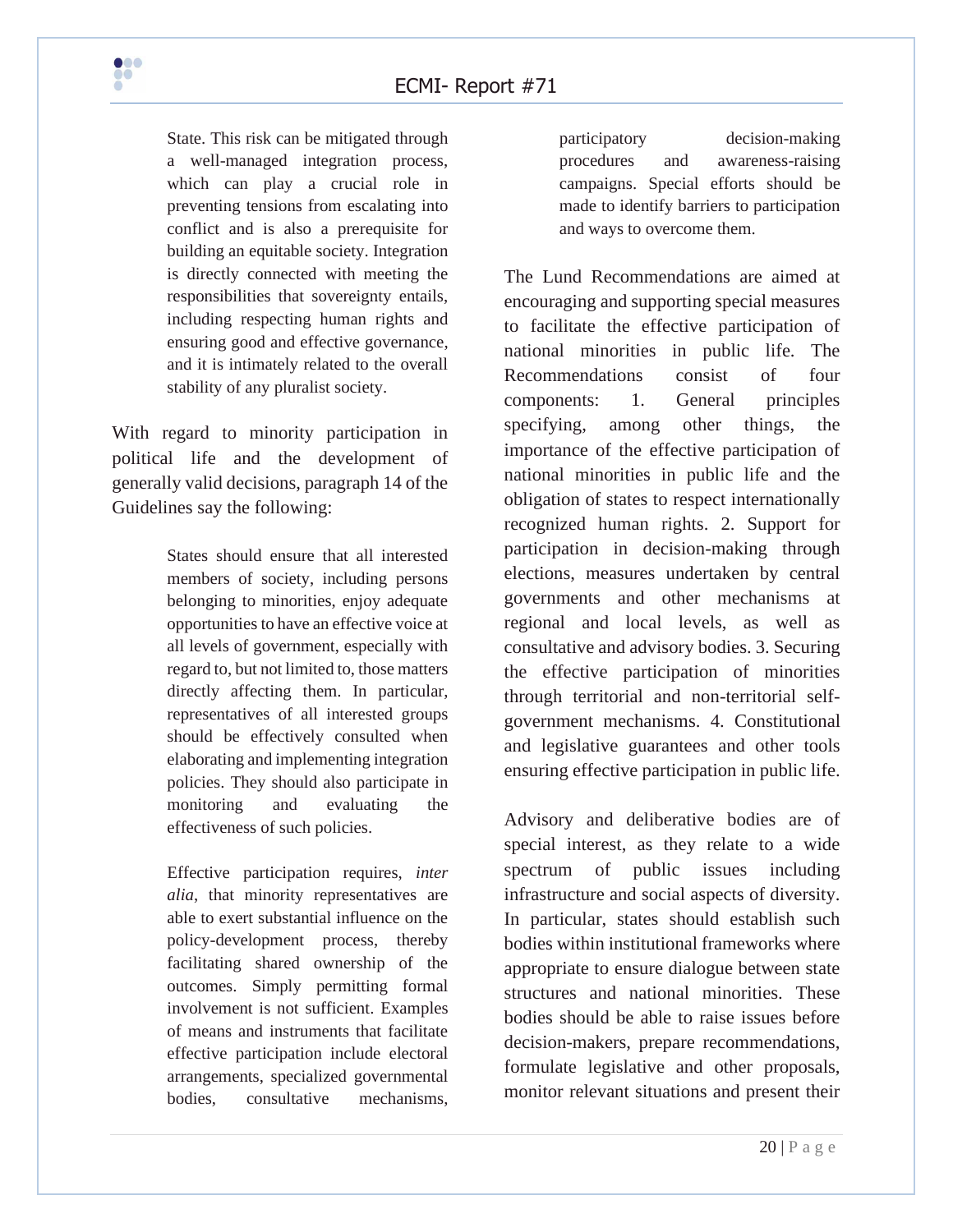

opinions on any government proposals that can expressly or implicitly impact minorities.

## <span id="page-20-0"></span>*3) Previous studies*

National minorities in Belarus, Moldova and Ukraine have drawn the interest of international organizations, legal experts and researchers within the general framework of human rights protection. Minority participation in public life is only one aspect of minority protection and is overshadowed by other problems. Nevertheless, this issue is discussed and reflected in a number of reports and publications. The present report is not a substitute for other descriptive and analytical materials, nor is it a compilation; our purpose is to attract attention to systemic problems within the three countries and to propose possible solutions.

The least informative publications are the outputs of UN monitoring because minority issues are not a priority for UN bodies. Information on the minority situation in the three countries appears in periodic reports on compliance with the International Covenant on Civil and Political Rights, the ICERD and the Universal Periodic Review (UPR) of the human rights situation at the national level.<sup>8</sup> The work of the UN Special Rapporteur on minority issues<sup>9</sup> is of great importance. UN materials are especially valuable for the study of minority issues in Belarus, which is cooperating with the Human Rights

Committee and the Committee for the Elimination of Racial Discrimination.<sup>10</sup>

Being a member of the Council of Europe (CoE), Moldova and Ukraine periodically report on the implementation of the FCNM,<sup>11</sup> and Ukraine also reports on the European Charter for Regional or Minority Languages.<sup>12</sup> Reviews of the respective CoE bodies provide a detailed analysis of the current issues and processes, while the comments and recommendations point out the gaps and shortcomings in legal regulation.

The OSCE (and especially the HCNM) has a special role in monitoring the situation in Ukraine and Moldova. The HCNM pays particular attention to minority participation in public life and state policies related to minorities. For example, on 10 March 2016, under the aegis of the HCNM, the Ukrainian parliament (*Verkhovna Rada*) held a round table devoted to the interaction between authorities and minorities.

Minority participation in public life has not yet become a priority for NGOs or research centres. One of the very few exceptions is a review on the integration of national minorities in the post-soviet space, prepared by the Institute for European Policy and Reforms (Moldova) and the International Institute of World Policy.<sup>13</sup> It is important to note that minority organizations themselves

<sup>8</sup> http://www2.ohchr.org.

<sup>9</sup>http://www.ohchr.org/EN/Issues/Minorities/SRMino rities/Pages/SRminorityissuesIndex.aspx.

<sup>10</sup> http://www2.ohchr.org.

<sup>11</sup> http://www.coe.int/en/web/minorities/countryspecific-monitoring.

<sup>12</sup>http://www.coe.int/t/dg4/education/minlang/Report/ default\_en.asp#Ukraine.

<sup>13</sup> *Integration of national minorities in the post-soviet space – Ukraine and the Republic of Moldova*. December 2015. http://iwp.org.ua/eng/public/1884.html.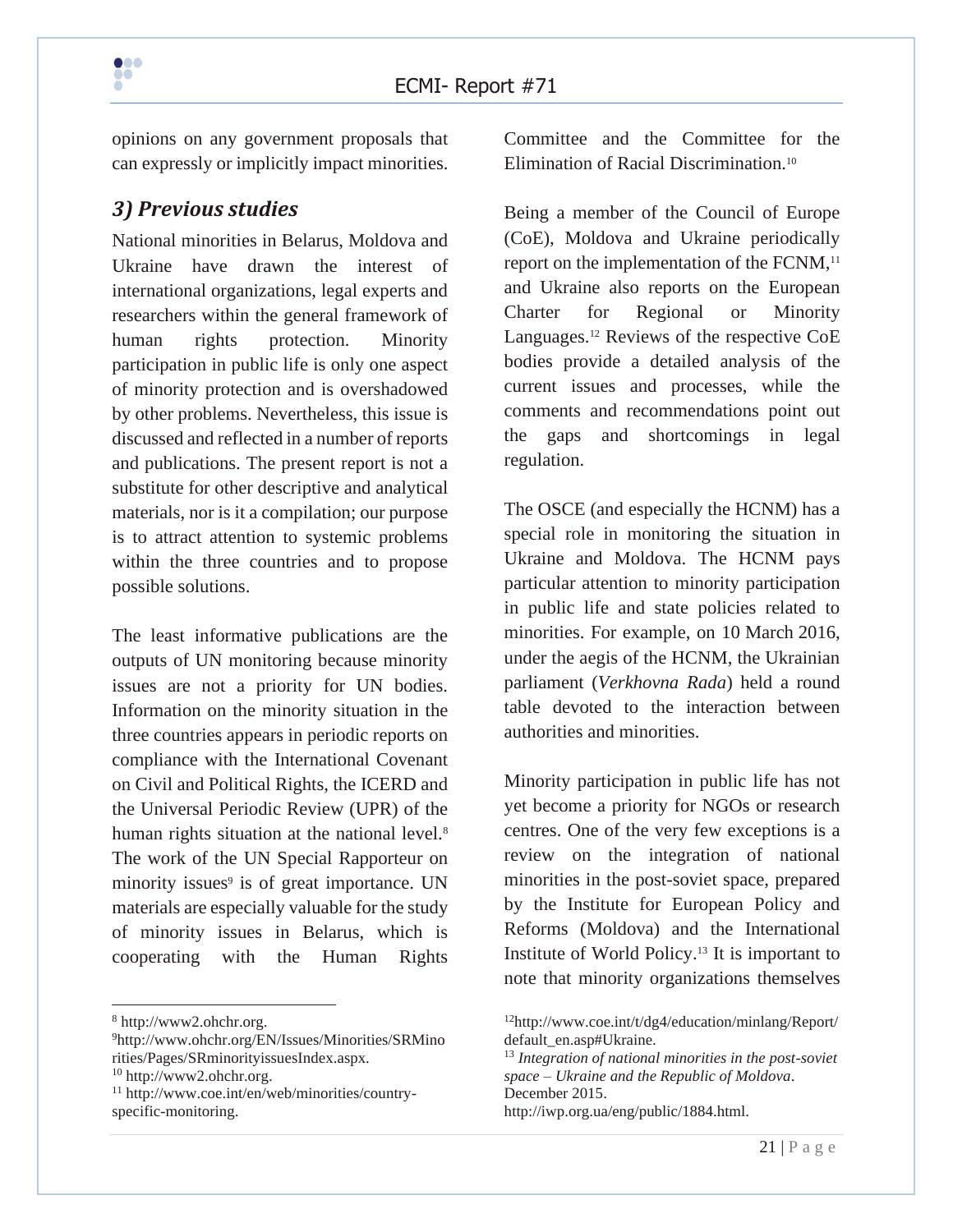raise issues of participation and communication with authorities at meetings arranged by parliaments and governmental bodies (mainly in Ukraine), but almost never publish any materials and do not hold any campaigns in relation to these issues on their own initiative. The only exceptions are some individual organizations dealing with specific issues, such as minority political parties or programmes for the support of Roma people.

# <span id="page-21-0"></span>**II. Legal frameworks in Belarus, Moldova and Ukraine**

For the purposes of this report, the term "legal framework" means the formal provisions of constitutions, laws, other regulatory legal acts, international agreements and other international instruments used by the states – at least as theoretical guidelines – for protecting minorities and ensuring their participation in public life.

All three countries have similar legislation concerning minority protection. Belarus is different because it is not a member of the CoE and is therefore not subject to its conventions and other instruments.

All three countries participate in major UN agreements related to minority protection. All are members of the OSCE and are subject (at least formally, in the case of Belarus) to its recommendations regarding the treatment

of minorities. Moldova and Ukraine are members of the CoE and parties to all its conventions.<sup>14</sup> All three countries participate in bilateral treaties and agreements that contain provisions on minority protection or are exclusively devoted to their support.

At the domestic level, the constitutions of all three countries contain norms acknowledging, in general, the ethnic diversity of their populations and the equality of rights of all the citizens irrespective of their ethnic belonging. National laws on minorities have been adopted in all three countries, having been initiated during the soviet period; they are generally of declarative character without clear mechanisms or guarantees of implementation. All three laws contain general norms on interaction between the state and minority organizations, as well as on the need to take minority interests into account. Language legislation, the laws on political parties, elections and local selfgovernment also contain provisions concern minorities and usually refer to their specific needs. Structures for diversity management and interaction between governmental bodies and minority organizations are usually set up on the basis of executive acts.

The following sections provide details of the pieces of legislation related to minorities, broken down by each of the three countries in focus and by legislative level.



<sup>14</sup> Moldova has signed but has not yet ratified the European Charter for Regional or Minority Languages.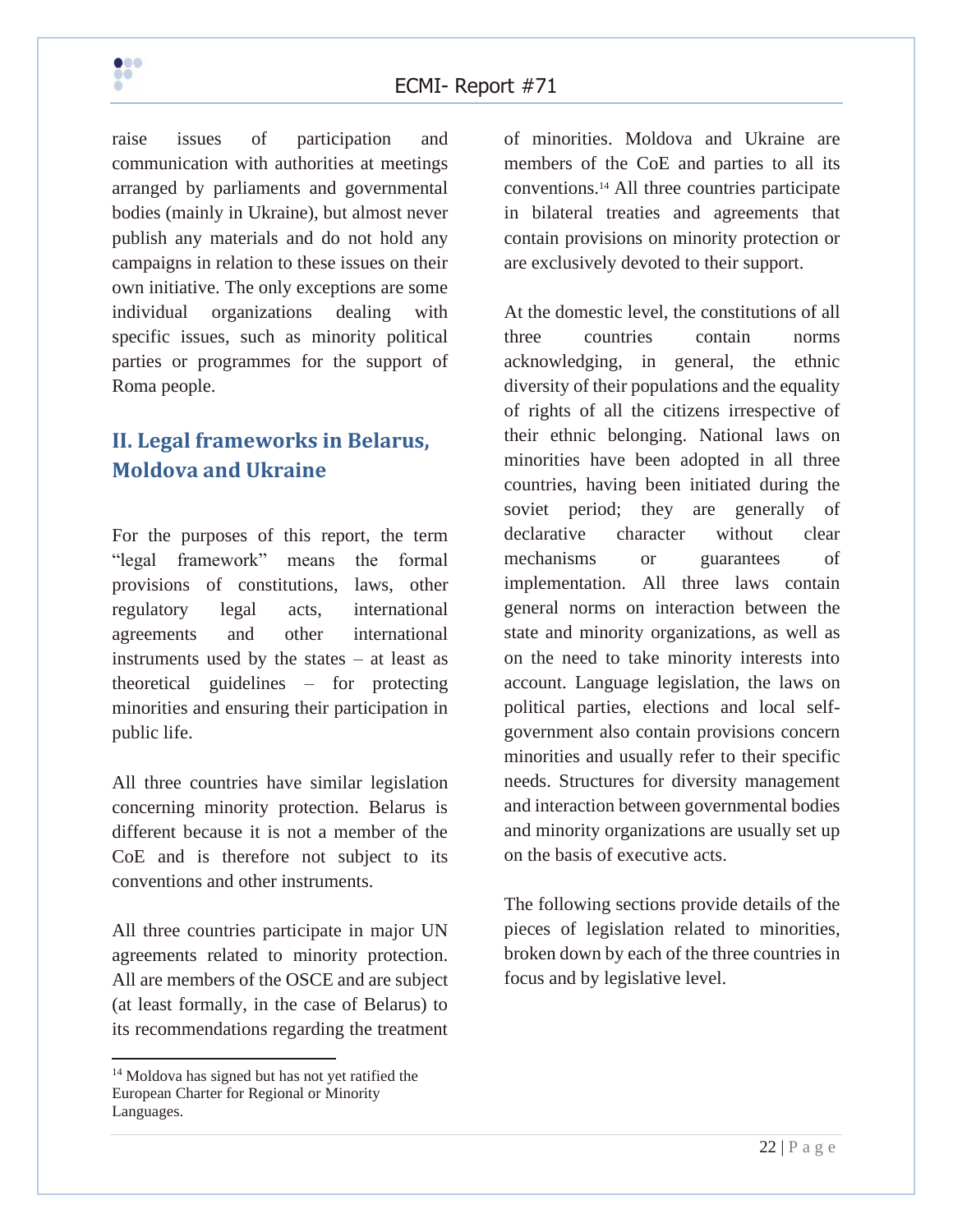# <span id="page-22-0"></span>*1. Belarus*

## <span id="page-22-1"></span>**International obligations**

Article 21 of the Constitution proclaims that "the state guarantees the rights and freedoms of citizens of Belarus enshrined in the Constitution and laws and specified by the state's international obligations". However, the Constitution does not contain provisions stipulating that international treaties are directly applicable and have primacy over domestic norms if they contradict them. The implementation of international treaties is realized through their incorporation into the national legislation.

Belarus is party to international conventions, adopted within the UN system, on the protection of minorities and on combating racial and ethnic discrimination. Among them are the International Covenant on Civil and Political Rights (1966), the International Covenant on Economic, Social and Cultural Rights (1966), the ICERD (1965), the Convention on the Rights of the Child (1989), and the UNESCO Convention against Discrimination in Education (1960). Belarus does not recognize the right to file individual complaints according to Article 14 of the ICERD.

The Republic of Belarus is not a member of the CoE and is not a party to the European conventions related to the protection of minorities.

Belarus is a member of several treaties adopted within the framework of the Commonwealth of Independent States (CIS), an intergovernmental formation that includes most of the countries of the former USSR, concerning the protection of minorities and non-discrimination as well as the regulation of migration. Among them is the CIS Charter, adopted in 1991, whose Article 3 ensures human rights and fundamental freedoms for all regardless of racial and ethnic belonging, language, religion, political and other views; the CIS Convention on Human Rights and Fundamental Freedoms (1995), which includes Article 20 on equality and nondiscrimination and Article 21 on the rights of persons belonging to minorities; the Agreement on the Restitution of the Rights of Formerly Deported Persons, National Minorities and Peoples (1992); and the Agreement on Cooperation in Education (1992).

The CIS Convention on Providing the Rights of Persons Belonging to National Minorities (21 October 1994) mostly duplicates the principles of the law of the Republic of Belarus "On Protection of National Minorities" and uses the same terminology (see below). The Convention entered into force in January 1997 after having been ratified by Belarus. Belarus was the third of five countries to ratify the Convention, but it remains inactive, like other CIS instruments, due to a lack of political will and motivation to apply it.

Almost all bilateral framework treaties about friendship and cooperation that Belarus has concluded with other countries, including CIS members, contain provisions on mutual obligations to protect minorities. In 1999, Belarus signed an "Agreement between the Republic of Belarus and Ukraine about

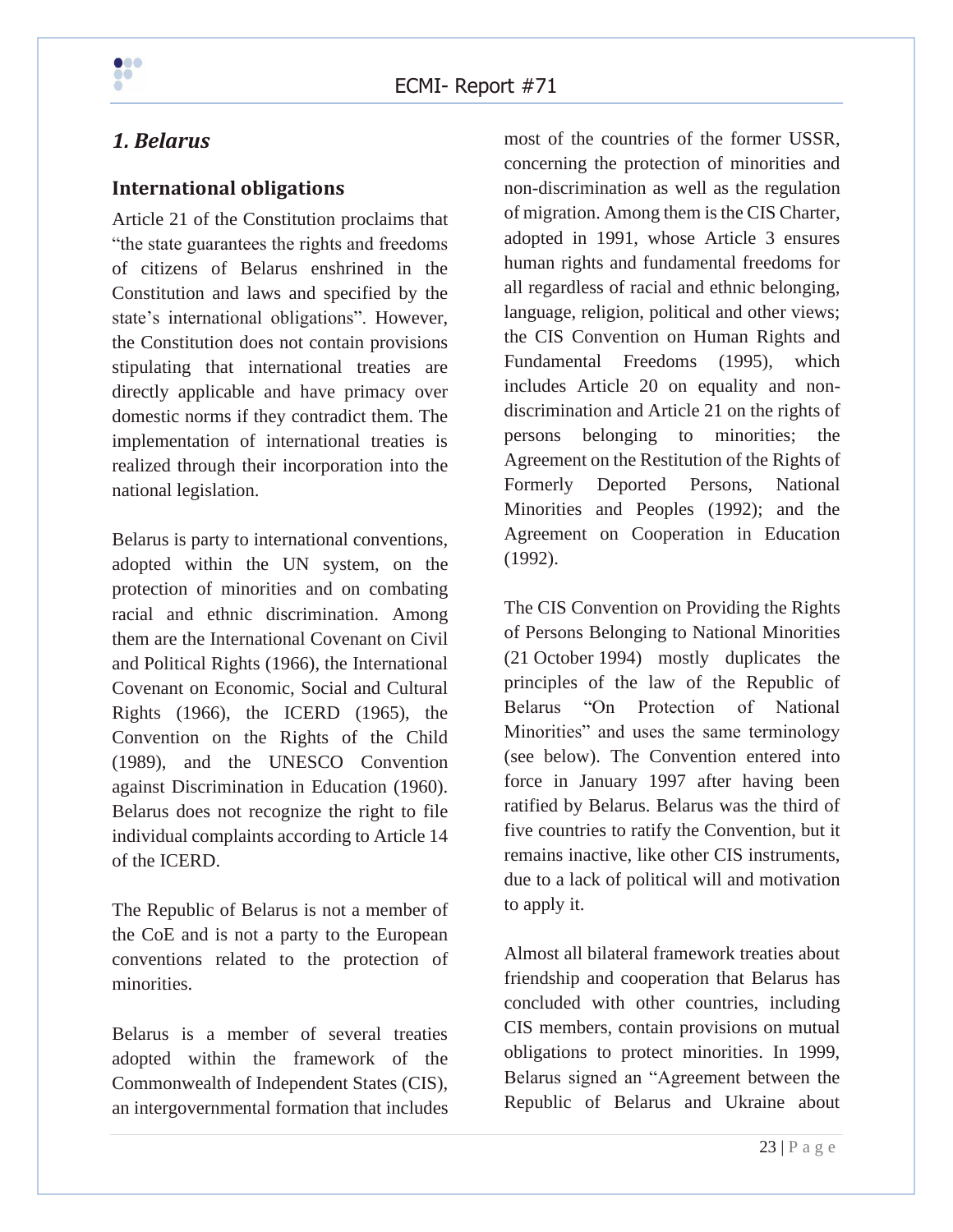

Cooperation in Ensuring the Rights of Persons Belonging to National Minorities". Apart from that, a number of intergovernmental and inter-institutional agreements on the protection of minorities were signed with other countries and entered into force.

# <span id="page-23-0"></span>**General constitutional and legislative norms on ethnic communities**

#### *Constitution<sup>15</sup>*

The 1994 Constitution of Belarus (with amendments approved at the republican referenda of 24 November 1996 and 17 October 2004) contains some provisions directly connected with ethnic relations.

> Article 14. The state shall regulate relations among social, ethnic and other communities on the basis of the principles of equality before the law and respect of their rights and interests. <…>.

Article 15. The state shall bear responsibility for preserving the historic, cultural and spiritual heritage, and free development of cultures of all the ethnic communities that live in the Republic of Belarus.

Article 22. All shall be equal before the law and entitled without discrimination to equal protection of their rights and legitimate interests.

Article 50. Everyone shall have the right to preserve one's ethnic affiliation and

equally, no one may be compelled to define or indicate one's ethnic affiliation. Insults to ethnic dignity shall be prosecuted by law. Everyone shall have the right to use one's native language and to choose the language of communication. In accordance with the law, the state shall guarantee the freedom to choose the language of instruction and education.

#### *Laws*

The law "On National Minorities in the Republic of Belarus" was enacted and brought into effect on 11 November 1992. The law was modified and amended in 2003 and 2007 but these updates did not essentially change its contents.

Article 1 of the law defines persons belonging to national minorities as "persons permanently residing on the territory of the Republic of Belarus and having citizenship of Belarus whose origin, language, culture or traditions are different from those of the main population of the republic". Article 2 stipulates that belonging to the national minority is a matter of personal choice and this choice does not have any unfavourable consequences. Article 5 says that nobody can be forced to determine and indicate his (her) ethnic affiliation, nor prove or deny it.

Mechanisms of implementing the law are provided, in general, by means of declarative and reference norms. Article 7 establishes that consultative bodies consisting of national

<sup>&</sup>lt;sup>15</sup> Belarusian legislation is quoted according to the national online database of the Republic of Belarus, http://pravo.by/.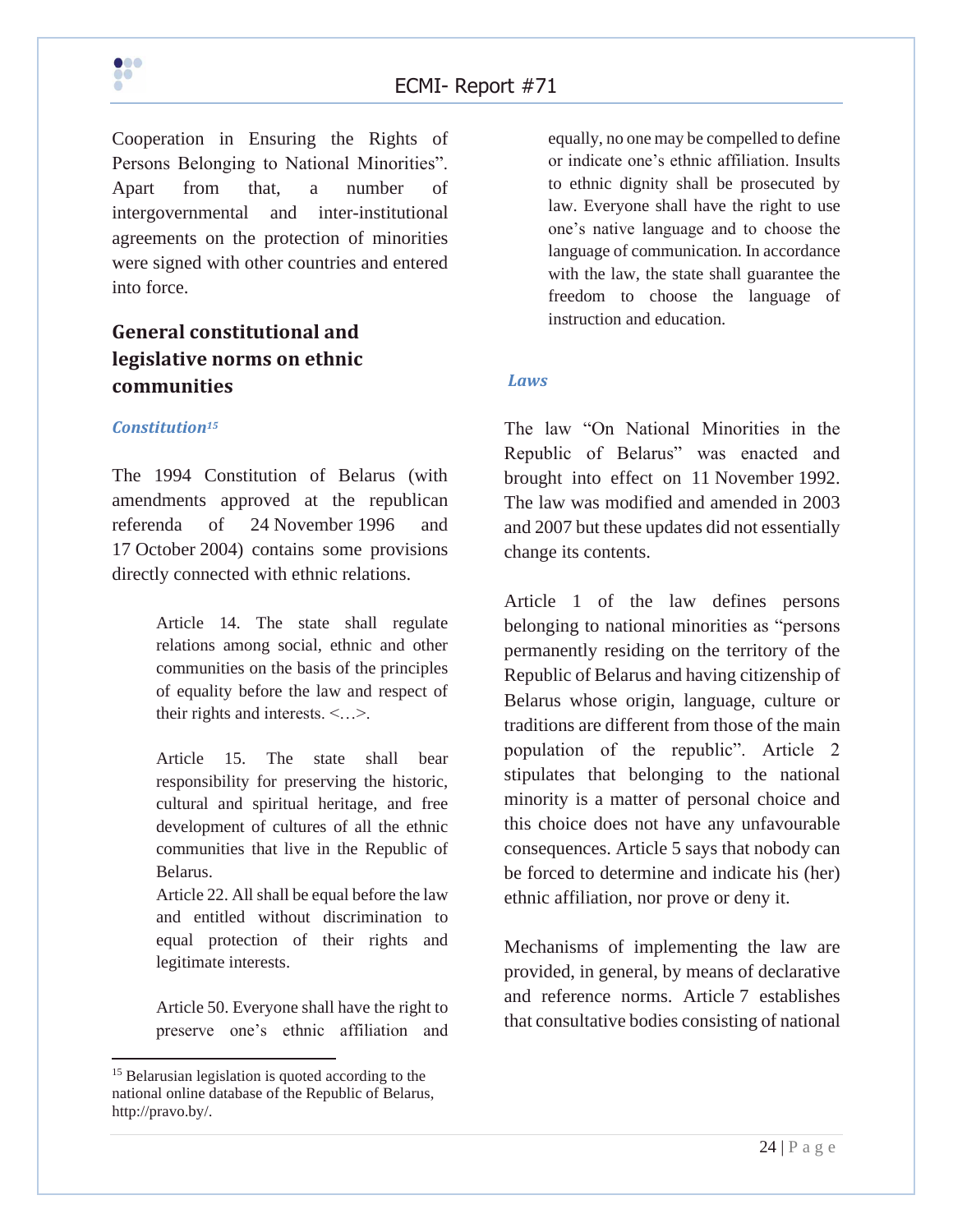minority representatives may be created and function on a voluntary basis under local Councils of Deputies, who determine the procedure of creating them. Article 8 contains general provisions stipulating that the state "in the way established by the legislation" shall assist in creating the conditions for the development of national minorities' education and culture by allocating the necessary funds for this purpose out of national and local budgets. Furthermore, it declares the right of minority public associations (Article 9) to carry out entrepreneurial activity according to the legislation and (Article 10) to create cultural and educational institutions. Other public associations also have similar rights.

However, Article 12 prohibits the creation and activity of public associations if they contradict the legislation, but also "if the mentioned public associations are organizationally connected or are a part of the political organization of a foreign state". This is open to broad interpretation and, consequently, can be arbitrarily used to terminate the activities of minority organizations that consider contact with ethnically related states to be essentially important and that receive their support.

#### *Other laws and norms related to ethnic groups' participation*

National minorities are mentioned in the 1990 law of Belarus "On Languages" and the 1991 law "On Culture of the Republic of Belarus". The 2011 Code on Education of the Republic of Belarus (Law No 243-Z, 13

January 2011 with subsequent amendments) contains the following provision:

> According to the wishes of pupils, students and their lawful representatives, under the decision of local executive and administrative bodies coordinated with the Ministry of Education of the Republic of Belarus, groups can be created in preschool educational institutions, classes and groups in general secondary educational institutions, or in preschool and general secondary educational institutions, in which teaching and upbringing shall be held in the language of the national minority, or the national minority language shall be studied as a subject.

The main problems with the legislation are the reservations contained in such phrases as "can be created" and "under the decision of executive and administrative bodies". Authorities have an opportunity to use this margin of appreciation to the detriment of minorities, while minorities have no effective channels for interacting with and impacting the decisions of authorities, as shown below, in Section IV (1).

The powers and modes of activity of the bodies responsible for policies related to minorities, as well as the format of their interaction with minority organizations, are determined by the governmental acts and those of the respective departments.

## <span id="page-24-0"></span>*2. Moldova*

#### <span id="page-24-1"></span>**International obligations**

The Constitution of the Republic of Moldova establishes the supremacy of international

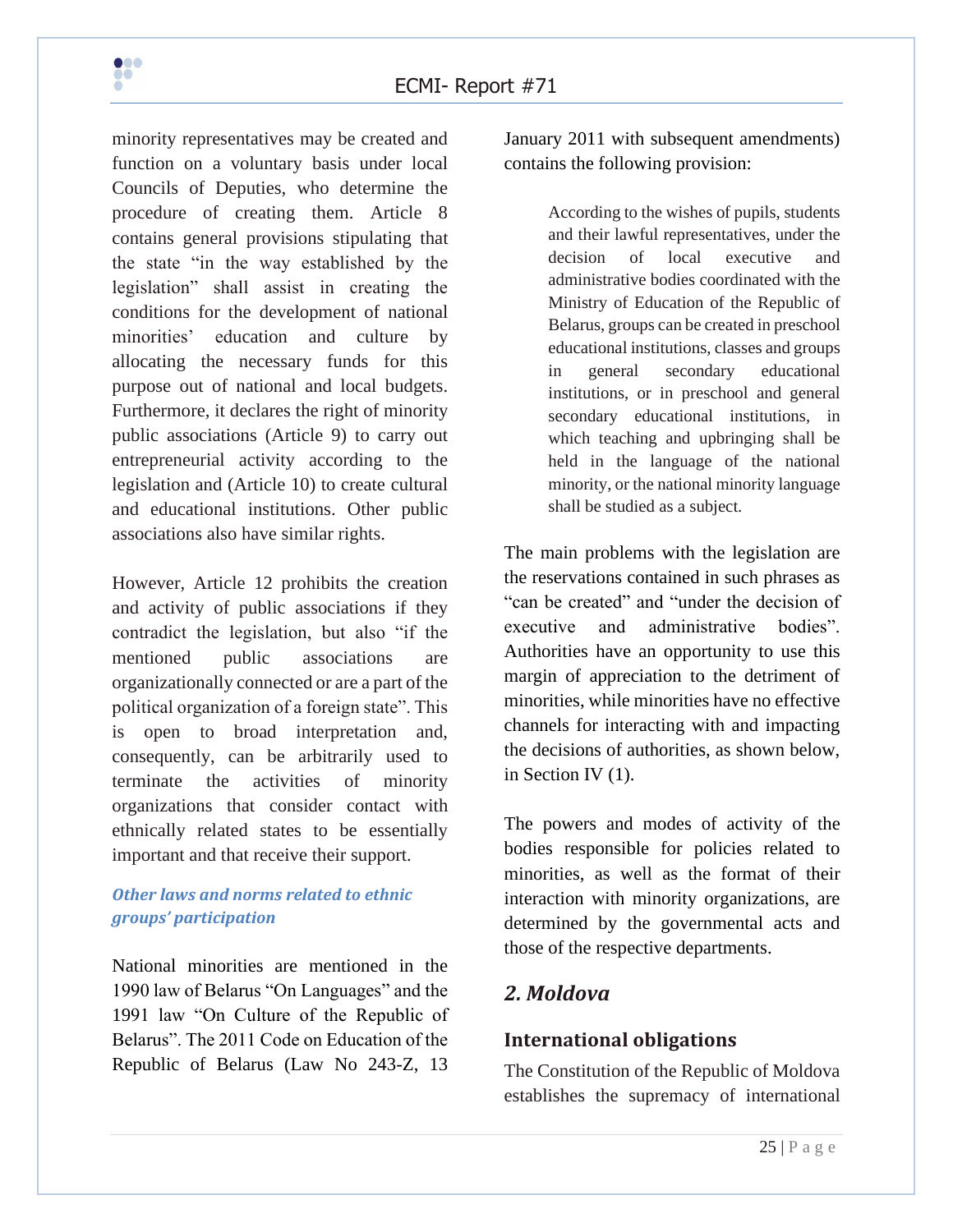

law over national legislation (Article 4, part 2). In 1993, Moldova joined the International Covenant on Civil and Political Rights and the ICERD. Moldova also participates in other major institutions on human rights including the European Convention on Human Rights (ECHR) and other instruments of the CoE. In 1996, Moldova signed and ratified the FCNM. Bilateral agreements on the protection of minorities were also signed with Ukraine, Bulgaria, Russia, Poland and Belarus. In 2002, Moldova signed, but has not yet ratified, the European Charter for Regional or Minority Languages.

# <span id="page-25-0"></span>**General constitutional and legislative norms on participation**<sup>16</sup>

Moldova's effective constitution of 29 July 1994 contains provisions which indirectly affirm the idea of the national statehood of the Moldovan ethno-nation. The preamble mentions the "continuity of the Moldovan people (*poporului moldovenesc*) statehood within historical and ethnic framework of its growing as a nation", and satisfaction "of interests of citizens of a different ethnic origin who alongside with the Moldovans constitute the people of the Republic of Moldova (*poporul Republicii Moldova*)". At the same time, the constitution says that "national sovereignty resides with the people of the Republic of Moldova" as a whole (Article 2, part 1) and that the national unity of Moldova constitutes "the foundation of the state" (Article 10, part 1).

The constitution does not mention minorities or any other groups, but according to Article 10, part 2 "the state recognizes and guarantees all its citizens the right to the preservation, development and expression of their ethnic, cultural, linguistic and religious identity". All citizens of the Republic of Moldova are equal "before the law and public authorities regardless of race, nationality, ethnic origin, language, religion, sex, opinion, political affiliation, property or social origin" (Article 16, part 2) and the law "shall forbid and prosecute all actions aimed at denying and slandering of the state and the people, instigation to sedition, war of aggression, national, racial or religious hatred, incitement of discrimination, territorial separatism, public violence, or other manifestations encroaching upon the constitutional order (Article 32, part 3). Further, the constitution provides that although the state language of the Republic of Moldova is "Moldovan based on the Latin alphabet" (Article 13, part 1), the state "shall acknowledge and protect the right to preservation, development and functioning of the Russian language and other languages spoken within the territory of the state" (Article 13, part 2).

#### *Law on Minorities*

The major national law regulating ethnic relations is the law "On the Rights of Persons Belonging to National Minorities and the Legal Status of their Organizations" (No 382- XV, 17 July 2001; hereinafter referred to as the Law on Minorities). In the preamble, the

<sup>&</sup>lt;sup>16</sup> The legislation quoted here is based on the online legal database of *Registrul de Stat al Actelor Juridice al Republicii Moldova*, http://lex.justice.md/.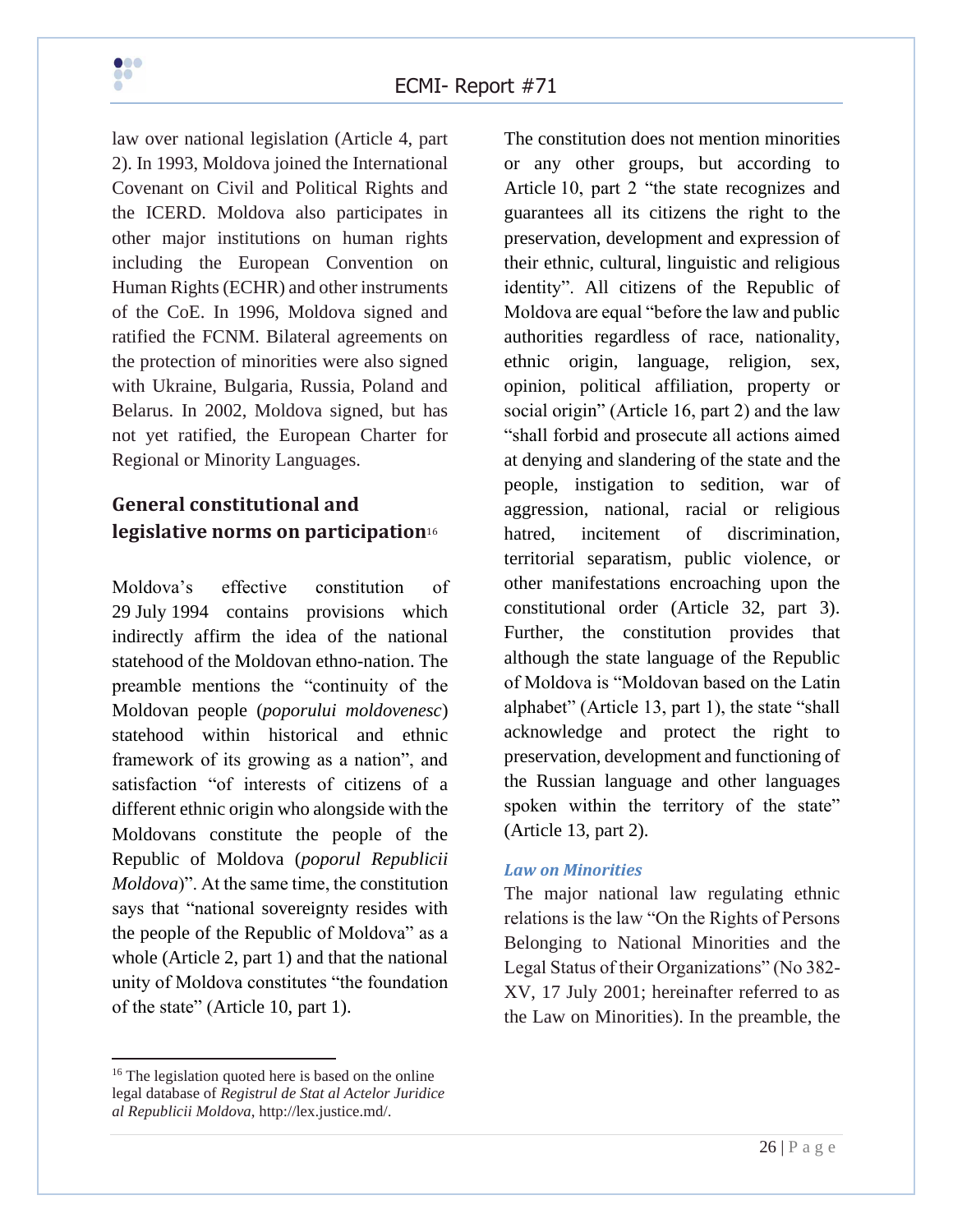

Law on Minorities demonstrates the commitment of Moldova to comply with international norms, including the FCNM, on the protection of minorities. The law also acknowledges the ethnic, cultural and linguistic diversity of Moldova throughout its history. It guarantees that belonging to a national minority is a matter of free personal choice which should not entail any unfavourable consequences for a person. Among other legal principles, the Law on Minorities makes it necessary to note the equality and non-discrimination of minorities (Article 4). Article 1, part 1 of the law identifies as persons belonging to national minorities those who reside in the territory of Moldova, have Moldovan citizenship, possess ethnic, cultural, linguistic and religious features that differ from the majority of the population (Moldovans) and consider themselves to be of a distinct ethnic origin.

The Law on Minorities does not provide a list of national minorities and does not establish a procedure for official acknowledgement, but there was a three-month period after its approval for the creation of implementation mechanisms and for bringing other legislation into conformity with it (Article 29). Nevertheless, this was done to a limited degree; legal collisions persist in some areas and there are still gaps in the regulation.

#### <span id="page-26-0"></span>**Other acts**

Moldova has no special mechanisms for hiring representatives of minorities to public authorities. Article 3, part 6 of the Law of Moldova "On Political Parties" (No 294, 21 December 2007) says that "the

establishment and activity of political parties on the basis of discrimination based on race, nationality, ethnic origin, language, religion, gender, property status or social origin are prohibited". Only nation-wide parties can function, because Article 8, part 1 (d) stipulates that "at the time of the parties' establishment, it must have members resident in at least half of the second-level administrative–territorial units of the Republic of Moldova, with no fewer than 120 residents in each of the administrative– territorial units".

#### <span id="page-26-1"></span>**Gagauzia**

Gagauzia which is ethnically distinct from the rest of Moldova enjoys a special legal regulation at the national level and also has its own legislation; hence it is described in a separate subsection.

Gagauzia is a territorial autonomy explicitly and unambiguously proclaimed on behalf of the Gagauz ethnic group on the basis of a law adopted by central authorities – not inherited from the former communist regime. The major, largest and "titular" Gagauz ethnic group is a Turkic-speaking people who have historically confessed Orthodox Christianity. Gagauzes moved from the Balkans to the Budzhak steppes in southern Bessarabia together with some other ethnic groups, such as Bulgarians and Albanians. At present, this territory is divided between Moldova and Ukraine.

The Gagauzian Autonomy was established in 1994 after a long conflict between the selfproclaimed authorities of the Gagauzian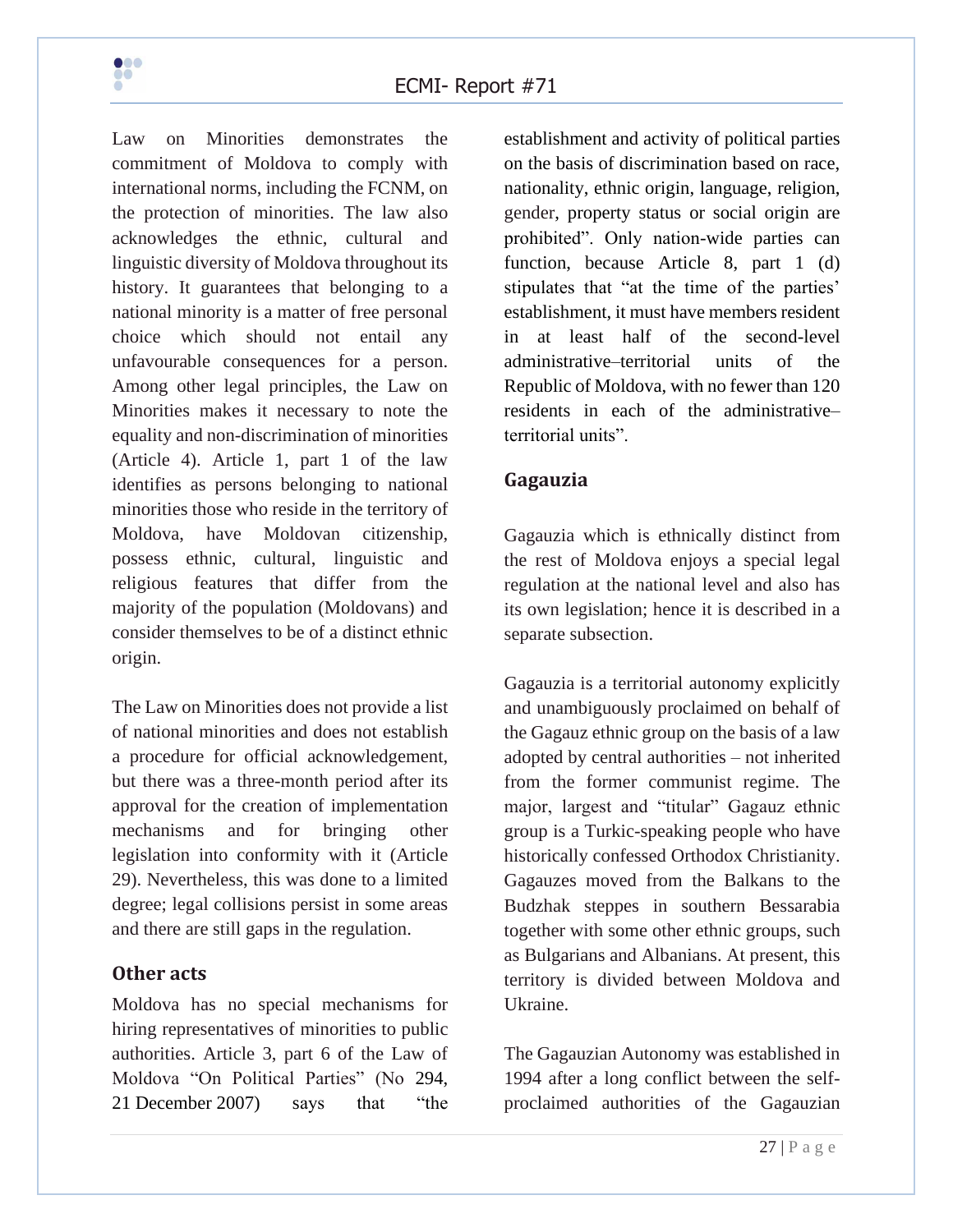

region and central authorities of Moldova. The Gagauzian national movement, and Gagauzian elite as a whole, agreed to the autonomous status of Gagauzia, considering self-administration to be a potentially effective solution to the region's internal problems, and, at the same time, saw autonomy as a means of representing and protecting the interests and needs of Gagauzia and Gagauzes vis-à-vis Moldova's central authorities. The existing arrangement can be considered a success as long as conditions for the region's peaceful development have been created, but the current situation has prompted numerous grievances both on behalf of Gagauzia's administration and of the political elite of Moldova.

The special status of the Autonomous Territorial Unit of Gagauzia<sup>17</sup> (ATUG) is enshrined by the Constitution of Moldova  $(A$ rticle 111)<sup>18</sup> and defined by the national organic law "On the Special Legal Status of Gagauzia (Gagauz Yeri)" (No 344-XIII, 23 December 1994) (hereinafter referred to as the Law on Autonomy). Since 1998, the ATUG has had its own basic law called the Code (*Ulozhenie*). The ATUG representative body is the Gagauzian People's Assembly (GPA), which has limited legislative powers in the spheres of education, culture, sports, public works, regional budgeting, territorial administration and some other issues at the regional level. The People's Assembly is formed on the basis of a direct general vote

with a majoritarian system of single-seat constituencies. Gagauzia's highest public official is the *Bashkan* (Governor), elected on the basis of a general direct vote within the region, who has authority over all public administrative bodies of the ATUG. The Executive Committee appointed by the GPA, upon presentation of candidates by the *Bashkan*, acts as the executive authority.

The Law on Autonomy (as well as the Constitution of the Republic of Moldova) failed to clearly define the powers of the ATUG, nor the relationship between this law and other legislative acts of the Republic of Moldova. The GPA has the right of legislative initiative in the Parliament of Moldova, but Gagauzia has no special representation in the republic's Parliament; Gagauzia has members in the Republic of Moldova's Parliament, but they are not institutionally connected with the ATUG authorities and do not represent their interests. The ATUG's direct representation at the central executive authorities is actually confined to the *ex officio* membership of the Head of Gagauzia in Moldova's government. Article 19 of the Law on Autonomy provides that, upon proposal from Gagauzia's *Bashkan*, the heads of regional branch offices of the executive power can be members of collegiums of respective ministries and departments. In case of any conflict between the central power and the ATUG on issues related to a breach of the region's authority, the dispute may be transferred by the GPA to

 $17$  In the Law on Autonomy of Gagauzia –

<sup>&</sup>quot;Territorial Autonomous Unit with a Special Status". <sup>18</sup> Until July 2003, Article 111 stipulated the possibility of creating territories with a special status;

nowadays, the general provision of autonomies can be found in Article110, while Article 111 establishes the autonomous status of Gagauzia only.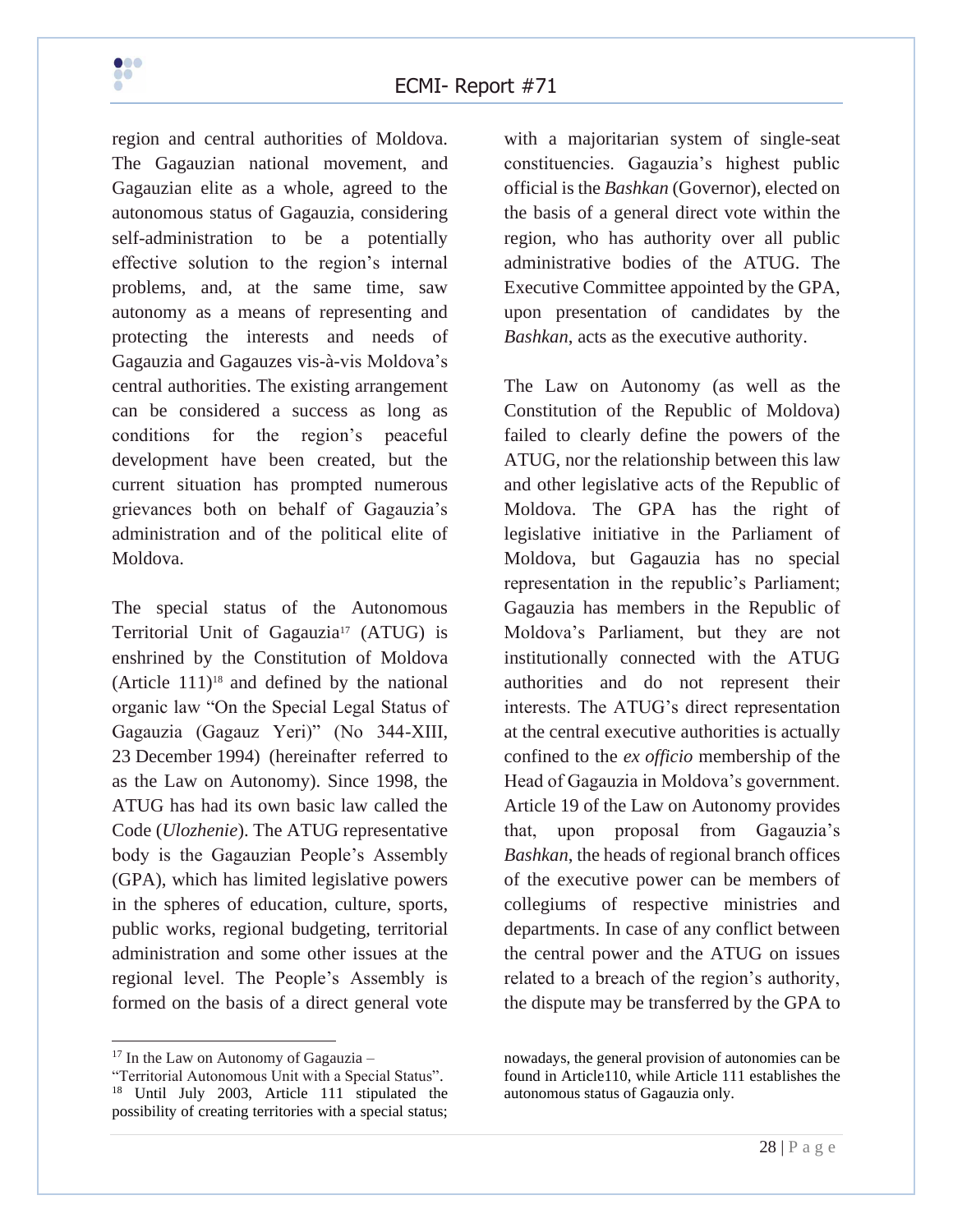

the Constitutional Court of Moldova; however, the leadership of Gagauzia has resorted to this mechanism rarely and ineffectively.

## <span id="page-28-0"></span>**Specific situation in the Transnistrian region**

Moldova also plays host to the more controversial Pridenestrovian (Transnistrian) Moldovan Republic (PMR), which is not recognized by the international community. Since the territory's status if defined in Moldova's law and the entity has it own legislation, the PMR is described separately. The PMR is located mainly on the left (eastern) bank of Dniester, although some left-bank villages come under the jurisdiction of the Republic of Moldova. The PMR also controls the city of Bendery and some other enclaves on the right bank. The de-facto government of the left bank considers the PMR to be a sovereign state, having proven its independence through warfare and several referenda. The Republic of Moldova considers the PMR to be an integral part of the country, illegally held by a separatist regime with Russia's support.

The PMR has acquired all the attributes of statehood including a president directly elected by the population, a parliament (Supreme Soviet), government, armed forces, police, customs service and a system of local territorial administration. Most analysts characterize the PMR as a regime of centralized presidential rule based on authoritarian governance with external democratic attributes, loyalty of the electoral majority and the concentration of real power in the hands of power structures and local financial–industrial corporate groups.

According to a 2015 census held by the Transnistrian government, the PMR population comprised  $475,665$  persons<sup>19</sup> (compared with  $684,000$  in  $1989)$ <sup>20</sup>. The 2004 census showed an ethnic breakdown with Moldovans making up 31.9% of the total population, Russians 30.3%, Ukrainians 28.8% and the remainder being a mix of smaller ethnic groups, mainly Bulgarians, Belarusians, Tatars and others.<sup>21</sup>

The preamble to the PMR Constitution of 1996<sup>22</sup> defines the "people" as "multinational", but only mentions minorities or ethnic groups in Article 8, part 2: "The state shall regulate relations between social, national and other communities on the basis of principles of equality and respect to their rights and interests". The concept of

<sup>19</sup> Краткие предварительные итоги переписи населения Приднестровья 2015 года [Brief preliminary results of 2015 Transnistrian census], [http://gov-pmr.org/item/6831.](http://gov-pmr.org/item/6831)

<sup>20</sup> See N.V. Babilunga, B.G. Bomeshko, P.M. Shornikov *Statehood of Pridnestrovie, history and modern age.* Bendery, Poligrafist 2007, p. 87 [Бабилунга Н. В., Бомешко Б. Г., Шорников П. М. *Государственность Приднестровья: история и современность*. Бендеры : Полиграфист, 2007, С.87]*.*

<sup>21</sup> According to the Transnistria census of 2004, *Demoscope-Weekly*, No 213–214, 12– 25.09.2005, http://demoscope.ru/weekly/2005/0213/panorm01.ph p#2.

 $22$  The Constitution, laws and other normative and legislative acts of Transnistria are quoted here, and below, according to the official legal database available at the official website of the TMR, [http://president.gospmr.ru/ru/zakon.](http://president.gospmr.ru/ru/zakon)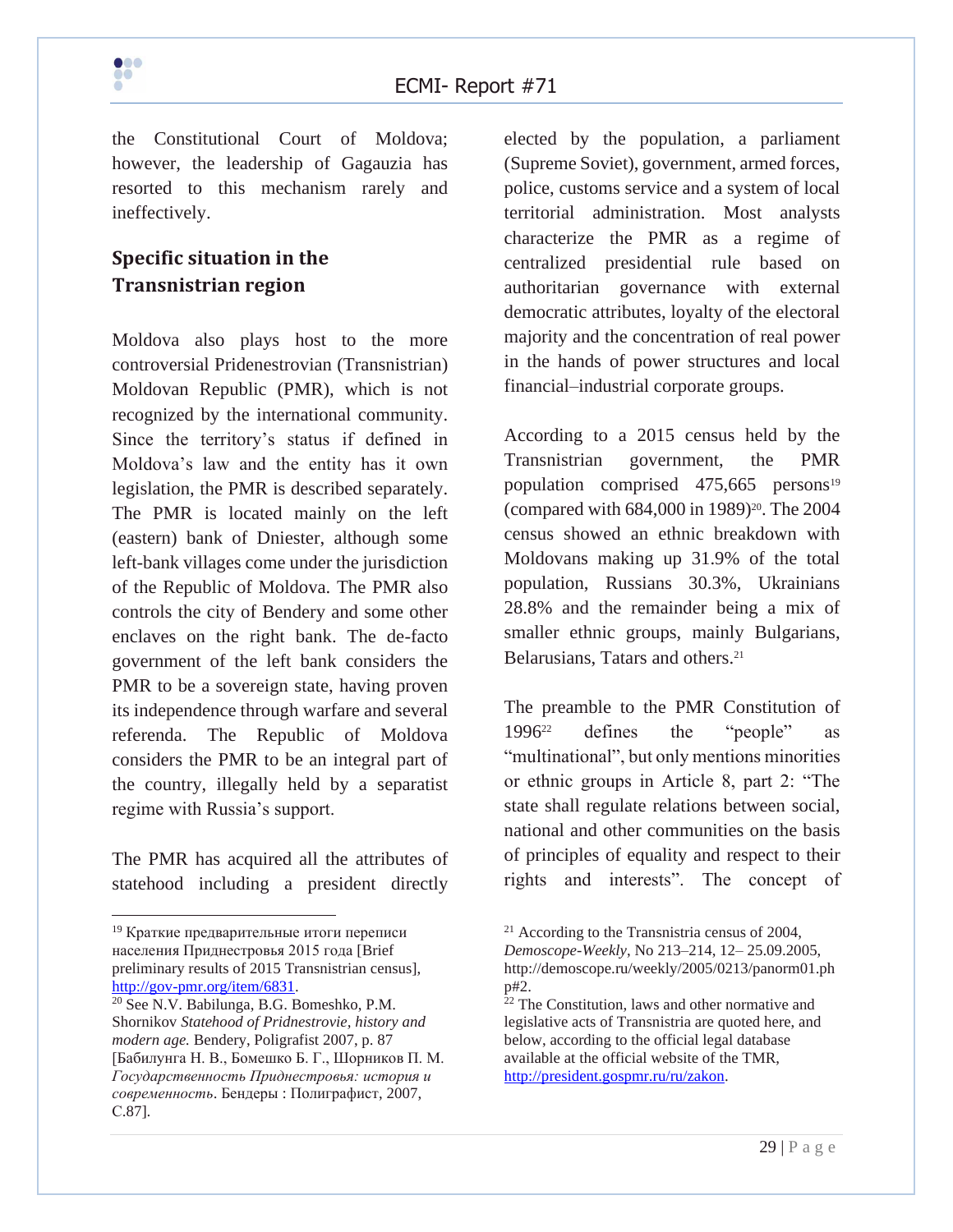regulating relations between national communities has definite soviet roots and can be also found in the Constitution of Belarus. The PMR Constitution proclaims equal rights and freedoms for all people "without any differentiation based on gender, race, nationality, language, religion, social origin, belief, personal and social standing" (Article 17). Article 12 designates Moldovan, Russian and Ukrainian as official languages on equal footing.

In fact, the Russian language dominates the public sphere including government, education, mass media and culture, while the scope of application of the other two official languages is gradually shrinking, partly because of the decreasing number of speakers. Insufficient attention is paid to minority groups (other than the three major ethnicities) and languages (other than the three official ones).<sup>23</sup> At the same time, official statements, educational literature and publicly facilitated cultural and folkloristic events aim to emphasize the multi-ethnic and multicultural nature of Transnistrian society; in other words, small groups are symbolically recognized and present in the public space. This strategy can be considered effective in the sense that there are practically no open conflicts or noticeable cases of discontent with the official ethnocultural policy.

## <span id="page-29-0"></span>*3. Ukraine*

#### <span id="page-29-1"></span>**International obligations**

Under Article 9 of the Ukrainian Constitution of 1996, "international treaties that are in force, agreed to be binding by *Verkhovna Rada* of Ukraine, are part of the national legislation of Ukraine". Ukraine participates in all the major universal and European international instruments on human rights including the International Covenant on Civil and Political Rights and ICERD. Ukraine also participates in other major UN conventions on human rights and is party to all major CoE instruments on human rights including the ECHR, the revised European Social Charter and the FCNM; Ukraine has also signed and ratified the European Charter for Regional or Minority Languages. There are some provisions concerning the safeguarding of rights of persons belonging to ethnic minorities in international agreements concluded between Ukraine and neighbouring states, in particular with Poland (1992), Moldova (1996), Romania (1997), the Republic of Belarus (1997) and Russia (1997). Ukraine has also signed a separate Cooperation Agreement with Moldova which aims to ensure the rights of persons belonging to national minorities, but this has not yet been ratified by the Moldovan parliament.



<sup>23</sup> Hammarberg, T. *Report on Human Rights in the Transnistrian Region of the Republic of Moldova*, 14 February 2013. United Nations,

http://www.undp.org/content/dam/moldova/docs/Pub lications/UN\_MD\_Senior\_Expert\_Hammarberg\_Rep ort\_TN\_Human\_Rights.pdf, p. 36.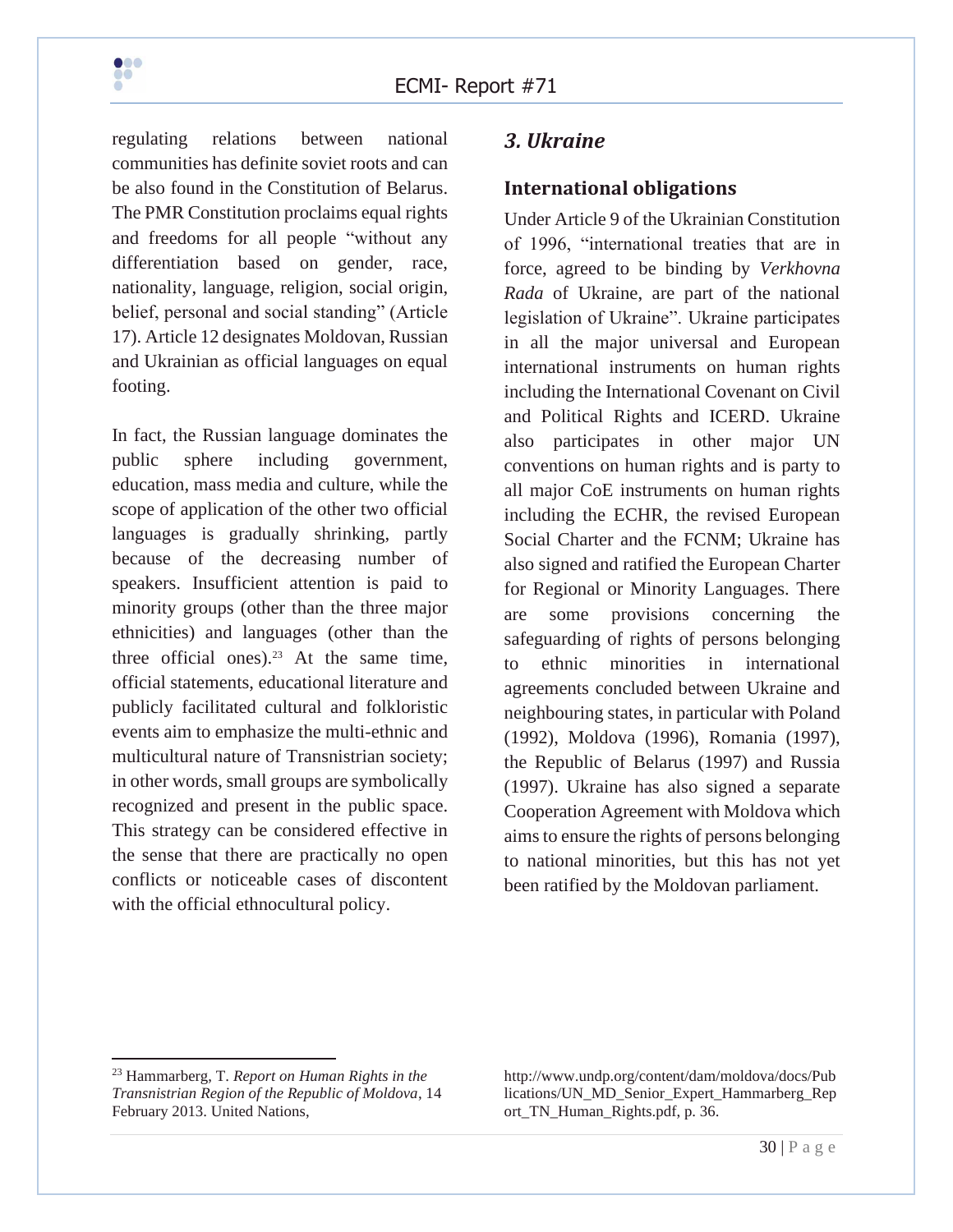

## <span id="page-30-0"></span>**General constitutional and legislative norms on participation**<sup>24</sup>

#### *Constitution*

Article 21 of the 1996 constitution acknowledges the equality of all people in their dignity and rights, as well as the inalienability and inviolability of these rights and freedoms. The constitution provides for equal constitutional rights and freedoms, as well as equality before the law without distinctions "based on race, colour of skin, political, religious and other beliefs, sex, ethnic and social origin, property status, place of residence, linguistic or other characteristics" (Article 24). At the same time, the constitutional rights and freedoms of persons and citizens are not exhaustive, nor can they be abolished or diminished in their content or volume by means of the adoption of new laws, or in the amendment of existing laws (Article 22).

Article 10 of the constitution notes that "the free development, use and protection of Russian and other national minority languages of Ukraine is guaranteed". Article 11 states that, "the state promotes the development of an ethnic, cultural, linguistic and religious identity of all indigenous peoples and national minorities of Ukraine". Article 53 specifies that "citizens belonging to national minorities are guaranteed, in accordance with the law, the right to receive instruction in their native language, or to study their native language in state and

communal educational establishments and through national–cultural societies".

#### *Laws*

The law "On National Minorities in Ukraine" (No 2494-XII, 25 June 1992) is the basis of ethnic policy; it was approved long before the Constitution of Ukraine or the FCNM. The biggest problem with the law is its declarative character and the lack of a mechanism for implementation. The law defines national minorities as "groups of Ukrainian citizens, who are not of Ukrainian nationality [ethnicity], but demonstrate a feeling of national self-awareness and affinity" (Article 3). It contains general provisions such as the equality of Ukrainian citizens and equal protection of the state (Articles 1 and 18); equal rights of citizens to be elected or appointed to any position in legislative, executive and judicial bodies, local or regional self-governments, armed forces, enterprises or other establishments and organizations; free choice of nationality [ethnicity] and spelling of personal names (Articles 11 and 12); and the right to association and support by the state of minority associations (Articles 13, 15 and 16). The initial version of the law envisaged the formation of standing commissions, under the *Verkhovna Rada* and local municipal councils, on the issues of interethnic relations. It also allowed for the creation of special structural units in local executive bodies and advisory bodies, formed of national minority representatives, under municipal councils (Article 5). In

<sup>24</sup> Ukrainian legislation is referred to according to the *Verkhovna Rada* database of Ukraine, [http://zakon2.rada.gov.ua/laws.](http://zakon2.rada.gov.ua/laws)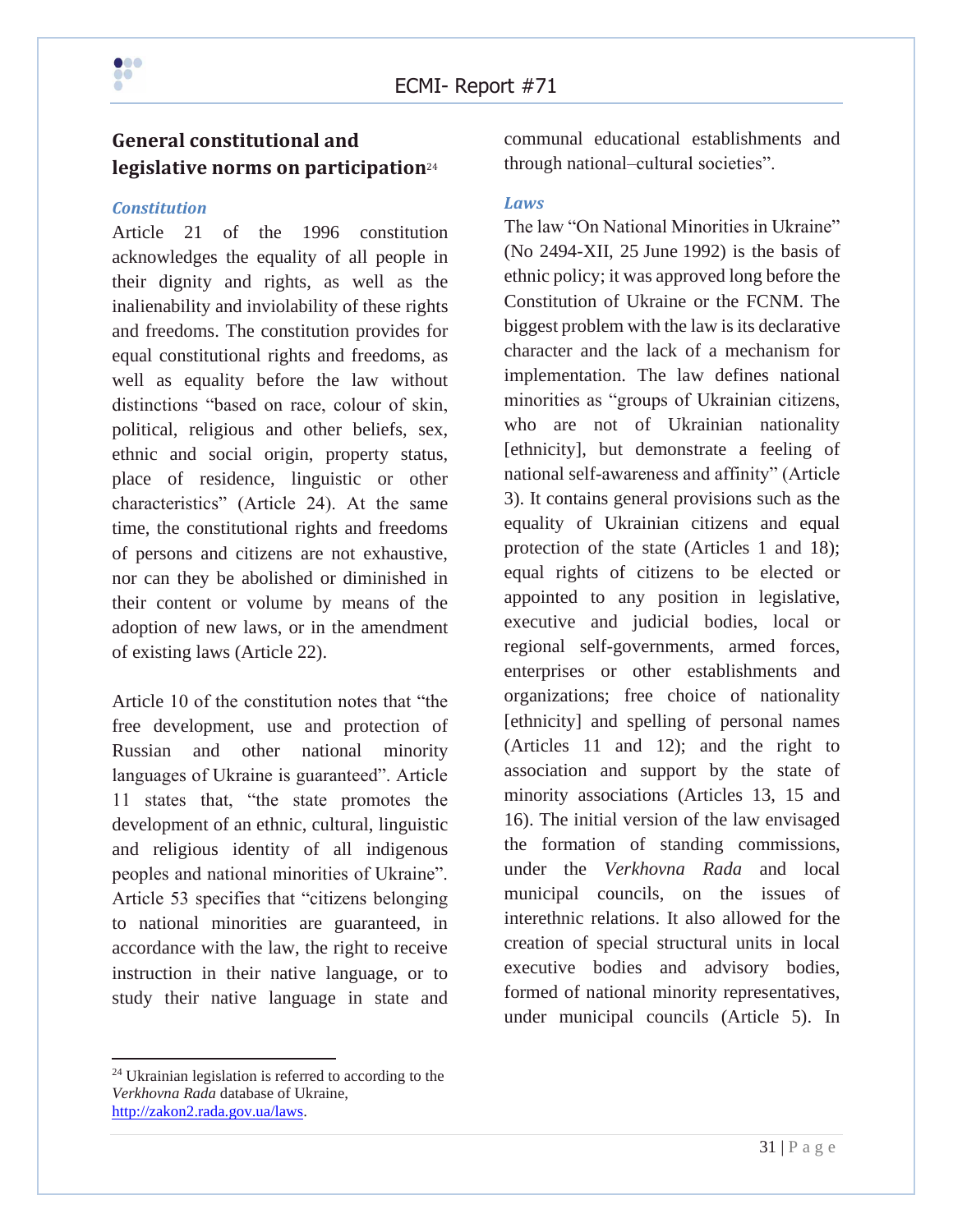2012, Article 5 was revised, and these initial provisions were pared down to a mere statement that the central executive authority appointed by the president ensures the development and implementation of state policy in the areas of interethnic relations and the protection of minorities. It was also stipulated that local representative bodies can set up standing commissions, while local state administrations can set up structural units of their own.

Some provisions on the legal protection of national minorities can be also found in Ukrainian laws "On Education" (1991), "On the Freedom of Conscience and Religious Organizations" (1991), "On Petitions of Citizens" (1996), "On Local Self-Government in Ukraine" (1997), "On Citizenship of Ukraine" (2001), "On Culture" (2011), "On Public Associations" (2012), "On Higher Education" (2014), and in other legislative acts.

# *Norms directly related to minority participation*

The Ukrainian law "On Political Parties" (No 2365-III, 5 April 2001) does not establish any restrictions on the formation of political parties by national minority representatives. Membership of political parties is free, and parties cannot limit it to any ethnicity.

The Law of Ukraine "On Election of People's Deputies of Ukraine" of (No 4061-VI, 17 November 2011) (later revised and amended) guarantees equal electoral rights to citizens irrespective of their ethnicity. The

law also contains guarantees against the division of single-member constituencies that would "disperse" the national minority vote and prevent them from electing "their" candidates. Article 18 specifies that:

> <…> the borders of single-member constituencies are defined, taking into consideration the borders of administrative–territorial units, interests of territorial communities, and the settlement of national minorities in certain territories. Administrative–territorial units with compact settlements of particular national minorities and bordering each other shall constitute one electoral constituency. If the number of voters belonging to national minorities is higher than needed to form one electoral constituency in neighbouring administrative–territorial units, such constituencies are formed in a way that voters belonging to national minorities form the majority of voters in one of them.

The law "On Local Elections" (No 595-VIII, 14 July 2015) does not give preference to national minority representatives. Article 4 of the law prescribes the equality of rights and opportunities to participate in the electoral process, ensured through the prohibition of privileges and restrictions for candidates on various grounds (race, colour of skin, political, religious and other beliefs, ethnic and social origin, wealth, place of residence, language and other characteristics).

Article 9 of the law "On Local Self-Government" (No 280/97-ВР, 21 May 1997) devoted to local initiatives provides greater opportunities for voters to take part in the work of local representative bodies.

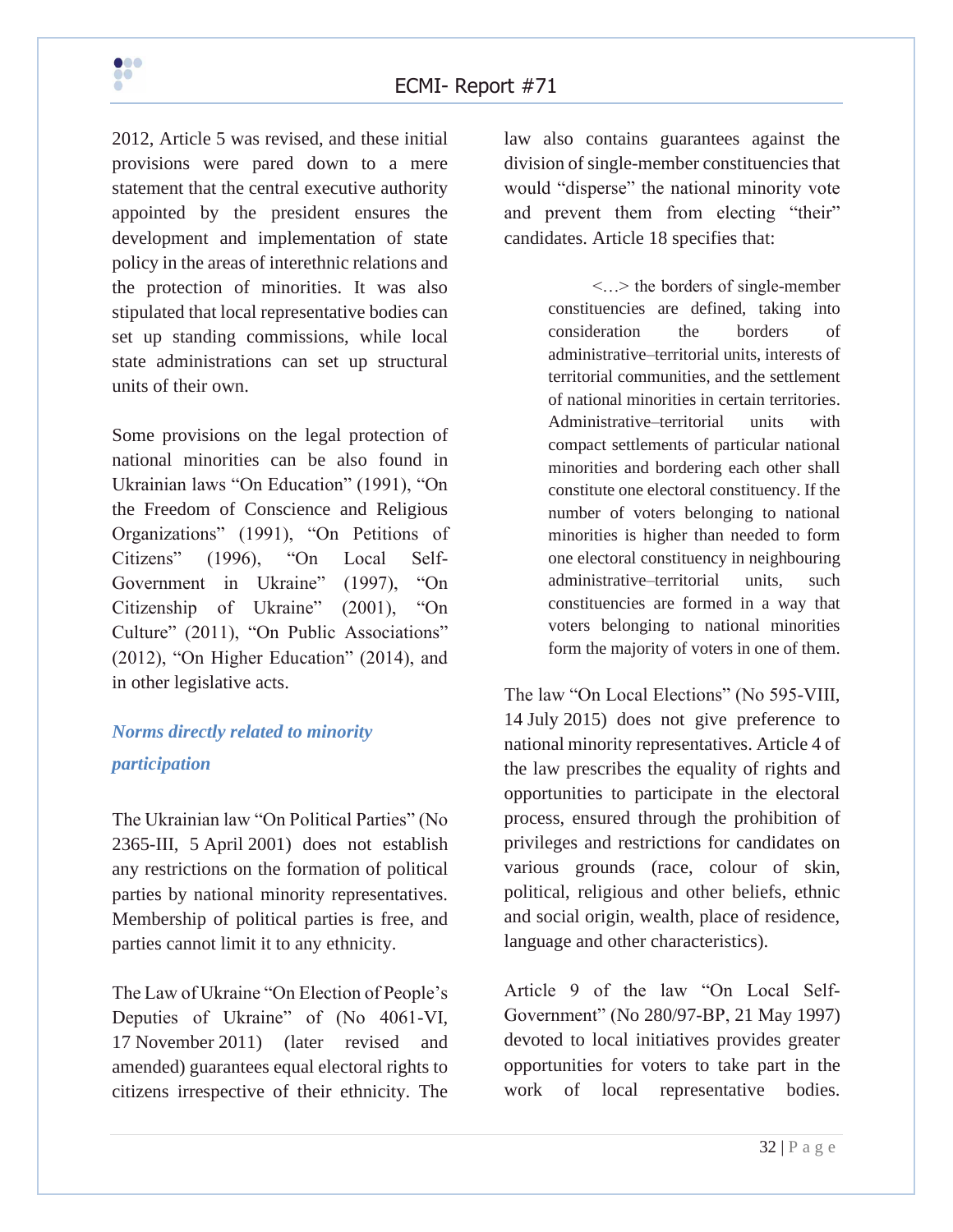According to this article, members of territorial communities (*hromadas*) have the right to initiate the consideration of any issue for which local self-government is responsible; therewith, a local initiative submitted for consideration to the council in due order shall be subject to obligatory consideration at an open meeting of the council, with the participation of the group responsible for initiating the motion.

#### *Regional acts*

Legal acts adopted mainly at the level of the province (oblast), such as targeted programmes and concepts on ethnic policy, are an important element of the system of interaction with ethnic minorities. Twelve regional target programmes directly related to ethnic minorities are currently in force in Ukraine: Vinnitsa, Volyn, Zaporizhzhia, Kirovohrad, Mykolaiv, Odessa, Kherson and Chernivtsi provinces (oblasts) have one programme each; Zakarpattia (Transcarpathian) oblast and the city of Kyiv have two programmes each. A typical example of these is the Regional Programme for the Support of National–Cultural Societies and the Ukrainian Diaspora in Chernivtsi oblast for 2016–2018. Its primary goal is to maintain the identity of national minorities within the oblast, providing financial support to ethnocultural societies for the restoration and preservation of their cultures and traditions. The programme contains a list of those actions of national– cultural societies and local authorities held in the oblast and financed from the regional budget.

# <span id="page-32-0"></span>**III. Structure of ethnic diversity management**

# <span id="page-32-1"></span>*1. Belarus*

#### <span id="page-32-2"></span>**Parliament**

The Parliament of Belarus contains a specialized structure, called the Standing Commission on Human Rights, National Relations and Mass Media, within its House of Representatives. In the Council of the Republic (the chamber set up on the principle of territorial representation), the Standing Commission on Education, Science, Culture and Social Development also addresses ethnic relations.

### <span id="page-32-3"></span>**Central executive power**

Belarus had no special state structures dealing with the issues of national minorities within the executive at the national level until the mid-1990s; there were no mechanisms for cooperation between the government and national minority associations either. Later, the Committee for Religions and Nationalities was established under the Council of Ministers of Belarus. On 15 July 2006, the Committee was dismissed under Decision No 891 of the Council of Ministers and replaced by the Plenipotentiary for Religions and Nationalities.

The Plenipotentiary is appointed to his/her office by the president, upon the recommendation of the Council of Ministers, and is subordinate to the government. The responsibilities fulfilled by the Plenipotentiary and his/her apparatus (in relation to ethnic policy) include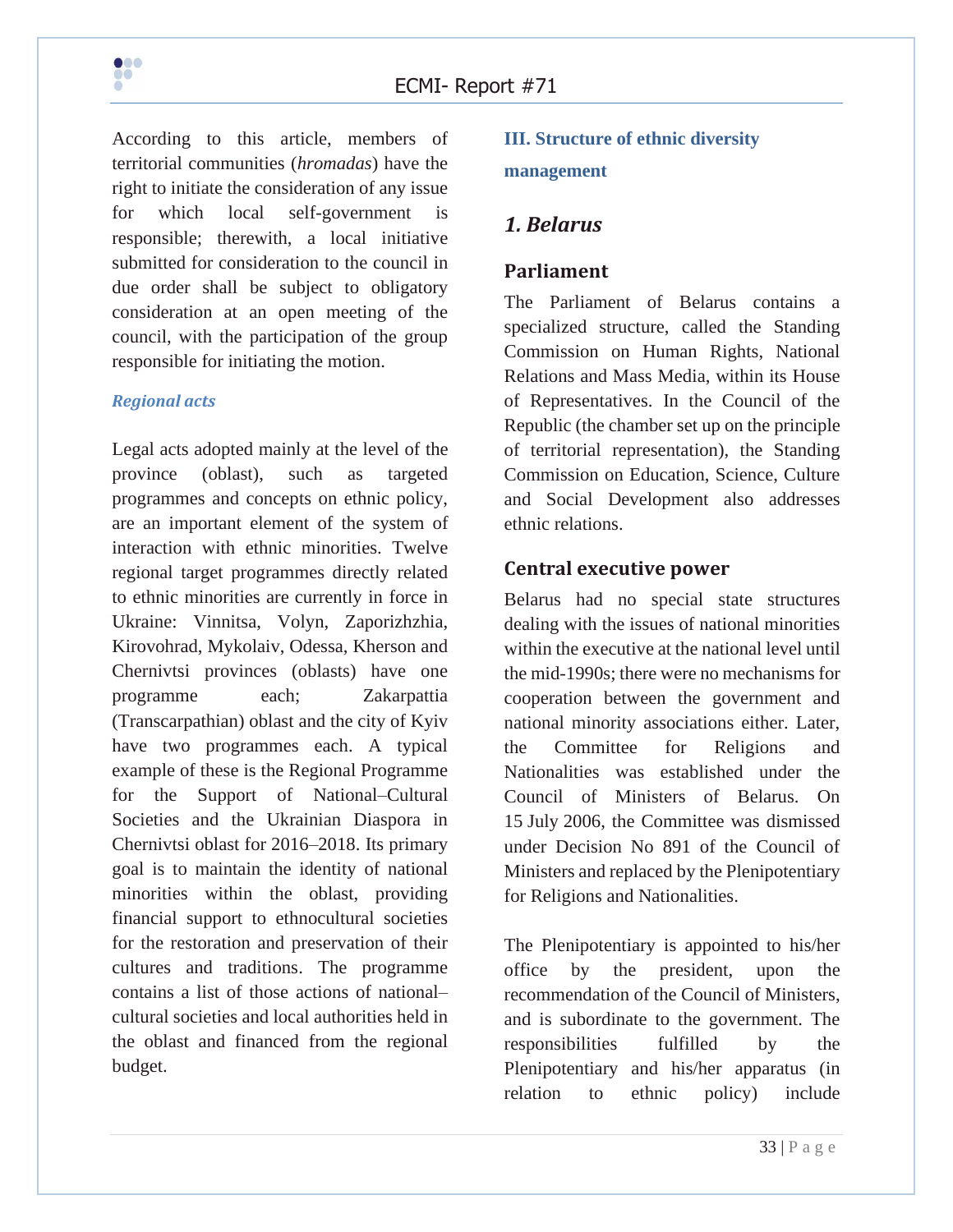

participation in the development and implementation of state policy related to ethnicities and religious denominations; monitoring of relations between the state and associations of citizens self-identifying as members of a national minority, and control over the implementation of related legislation; submission of proposals on improvement of legislation based on the analysis of practices related to its application; assistance in the realization of rights of citizens in the areas of culture, education, language, information support; rendering assistance in the awareness activities of public associations of citizens identifying themselves as belonging to national minorities; assistance to civil society associations in concluding agreements with state structures; analysis and forecasting of religious and ethnopolitical developments as well as dynamics and tendencies of ethnic processes, interethnic and interreligious relations; and international cooperation within the scope of the Plenipotentiary's competence. The Plenipotentiary is responsible, in particular, for the consideration of complaints and petitions of citizens,<sup>25</sup> however no analysis of the nature and content of complaints and petitions has been published, and there is no data on how many of these refer to ethnic issues.

The Plenipotentiary participates in the development of legislation within his/her competence; specifies the mechanisms for its implementation; provides recommendations and consultations to local authorities; and

coordinates activities of the republican and local state bodies and public associations. He/she also arranges for research, analyses the state and dynamics of ethnic and confessional processes, and participates in preparing and holding cultural and awareness-raising events.

There has been an advisory body on ethnic issues for more than 20 years, which includes representatives of national–cultural societies, under the Council of Ministers or a high-level executive body responsible for nationalities policy. At present, the Plenipotentiary has the Interethnic Advisory Council and Council of Experts under his/her auspices.

Besides the special bodies established in the second half of the 1990s, sectoral ministries also play a significant role. The Ministry of Education of Belarus is responsible for arranging teaching in and of national minority languages, including the development and provision of didactic and educational materials to educational institutions, classes and groups where minority languages are taught.

The Ministry of Culture of Belarus is responsible for the support and financing of national minorities' initiatives in the sphere of culture: it provides organizational and financial support for holding art festivals, allocates funds for contests, exhibitions, and the functioning of art collectives within national minority associations, and secures the general conditions for the development of

<sup>25</sup> О работе органов по делам религий и национальностей Республики Беларусь с обращениями граждан [On the functioning of

bodies for religions and nationalities working with petitions of citizens in the Republic of Belarus], [http://belarus21.by/Articles/1423481925.](http://belarus21.by/Articles/1423481925)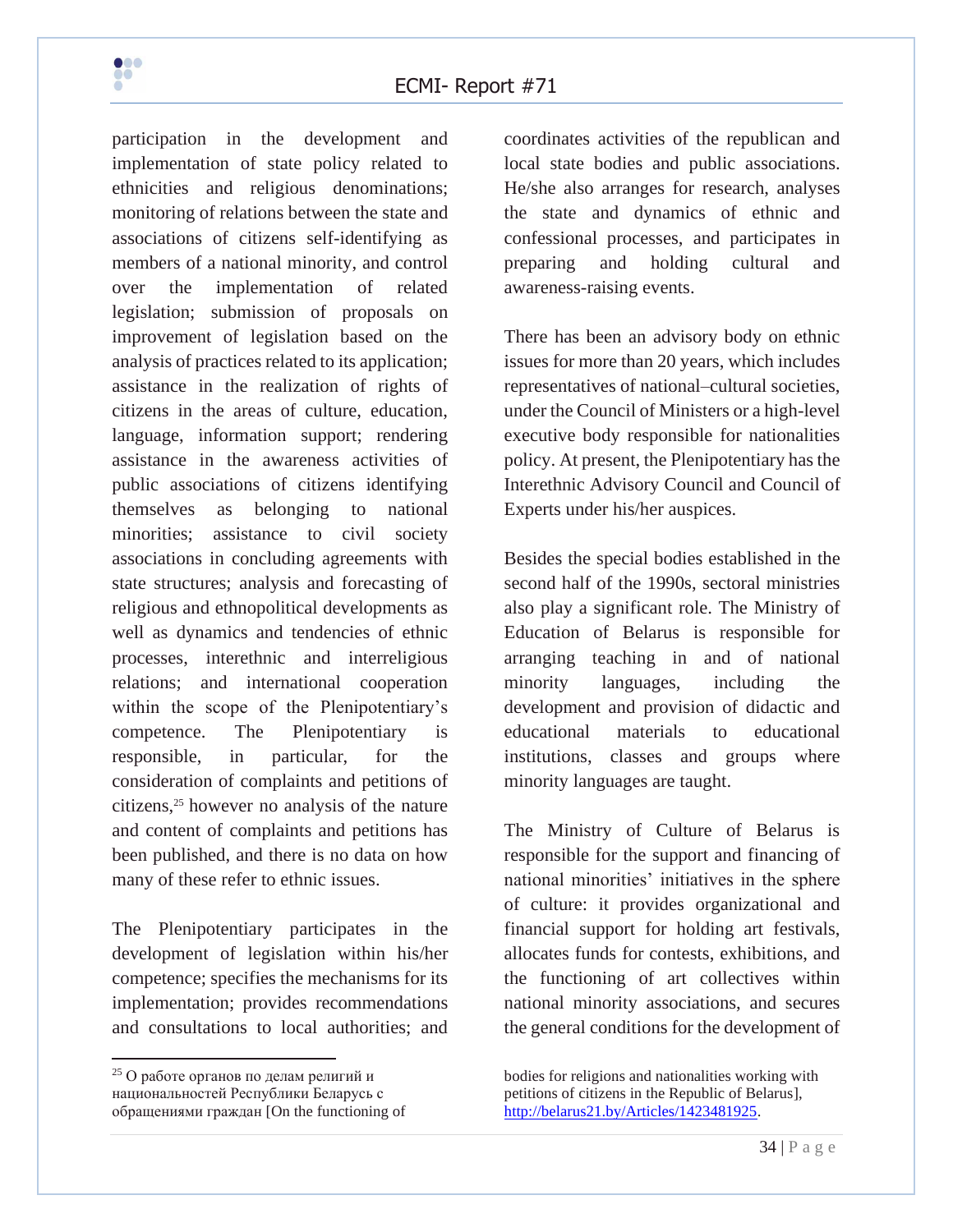the artistic creativity of national minorities. The Republican Centre for Nationalities Cultures was set up in 1994 as an affiliate of the Ministry of Culture and carries out a huge amount of work in support of the goals listed above.

The functioning of public authorities in the field of ethnic and cultural policy is mainly based on long-term programmes. "The programme for the development of the confessional sphere, national relations and cooperation with countrymen abroad for 2006–2010" was elaborated by the Plenipotentiary's office and approved on 30 November 2006 by the Belarusian Council of Ministers. A similar programme for 2011–2015 was approved only by the board of the Plenipotentiary's office but coordinated with a number of ministries. The priority of these programmes is to monitor religious organizations and interact with them; the ethnic components of the programmes include cultural and awarenessraising activities, overall monitoring of ethnic relations, studies of specific issues, the professional development of civil servants, and conferences and meetings with minority organizations.

## <span id="page-34-0"></span>**Regional and local authorities**

At the regional level, units (departments) have been set up for religions and nationalities in all oblast executive committees, as well as in the Minsk City Council of People's Deputies. Their tasks are broadly similar to those of the Plenipotentiary with the exception of lawmaking and international cooperation. Coordinative councils of civil society and

national–cultural associations, political parties and trade-unions have been established in oblasts and cities; they cooperate or, rather, are guided by the respective departments on ideological issues within the state administration. Departments of culture within respective executive committees are responsible, among other things, for holding cultural events for national minorities and for the acquisition of funds for libraries in minority languages.

The corresponding state structures prioritize projects, programmes and events of intercultural character or those geared toward interethnic cooperation. The most successful activities are festivals of national cultures, which considerably energize the cultural and awareness-raising work of national–cultural associations and popularize their creative achievements.

The oblast executive committees and the Minsk City Executive Committee develop and implement regional programmes, which, as a rule, run for two years each. City and district executive committees implement local action plans based on the national and oblast development programmes in the given area.

# <span id="page-34-1"></span>*2. Moldova*

## <span id="page-34-2"></span>**The role of the parliament**

The Committee on Human Rights and Interethnic Relations is responsible for minority issues and for implementing the National Action Plan on Human Rights.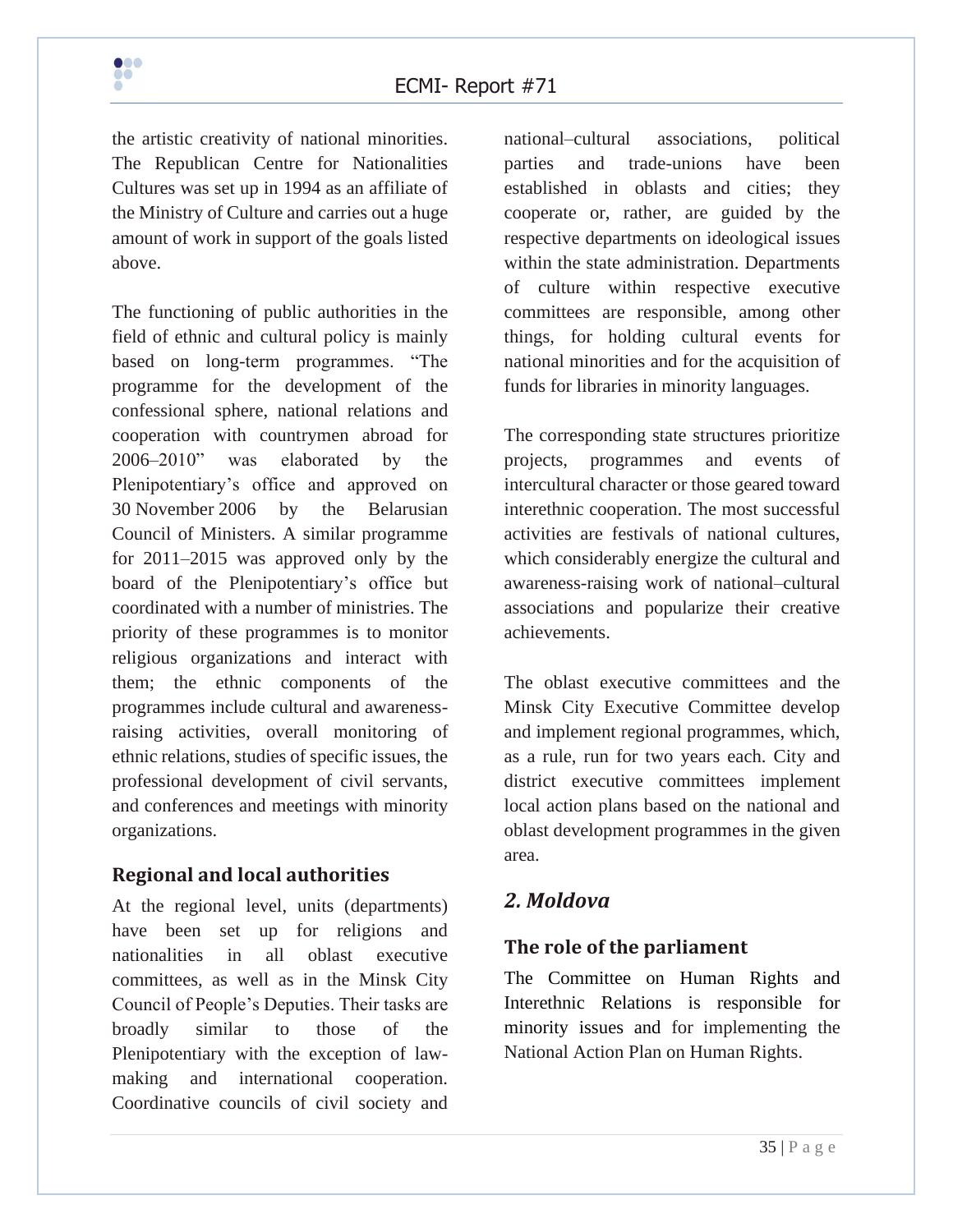

#### <span id="page-35-0"></span>**Bureau of Interethnic Relations**

The Bureau of Interethnic Relations is the major executive body responsible for state policy in the field of interethnic relations in the Republic of Moldova.<sup>26</sup> The first executive authority responsible for "nationalities policy" in Moldova was set up in 1990, even before the breakup of the USSR. It went through several name changes: the Department for Nationalities Issues (1990–1994); Department of Nationalities Relations (1994–1998); Department of Nationalities Relations and Functioning of Languages (1998–2001); Department of Interethnic Relations (2001– 2005); and the Bureau of Interethnic Relations (2005 to present). The organization's priorities, regardless of name, have always been interethnic relations, work with the diaspora and the implementation of linguistic policy.

The main challenges and, accordingly, tasks of the Bureau can be divided into two parts. The first is the development of basic documents in the sphere of nationalities policy; during the initial period of its work for example, it prepared a package of presidential decrees and related governmental resolutions. The second part is everyday interaction with citizens, state structures and ethnocultural associations. The Department actively cooperated with ethnocultural organizations and upheld their development with many staff members having previously been members of these same associations.

On 1 June 1996 saw the opening of the House of Nationalities, under the Department of Nationalities Relations, which united the republic's ethnocultural organizations. The House of Nationalities became part of the Department and later of the Bureau of Interethnic Relations. Throughout 1998– 2001, in cooperation with the Institute of Interethnic Studies, the Department held a number of international forums devoted to the issues of national minorities and interethnic relations, the functioning of languages in a multi-ethnic environment, integration and identity, as well as the importance and role of international legal documents aimed at the protection of national minorities and the integration of Moldovan society.

However, the Bureau's performance is hampered by limited powers and a lack of financial resources. The absence of regional representatives also reduces its efficiency.

The Department supported all kinds of minority national holidays, some of which are now widely celebrated in Moldova and have become very popular among the general public. These include the Day of Slavic Writing and Culture, celebrated every May, and the ethnocultural festival on the third Sunday in September.

<sup>26</sup> V.P. Stepanov, Бюро межэтнических отношений Республики Молдова [Bureau of Interethnic Relations of the Republic of Moldova], in: *Revista de* 

*etnologie și Culturologie*. Chișinău: Centrul de Etnologie al IPC al AȘM, 2006, Vol. I., pp. 86–102, [http://ethnology.asm.md/archives/.](http://ethnology.asm.md/archives/)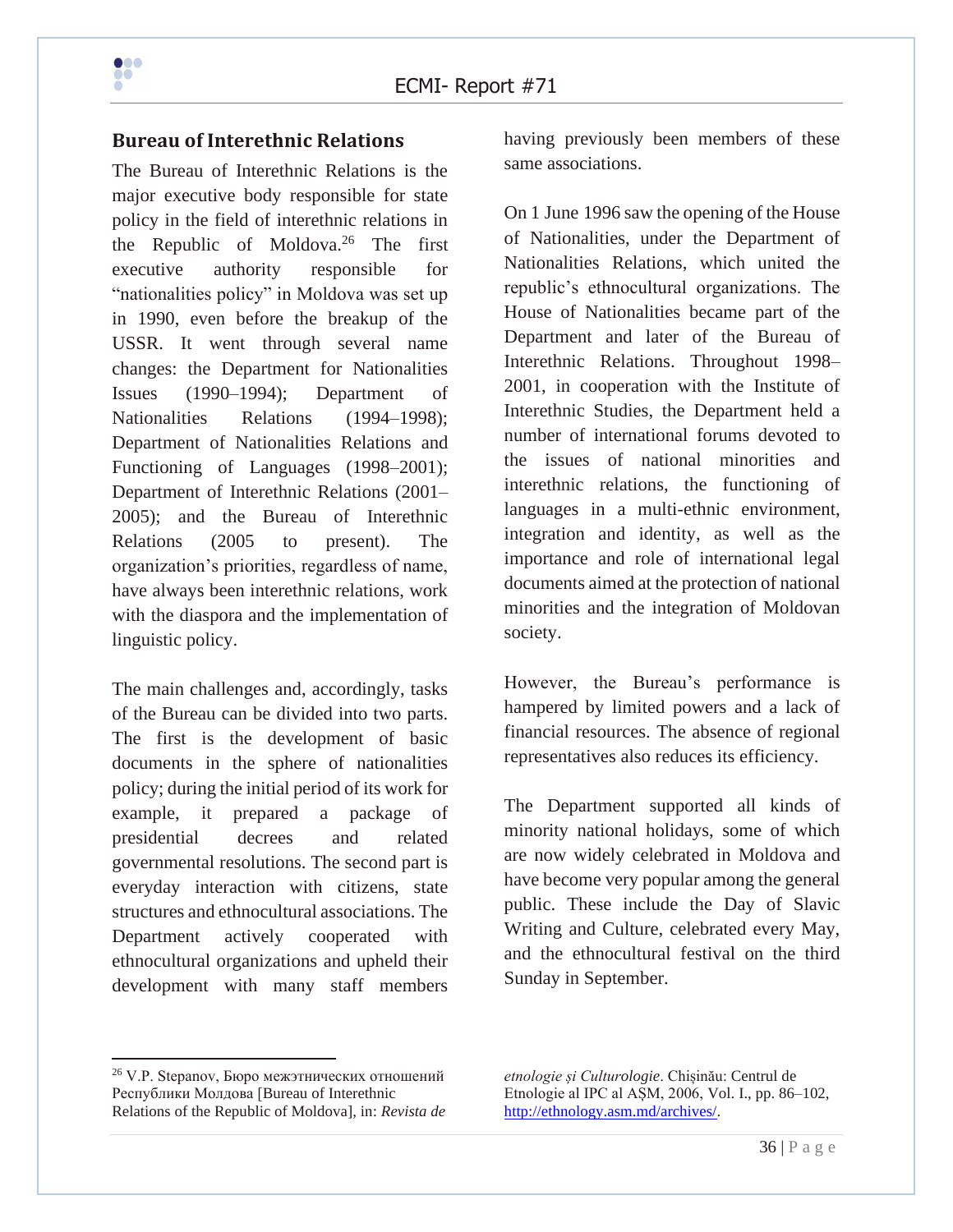

Following a governmental decision in December 2016, the Bureau of Interethnic Relation shall become part of the Ministry of Education, Culture and Science.<sup>27</sup> It is not yet clear how this body will function in the future.

#### **Other executive authorities**

The 2000s saw a general trend towards the gradual closure of institutions engaged in ethnocultural policy. Among these are the Commission on International Relations under the President of the Republic of Moldova, the Office of the Councillor of the Government on Roma Issues, and the Department of Education for National Minorities within the Ministry of Education and Youth. Individual specialists in minority issues still work in certain sectoral ministries and departments; in some cases, they are brought together in specialized units. In 2007, a Ministry of Education and Youth unit responsible for the education of national minorities was dismissed, and now only one specialist in this complex area remains.

## **People's Advocate and the Council on Equality**

The People's Advocate (with functions similar to those of an ombudsman) can receive complaints related to discrimination and engage in minority issues. One advantage of this institution is a network of regional

representative offices. The People's Advocate regularly reacts to aints lodged by Roma people and to allegations of politicians and officials using hate speech. The office of the People's Advocate also reveal systemic problems of inequality and discrimination through thematic and annual reports. Article 23 of the Law on the People's Advocate contains a provision for an advisory board, stipulating the need for "representation of ethnic groups and minorities existing in society".<sup>28</sup>

The Council on Equality was set up in accordance with the Law on Ensuring Equality<sup>29</sup> and began functioning in October 2013. Since then, it has been engaged in various activities stipulated by the legislation of Moldova, including the consideration of individual complaints. In 2013–2015, The Council examined 13 cases of discrimination on linguistic grounds and seven cases on the grounds of race or ethnicity. The Council addressed the issue of hate speech (in connection with public statements of officials and publications in mass media), which is qualifies as instigation to discrimination prohibited by the law. The Council also provides, on its own initiative, conclusions and recommendations on the revocation of discriminatory provisions from official documents in force as well as drafts of official acts. The staff and councillors are

<sup>&</sup>lt;sup>27</sup> Изменения в структуре правительства [Changes in the Structure of the Government], 2 December 2016, HTTP://a-tv.md/index.php?newsid=24106; Правительство сократится на семь министерств. СМИ узнали о новой структуре кабмина [The Government staff shall be cut down by seven ministries. Mass-media have found out about the new structure of the Cabinet of Ministers], 2 December

<sup>2016,</sup> http://newsmaker.md/rus/novosti/pravitelstvosokratitsya-na-sem-ministerstv-smi-uznali-o-novoystrukture-kabmina-28664.

<sup>&</sup>lt;sup>28</sup> Law on Amendments to the Law on Parliamentary Lawyers No 1349-XIII of 17 October 1997, of 27 July 2007, No 200.

 $29$  Law No 121 of 25 May 2012 came into effect on 1 January 2013.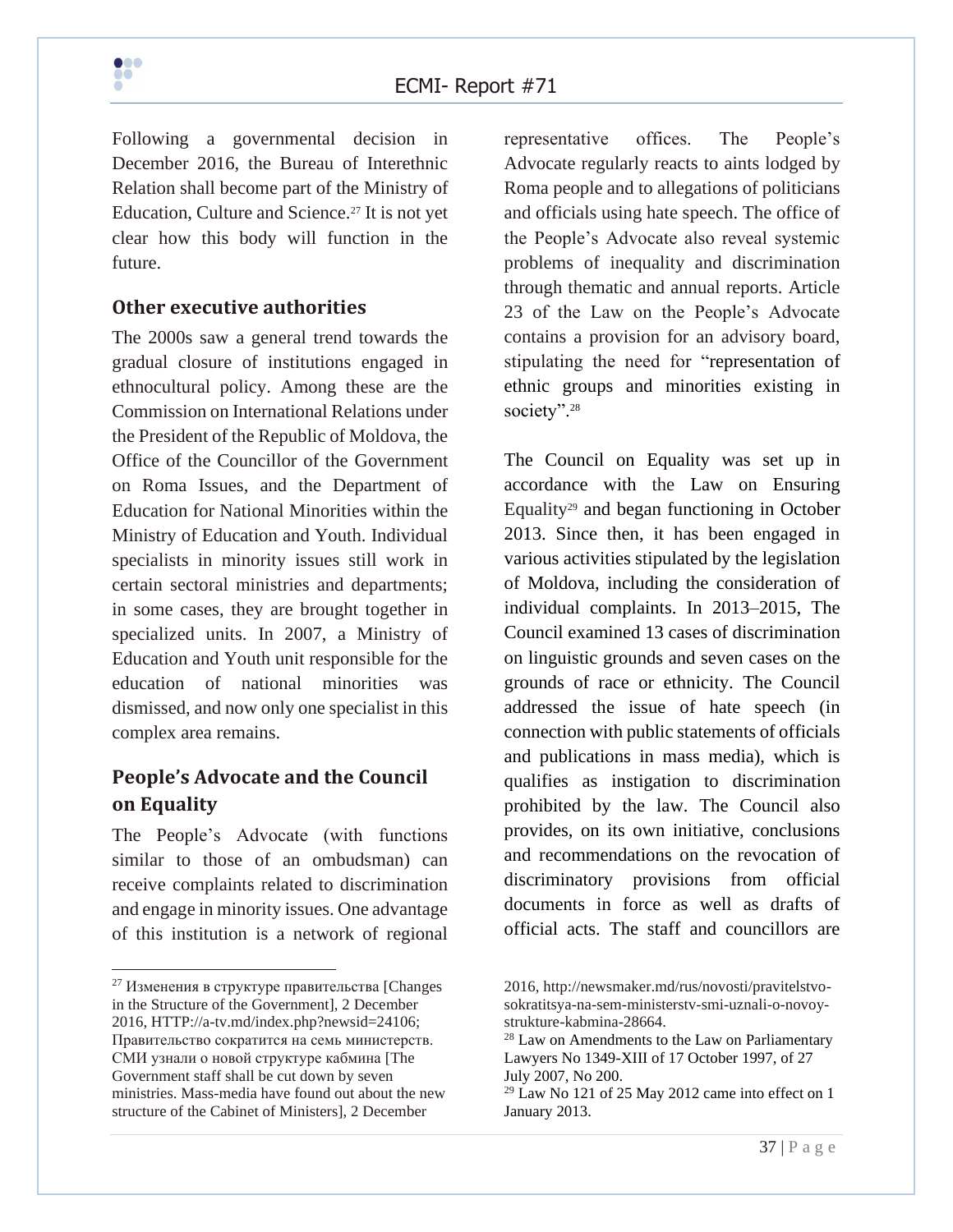

actively engaged in educational and training activities aimed at authorities and the general public.

Thus, Moldovan civil society organizations and national minority activists can use the People's Advocate and the Council on Equality to lodge complaints and resolve problematic situations, as well as to receiving special training and additional information.

#### **Local authorities**

Decisions of significance to minorities are mostly made at the central level, and sometimes at regional levels, but without the participation of municipal authorities. For a brief period (1999–2002) specialists on the functioning of languages and interethnic relations worked in district councils of Moldova. These specialists' salaries were paid from local budgets and, as a rule, this person had to deal with such issues over and above his/her main duties, which negatively affected the overall performance. After the dissolution of district councils in 2002, these special positions were abolished. Officials with similar duties only remain in the city hall offices of Chisinau and Balti.

#### **The situation in Transnistria**

The PMR has no special structures dealing with ethnocultural policy nor any special mechanisms ensuring the representation of ethnic or linguistic groups in government and administrative structures.

### *3. Ukraine*

#### **Legislative power**

Within the Parliamentary Committee on Human Rights, the Rights of Minorities and International Relations, there are several specialized subcommittees. Since 2014, the list has included: the subcommittee on interethnic relations; the subcommittee on ethnopolitics, indigenous peoples' rights, national minorities of Ukraine and victims of political repressions; the subcommittee on the issues of citizenship, migration and ethnic groups; and the subcommittee on gender equality and non-discrimination.

### **Specialized bodies within the executive**

The system of institutions in Ukraine with the power to regulate ethnopolitical processes has changed over the years since independence, but these were rather regressive in character. Ethnopolitical processes and interactions between authorities and national minorities used to fall under the responsibility of the following central authorities:

> 1991–1993 – the Committee on Nationalities under Ukraine's Cabinet of Ministers; 1993–1996 – the Ministry of Nationalities and Migration; 1996–1999 – the State Committee on Nationalities and Migration; 1999–2001 – the State Department of Nationalities and Migration, initially within the Ministry of Justice.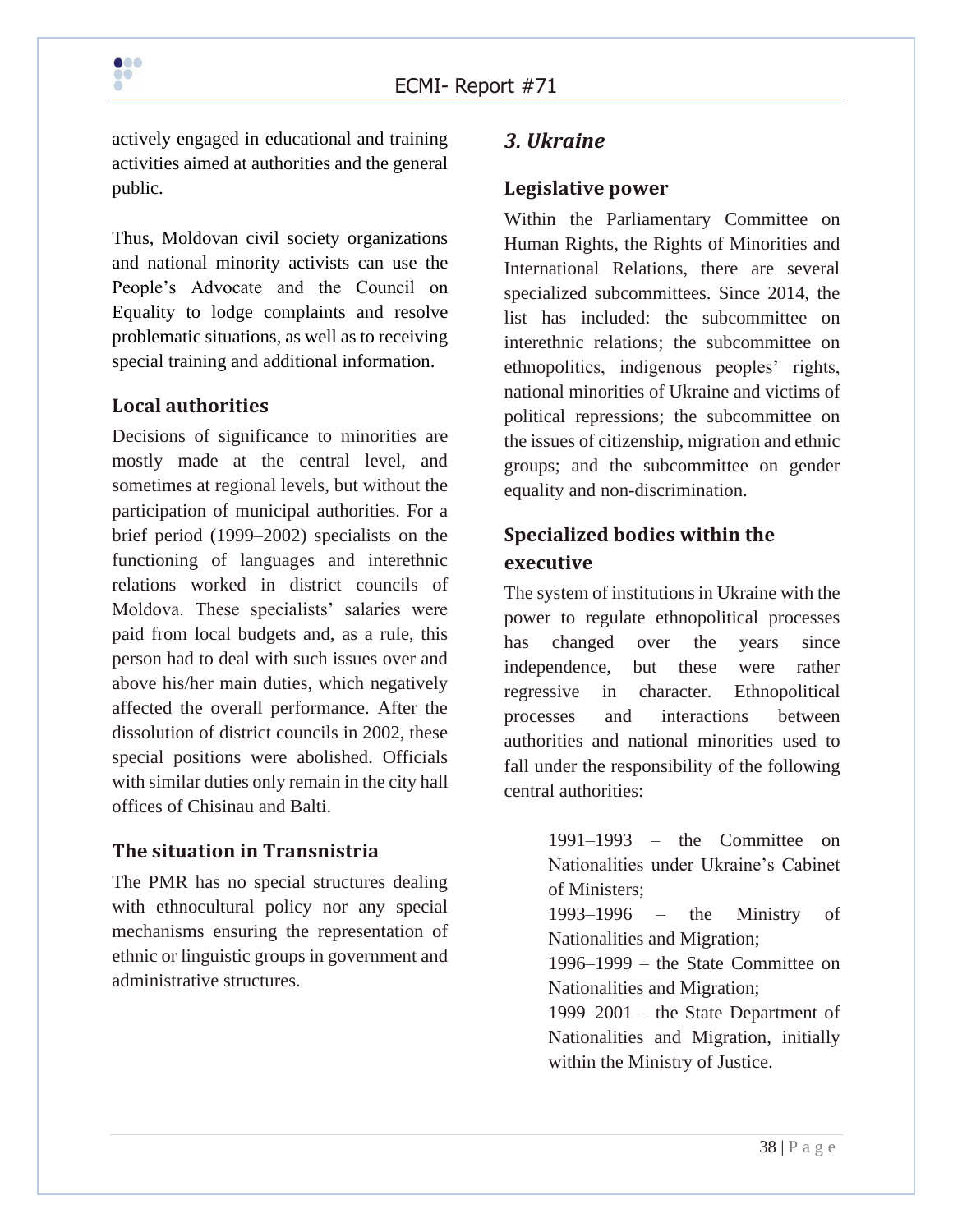

In September 2001, the status and powers of the State Department of Nationalities and Migration were reinstated. The State Committee on Nationalities and Religions (albeit under various names and with changing competences) existed until 2010 when it was abolished by the central authorities. Under the standing order adopted by a resolution of the Ukrainian Cabinet of Ministers (No 495, 3 September 2014), the Ministry of Culture became the central executive authority responsible for interethnic relations, religions and the protection of national minority rights, and the central executive structure responsible for national minorities in Ukraine is the Department of Religions and Nationalities within the Ministry of Culture.

#### **Other ministries and departments**

Aside from the Ministry of Culture, minority issues do touch on the functions and responsibilities of the Ministry of Education and Science, the Ministry of Social Protection, the Ministry of the Interior and the Security Service of Ukraine. Some of these ministries have established special divisions to deal with minority issues. The Department of Secondary and Preschool Education within the Ministry of Education and Science, for example, contains a unit responsible for the contents of education, language policy and national minority education.<sup>30</sup> The unit is directly charged with interacting with public advisory councils, religious organizations and organizations

engaged in education for minorities and accordingly cooperates closely with a public council comprising heads of educational programmes of all Ukrainian public associations of national minorities.

## **The Commissioner for Human Rights**

The Commissioner (Ombudsman) for Human Rights of the *Verkhovna Rada* plays a role in the communication between minorities and the state.<sup>31</sup> The Commissioner receives complaints on human rights violations and reveals and reacts to systemic problems and violations. Under the Law of Ukraine on the Prevention of Discrimination (2012), the Commissioner addresses major problems related to the prevention and counteraction of discrimination. His/her responsibilities include monitoring the observance of non-discrimination principles in general, and in various spheres of public life in particular; bringing before the court the cases of violation of public interests and discrimination; examining petitions of individuals and/or groups concerning discrimination and providing expert opinions on court inquiries; developing proposals on the improvement of legislation; and cooperating with international organizations. In fact, as part of its antidiscrimination mandate, the Commissioner's office initiated the examination of issues related to the protection of national minorities. Notably, the Commissioner comes up with statements and initiatives concerning linguistic issues

<sup>30</sup> http://mon.gov.ua/about/departamenti/departamentzagalnoyi-serednoyi-ta-doshkilnoyi-osviti.html. <sup>31</sup> The position of the Commissioner for Human Rights up until recently has been occupied

exclusively by women, but the Ukrainian law refers to this institution using the suffix "man" in masculine.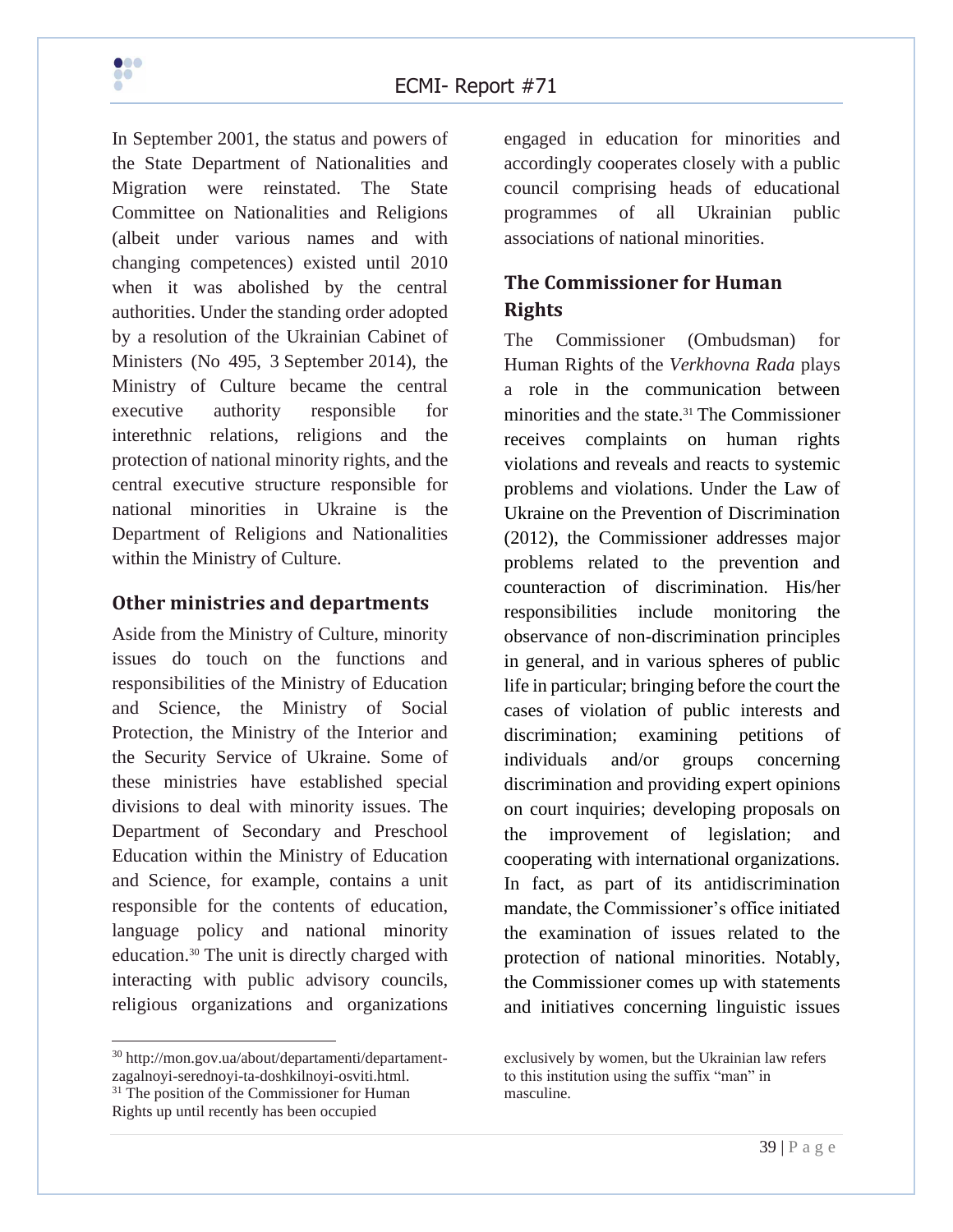



and minorities' education, even though these issues are beyond the actual antidiscrimination sphere.

#### **Special situations and structures**

The Plenipotentiary on ethnonational policy was set up in June 2014. The Council on Ethnonational Harmony was set up under Ukraine's Cabinet of Ministers as an advisory and consulting body at the same time. The Plenipotentiary was granted broad but poorly defined functions related to ethnonational policy. Gennadiy Druzenko, who was appointed the Plenipotentiary, found it unnecessary to support minorities' cultural distinctiveness or to protect their rights, fairly believing that these tasks fell within the competences of the Ministry of Culture and the Parliament Commissioner for Human Rights, respectively. Attempts to resolve conflicts or develop strategies for the formation of a unified political nation in Ukraine were not consistent and yielded no results. The Plenipotentiary objectively could not, and did not, strive to become an information or coordination centre for ethnonational policy in the country. The Plenipotentiary's office was very small and was never fully staffed, and the attempts to assume new formal powers were unsuccessful. As a result, this institution was abolished in May 2015. While never formally dismissed, the activity of the never-efficient Council on Ethnonational Harmony was later terminated having only ever held two formal meetings. By the end of 2015, the Department of Minorities and the Ukrainian Diaspora within the Secretariat of the Cabinet of Ministers was also disbanded.

Under the Resolution of the Cabinet of Ministers of Ukraine (No 299, 20 April 2016) the Ministry of Temporarily Occupied Territories and Internally Displaced Persons was formed by merging the State Agency for Restoration of Donbass and the Government Service on the Autonomous Republic of Crimea and City of Sevastopol, both of which were established in 2015. The problems of Crimean Tatars and other national minorities in the temporarily occupied territories partly became the responsibility of this new ministry.

The Plenipotentiary on the Crimean Tatar People, and its maintenance unit, were set up by Decree of the President of Ukraine (No 656/2014, 20 August 2014). The Standing Order on the Plenipotentiary of the President of Ukraine on Crimean Tatar People was approved by the Decree of the President (No 841/2014, 3 November 2014). The Resolution of the *Verkhovna Rada* (No 1140- VII, 20 March 2014) "On Guarantees of the Rights of Crimean Tatar people within the Ukrainian state" contains a provision affirming that Ukraine recognizes the *Kurultay* (or national congress) of the Crimean Tatar people as the supreme representative body of that nation, and recognizes the *Mejlis* (or executive office under the Kurultay) as the advisory council of Crimean Tatar representatives. By decree (No 194/2015, 3 April 2015) decisions of a strategic nature related to Crimean Tatars shall be made by the president after consultations with the Mejlis. *Mejlis* is actually represented before the senior executives of Ukraine as the advisory council of Crimean Tatar representatives. By decree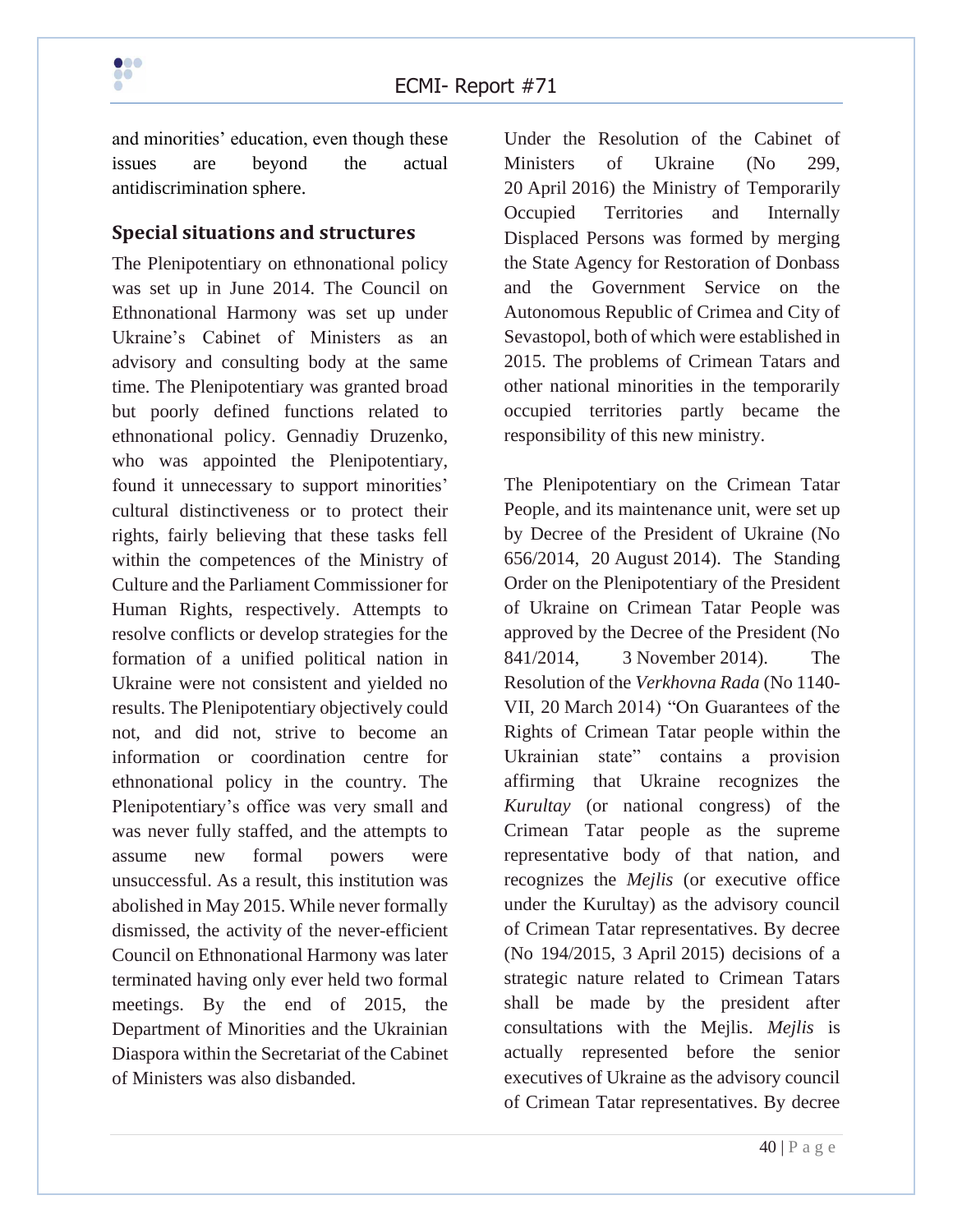(No 194/2015, 3 April 2015) decisions of a strategic nature related to Crimean Tatars shall be made by the president after consultations with the Council of the Crimean Tatar People.

Upon a proposal of the Ministry of Culture of Ukraine, the Resolution of the Cabinet of Ministers (No 454-p, 16 May 2014) set up the state enterprise called "Crimean House". Due to bureaucratic difficulties and longlasting repair works, the official opening of the House took place 2 years later, on 27 February 2016. The enterprise is developing as a platform for working with Crimean Tatar organizations and implementing cultural projects.

#### **Regional authorities**

Units in charge of ethnic issues were set up within regional administrations after Ukraine gained independence. Their later transformations, in many respects, followed the changes at the national level.

In 2010, after the dismissal of the State Committee on Nationalities and Religions and the transfer of its functions to the Department of Religions and Nationalities of the Ministry of Culture of Ukraine, no uniform structure was set up for the regions nation-wide. The establishment of institutions for ethnonational policy at the regional level became a prerogative of provincial administrations and, as a result, national minority issues in regions were transferred to structures that were not always interested in making the necessary decisions or, more importantly, ensuring the protection of minority rights.

Fifteen of the 25 basic administrative– territorial units of Ukraine (besides the occupied Autonomous Republic of Crimea and Sevastopol) have special divisions responsible for ethnic issues. Only Vinnitsa and Zakarpattia (Transcarpathian) oblast administrations have independent structural divisions for these functions. In other oblasts, these functions were transferred to structures, in most cases, as supplementary to their main responsibilities without due attention to the protection of national minorities. These structures, as a result, did not regard this national minorities as a priority.

Ethnic issues belong to the tasks of the Departments of Culture in 15 oblasts, and to the units responsible for information and public relations in seven oblasts. In all these structural divisions, only one specialist is directly responsible for nationality issues, while in 12 oblasts the specialist on nationalities is also responsible for interconfessional relations. In total, there are just 44 specialists engaged in ethnonational policy in the oblasts of Ukraine, some of whom do not have sufficient training or experience.

Usually, the functions of structural units on ethnic issues are officially formulated as follows: to study and analyse tendencies of ethnonational and ethnocultural development of the region; make short– and long-term forecasts; coordinate the activities of local executive authorities and local selfgovernments concerning interethnic and interconfessional relations; monitor the observance of legislation on minority issues; take measures for the prevention of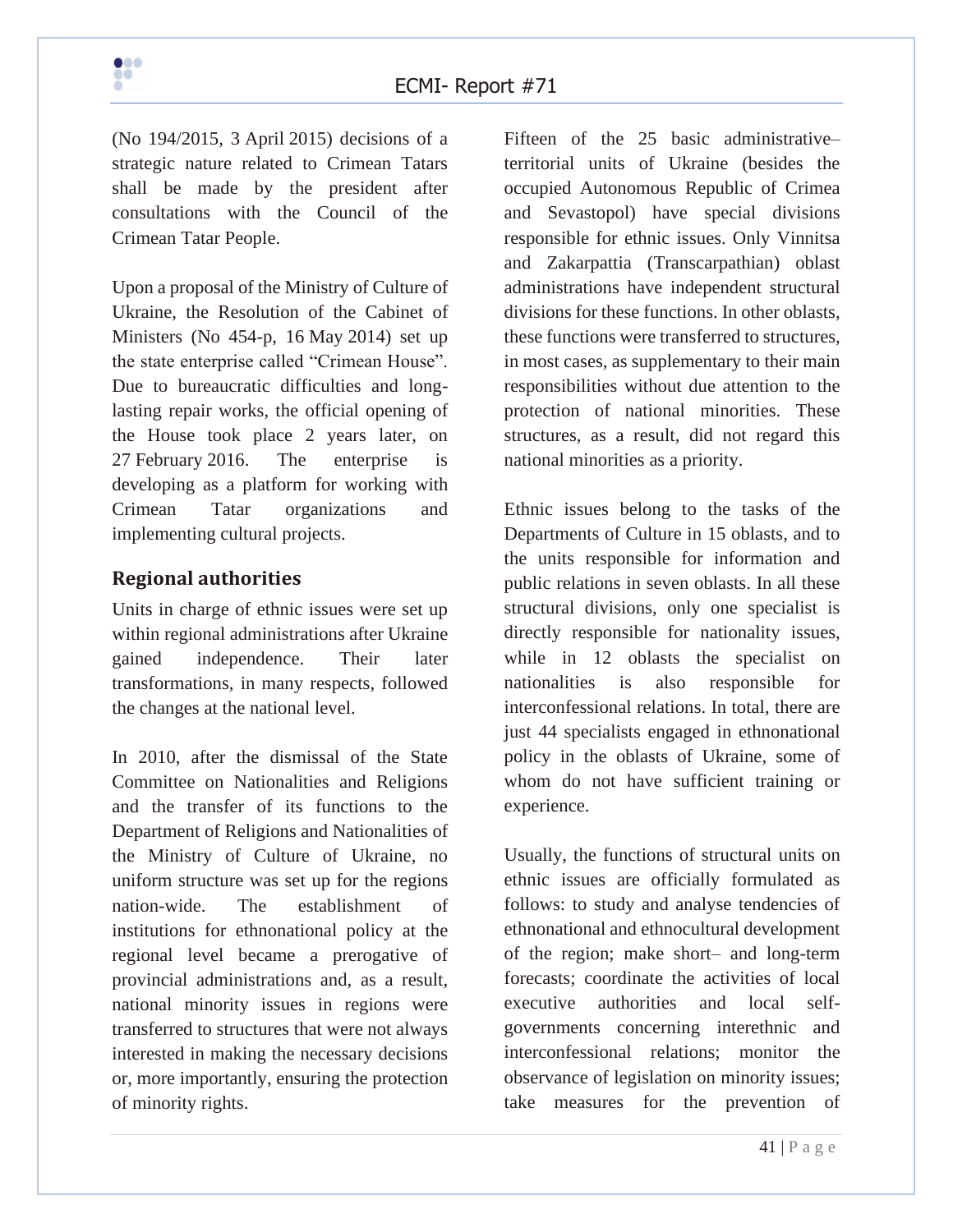

instigation to ethnic, racial and religious hostilities; and render methodological assistance to local executive authorities and local self-governments. These structures also act as coordinators in interactions between minority spokespersons, their civil organizations and the authorities – mainly through advisory councils.

Provincial administrative units in charge of nationality issues participate in the elaboration and implementation of regional target programmes. For example, the Department of Nationalities and Religions of Zakarpattia oblast administration drafted, and now participates in, the fulfilment of the programme on the development of education, culture and traditions of national minorities in the oblast, for 2016–2020, as well as the Programme on the Centre of Cultures of National Minorities of Zakarpattia and the Programme on the Roma Population of Zakarpattia. During 2016, the Department provided organizational and methodological support for more than 30 different activities concerning national minorities and the prevention of ethnic discord. Regional festivals of Hungarian, Romanian and Slovak popular arts were held upon the initiatives of national–cultural societies. The Zakarpattia Centre of Cultures of National Minorities has hosted about 100 different events connected to the regular activities of the public organizations of national communities.

The Interdepartmental Working Group on the implementation of the Strategy on the protection and integration of Roma for the time up until 2020 has been set up in Zakarpattia oblast as an advisory and deliberative body under the provincial administration. The position of adviser to the head of the oblast administration on Roma issues was also established for the same purpose.

## **Administrative reform and local authorities**

Local authorities are responsible for general aspects of territorial development; Article 32, para. 8 of the Law of Ukraine "On Local Self-Government" (No 280/97-ВР, 21 May 1997) designates local self-governments (municipalities) the power, among other things, to provide "assistance to creative unions, national–cultural societies, associations, other public and non-profit organizations functioning in the area of public health services, culture, physical culture and sports, and work with youth". Under Article 44 of the same law, the preparation of target programmes on the development of minorities in their places of compact settlement shall be delegated to local state administrations. Under Article 5 of the Law on Minorities, local councils can, but are not obliged to, create standing commissions on interethnic issues, while local state administrations can form special structural units. This practice does not take place below provincial (oblast) level, but local authorities do occasionally engage in minority issues through their departments of culture, mainly in areas of compact minority settlement.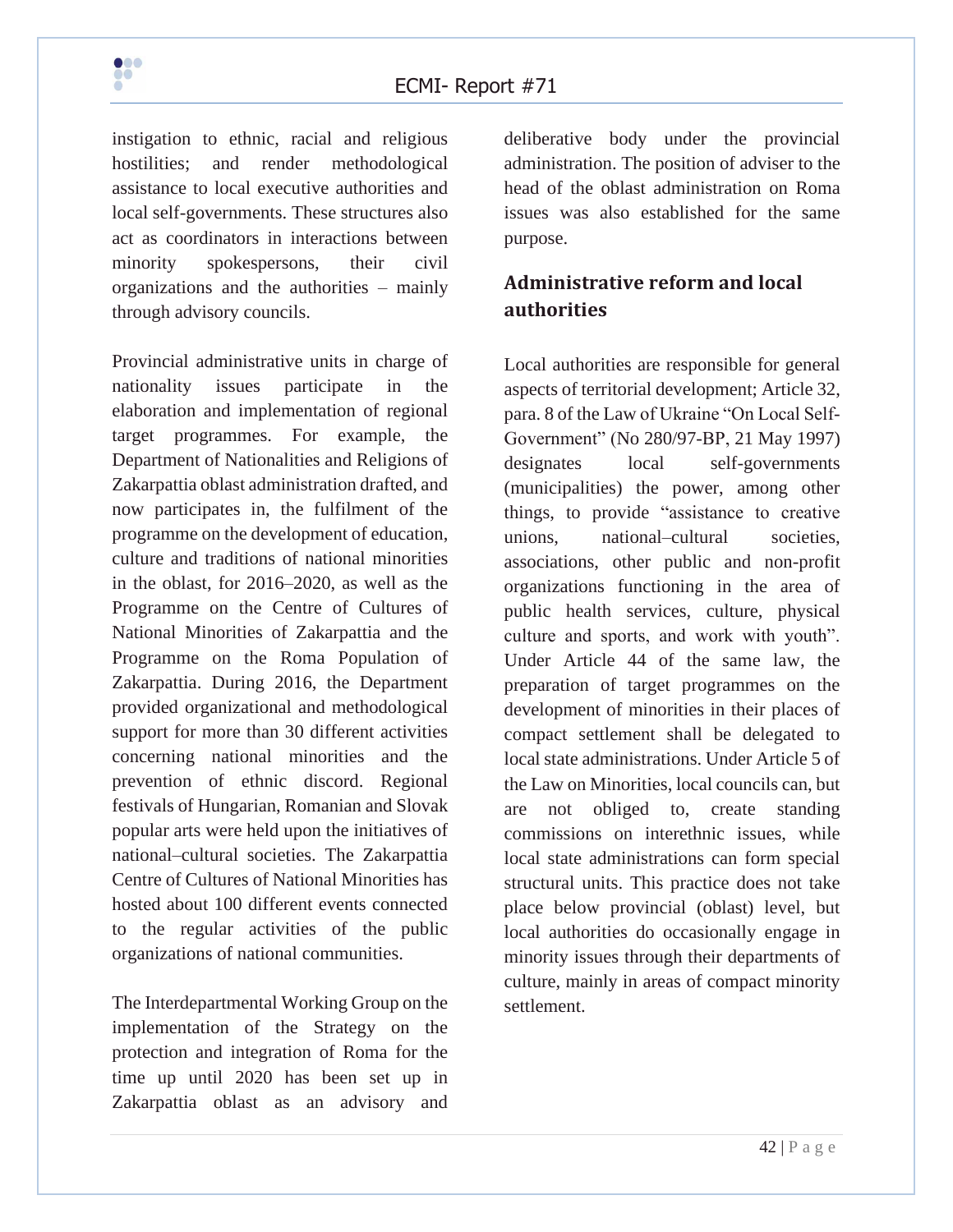

The reform of local governance and territorial division<sup>32</sup> started in Ukraine in 2014 with the approval of the Concept of Reform of Local Self-Government. According to this Concept, 1,500–2,000 territorial communities are to be created, replacing the more than 11 thousand local councils. The main aim of the reform is the creation of self-sufficient and effective selfgovernment structures; for this purpose, essential powers shall be transferred from the centre to the grass-roots level.

In course of the reform, these new selfgovernments must receive broader powers for securing the appropriate living conditions of local communities and the necessary tax and budgetary resources. For example, local communities will now have to maintain municipal educational and cultural institutions themselves. The Law on the Cooperation of Communities also defines, among other things, three forms of local cooperation with relevance for minorities: implementation of joint projects, joint financing of institutions and organizations owned by municipalities, and delegating certain tasks to municipal authorities along with the transfer of related resources. These frameworks make it possible for communities to form educational institutions in national minority languages and to establish joint cultural institutions, as well as to carry out joint activities.

The reform presents new broad possibilities but leaves some questions unanswered, for example: will local self-governments

prioritize minority issues; how can municipal activities be uniform and coordinated without direct subordination to oblast authorities; and will these activities be carried out by people with at least a minimal basic training? In particular, it remains unclear how local conflicts on ethnic grounds can be prevented and settled.

# **IV. Structures and practices of interaction with minorities – problems and positive achievements**

Communication between people and organizations acting on behalf of minorities, on the one hand, and public authorities on the other has developed in an irregular and inconsistent way in all three countries; there have been some positive achievements, but a number of systemic problems persist and reproduce themselves. The fact the institutions described above exist and function can be considered an achievement; authorities everywhere recognize and declare the necessity of dialogue and cooperation with minorities, who have the opportunity to deliver their point of view to the authorities. The major problems stem from the fact that minority representatives play a passive role in their communication with authorities, and especially in the process of decision-making. As a rule, their opinion is only occasionally sought, generally relating to a narrow set of issues directly related to the popularization of folklore, as well as to cultural and educational activities. The minority's

<sup>32</sup> http://decentralization.gov.ua/.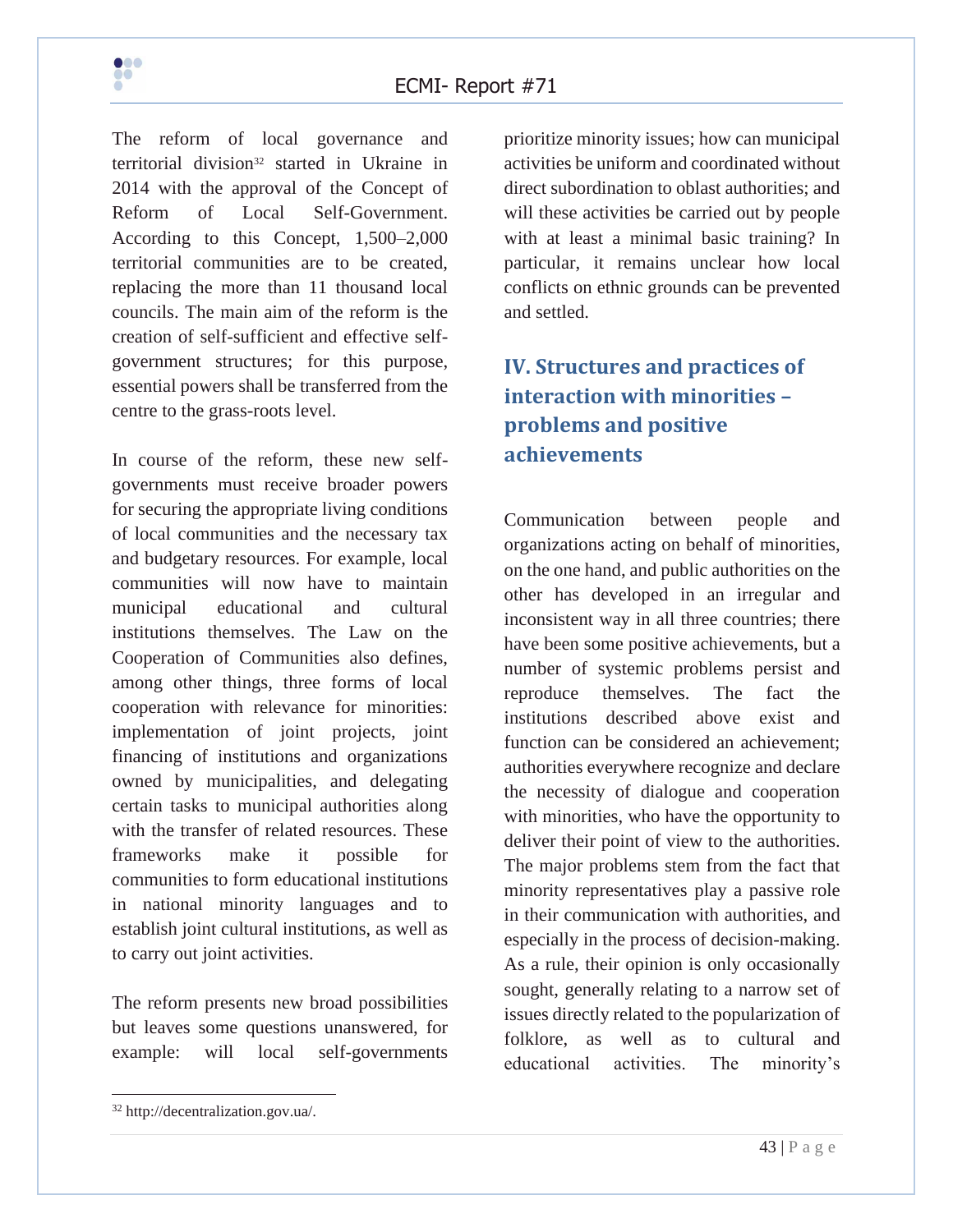perspective on more fundamental problems, such as education and language policies, is frequently ignored, or those affected only learn about decisions post factum.

There are both substantive and organizational reasons for these problems. Substantive reasons mostly relate to the fact that the systems of government in all three countries are substantially isolated from society, protecting the interests of elite groups and relying, at least in part, on social and nationalist populism. The latter, in particular, can be seen in the statements and speeches of officials and politicians, as well as in statesanctioned versions of national history, in which population groups not belonging to the "titular" nationality are ignored or represented as a source of problems. Such conditions do not favour dialogue between governments and small groups, or encourage consideration of the latter's difficulties and requests. On the other hand, people and organizations acting on behalf of minorities pursue their own interests in a way that impedes the development of a common position or the representation of the needs of minorities more broadly.

Organizational problems relate to the weakness and inefficiency of democratic institutions, the ineffectiveness of advisory structures, as well as the limited resources and powers accorded to government bodies responsible for ethnonational policy.

### *1. Belarus*

#### **The role of NGOs**

According to data from the Plenipotentiary's Office on Religions and Nationalities, there were 213 registered public associations representing 27 nationalities, including more than 40 organizations, functioning in the entire country by January 2016.<sup>33</sup> The scope and character of their activities look as follows. The creation of political parties on ethnic grounds in Belarus is not allowed. Ethnic or national–cultural societies differ in their scale and mode of activity, but most are engaged in cultural and educational projects. Jewish organizations contribute to social work (such as the support of elderly people and youth) while Roma organizations support and protect the rights of their local communities and participate in international projects to provide assistance to the survivors of Nazi persecution.

Most major activities and events that relate to ethnocultural policy arise from the initiative and activity of civic organizations within the national minorities, while the state's contribution is mostly in the form of financial and organizational support. Thus, minority NGOs are in an ambiguous position. On the one hand, national minority representatives can identify their priorities for activities and resolve their own issues concerning the preservation of their ethnic distinctiveness quite independently. On the other hand, in Belarus, they can only function under the

<sup>33</sup> Список национально-культурных

общественных объединений, зарегистрированных в Республике Беларусь (по состоянию на 1 января

<sup>2016</sup> года) [The list of national–cultural NGOs registered in the Republic of Belarus (as of 1 January 2016)][, http://belarus21.by/Articles/nac\\_cult\\_ob.](http://belarus21.by/Articles/nac_cult_ob)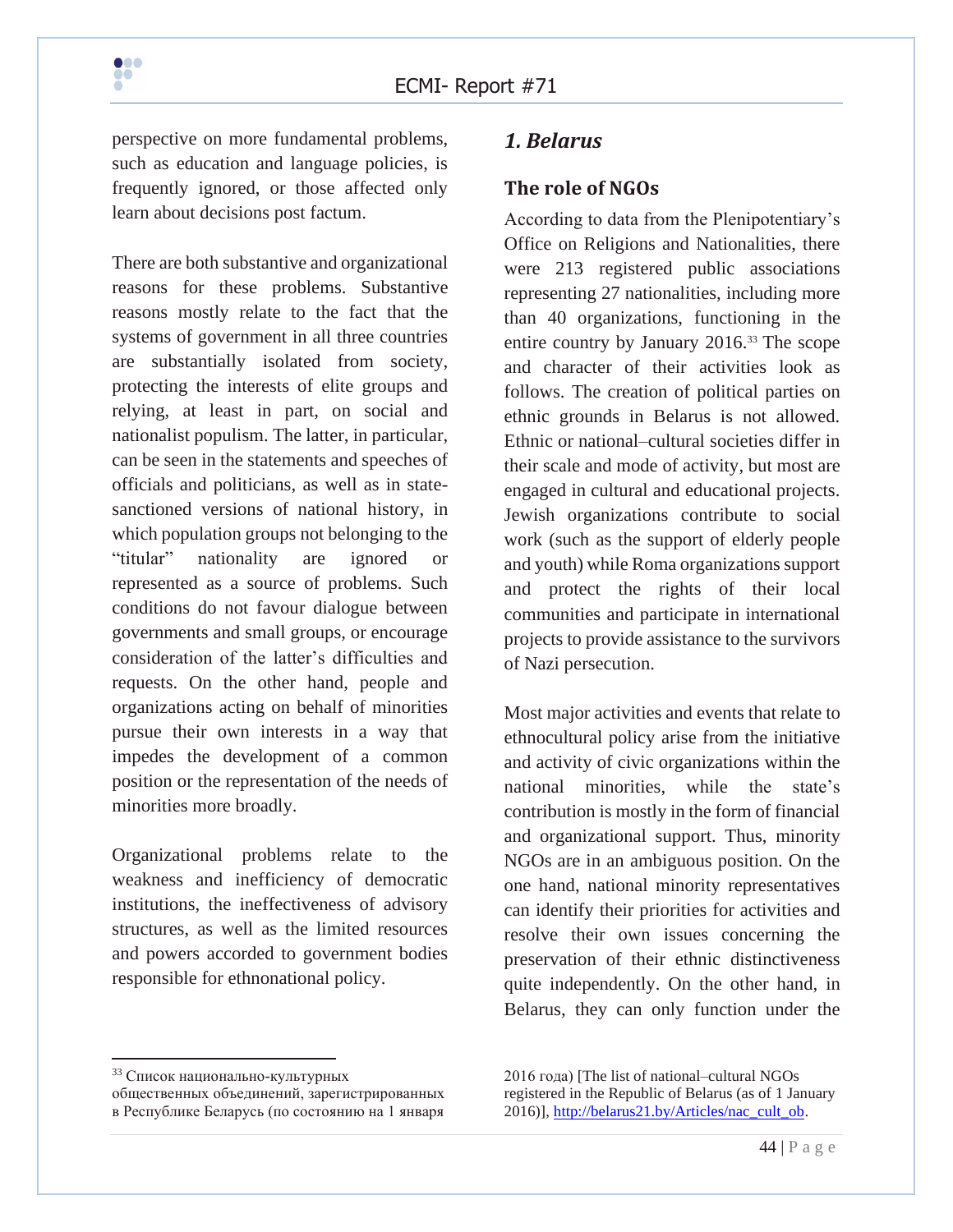

monitoring and, sometimes, indirect guidance by the authorities.

It is first necessary to mention that every public association in Belarus must be official registered, but that the registration requirements are so onerous that they constitute an unsurmountable obstacle for many organizations. The activity of unregistered organizations is criminally liable, and the threat of deregistration under all kinds of pretexts is a powerful lever and, most often, an incentive for self-censorship.

Second, it is the authorities who decide which minority organization activities will be upheld, relying as they do on state support; minorities' opportunities are very limited by the paucity of international assistance. A general rule, state structures support the activities of those national–cultural public associations which include various ethnic groups and promote the ideas of internationalism, friendship and tolerance.

It is important to acknowledge that state financial, legal and organizational support for ethnocultural associations is provided on a regular basis and is of great importance to them. Notably, a special procedure has been developed for submitting of requests for funding to the Office of the Plenipotentiary. Another form of support is the lowering of rent for premises hosting ethnocultural associations – the rent for several dozen national-wide and regional public ethnocultural organizations was reduced upon the request of the Plenipotentiary – but this is entirely at the discretion of the authorities. Oblast executive committees and

the Minsk City Executive Committee also provide for tax exemptions at the local (city and district) level for ethnocultural association. Decisions are taken, on an annual basis, on whether to allow a full exemption or a 50% discount on land and real estate taxes.

The opinions or requirements of minority public associations that run counter to formal policies usually incur problems for such organizations. Since the end of 1980s, authorities have been strongly suspicious towards Polish organizations, especially if the latter demonstrated loyalty to Poland or showed discontent with the position of the Polish minority in Belarus. One of the Polish minority's main problems (reflective of national minorities in Belarus in general) is the conflict between the authorities of Belarus and one of the two Unions of Poles that resulted from the breakup of the initial Union of Poles in Belarus (UPB), the biggest public organization of the national minority numbering 25 thousand persons. In March 2005, the UPB congress elected Ms Andzelika Boris as its chairperson, but the Ministry of Justice of Belarus refused to acknowledge the legitimacy of these elections on procedural grounds. A new congress was held, and a new leadership was elected in Volkovysk, but the leadership headed by Ms Boris refused to acknowledge the new elections, believing they were a ploy for the government to take control of all 16 Polish Cultural Centres of the UPB ("Polish Houses") built in Belarus with public money provided by Poland.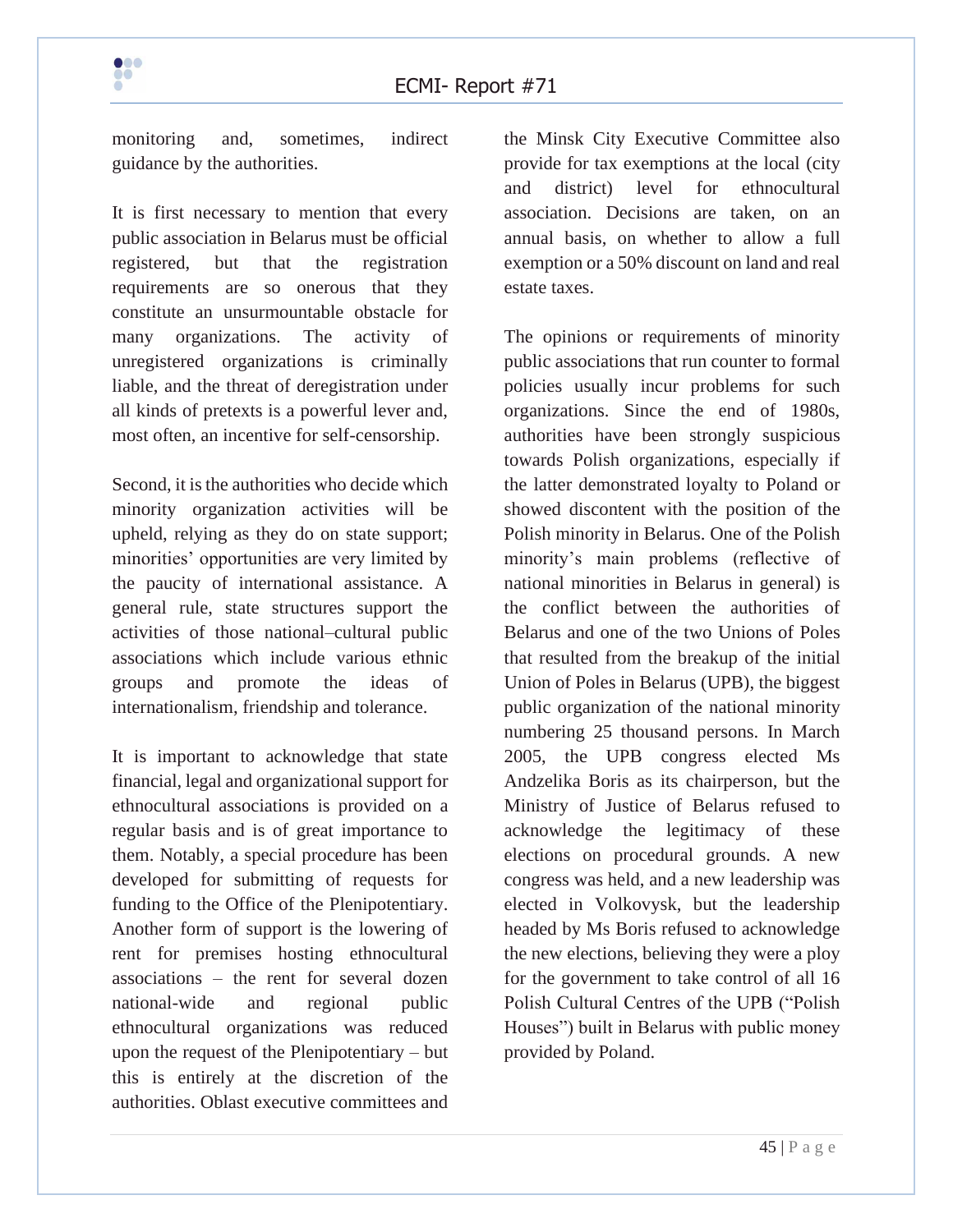In 2005–2006, the dispute escalated into an interstate conflict: three Polish and three Belarusian diplomats were respectively expelled, the Polish ambassador was recalled from Belarus, and Minsk accused Warsaw of financing a "disruptive" broadcasting station, denying a group of Polish deputies from the European Parliament entry to the country.

The two governments remained polarized in this conflict for ten more years. Warsaw, actively supported by the European Union, believed that a national minority, and a large oppositional movement, had been subjected to repressions. Minsk, however, felt the situation represented Poland's intervention in Belarus' internal affairs, as well as Poland's desire to speak on behalf of all Belarusian citizens who identify as Poles*.* Belarusian authorities therefore perceived the problem as an artificial pretext for exerting external pressure on the country. This was exacerbated by the issuance of the so-called "Pole's Card" – a document certifying the belonging of a foreign national to the Polish nation – which was effective in all post-soviet countries.<sup>34</sup> Interstate relations did not begin to improve until the end of 2016.

## **Representation through elected bodies**

People of various ethnic origins are represented in the parliament and local councils; but none of the deputies of the last 20 years has paid any attention to minority issues. Representatives of minority organizations, as a rule, are not among the elected deputies, and they do not lobby for their interests through parliament or local councils.

### **The role of executive authorities**

In Belarus, there is a well-functioning and efficient system of quick response to complaints and petitions of citizens as well as of civil society organizations; the system is regulated by the law "On Petitions of Citizens and Legal Entities" (No 300-Z, 18 July 2011). As a rule, communication between national–cultural societies and central authorities is channelled via the Plenipotentiary on Religions and Nationalities. At the local level, communication is supported both directly by executive committees or via departments on religions and nationalities.

### **Advisory structures**

Interaction between authorities and minorities takes place via the Interethnic Advisory Council under the Plenipotentiary<sup>35</sup>



<sup>34</sup> There are decisions of the Constitutional Court of Belarus from 2011 ruling about the non-conformity of Pole's Card both to the international law and bilateral agreements between the two countries. Moreover, further on the Belarusian legislation was modified for prohibiting a holder of this kind of documents issued by a foreign state to hold positions in public and military services and in the police.

<sup>35</sup> Положение о Консультативном межэтническом совете при Уполномоченном по делам религий и национальностей. Утверждено приказом Уполномоченного по делам религий и национальностей

<sup>№ 7</sup> от 23.01.2010 г. [Regulations for the Interethnic Advisory Council under the Plenipotentiary on Religions and Nationalities. Approved by the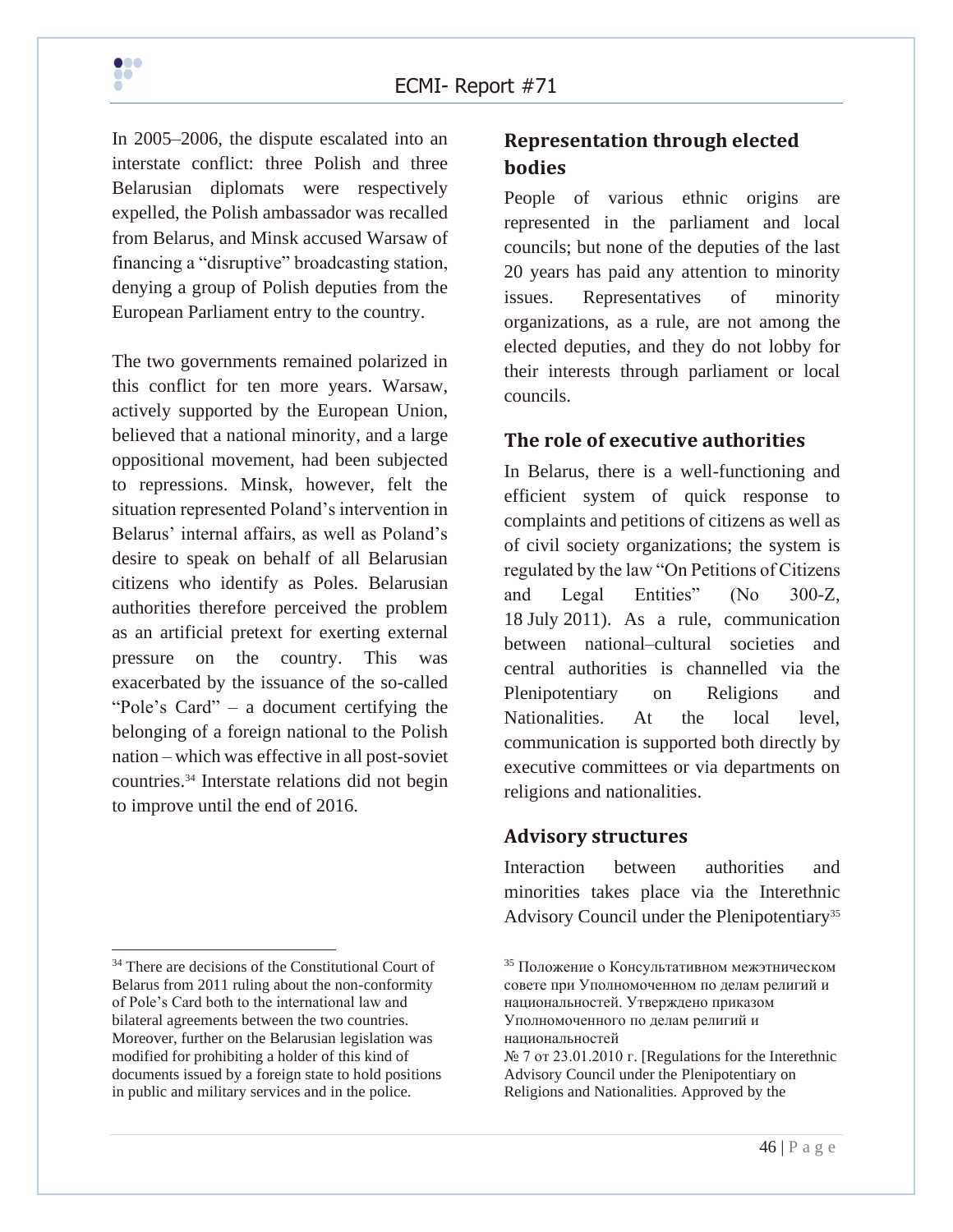

and through other advisory structures. The Interethnic Advisory Council consists of 23 members (as of  $2016$ ),<sup>36</sup> nominated by registered public minority associations and approved by the Council and the Plenipotentiary. Members of the Council (not necessarily citizens of Belarus) act as representatives of their organizations. The Council works *pro bono* and holds meetings at least quarterly. Each member can make proposals concerning the work plan and meeting agendas of the Council. Decisions are made by open voting and are considered obligatory for public associations whose representatives are included in the Council. At its meetings, the Council considers information on the rent of premises for minority organizations and the implementation of joint activities, discusses experiences and problems in the work of associations and joint activity plans, and resolves various other issues.<sup>37</sup> It is mainly engaged in planning cultural, educational and folklore activities, as well as discussing the allocation of financial assistance to public

[http://belarus21.by/Articles/nac\\_pol.](http://belarus21.by/Articles/nac_pol)

associations and granting discount or waiver in the renting of premises.<sup>38</sup>

Another Interethnic Advisory Council was set up under the Republican Centre of National Cultures. Upon a decision of the Board of the Plenipotentiary on Religions and Nationalities, similar public councils were set up around the end of 2010, or beginning of 2011, at most departments on religions and nationalities of oblast executive committees and the Minsk City Executive Committee.<sup>39</sup> Structurally, functionally and normatively, the activity of councils at the oblast level is similar to that of national-level Councils.

All the councils work *pro bono*, functioning as public consulting institutions without any legal personality. Normative and organizational responsibility for their establishment and functioning belongs to the state structures under which they are established.<sup>40</sup> As a rule, council meetings can only proceed with a quorum of either half or two-thirds of active members. The meeting

Plenipotentiary on Religions and Nationalities by Order No 7 from 23.01.2010],

<sup>36</sup> Состав Консультативного межэтнического совета при Уполномоченном по делам религий и национальностей. Утвержден приказом Уполномоченного по делам религий и национальностей № 7 от 23.01.2010 г. [The composition of the Interethnic Advisory Council under the Plenipotentiary on Religions and Nationalities Affairs. Approved by the Plenipotentiary on Religions and Nationalities by Order No 7 from 23.01.2010, [http://belarus21.by/Articles/nac\\_consultation\\_centre.](http://belarus21.by/Articles/nac_consultation_centre)

<sup>37</sup> О деятельности Консультативного межэтнического совета. Информация о Консультативном межэтническом совете при Уполномоченном по делам религий и

национальностей [On the activity of the Interethnic Advisory Council under the Plenipotentiary on Religions and Nationalities Affairs], [http://belarus21.by/Articles/nac\\_deyat\\_sovet.](http://belarus21.by/Articles/nac_deyat_sovet) <sup>38</sup> Nataliya Kutuzova, Язык вражды, этническое профилирование и правонарушения на почве ненависти как проявления дискриминационного отношения [Hate Speech, Ethnic Profiling and Violations on the Grounds of Hatred as Manifestations of Discriminatory Attitude], in: *Право на равенство и недискриминацию этнических меньшинств в Беларуси. Аналитический отчет* [The Right to Equality and Non-Discrimination of Ethnic Minorities in Belarus. Analytical Report] / N. Kutuzova, M. Rybakov, D. Chernykh. – Minsk: 2015, pp. 21, 25–26.  $39$  Ibid. <sup>40</sup> Ibid., p. 20.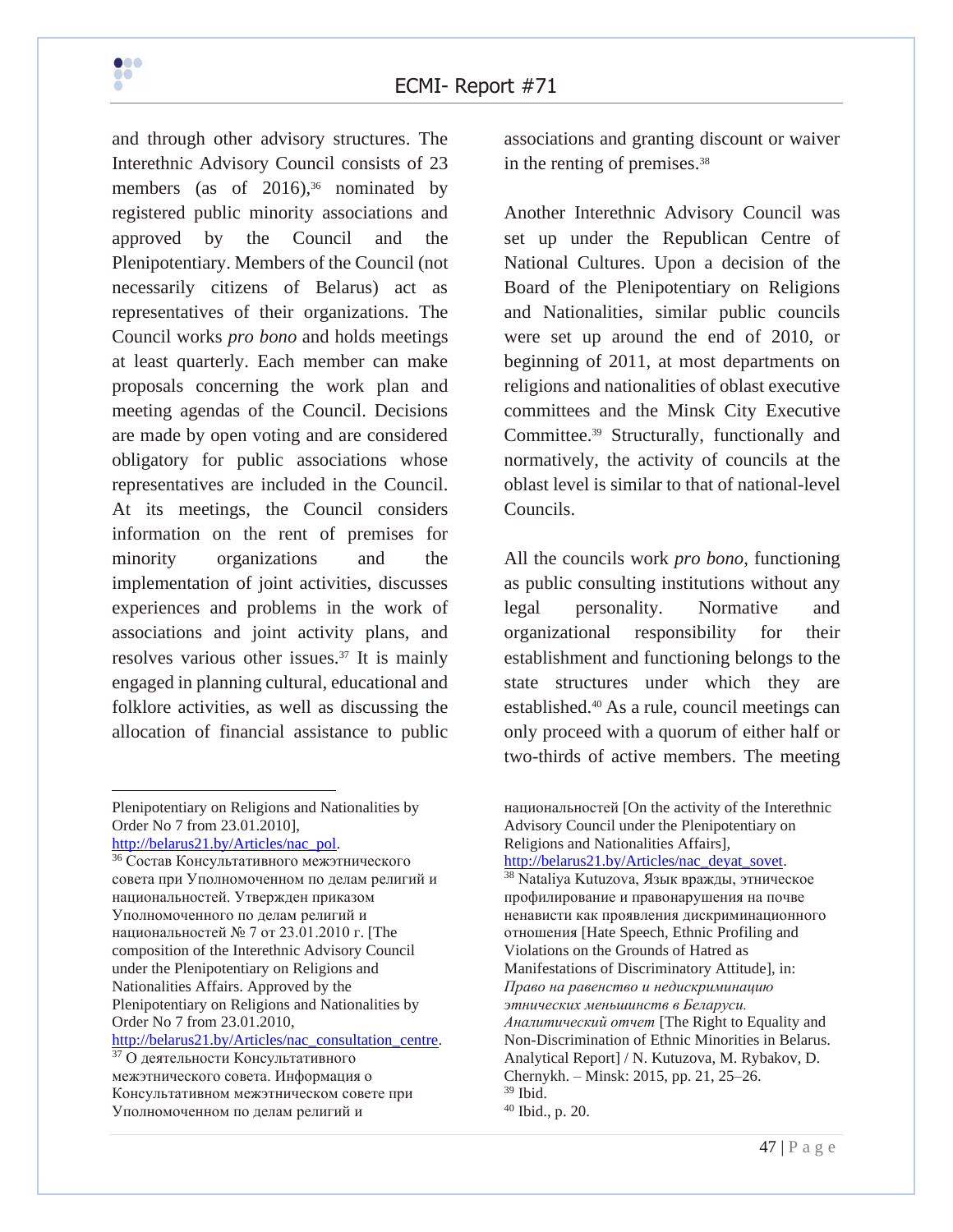

agenda is prepared and proposed to council members no later than 10 days before the meeting. Decisions are approved by a simple majority, and their implementation or compliance with are mandatory for public associations who have representation at the council.<sup>41</sup> Council requests to state structures are subject to mandatory consideration but are only of a recommendatory nature.The frequency of meetings of both state-wide Councils is at least once a quarter, and extraordinary meetings may be held at the initiative of the council's supervising body or of the leadership and members of the council itself. Local councils convene as required; although they should theoretically hold meetings at least twice a year, staff reductions and the disbandment (resubordinating) of departments on religions and nationalities resulting from the 2013 "optimization" of the executive, the work of most councils has been suspended or has sharply decreased in intensity.<sup>42</sup>

The responsibilities of provincial advisory councils include general discussions on ethnic and confessional situations in the region and the role of public organizations; compliance with the legislation on public organizations; interaction with state bodies; participation in contributors' contests and selection as well as other activities at the Republican Festival of National Cultures; administration and reporting of civil society organizations; and discussions on working plans and reports.<sup>43</sup>

### **Roma mediators**

A private initiative to train and support Roma mediators has been in development since 2015 within the project "Social Integration of the Roma Population in Belarus: providing the right for equality"<sup>44</sup> run jointly by the Expert and Educational Association of Roma Integration, the Republican Centre of National Cultures, three Roma organizations of Belarus and the Vilnius Centre of Expert Examination of Equal Rights. To date, five Roma mediators have started receiving training based on the methodology of the CoE, but it would be premature to say what the results of their work will be.

#### **Major problems of communication**

The interaction between authorities and minorities in Belarus fully reflects the overall picture of relations between the state and society in general. Formally, the state is interested in the initiative of national–cultural societies and ethnonational policy is initially built as a partnership, theoretically based on the initiative of minority NGOs and supported by the state. In fact, bottom-up initiatives can only take place with the permission and within the limits prescribed by the state; the agenda is entirely determined by the state, which also makes all the significant decisions. Relations are built in such a way that a lot of important issues for minorities are not publicly raised or discussed; the general public is only informed of these decisions after the fact. According to the available data, the meeting agendas and action plans of advisory

<sup>41</sup> Ibid., p. 20–21.

<sup>42</sup> Ibid., p. 23.

<sup>43</sup> Ibid., p. 23.

<sup>44</sup> [http://romaintegration.by.](http://romaintegration.by/)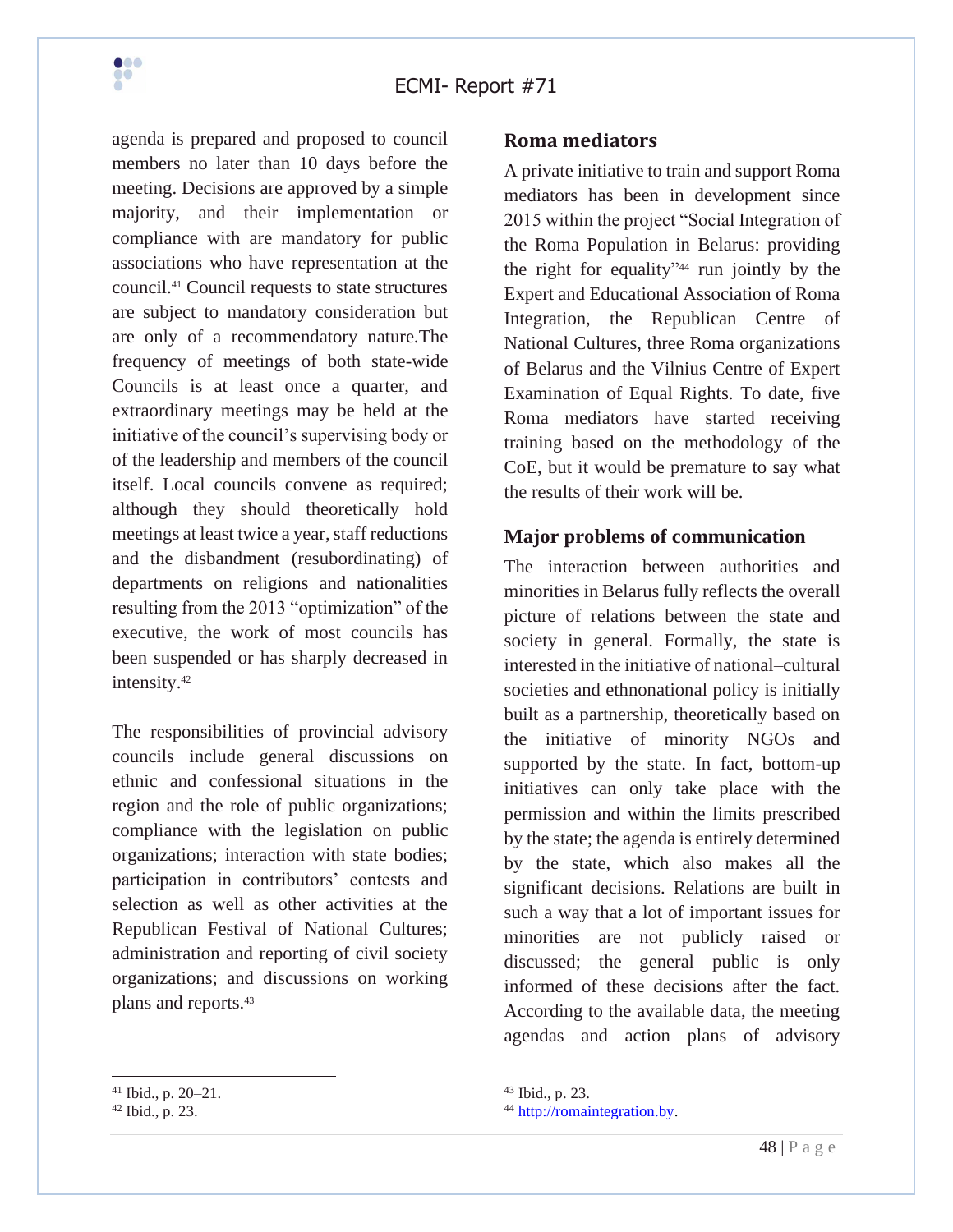

councils, especially of the Interethnic Advisory Council under the Plenipotentiary, are prepared by the secretariats of the bodies under which the councils were established, while independent initiatives of the members are frequently unwelcome. It is indicative that, even in the formation of contest juries and the selection of participants for folklore festivals (such as the Republican Hrodna Festival of National Cultures), no independent actions or initiatives of national– cultural societies are envisaged – decisions are made by departments of culture, as well as by professional juries and commissions appointed by the said bodies.

A number of areas significant for ethnic minority organizations (as well as for a part of society wishing to develop the Belarusian language) are problematic but are not discussed with national–cultural societies. This includes the general framework of state linguistic policy, the possibility of opening schools and classes in minority languages, the regulation of the cultural activities of ethnic societies, communication with ethnic kinstates and receiving foreign aid.

Those seeking to establish a school with a minority language of instruction, in addition to direct permission from the Ministry of Education, are obliged to find a minimum number of active parents who are ready to enrol their children, to resolve many other formalities and to secure funding for maintaining the school and supplying the school with materials. In the 1990s, representatives of the Polish minority proposed the creation of a school in Novogrudok (Hrodna oblast) with Polish

instruction, but this attempt failed due to the categorical position of the authorities insisting that there would not be a sufficient number of pupils to fill it.

With insufficient state funding for national minorities' activities, foreign aid plays a key role. As a rule, minority literature, school textbooks, other training materials, specific musical instruments, traditional national costumes and so forth are provided by other countries. Belarusian legislation strictly regulates the receipt of almost all kinds of assistance from abroad, which is subject to a number of rather inconvenient and often contradictory formalities.

Holding public events (such as concerts, festivals etc.) is also strictly regulated by Belarusian legislation. Organizations must obtain licences in order to hold cultural activities, which might entail amending their charters and other formal problems. In practice, without the support of state structures, an association faces a number of formal and informal difficulties.

## *2. Moldova*

### **The role of NGOs**

As mentioned above, legislation in Moldova disallows or impedes the organization of political parties on ethnic and regional bases. Nevertheless, several Gagauzian parties and a Roma political movement were established, although they have not become a noticeable

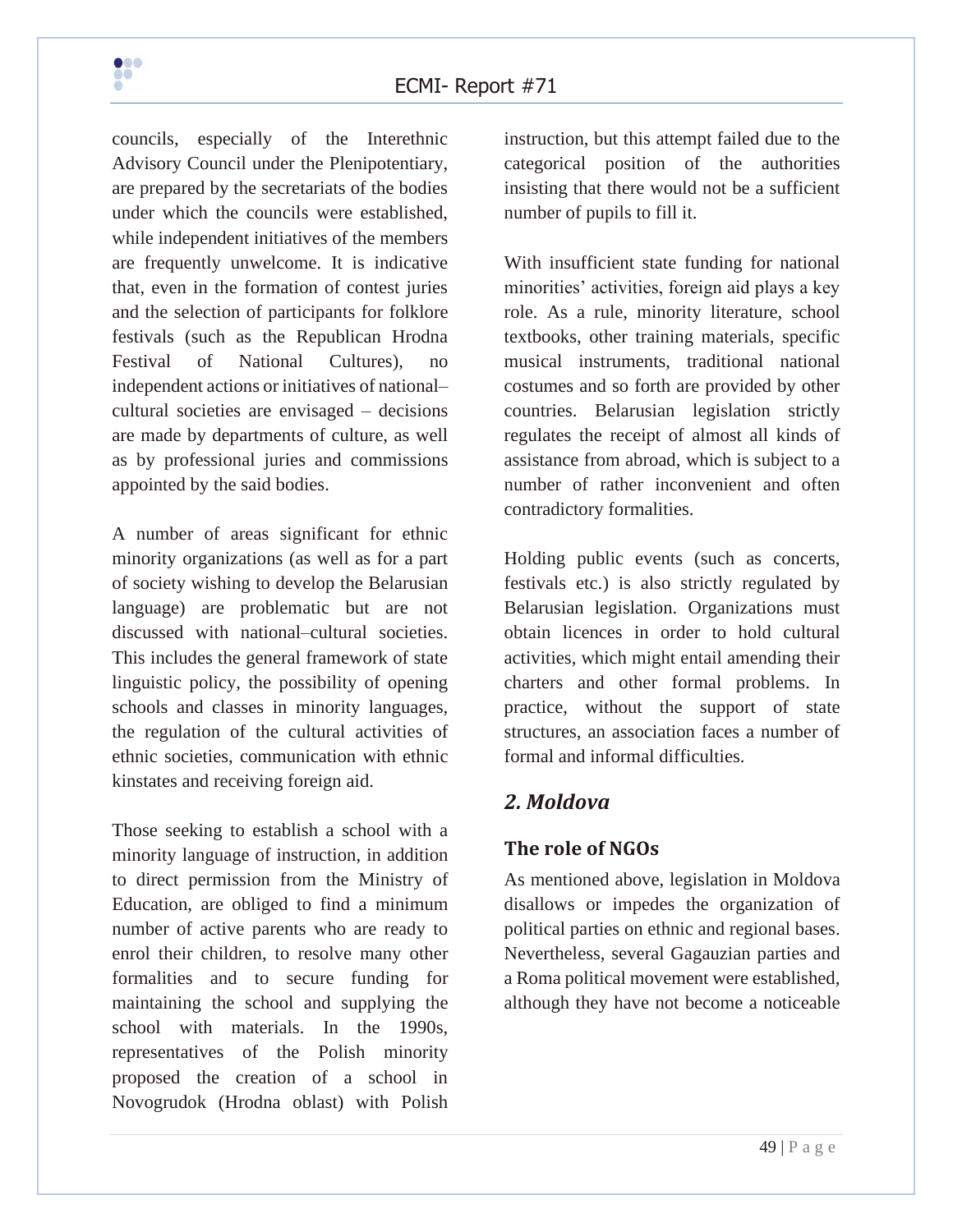political force, nor have they brought any candidates to the national parliament.<sup>45</sup>

There are more than one hundred ethnic nonpolitical organizations acting on behalf of national minorities. Generally, one group is represented by several organizations at national and local levels. Their funding opportunities, number of members and character of activities vary significantly, and some organizations representing the same ethnicity compete with each other. NGOs with the opportunity to receive finances from abroad –Russian and Jewish organizations, for example – find themselves in a better position. Minority organizations only engage in human rights protection, including the monitoring of hate speech and prevention of discrimination, in exceptional cases. Among such exceptions is the participation of the National Roma Centre in the Antidiscrimination Coalition of Moldova.<sup>46</sup>More frequently, minority organizations only engage in cultural and educational activity.

## **Representation through publicly elected bodies**

Article 23 of the Law on Minorities stipulates that persons belonging to national minorities can be represented in the parliament and local

[http://iwp.org.ua/eng/public/1884.html.](http://iwp.org.ua/eng/public/1884.html)

councils through elections. At the same time, there are no special mechanisms, such as reserved seats, to guarantee their representation. Moreover, the 2007 law "On Political Parties" does not allow the formation of parties on an ethnic basis, since the provision of Article 3, part 6 on the prohibition of creation and activity of parties based on discrimination on racial, ethnic and other grounds is interpreted broadly. The establishment of a party requires at least 4,000 members living in at least half of the administrative units (districts) of the country,<sup>47</sup> including at least 120 members per administrative–territorial unit.<sup>48</sup> Moreover, the numerical threshold for parliamentary elections in Moldova is rather high: 6% for a party. In practice, this deprives regional parties or movements with regional or local political platforms of the right to exist and prevents minorities living in compact settlements from creating their own parties.

The Advisory Committee on the Framework Convention permits minority representatives to be elected to the parliament and local bodies as members of mainstream political parties.<sup>49</sup> Since the country's independence, non-Moldovan (by ethnic origin) members of parliament have declared their wish to represent and protect the interests of minorities. According to the estimates

<sup>45</sup> *Integration of national minorities in the post-soviet space – Ukraine and the Republic of Moldova*. December 2015, p. 15,

<sup>46</sup> Another example is the Human Rights Protection Centre of Russian Communities in the Republic of Moldova. It functions under the instruction and auspices of the Fund for Support and Protection of Rights of Compatriots Living Abroad – a Russian state organization. Se[e http://krorm.ru/pravo.html.](http://krorm.ru/pravo.html) 

 $47$  There are 32 districts in Moldova with three city municipalities (Chisinau, Belt and Bender), Territorial Autonomous Unit (Gagauzia) and one territorial region (Transnistria).

 $48$  Article  $8(1)(d)$  of the Law on Political Parties. <sup>49</sup> ACFC/OP/III(2009)003, Advisory Committee on the Framework Convention for the Protection of National Minorities. Third Opinion on Moldova, 26 June 2009. Strasbourg: Council of Europe, § 161.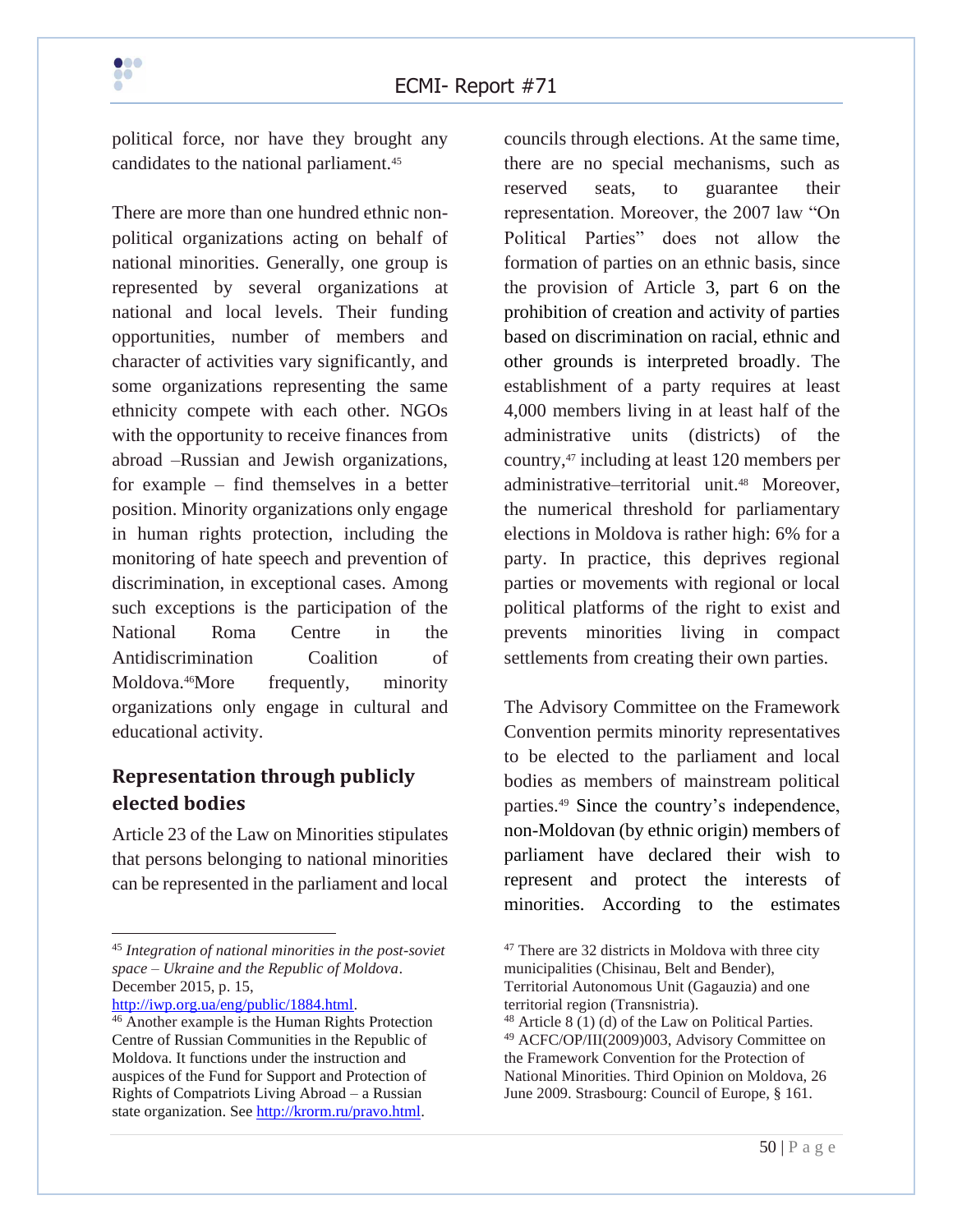

provided in the report on the integration of minorities in the post-soviet space, prepared by the Institute of European Policy and Reforms (Moldova) and the International Institute of World Politics, there were 20 non-Moldovans (out of 101 MPs) elected to the parliament in 2010, and 16 in  $2014.^{50}$ Minority representation in the parliament and local councils depends on major political parties including minority representatives in their electoral lists. The parliament is formed on a proportional system; MPs elected through party lists have to respect party discipline and adhere to the decisions of their parties. In the 2009 NGO shadow report on Moldova's compliance with the FCNM it was emphasized that, in the long run, major political parties do not take the needs of minorities into consideration.<sup>51</sup> For political parties, minority issues are generally not a priority, although left-wing parties traditionally pay a lot of attention to the support of the non-Moldovan electorate.

### **The role of executive authorities**

Minority organizations cooperate mainly with the Bureau of Interethnic Relations of Moldova.

Article 24 of the Law on Minorities says that persons belonging to national minorities have the right to proportional representation at all

[http://iwp.org.ua/eng/public/1884.html.](http://iwp.org.ua/eng/public/1884.html)

the levels of executive structures, as well as judicial and law enforcement bodies. This provision is of a declarative character and is not backed by implementation mechanisms. According to some estimates, the level of minority participation in these bodies, as a whole, remains low in both big and small groups; at the same time, there is no monitoring of national minority representation in the public service. Insufficient command of the state language is another factor limiting minorities' access to public service. The Government of Moldova<sup>52</sup> has admitted to the limited minority representation in government structures, noting that "one of the problems" in this area is the poor linguistic integration of minorities and insufficient fluency in the Moldovan language by many non-Moldovans.

As mentioned above, a number of institutions that served as communication channels between minority organizations and country leadership were abolished in 2001–2014; the most important of those were the Commission on Interethnic Relations under the President of the Republic of Moldova and the Department of Education for National Minorities within the Ministry of Education and Youth. While the supervisory board of the formerly state-run broadcasting company

<sup>50</sup> *Integration of national minorities in the post-soviet space – Ukraine and the Republic of Moldova*. December 2015, p. 15,

<sup>51</sup> Cited in N. Bespamyatnykh, A. Vasilevich, A. Osipof, F. Prina, I. Pushkin*, Политика управления этнокультурным разнообразием в Беларуси, Молдове и Украине: между советским наследием и европейскими* стандартами [Policies of

Ethnocultural Diversity Management in Belarus, Moldova and Ukraine: Between Soviet Heritage and European Standards], Vilnius, EGU, 2014, p. 163. <sup>52</sup> ACFC/SR(2000)002, Third report submitted by the Republic of Moldova pursuant to article 25 paragraph 1 of the Framework Convention for the Protection of National Minorities, 29 February 2009. Strasbourg: Council of Europe, p. 22.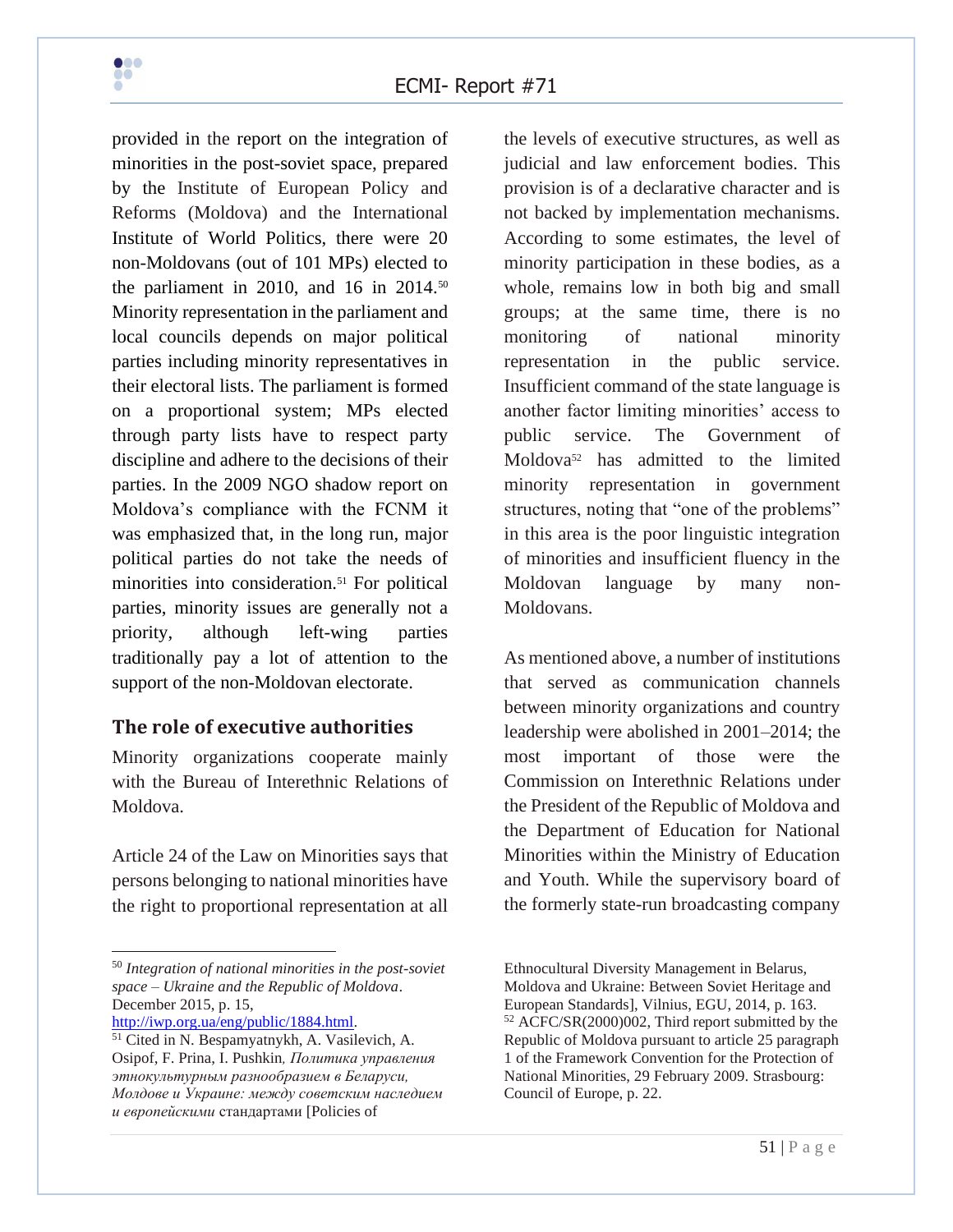

*Teleradio-Moldova*, <sup>53</sup> used to guarantee the representation of minorities, this has now been terminated. Thus, public authorities have no enforcement mechanisms or legal obligations to enable persons belonging to minorities to voice their needs in the political sphere at the national level.

#### **Local authorities**

Since there are no special mechanisms guaranteeing the representation of national minorities in local administration, minorities appear to be represented through elections as members of national parties, but only in the territories where they make up a considerable proportion of the population. The Advisory Committee on the Framework Convention<sup>54</sup> noted an extremely low representation of Roma and small ethnic groups at both central and local levels. The authors of the report on the integration of minorities in the post-soviet space share this opinion, also noting the lack of systematic official statistics or general estimates with regard to the representation of non-Moldovans in the public sector.<sup>55</sup>

Theoretically, independent candidates can compete with political parties and obtain seats at local and regional levels, but in reality, it happens very seldom.<sup>56</sup> Representatives of minority organizations are nevertheless elected to local councils. For example, according to the Government of Moldova, 14 out of 144 deputies in the City Assembly of Chisinau were non-Moldovans in 2013; in the Balti City Council, 24 out of 34 deputies were non-Moldovans.<sup>57</sup> But even this avenue is almost completely closed to Roma. For example, a study undertaken in villages with Roma communities showed that Roma people are completely absent from local and regional councils.<sup>58</sup> Two Roma women were elected to local councils for the first time in 2015.

The 2009 CReDO<sup>59</sup> report noted that existing political parties that form regional and local elected bodies "are rarely sensitive" to the needs of persons belonging to minorities. The same report provided similar data on Ukrainian, Bulgarian and Roma communities in villages with considerable concentrations of these minorities; the report revealed their insignificant or very limited participation in local-level decision-making processes, even though Ukrainians voiced concerns about, for instance, the use of the Ukrainian language at schools and in mass media. At the same time, many financial, social, cultural and educational issues cannot be resolved at the local level, as local administrations depend on central bodies, especially on the Ministry of Education and Youth.

Studies of Ukrainian villages in the central part of Moldova also showed that villages

<sup>53</sup> According to N. Bespamyatnykh, A. Vasilevich, A. Osipov et al., *op. cit.*, p. 165.

<sup>54</sup> ACFC/OP/III(2009)003, § 163.

<sup>55</sup> *Integration of national minorities in the post-soviet space – Ukraine and the Republic of Moldova*. December 2015, p. 13, <http://iwp.org.ua/eng/public/1884.html>

<sup>56</sup> *Report on the Implementation of Minorities Rights in Moldova*. Chisinau: CreDO, 2009, p. 48.

<sup>57</sup> ACFC/SR/IV(2015)005. Fourth Report submitted by Moldova pursuant to article 25, paragraph 2 of the Framework Convention for the Protection of National Minorities. Strasbourg, 16 June 2015, p. 60.

<sup>58</sup> Ibid., pp. 7, 15, 47. <sup>59</sup> Ibid., pp. 43, 46.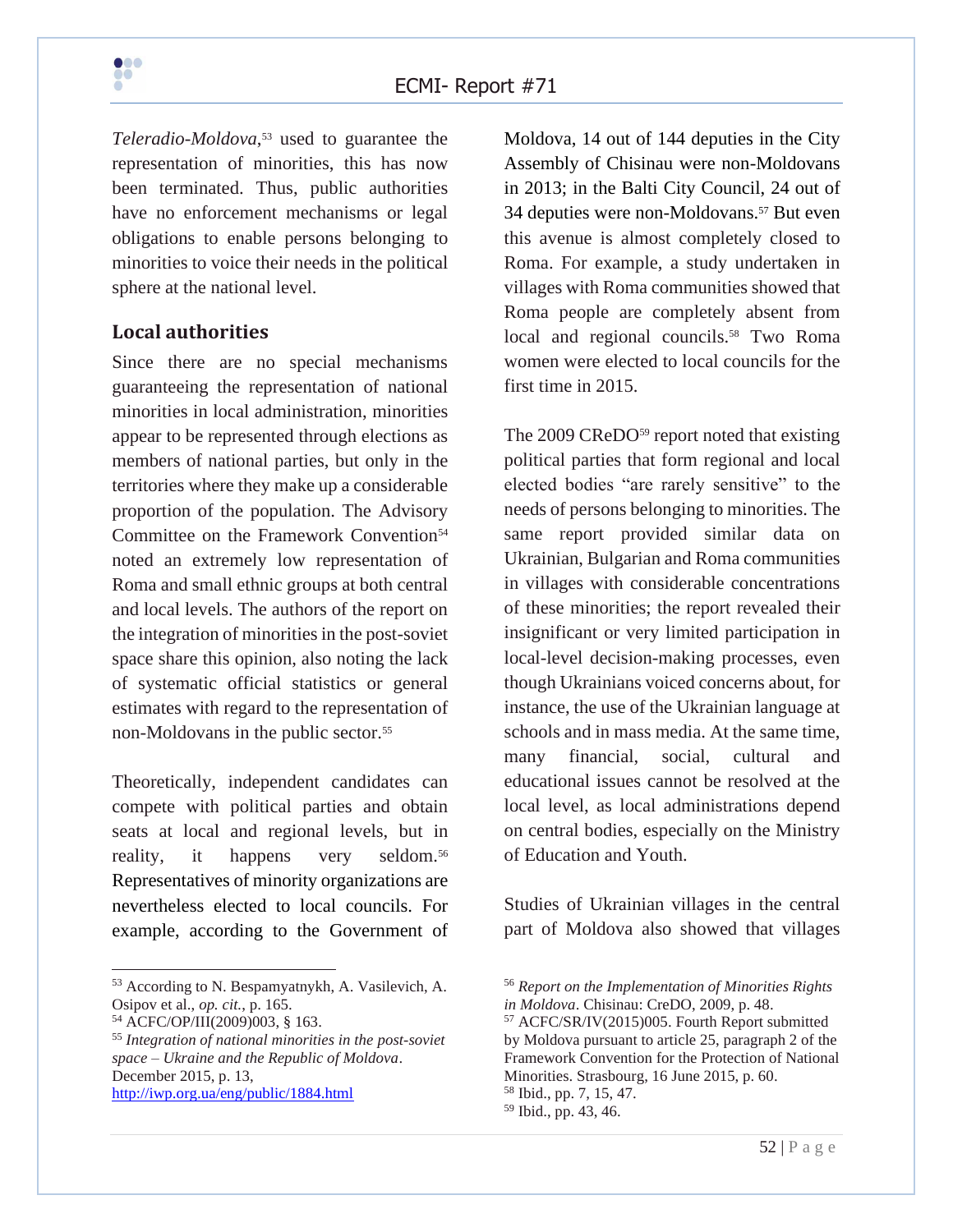

were distributed among districts in such a way that areas compactly populated by Ukrainians were administratively divided.<sup>60</sup> This approach decreases the proportion of the Ukrainian population in each district, which in turn limits opportunities for Ukrainians to voice their demands and enjoy their rights in the spheres of education, culture, language and mass media. The situation is similar for some Bulgarian communities. Nevertheless, one positive development is the creation of the separate Taraclia district in 1999, with a concentrated Bulgarian population constituting a local majority. This separate district makes it possible to resolve some problems including those concerning transboundary cooperation with Bulgaria and Ukraine. There are also some Bulgarian communities outside of the Taraclia district, including those located within the Gagauzian Autonomy. In the communities outside of Taraclia, the situation is similar to that of the Ukrainian minority – the administrative division of the minority population affects its ability to defend its special interests.<sup>61</sup>

Roma communities have very little influence on decision-making processes at the local level, including those that affect them directly; there is no process for informal consultations or any other forms of selfgovernance in Roma communities.

#### **The situation in Gagauzia**

The ATUG's main problems are its relative economic and political weakness and lack of clarity regarding the allocation of powers between Chisinau and the ATUG's capital Comrat. As mentioned above, the Law on Autonomy does not define the ATUG's powers very clearly, and no clarification has been subsequently provided regarding to the relationship between this law and other pieces of legislation within the Republic of Moldova – nor has there been any clarification in the case of the Constitution). The ATUG authorities believe that the Law on Autonomy has supremacy over current legislation in Moldova. Moldova's lawmakers enact new legislation for the entire country without any special exemptions for Gagauzia, while the executive and judicial authorities generally believe in the supremacy of the legislation of Moldova. Accordingly, the application of the national legislation without regard for the ATUG's special status significantly diminishes Gagauzia's autonomous powers.

Collisions between the centre and the ATUG mainly relate to the appointment of officials and the application of legislation, particularly with regard to education and the formation of local administration. Problems related to taxation and the allocation of budgetary and extrabudgetary funds and international financial aid are especially acute. $62$  The leadership of Gagauzia feel that they have no effective representation within the central authorities and have made unsuccessful

 $60$  Ibid., pp. 42–43.

<sup>61</sup> Ibid., pp. 44–46.

<sup>62</sup> Integration of national minorities in the post-soviet space – Ukraine and the Republic of Moldova.

December 2015, p. 14, [http://iwp.org.ua/eng/public/1884.html.](http://iwp.org.ua/eng/public/1884.html)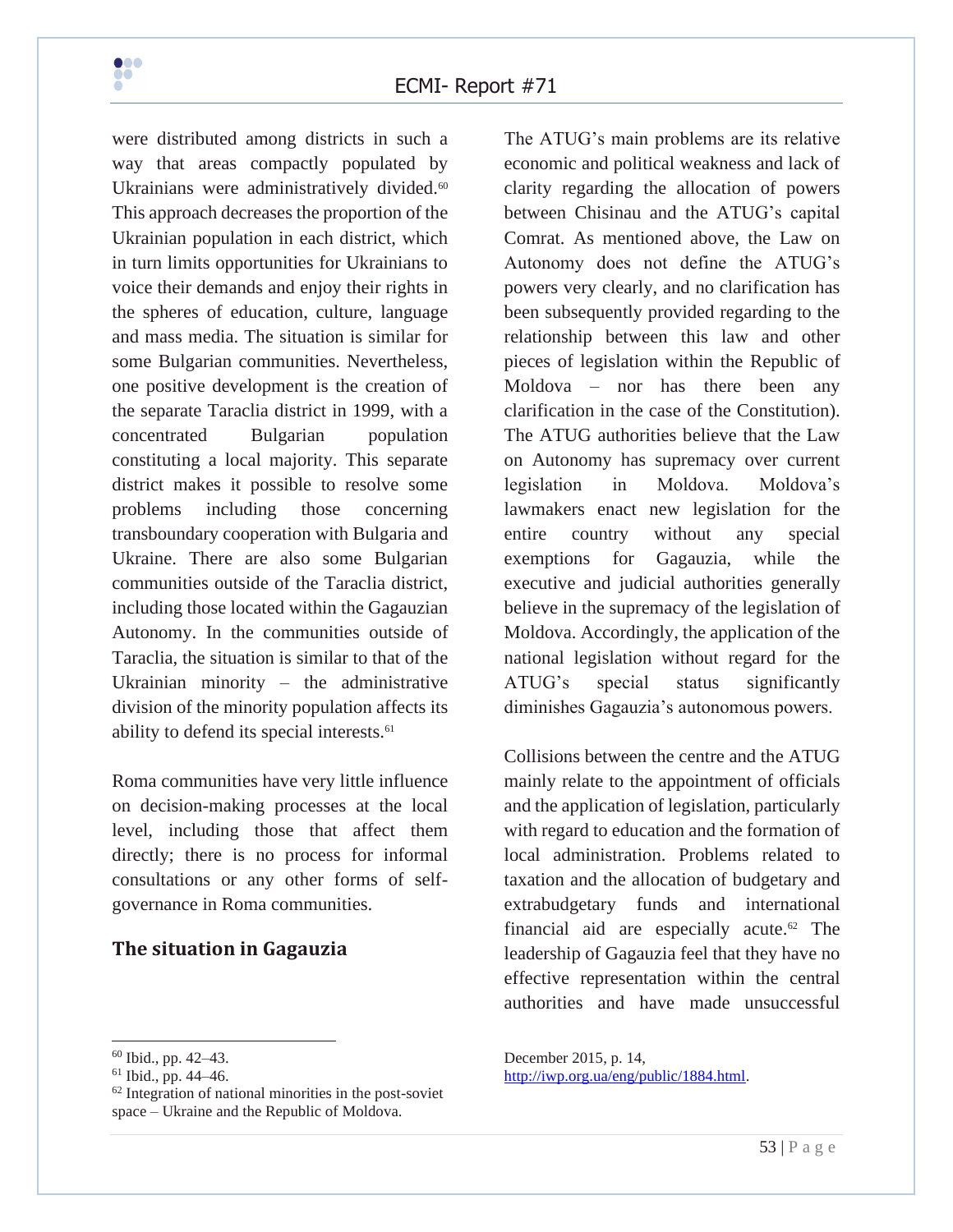attempts to achieve, among other things, the direct representation of Gagauzia in the Parliament of Moldova and the right to establish local political parties.

International and domestic pressure to harmonize the national legislation of Moldova with the Law on Autonomy has not yielded any results to date. Both Moldovan and ATUG parties participated in negotiations and bilateral working groups, but no real progress was made. The joint Working Group of the Parliament of Moldova and the People's Assembly of Gagauzia only demonstrated their ability to develop and make coordinated decisions in 2016, creating the possibility for positive changes.<sup>63</sup>

#### **Advisory structures**

Article 22 of the Law on Minorities provides:

> When developing and carrying out policy in the field of culture and education of national minorities, the government, ministries, state structures and local authorities shall hold consultations with organizations of persons belonging to national minorities whose interests are impacted by the respective decisions.

The activity of ethnocultural organizations in Moldova is, in many respects, connected with the Bureau of Interethnic Relations and the affiliated advisory council. In reality, only

one public consultative body is functional in Moldova, and it works under the Bureau of Interethnic Relations. The Coordinative Council of Ethnocultural Organizations works under the aegis of the Bureau as an advisory body and unites the heads of accredited minority organizations (ethnocultural public associations) including those of immigrants. According to data from September 2015, 93 organizations $64$  have been accredited.

For the first time, the status of a public advisory body under the Department of Nationalities Relations was assigned to the Coordination Council by the Order of the Government of the Republic of Moldova (No 554, 27 July 1994). On 27 November 2001, the Standing Order on the Coordinative Council of Ethnocultural Organizations was approved by the Director General of the Department of Interethnic Relations. According to the standing order, the Council includes the heads (or their assistants, but no more than one person) of national minority public associations registered with the Department, as well as the Director General of the Department, his/her deputies and a head of the National Minorities Unit and his/her deputy. The Council also has associated members who are heads (or their assistants, but no more than one person per organization) of newly created national minority public associations within one year from the date of filing a registration

<sup>63</sup> The Parliament of the Republic of Moldova. Reports between Parliament and UTA Gagauzia, [http://www.parlament.md/Actualitate/RaporturileParl](http://www.parlament.md/Actualitate/RaporturileParlamentuluicuUTAGagauzia/tabid/237/language/en-US/Default.aspx) [amentuluicuUTAGagauzia/tabid/237/language/en-](http://www.parlament.md/Actualitate/RaporturileParlamentuluicuUTAGagauzia/tabid/237/language/en-US/Default.aspx)[US/Default.aspx.](http://www.parlament.md/Actualitate/RaporturileParlamentuluicuUTAGagauzia/tabid/237/language/en-US/Default.aspx)

<sup>64</sup>

[http://www.bri.gov.md/index.php?pag=sec&id=91&l](http://www.bri.gov.md/index.php?pag=sec&id=91&l=ru)  $=$ ru.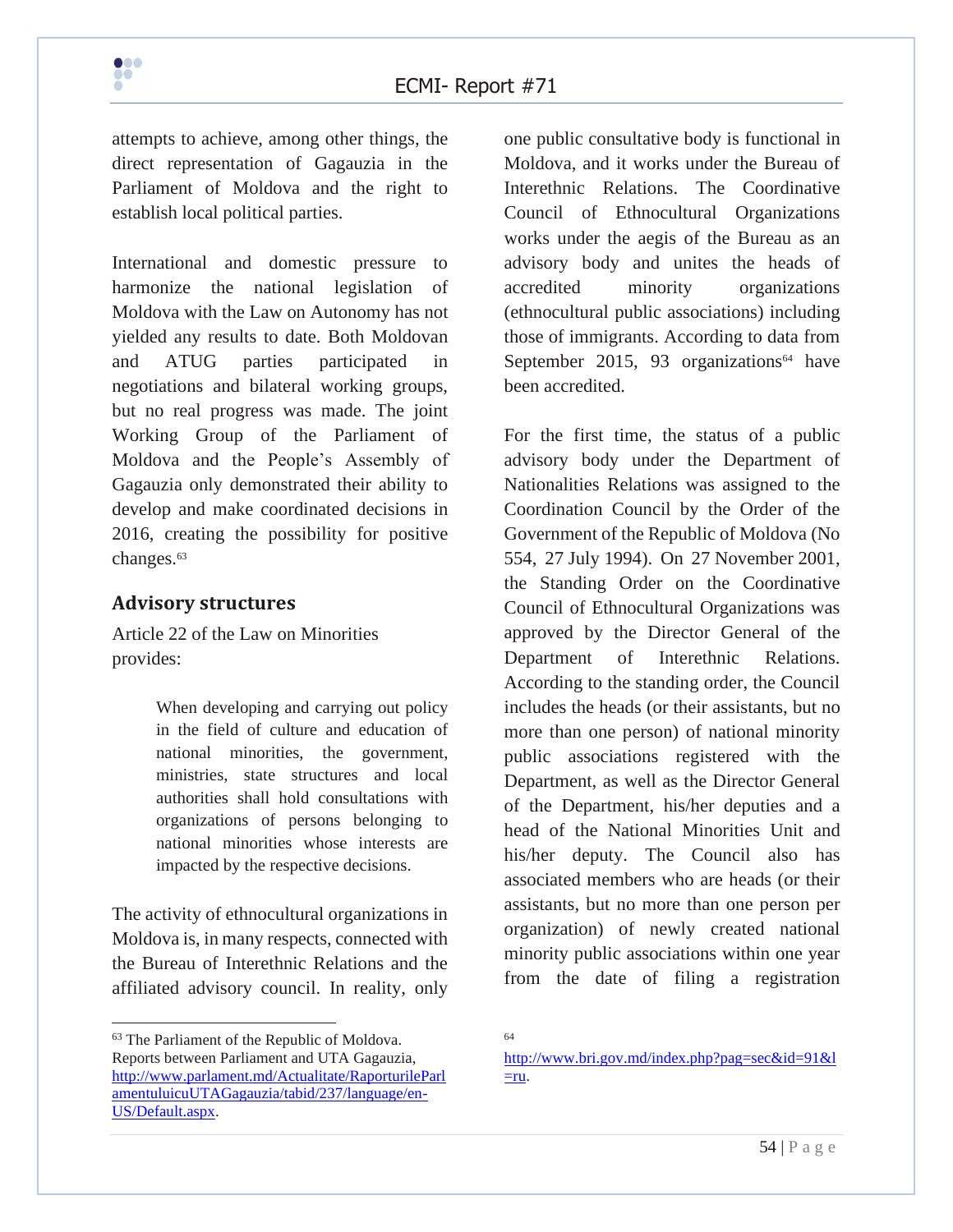

application with the Department. According to the standing order, the Council is headed by two co-chairpersons – the Director General of the Department of Interethnic Relations (currently a head of the Bureau) and a representative of one of the ethnocultural societies (the latter to be elected annually).

The Council includes six specialized sections supervising the major areas of activity of public ethnocultural associations accredited by the Department of Interethnic Relations (now Bureau): the section of communities and associations, culture and enlightenment, women's organizations, youth and children's organizations, science and education, and the section for friendship and cooperation with foreign countries. The permanent working body of the Council is the board consisting of 17 elected annually individuals. It also includes heads of the above-mentioned specialized sections. Minority organizations can develop cultural and educational projects and present them to the Bureau with a request for financing, but there are no special rules or criteria for the selection of projects for funding.

According to the Advisory Committee on the Framework Convention,<sup>65</sup> the Coordinative

Council is not generally considered by national minorities to be influential in decision-making. Its is more involved with the organization of cultural events than effective representation of the overall range of minorities' interests. In turn, heads of the Bureau regularly speak about the lack of initiatives and interest on the part of ethnocultural organizations.

There are no advisory structures in the ATUG or at local government levels including the municipalities of Chisinau and Balti.

#### **Roma mediators**

Under special provisions included in the 2011–2015 Action Plan to Support the Roma Ethnic Group in the Republic of Moldova,  $66$ the institute of community mediators was established.<sup>67</sup> The 2006 law on local selfgovernment was amended by law No 69 of 5 April 2013. As a result, municipalities of the first level received the right to establish the position of "Roma mediator". 68

The mediator is, as a rule, a person belonging to the Roma community who, due to his/her special training and semi-official status, facilitates interaction between ordinary Roma people and local authorities, health care, educational and social protection

 $=\frac{d\alpha \& \text{id}=348861 \& \text{lang}=2.}$ 

<sup>65</sup> ACFC/OP/III(2009)003, § 63.

<sup>66</sup> Decision of the Government of the Republic of Moldova from 31 January 2012, On Modifications in the Action Plan to Support the Roma Ethnic Group in the Republic of Moldova for 2011–2015 approved by the Decision of the Government No 494 from 8 July 2011 No 56,

[http://lex.justice.md/viewdoc.php?action=view&view](http://lex.justice.md/viewdoc.php?action=view&view=doc&id=342070&lang=2)  $=$ doc&id=342070&lang=2

 $67$  Decision of the Government of the Republic of Moldova on Approval of Framework Provision on

Organization of Community Mediators' Activity from 17 July 2013 No 557, [http://lex.justice.md/viewdoc.php?action=view&view](http://lex.justice.md/viewdoc.php?action=view&view=doc&id=348861&lang=2)

<sup>&</sup>lt;sup>68</sup> Fourth Report submitted by Moldova pursuant to Article 25, paragraph 2 of the Framework Convention for the Protection of National Minorities. ACFC/SR/IV(2015)005. Strasbourg, 16 June 2015, p. 28.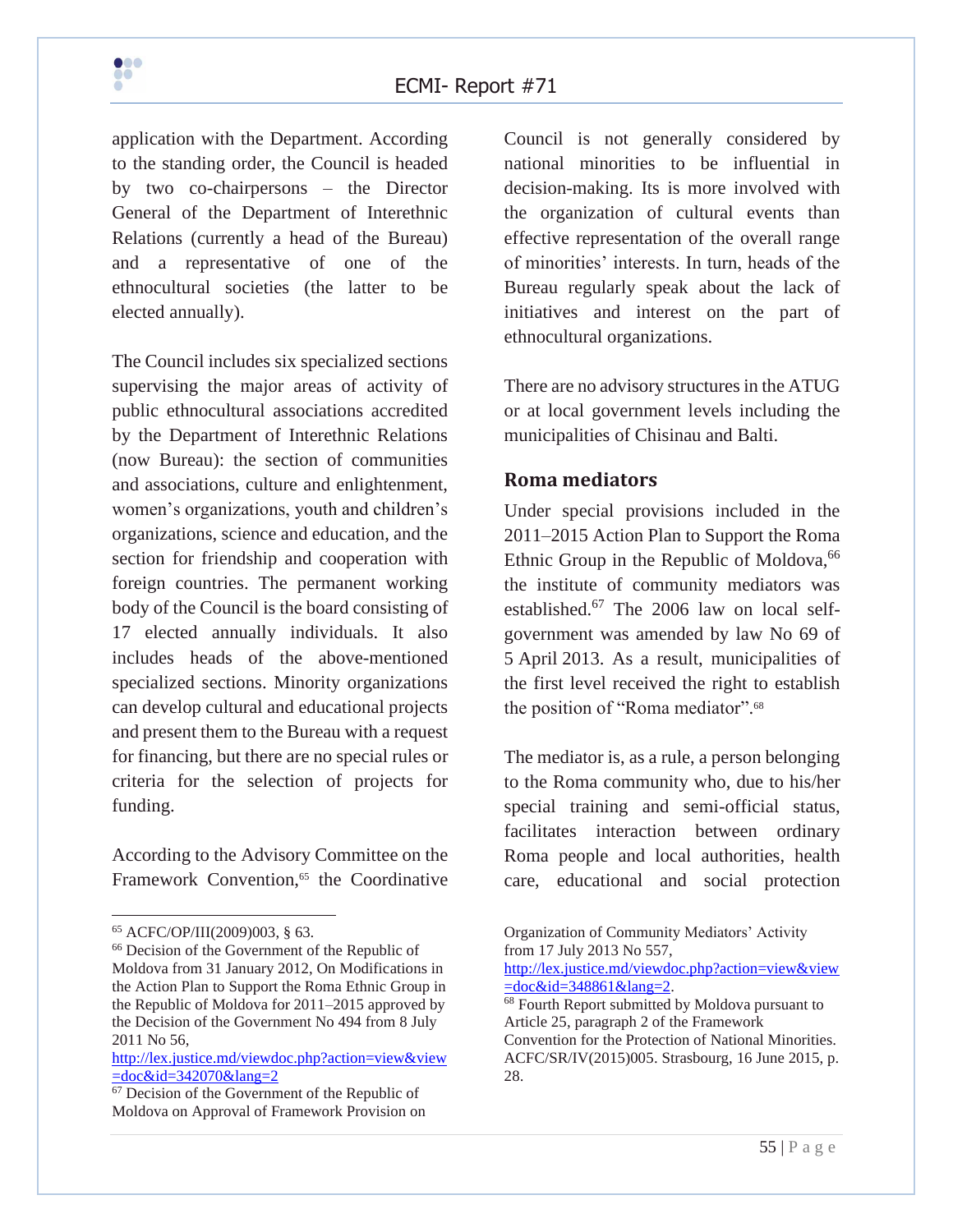institutions. The idea of Roma mediators is based on the fact that many of their problems result from the inability of ordinary Roma individuals to communicate with public institutions because of illiteracy, lack of confidence, poor command of the state language, and prejudice on the part of others. The institute of Roma mediators is developing in a number of countries, including Moldova, on the initiative and with the support of the CoE. In Moldova, local authorities have responsibility for the appointment of mediators (representing local Roma community or elected at a general meeting of local communities). The Action Plan to Support the Roma Ethnic Group in the Republic of Moldova for 2011–2015 envisaged the hiring and training of 48 mediators, each of which would be capable of working with at least 150 Roma persons.

In 2013, 462,600 Moldovan lei (about 28,300 Euro) were allocated from the state budget for training the first 15 community mediators in 14 municipalities, and 1,619,800 Moldovan lei (about 83,300 Euro) were allocated in 2014 for hiring all 48 community mediators in 44 Roma communities, as stipulated in the plan. As of 1 January 2015, new provisions on decentralized financing<sup>69</sup> came into effect at the national level, meaning that local administrations became responsible for the allocation of funds for local services, including for the activity of community mediators; however, the hiring of mediators by local administrations was suspended because of a lack of funds.

According to recent data, only 15 community mediators were being remunerated from local budgets in 2015, dropping to only nine in 2016. This situation places great importance on the role of Roma public associations. Considering the fact that, in some cases, there is a lack of demand for community mediators, the role of Roma public associations is crucial in supporting an effective dialogue with local authorities.

## **The situation in Transnistria**

There are several dozen ethnocultural associations functioning in the PMR. Often, a region-wide society of a certain ethnicity (Union of Russian Communities, Union of Moldovans, Union of Ukrainians and others) is supplemented by several local organizations of the same nationality. They all demonstrate loyalty to Transnistrian authorities and cooperate with the government getting, in turn, support in the form of discounted or cost-free rent of premises and, sometimes, direct funding for their activities. Some minority organizations (such as Bulgarian societies) are engaged in socially focused projects, such as assistance for the development of small businesses or youth legal awareness. Some minority organizations (of Jews, Ukrainians, and Roma) actually are not divided between the Right and Left banks of the Dniester and work jointly.

There is no institutionalized interaction between ethnic organizations and authorities, but the public associations of three major

<sup>69</sup> http://politmoldova.com/s-1-yanvarya-tekushhegogoda-dejstvuet-novaya-sistema-formirovaniyamestnyh-byudzhetov.html.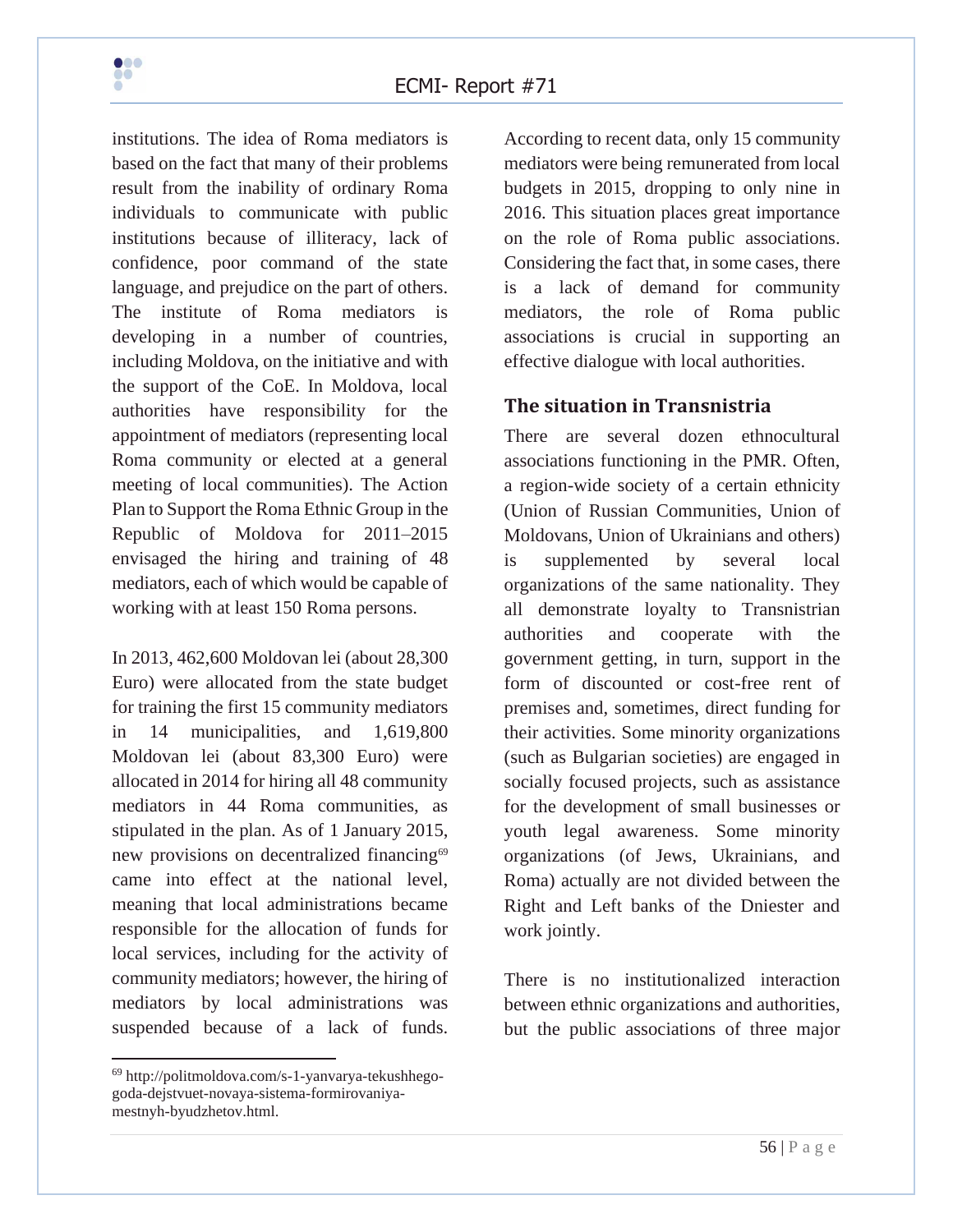groups (Moldovans, Russians, and Ukrainians) are usually represented among the deputies of the PMR Supreme Soviet and participate in the work of the advisory Public Chamber of Transnistria.

Special advisory structures on ethnic issues ceased activity in the middle of 2000s; however, there are activists from ethnocultural societies in consultative bodies at some ministries. In Transnistria, advisory and consultative functions are carried out by the so-called Public Chamber; there are also functioning public advisory councils within city and district authorities. Though the PMR Public Chamber includes the heads of some ethnic organizations, but it's the Chamber's official reports do not indicate that they have dealt with any specific problems or requests of certain ethnic groups.

#### **Major communication problems**

Moldova has some pressing issues that impact minorities and necessitate dialogue with persons and organizations acting on their behalf, but this dialogue is either not conducted at all or appears to be ineffictive. The most urgent issues include the general outline and contents of linguistic policy; education for minorities; minority representation in government; the general understanding of integration; and the spelling of personal names in official documents.<sup>70</sup> The issues detailed in the above sections on

<sup>70</sup> Resolution of the Republican Conference in honour of 20th anniversary of the Framework Convention for the Protection of National Minorities from 27 June 2015. Authors have a copy of the original. See also Report of the Special Rapporteur on minority issues -

Gagauzia and the Roma should also be added to this list.

The general public is dissatisfied with current linguistic policy for two main reasons: insufficient possibilities for studying the state language, and non-observance of the legislation regarding the opportunity to use Russian in communication with state structures.

The Code on Education of the Republic of Moldova (Law No 152, 17 July 2014 with subsequent amendments) proclaims in Article 9, para. 3 the following principle: "The basic financing of general education shall be made by the 'money follows the pupil' principle, under which the allocated resources for a pupil or a child shall be transferred to the educational institution in which the pupil studies". According to Article 10, para. 1, "In the educational system, the education process shall be carried out in the Romanian language, and within the possibilities of the education system, in one of the languages of international communication or, under paragraph 2, in the languages of national minorities". In practice, this results in "optimization", which means the closure of schools with small numbers of pupils and their transfer to larger schools serving several communities, resulting in the closure and reduction (along with ordinary schools) of the number of schools and classes with minority languages of instruction. The



Mission to the Republic of Moldova, 11 January 2017 (A/HRC/34/53/Add.2), https://documents-ddsny.un.org/doc/UNDOC/GEN/G17/004/38/PDF/G170 0438.pdf?OpenElement.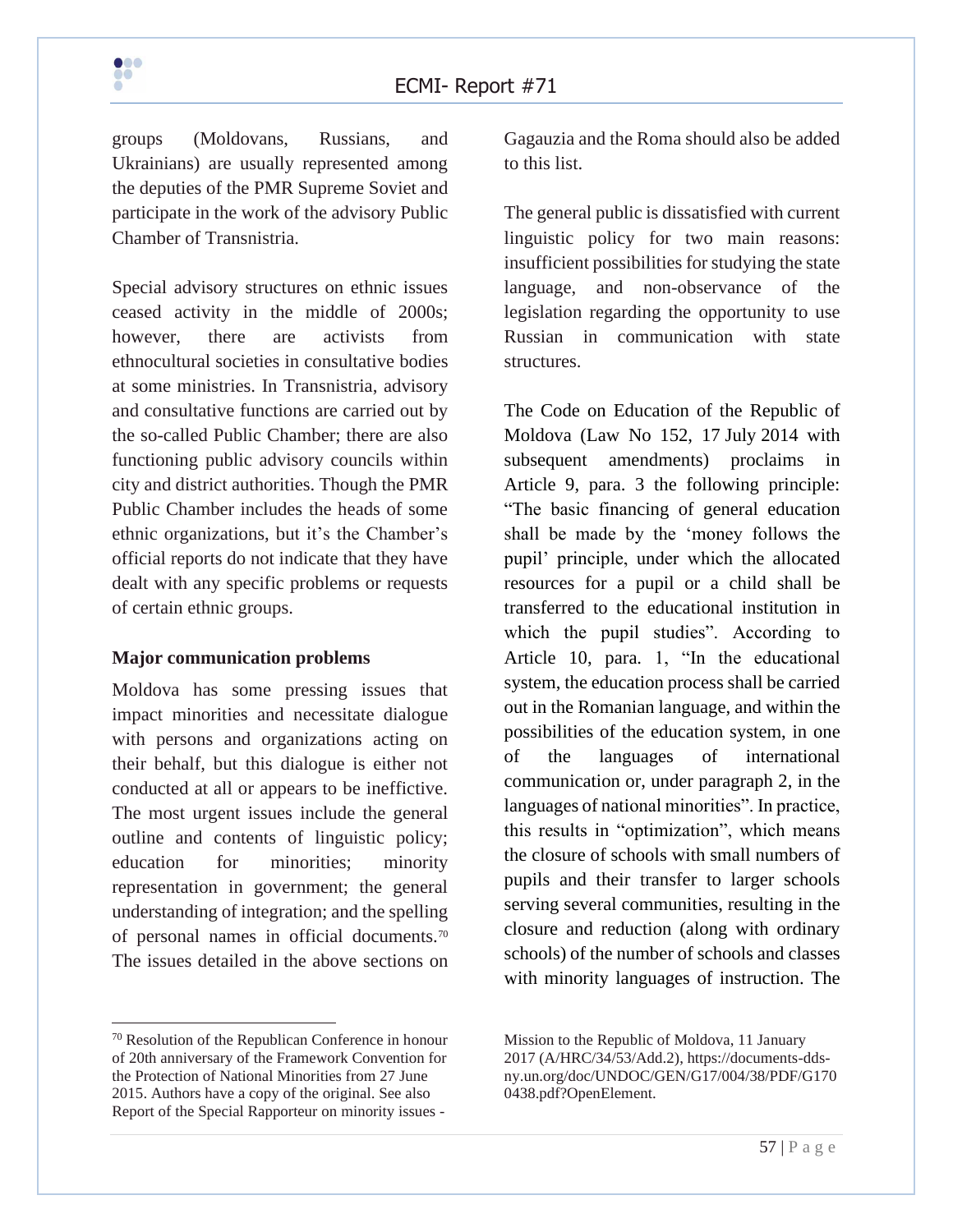Educational Code was drafted "behind the scenes" without consulting minorities or taking their opinions into account, generating particular discontent among minority activists.

There is a disproportionately low representation of non-Moldovans in the state machinery, regularly giving rise to complaints from minority organizations; $71$ however full and precise data, as well as an accurate analysis of the reasons, are not available.

These problems are also reflected in the process of developing the Strategy on Integration of National Minorities of the Republic of Moldova (2015–2020). The elaboration of the Strategy started in 2013 upon the initiative of the OSCE, but the document has never been officially approved. During this process, minority organizations regularly complained that the document was being developed by the Bureau of Interethnic Relations behind closed doors, consultations with minority organizations were held only occasionally, and their comments and proposals were not taken into consideration.

In 2012, the law of Moldova "On Identity Documents of the National Passport System" was amended, and patronyms were dropped from individual identity documents. This change caused a lot of discontent, but protests were futile. The Centre for the Protection of

the Rights of Russians living in Moldova and Transnistria in 2016 lodged a lawsuit representing an individual applicant and referring to the provisions of the Law on National Minorities of Moldova, but this attempt was unsuccessful.

### *3. Ukraine*

#### **The role of NGOs**

According to the data provided in the fourth official periodic report of Ukraine on the implementation of the FCNM, 1,314 national minority organizations were officially registered in the country as of the beginning of 2016, including 49 that were operating nation-wide.<sup>72</sup>

According to Ukraine's legislation, political parties can participate in the formation of authorities, including through participation in elections. The Law of Ukraine "On Political Parties" does not impose any restrictions on the formation of parties by national minorities. However, it establishes a norm about joining or leaving political parties, which means that parties cannot restrict membership on the grounds of ethnicity. There are some examples of political parties formed by national minorities, namely: the Party of Hungarians of Ukraine, the Transcarpathian Hungarian Cultural Association (KMKSZ);<sup>73</sup> the Democratic Party of Hungarians of Ukraine; the Party of the Russian Bloc; Party of Poles

<sup>71</sup> Русские Молдовы: в поисках утраченного отчества [Russians of Moldova: In Search of the Lost Patronym]. 04.06.2016,

<https://ru.sputnik.md/society/20160604/7068968.html>  $72$  Fourth Report submitted by Ukraine pursuant to Article 25, paragraph 2 of the Framework

Convention for the Protection of National Minorities. ACFC/SR/IV(2016)003. Strasbourg, 30 May 2016, p. 29.

<sup>73</sup> Abbreviation from the Hungarian *Kárpátaljai Magyar Kulturális Szövetség Társadalmi Szervezet*.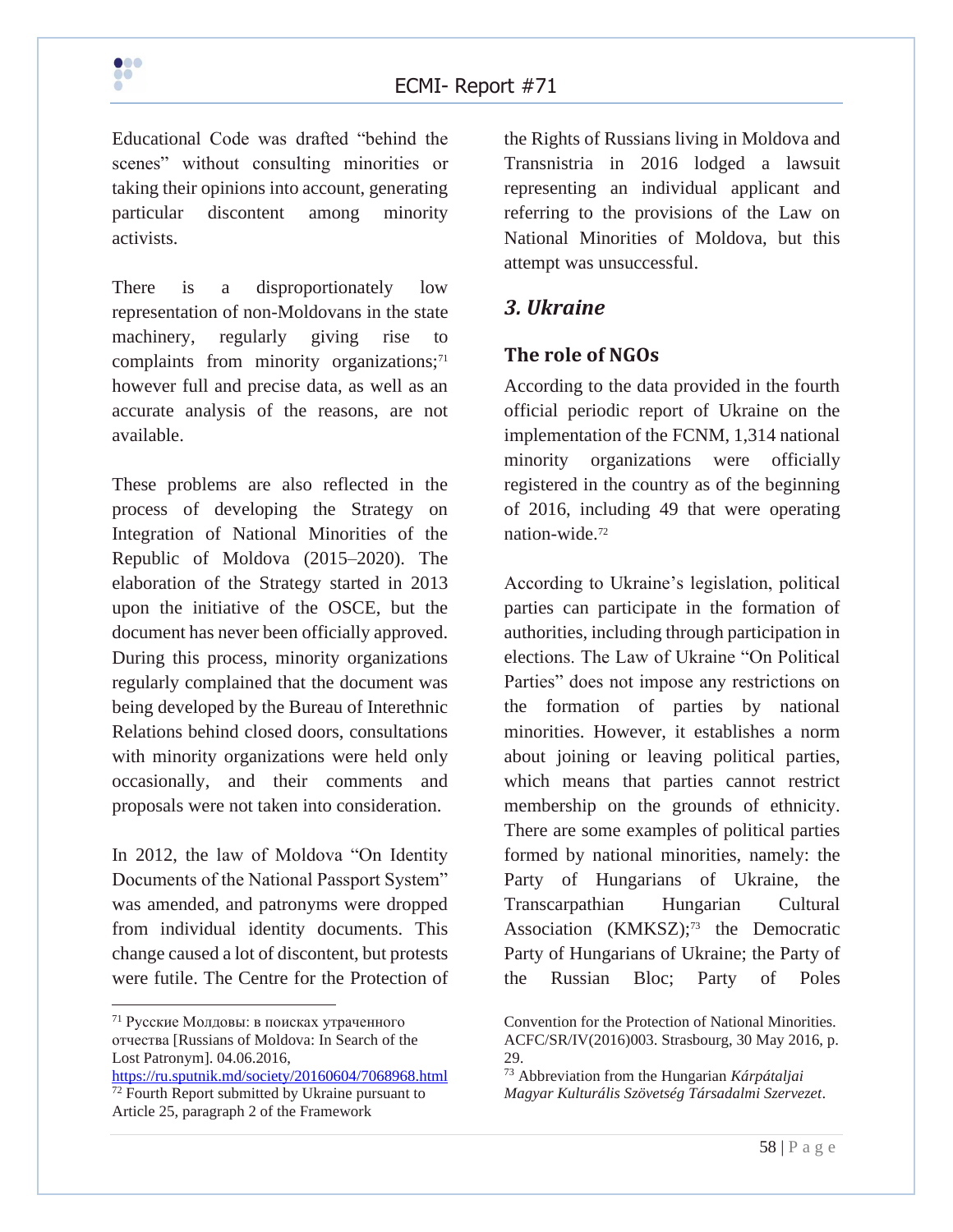("Solidarity"). The latter, created in 2014, positioned itself as a party of all ethnic minorities of Ukraine, but it did not and does not play any noticeable role in political life. In 2016, the Roma Party of Ukraine and the Georgian Party of Ukraine were also formed.

Non-party type of organizations set up on ethnic basis differ from each other in many ways – in number of members and participants, financial resources, the character and directions of activity and so forth. It is necessary to note the existence of at least five national umbrella organizations trying to represent a multiplicity of ethnic communities each. All these NGOs should be treated as organizations based on single individual leadership, where groups of likeminded persons unite around the chairperson or the founder instead of making coalitions based on equal partnership. Minority NGOs are mainly engaged in cultural and educational activities; some of them, such as organizations of Roma, Russians and Hungarians are also involved in human rights advocacy. Minority organizations generally avoid political activity and, on the whole, express loyalty to the leadership of the country, but minority organizations actively express their views and loudly protest against decisions if they directly violate their interests with regard to educational or language policy.

At the national level, minority NGOs do not receive direct support from the state. The majority of Ukrainian oblasts provide little or no financial assistance to, national–cultural organizations. Support, if provided, is usually for cultural and learning activities, or

publishing and informational work. Only seven oblast budgets allocate money to the framework of nine programmes on the development of interethnic relations – for 2016–2018, this totalled 2,665,000 hryvnias. However, even the planned amounts are not always fully allocated in practice.

National minority organizations do not have premises for carrying out their cultural and enlightenment activities. Only two centres of national cultures are financed from local budgets (in Vinnitsa and Zakarpattia oblasts). Instead, NGOs have to rent premises using their own money. However, national–cultural societies were accorded no-cost long-term use of Nationalities Houses in Chernivtsi in the early 1990s – a privilege that they had had during the time of Austro-Hungary. Thus, the activity of Ukrainian, Romanian, Polish, German and Jewish Nationalities Houses has been resumed after many decades.

The Commission on Interethnic Relations and Cultural Diversity of the Public Council under Ukraine's Ministry of Culture discussed the allocation of premises for a House of Nationalities in the City of Kiev for several years. A suitable building was found, but instead it became "Crimean House", providing accommodation for Crimean Tatars after their forced resettlement in mainland Ukraine. The issue of premises for a House of Nationalities has meanwhile been frozen.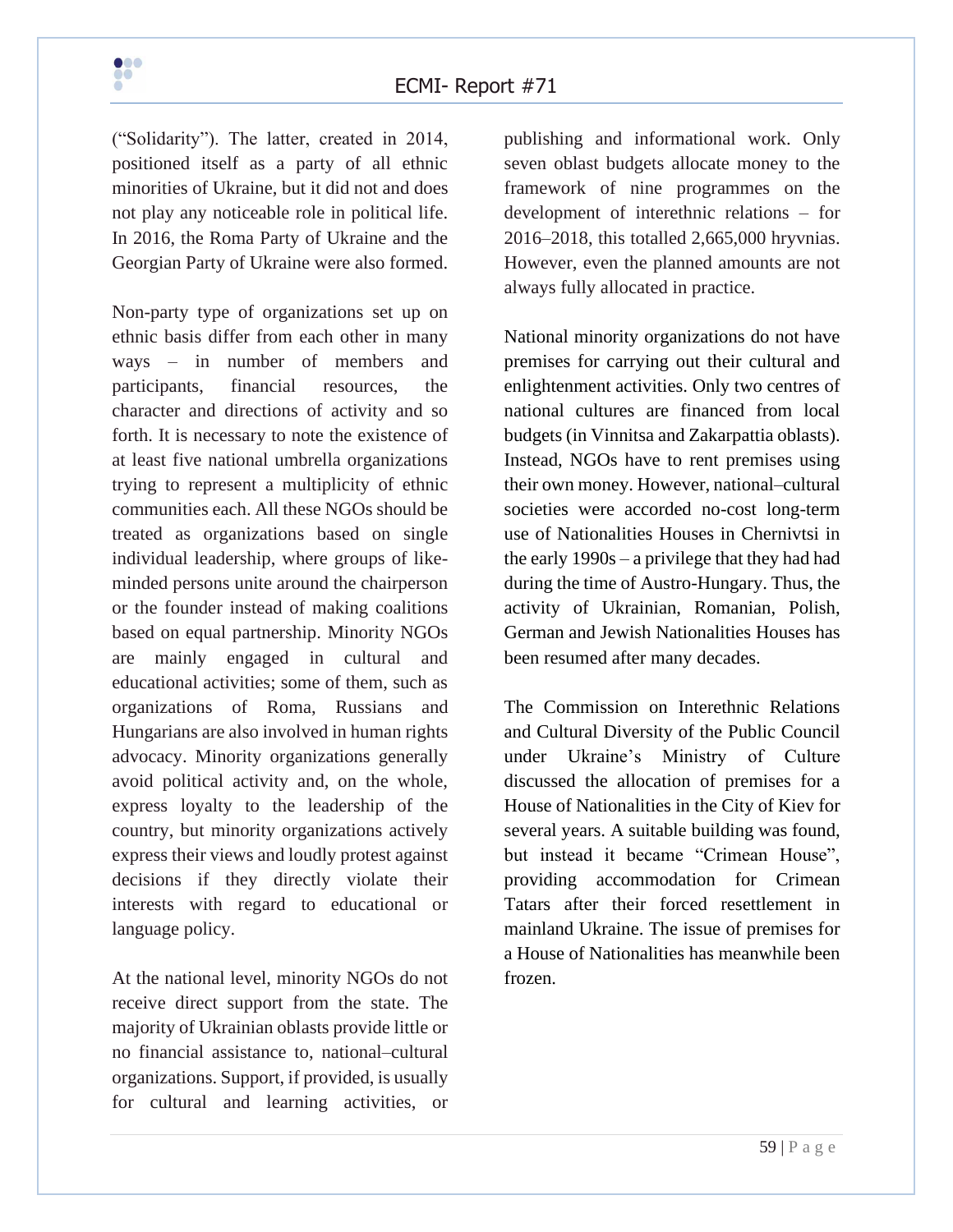## **Representation through elected bodies**

The Ukrainian law "On Elections of People's Deputies of Ukraine" (approved in 2011 and later amended) guarantees equal suffrage to citizens irrespective of their ethnicity. Article 18 specifies that boundaries of singlemandate electoral districts shall be drawn, among other things, taking into account the settlement of national minorities. Administrative–territorial units compactly populated by certain national minorities, if they are adjacent, shall form one election district. If the number of voters belonging to national minorities in adjacent administrative–territorial units exceeds the threshold for the formation of one electoral district, the districts shall be formed in a way that voters belonging to national minorities will make up the numerical majority in one of them.

In practice, the formation of single-mandate districts for parliamentary elections is as follows: Two ethnic minorities (Romanians and Moldovans) compactly live in four districts of Chernivtsi oblast: Gertsaevsky district (95% Romanian), Glybotsky district (45.3% Romanian, 6.1% Moldovan), Novoseletsky district (57.5% Moldovan, 6.8% Romanian) and Storozhinetsky district (34% Romanian).

Gertsaevsky, Glybotsky and Novoseletsky districts were included in electoral district No 203 with the centre in city of Novoselitsa. The majority of the population in district No 203 therefore consists of Romanians and Moldovans, but it was extended to include

Ukrainian villages of the Storozhinetsky district, which also contains majority-Romanian villages. This move added 18,000 ethnic Ukrainian voters to the roll, whereas adding the Romanian villages instead would have added 20,000 voters. This does not formally violate the law "On Elections of People's Deputies of Ukraine", but appears in contradiction to the spirit of the legislation.

Political parties formed for the representation of minorities participate in local elections and gain mandates. For example, in the local elections of 2015, Hungarian parties were successful in local councils of the Zakarpattia oblast, with KMKSZ winning eight seats out of 64. Hungarian parties are also represented in district councils. In Zakarpattia oblast as a whole, 63 KMKSZ deputies and 26 candidates from the Democratic Party of Hungarians of Ukraine were elected to local governments.

### **The role of the Verkhovna Rada**

The *Verkhovna Rada* of Ukraine is one of the major channels for communication between minority organizations and the state.

From the moment of independence, the *Verkhovna Rada* has included deputies of non-Ukrainian origin, some of whom positioned themselves as representatives and defenders of the interests of their respective nationalities. Thus, parliament has been a platform for voicing the problems and concerns of Crimean Tatars, Romanians, Hungarians and Jews. Such deputies are generally elected through mainstream political parties' lists and are therefore restricted in their activity by party discipline,

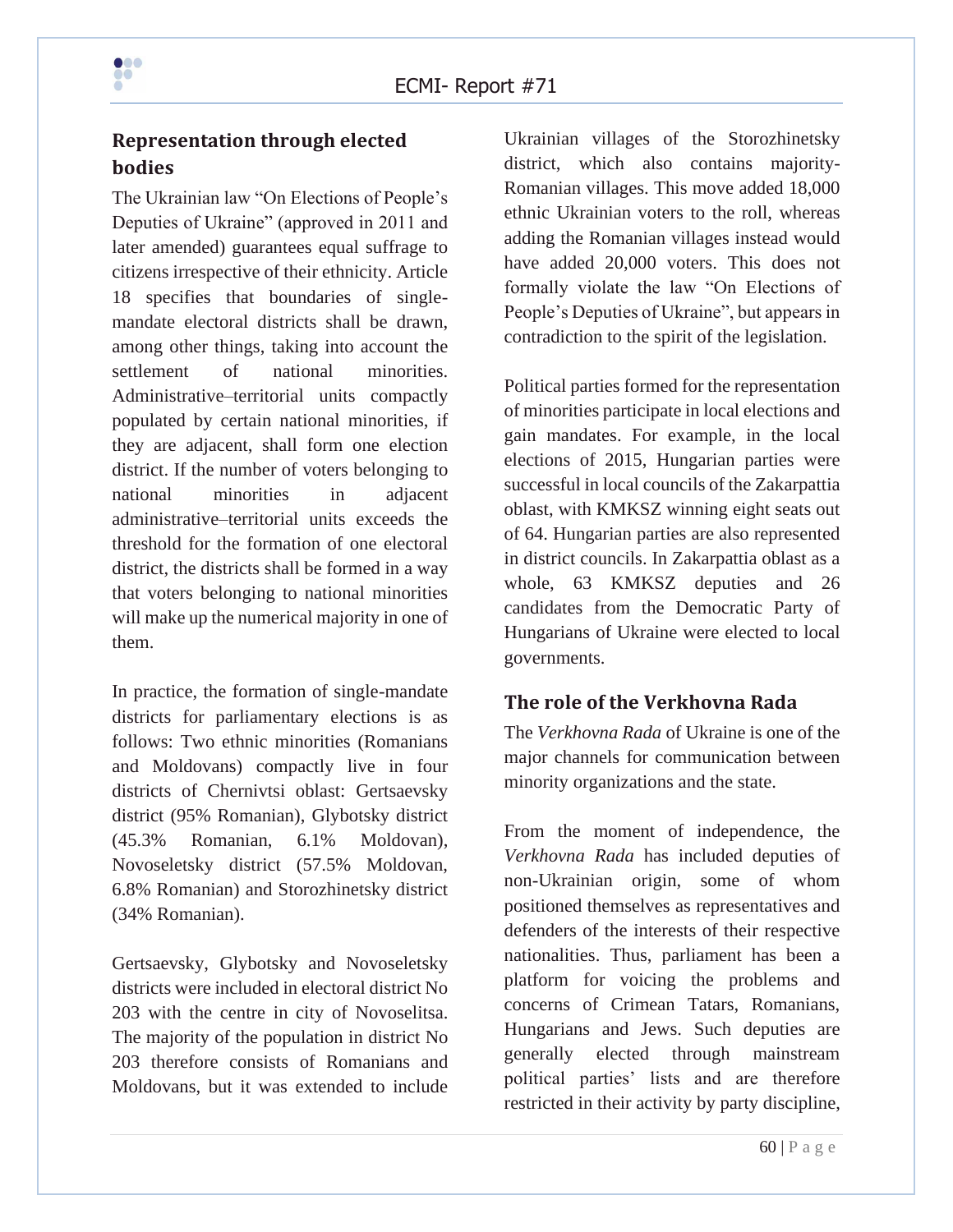having to support the position of their faction. However, minority organizations have the opportunity to inform individual deputies and the specialized Committee on Human Rights if their stances.

The Committee on Human Rights periodically organizes parliamentary hearings on minority issues; the most important took place on 11 January 2012 and on 11 March 2015, being devoted to the conceptual outlines of ethnonational policy in Ukraine and to the role of civil society in the formation of ethnonational policy, respectively. The resolutions of both hearings were approved by the *Verkhovna Rada*. The Committee on Human Rights also assists in holding regular meetings and roundtables with the participation of national minority organizations. Among these events, a roundtable was held on 10 March 2016 on the initiative of the OSCE HCNM and was devoted to the institutional framework for the regulation of interethnic relations within the framework of decentralization. The hearings of the Parliamentary Committee on Human Rights of 5 October 2016 were devoted to the implementation of the Strategy for the protection and integration of the Roma national minority into Ukrainian society (Roma Strategy hereafter).<sup>74</sup>

## **The role of central executive authorities**

Interaction between central executive structures, particularly the Ministry of Culture, and minority organizations mainly occurs through advisory and consultative bodies, as well as their affiliated expert councils. The Resolution of the Cabinet of Ministers "On the Provision of Participation of the Public in the Development and Implementation of State Policy" (No 996, 3 November 2010) (with subsequent amendments and additions) prescribes the creation of public advisory councils under ministries, and oblast and district state administrations. The same decision regulates the formation and functioning of these structures.

The coordination of work with the Roma population can serve as a specific example. According to the Decision of the Cabinet of Ministers of Ukraine (No 993, 25 November 2015), an Interdepartmental Working Group was established to implement the Action Plan for the Roma Strategy until 2020; this was approved by the Decree of the President (No 201/2013, 8 April 2013). In November 2016, the Working Group's first session took place, and thematic subgroups were formed. The subgroups included representatives of central and local authorities and of Roma associations. Ms Zemfira Kondur, vicepresident of the Roma women's NGO

.

<sup>74</sup> Комітет з прав людини провів слухання щодо стану реалізації Стратегії захисту та інтеграції в українське суспільство ромів [Committee on Human Rights held hearings on the situation with implementation of the Strategy for the protection and

integration of the Roma national minority into Ukrainian society]. 5 October 2016, [http://rada.gov.ua/news/Novyny/135645.html.](http://rada.gov.ua/news/Novyny/135645.html)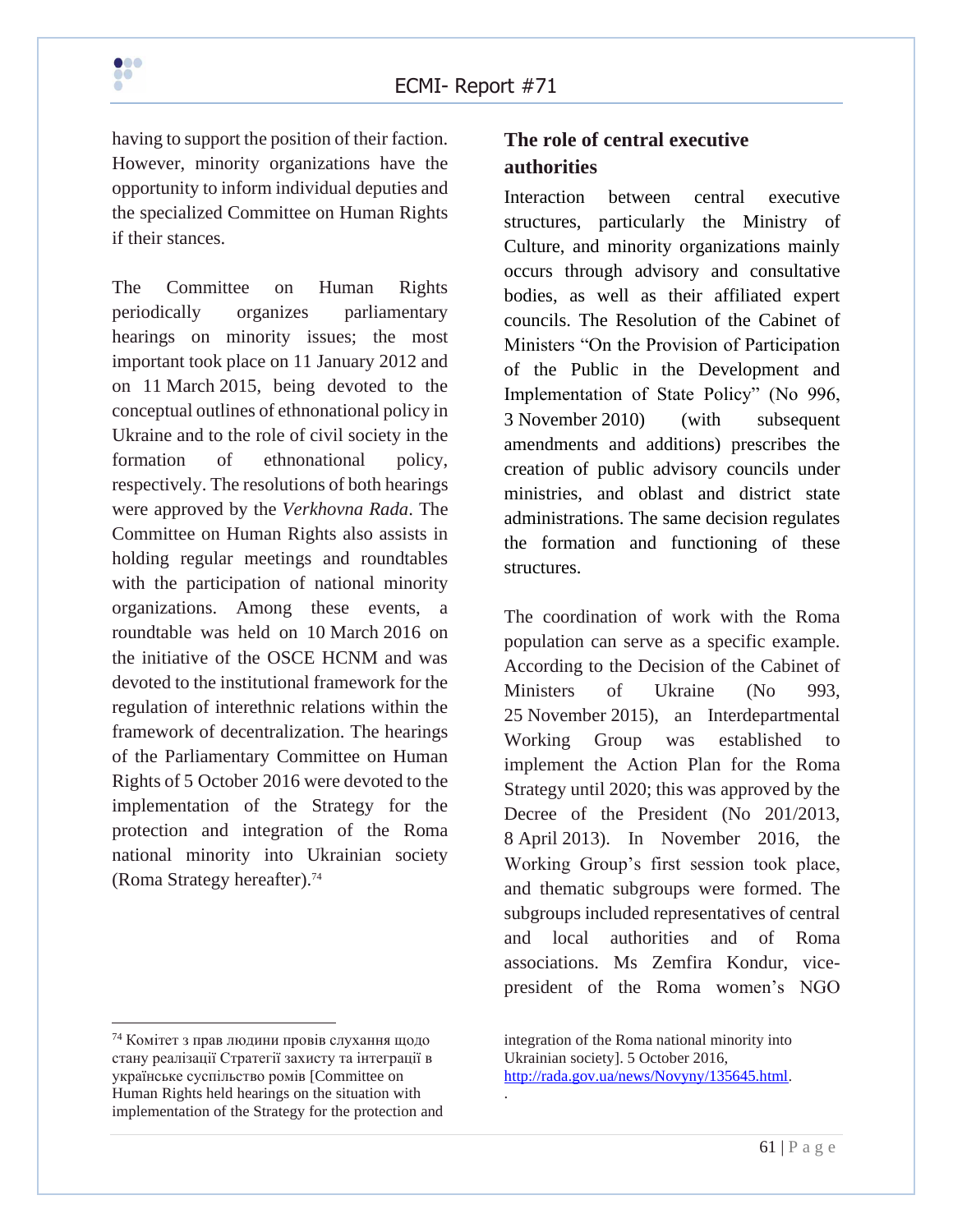"Chirikli", was elected the Working Group's deputy chairperson.

The major goals of the Interdepartmental Working Group are as follows:

1) Securing the coordination of activities between executive authorities and Roma public organizations in relation to the integration of the Roma national minority in Ukrainian society;

2) Monitoring of the implementation of the plan on fulfilling the Roma Strategy for the period until 2020;

3) Preparation of proposals on raising the effectiveness of executive authorities with regard to the integration of the Roma national minority in Ukrainian society.

NGOs can also submit complaints and proposals directly to the authorities as regulated by the law "On Petitions of Citizens" (No 393/96-VR, 2 October 1996). Article 6 envisages the possibility of minority representatives and authorities communicating in a language acceptable to both sides, as well as the possibility for authorities and local governments to provide responses in national minority languages.

### **Advisory structures**

The central executive authority responsible for ethnonational policy used to contain a special advisory and consultative body. Following the 2010 administrative reform and the disbandment of the State Committee on Nationalities, this council was also

dismissed. The Council of Interethnic Harmony was set up under the Cabinet of Ministers of Ukraine in 2014 but ceased activity in 2015. At present, the leading central advisory structure falls under the Commission on Interethnic Relations and Cultural Diversity of the Public Council under the Ministry of Culture. Since the autumn of 2016, there have been efforts to establish the Council of Heads of National Communities under the Ministry of Culture.

The Commission on Interethnic Relations and Cultural Diversity of the Public Council considers a wide range of issues connected with ethnonational policy. Its most noticeable achievements include participation in the development of the National Strategy in the field of human rights<sup> $75$ </sup> and an Action Plan for its implementation, as well as monitoring the execution of these documents.

Representatives of national minority organizations generally participate in the public councils under ministries and departments dealing with ethnic and national issues. However, according to the Decision of the Cabinet of Ministers (No 234, 8 April 2015), public advisory councils cannot include more than 35 persons, reducing the chances that heads of minority organizations will be represented in councils on general issues. One positive example, however, is the public council under the Ministry of Education and Sciences, which includes the heads of educational



<sup>75</sup> Approved by the Decree of the President of Ukraine on 25 August 2015 No 501/2015.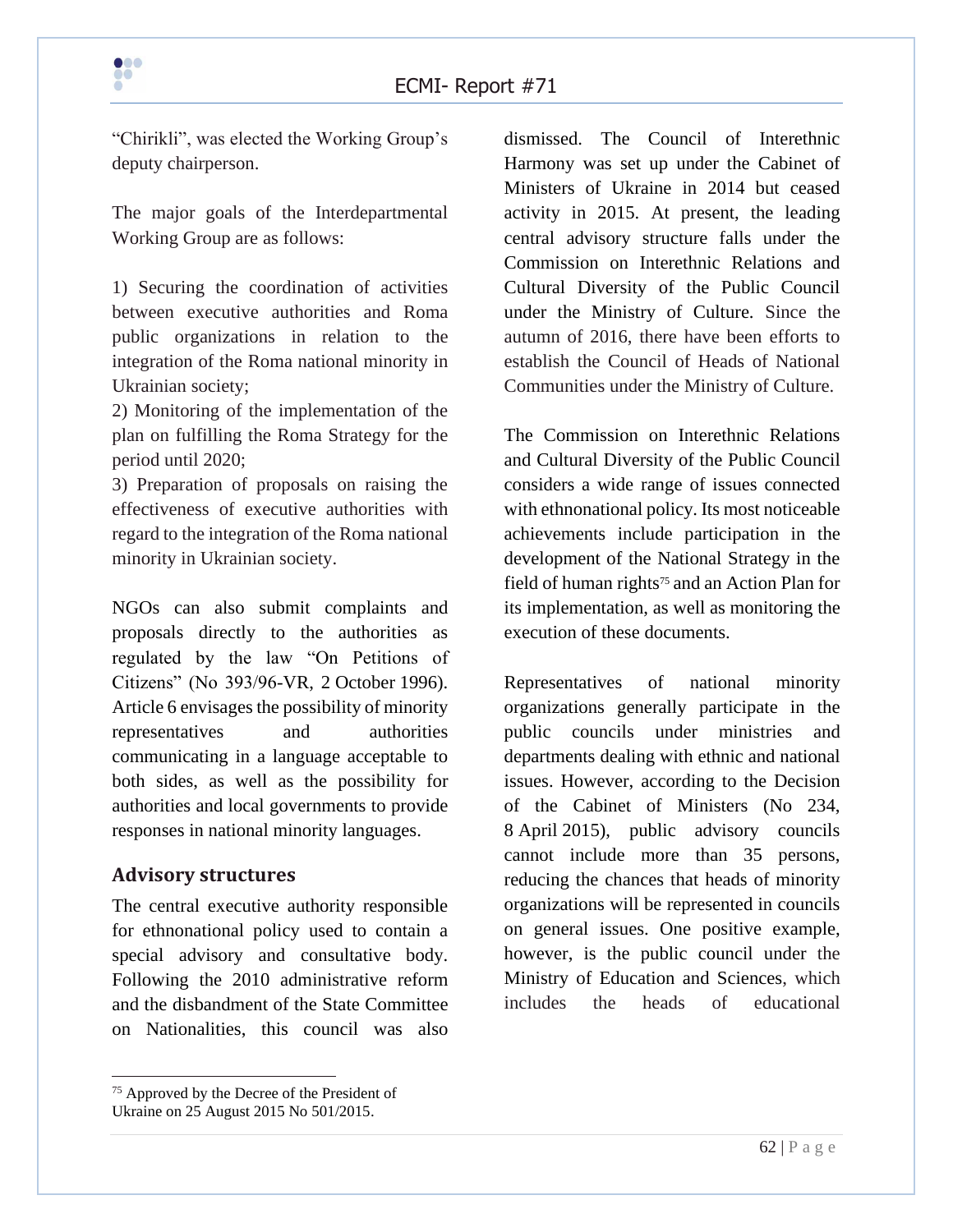

programmes from all Ukrainian national minority associations.

At present, fewer than half of Ukraine's oblasts have coordinative and advisory councils, composed of national minority representatives, working under the auspices of provincial authorities. In 12 oblasts, councils of national minority representatives function under the heads of oblast administrations. In three oblasts, there are also sectoral units within public councils set up according to the decisions of the heads of oblast administrations.

The main issues considered at oblast council sessions are the facilitation of registered national minority organization activities including the provision of premises, financial support for cultural, educational awareness-raising projects, and of publishing activities. The councils are competent to make decisions concerning the drafting of regional programmes on ethnonational development, the establishment of centres of national cultures and other issues that require the support and involvement of administrative authorities.

Unfortunately, as most experts and members of advisory structures admit, the consultative councils are merely symbolic, convening rarely and making no significant decisions. They are usually summoned by the state administration, whose chief interest is in reporting that such a meeting took place, while council members from an NGO background are not very active and lack initiative. There have only been a few exceptions, when council members constitute a compact group of like-minded activists with a common agenda, striving together to put it into practice. More often, though, specific problems and issues are discussed and decided informally through direct communication between minority representatives and elected deputies or representatives of state administrations.

#### **Roma mediators**

Ukraine has a relatively developed system of Roma community mediators, but it was created exclusively by the Roma women's charitable "Chirikli" fund, and not on the initiative of the state. The "Chirikli" fund was established in 1997 and works in several countries in close cooperation with the CoE, and following the CoE methodology on Roma mediators. As a result of the fund's work, 55 Roma mediators are now working in 13 Ukrainian oblasts covering more than 30,000 Roma people. Ukrainian mediators are mainly trained, and are now specializing, in social care, public health services and education. In addition to educating and training mediators, "Chirikli" has also elaborated and published a number of methodological materials including criteria for the selection of Roma mediators, instructions for Roma mediators' work, methods for needs assessments when providing complex social services to Roma, a communication manual for Roma mediators for working with Roma communities, a manual for civil servants for working with the Roma population, a guide for citizens on how to receive public services and regularize their legal status, a programme for the training of mediators, and specific programmes for training social workers and police who deal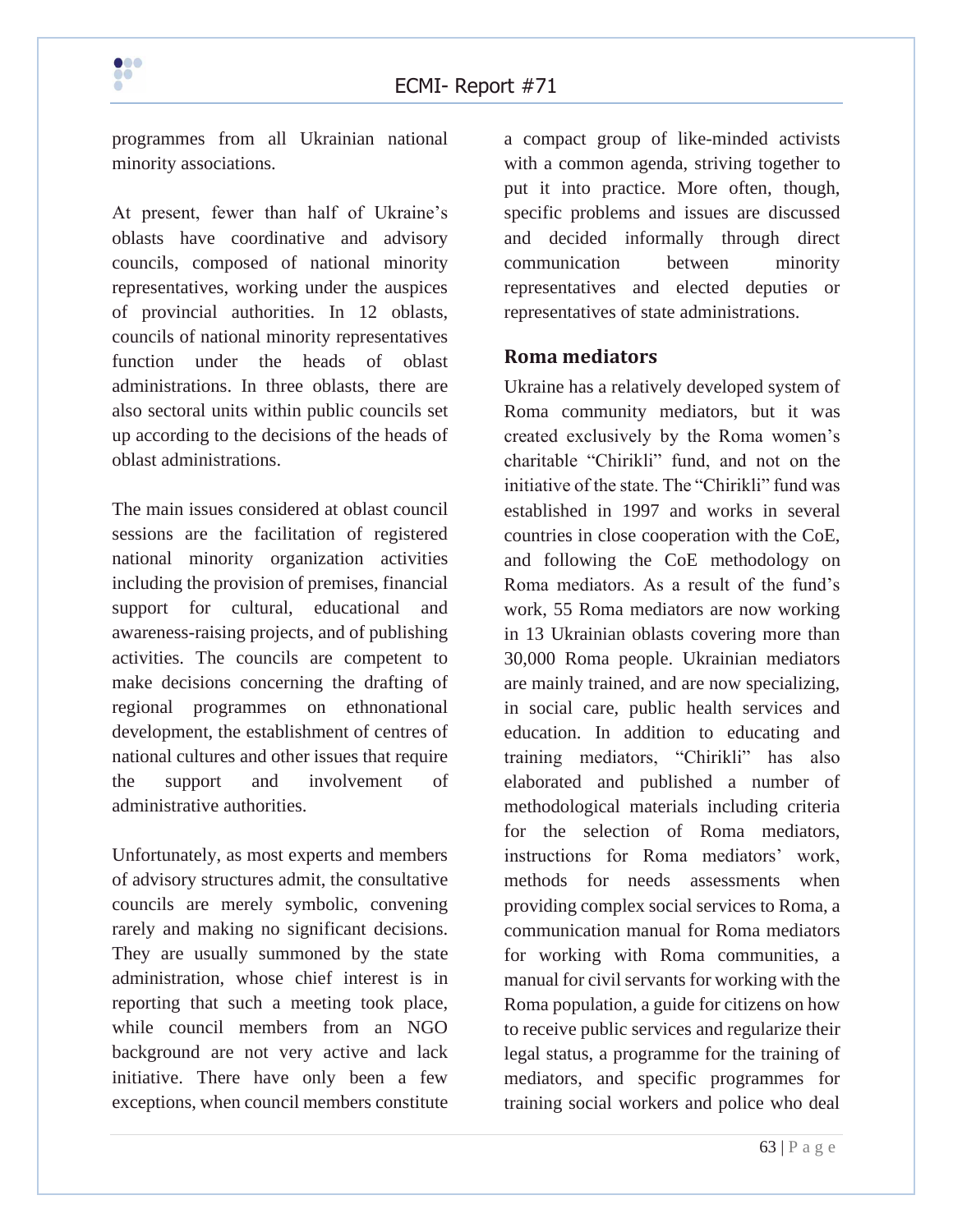with the Roma population, and training programmes for Roma NGOs. "Chirikli" closely cooperates with local, oblast and central authorities of Ukraine. In cooperation with the Institute of Family and Youth Policy, the fund has trained 120 civil servants to work with the Roma population. A specialized expert group within "Chirikli" has also developed in cooperation with the Ministry of Social Policy a standard specification for the social service "Representation of Interests" which was approved by the Ministry of Justice.<sup>76</sup>

### **Major communication problems**

Substantive problems emerge when the opinions of national minority representatives, relating to issues with importance for society as a whole and for minorities in particular, are not heard or considered in the course of public discussions or decision-making. This is partly a result of the general societal marginalization of "non-titular" nationalities and their needs, and the unwillingness and inability of state structures to pay attention to the special needs and problems of minorities. Furthermore, the very character of minority organizations often confines their activity to cultural, folklore and educational spheres, rendering them unwilling or unable to formulate more complicated and challenging issues, or to lobby the authorities with their demands.

The major issues that cause controversies and require interaction and mutual understanding between minorities and authroties include:

- enforcement of legislation on combating hate crimes and hate speech;
- the government's attitude to radical nationalist groups;
- state promotion of Ukrainian ethnic nationalism;
- the ways how minority history and cultures are presented in school textbooks, museum expositions, scientific projects, cultural activities and so forth;
- language policy and the legislation on languages; $77$
- access to education in minority languages.

There are also some organizational problems with communication. Over years, national minority NGOs have expressed concerns regarding the non-existence of a special Ministry of Nationalities. Their concern (which is not shared by the government) is that the ministry, unlike a state service or agency, can formulate policy as well as implement it. At present, the Ministry of Culture is responsible for the formulation of nationality policy, but ethnic issues are not its priority as they were for the Ministry of Nationalities that had existed in the 1990s. Reportedly, the relevant unit or department



<sup>76</sup> *Міжнародна благодійна організація Ромський жіночий фонд "Чіріклі". Звіт про діяльність за 2015 рік* [International Charitable Organization of Roma Women's Fund of Chirikli. Information on activity in 2015], 2016, pp. 4–6.

<sup>77</sup> See A/HRC/28/64/Add.1. Report of Rita Izsak-Ndiaye, the UN Special Rapporteur on Minority Issues. 27 January 2015, http://www.ohchr.org/EN/Countries/ENACARegion/ Pages/UAIndex.aspx. §§ 35–43.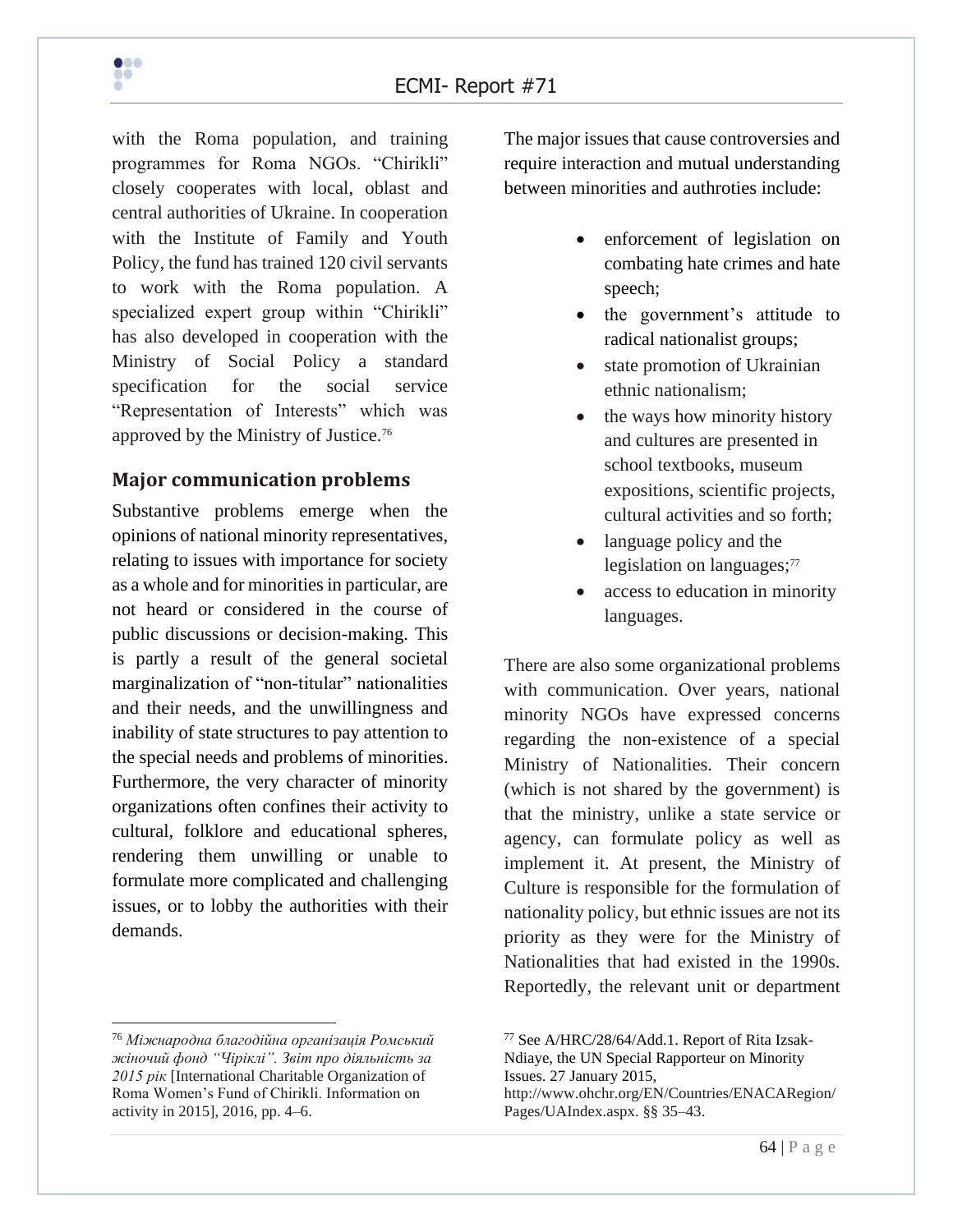within a ministry does not have sufficient administrative "weight" for the consideration and resolving of systemic problems.

Another problem is the limited functionality of advisory councils. First, it is doubtful whether there is mutual trust and a mutual interest in cooperation between state employees and minority representatives. Second, limiting the number of advisory council members curtails the representation of national minorities. Third, unclear criteria and procedures for the formation of advisory structures are causes for concern. Fourth, advisory councils are often unable to make quick decisions<sup>78</sup> and monitor their implementation, partly because of the passive attitude of their members.

The weakness and narrow interests of most minority organizations (see above) also generate problems and make these organizations vulnerable to pressure from authorities. Many minority NGOs rely on funding from the state and thus find themselves in a precarious position if tensions should arise with authorities.

Competition between different organizations acting on behalf of the same national minority also creates difficulties. Authorities have to choose a partner for communication, and this choice may sometimes depend on personal relations. The policies of ethnic kinstates also impact the communication of national–cultural societies with authorities. This impact is not always constructive and

should be taken into account, especially in border regions.

### **Conclusions**

All three countries considered here have certain achievements in the participation of minorities in public life, but also some essential gaps and shortcomings regarding the how minorities' needs and interests are taken into consideration.

All three countries position themselves as "nationalizing" states to some extent, existing for the benefit and on behalf of their "titular" ethno-nations. In Belarus, this is demonstrated ambigously and mainly expressed through support to the Belarusian diaspora abroad. In Ukraine and Moldova, the role and importance of the ethnic majority is more straightforwardly acknowledged in constitutional acts and legislation; in practice, it is expressed in the official rhetoric of "nation building" on an ethnic basis, in the advancement of nationalist narratives through official cultural and educational policies, and through the policy of only using one state language in public administration and other areas of public life. At the same time, none of the three countries has a targeted policy of establishing direct or indirect restrictions on the "non-titular" population on ethnic grounds. Furthermore, none of these governments impose the use of the majority language in the unofficial sphere, giving minorities considerable opportunities in the labour market. Ethnicity-



<sup>78</sup> This problem has been partly resolved by the Lviv oblast administration by rotating between

representatives of different cultural societies, thus forming a compact and active advisory council.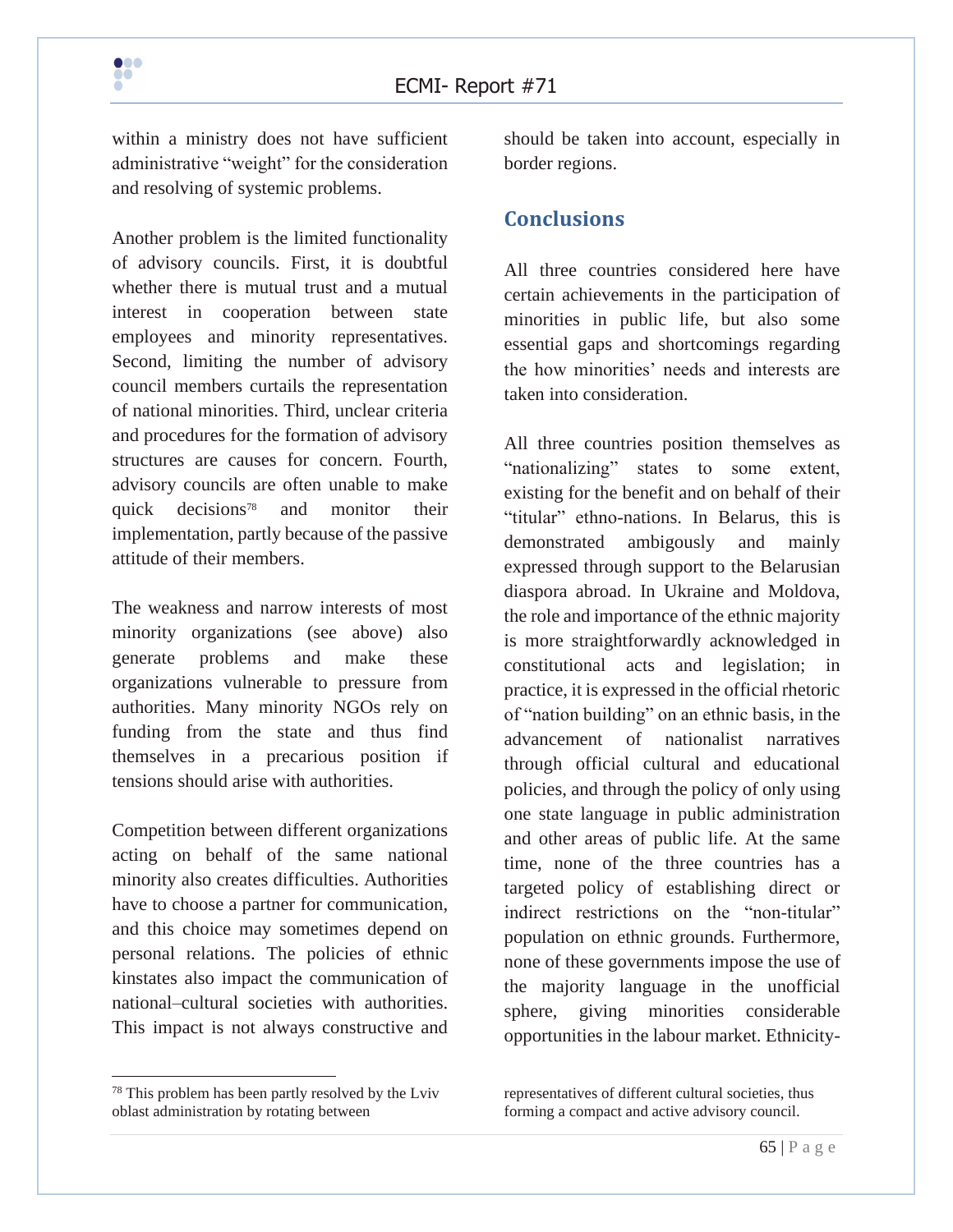based preferential treatment is also not noted in recruitment to the public sector, in relations with businesses or in citizenship policies.

There is also no ethnic prejudice in the restrictive measures imposed on the population of temporarily occupied territories, or on migrants from these territories within Ukraine. Moreover, Moldova and Ukraine have adopted laws against discrimination and established programmes for the integration and support of minority nations; this, at least symbolically, serves as a signal to the population that the governments wish to promote civil equality and participation. None of the three countries are socially divided along ethnic or linguistic lines, although there are differences in the public activity and dynamics of emigration between different ethnic and language groups in Ukraine and Moldova.

On the other hand, although these states do not pursue a strict policy of nation building that would be hostile to "non-titular" nationalities, official rhetoric and attempts to impose a nationalist version of history may lead to the alienation of minorities. The corrupt system of governance and underdeveloped democratic institutes (in both Ukraine and Moldova) and authoritative governance (in Belarus) effectively disempower citizens to participate in the development and making of political decisions.

Therefore there are both positive achievements and flaws in the interaction between minorities and authorities. In all three countries, the governments realize the importance of communicating with organizations and people speaking on behalf of different ethnic groups, and this is reflected in legislation and official statements. All three countries have state structures within the executive engaged in ethnic policy and in cooperation with minority organizations. They all have public advisory councils dealing with ethnic issues under state authorities.

At the same time, essential problems persist in all three countries. First, the functions of regulatory bodies directly responsible for ethnic policy remain partly unclear, and sometimes overlap with the tasks of other structures. Complications also arise where responsibility for minority issues is spread across various executive authorities and independent bodies (this is especially the case in Ukraine).

Problems also persist with regard to responsibility for minority issues at the regional and local levels, and the coordination of activities between national and local authorities. Belarus has been more successful at resolving these issues because of the relatively small number of issues on the agenda and the strict centralization of executive authorities.

Furthermore, minority interests and needs are not generally considered in significant political and administrative decisions. The school reform and change of legislation regarding personal names in Moldova offer a vivid example. Minority issues tend to be

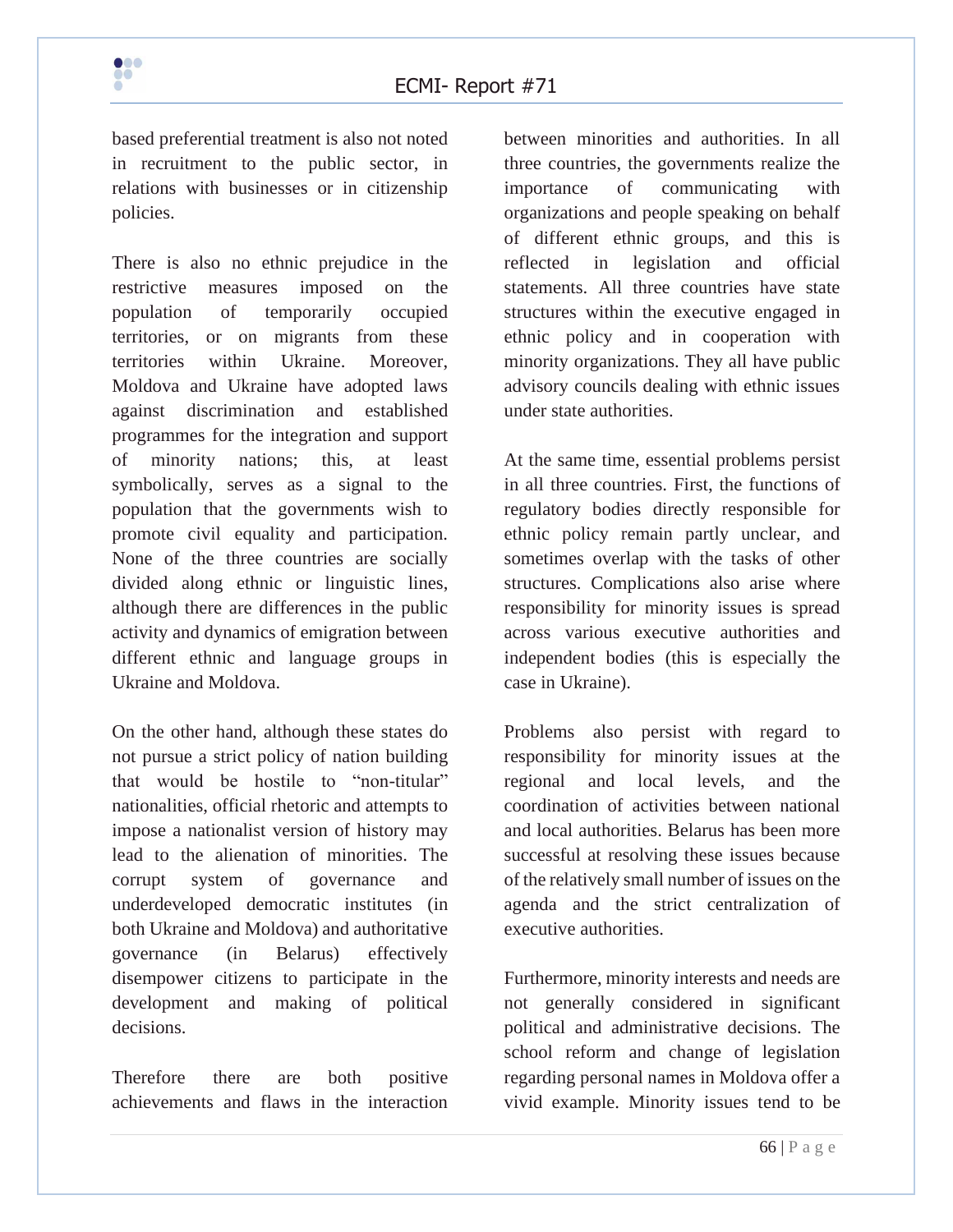

narrowly identified and formulated: as security problems (and, accordingly, as subject to state control), integration (understood as non-interference in politics, loyalty and the need for control) or the development of culture (narrowly interpreted as folklore and ethnography).

Regular mechanisms of political representation, in the form of political parties and elections, appear to provide limited opportunities for the expression and protection of minorities' specific needs and interests. Belarus has no free elections, and the top-down selection of deputies by executive authorities at all levels takes minimal account of minority needs. In Moldova and Ukraine, only people connected with major national parties can be elected to parliaments and regional councils. Parties include ethnic activists in their electoral lists to increase their visibility and to attract more voters, but upon becoming members of parliament or other elected bodies, these people tend to advance their party agendas and seldom reflect or promote the needs of minorities.

That being said, elected representative bodies and local self-governments in Moldova and Ukraine offer considerable possibilities for national minority organizations, but these are presently underutilized. Minority organizations can have their deputies elected in compactly populated areas, and even with the limited resources and powers afforded to representative bodies, minority organizations and activists can ensure discussions of their problems through deputies and deputy hearings. Ukraine offers the positive example of involving minorities in parliamentary hearings and other activities organized in the *Verkhovna Rada*, maintaining the parliament as a major platform for the discussion of minority issues.

All three countries have advisory and consultative councils on minority issues; minority organizations are also represented in advisory structures under public authorities engaged in broader thematic areas. The formation and activity of advisory councils represent a mixed picture, however. On the one hand, advisory bodies are the main, permanently functioning, channel of communication between minority activists (and/or experts) and authorities. On the other hand, the criteria for selecting and appointing participants are unclear and advisory structures cannot always formulate their own agenda, follow it up or monitor the fulfilment of their decisions. These groups appear to be unable to gather *in pleno* with due regularity, resolve conflicts or agree among themselves on common positions, nor react quickly to rapidly changing situations.

Nevertheless, the weaknesses of advisory structures in all three countries, as well as in other European states, are inherent and systemic. The formation of advisory councils by top-down appointment or by selecting only like-minded people can undermine the whole concept of such councils as platforms for representing different points of view.

The transformation of advisory structures into clienteles and loyalist support group for the authorities is quite possible and achievable; their efficiency can also be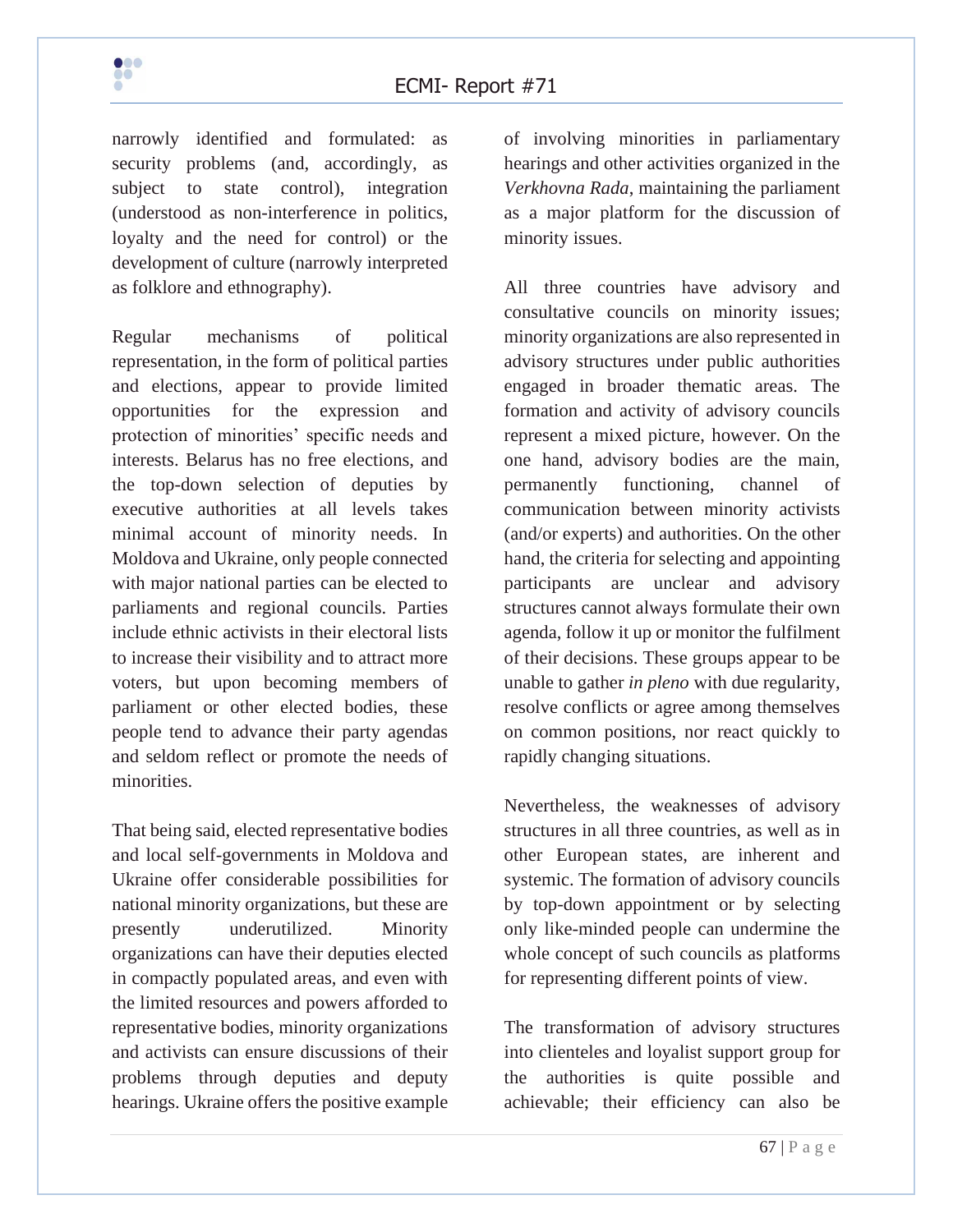increased by only appointing those leaders or representatives deemed suitable by official bodies. Such approaches are implementable but would destroy advisory councils as mechanisms of bilateral interaction and distort the authorities' understanding of the situation. Introducing eligibility criteria for membership or procedural restrictions can filter out potential representatives who don't have the required financial resources and introduces the risk that these groups become platforms for propaganda.

To improve communication between state structures and minorities, it is necessary to consider the restrictions imposed by the very nature of NGOs in general, and minority NGOs in particular. NGOs are usually set up by individuals or groups with their own interests and views on a situation. Many ethnic organizations and leaders position themselves as spokespersons promoting the "true" interests of their group, which frequently causes splits and conflicts to develop within those communities. Voluntary societies tend to have limited resources and often depend on donors, authorities and public opinion. In countries like Belarus, Moldova and Ukraine, contact with authorities and major political parties depends on taking a conformist position on many issues.

Therefore, one should pay more attention to the development of advisory structures and independent bodies, or their respective subunits, responsible for the resolution of disputes and conflicts concerning minorities. The formation of such independent structures on a parity basis, functioning like an arbitration court and engaging in public disputes through an open adversarial procedure, could be a more effective tool for effective communication between the state and minorities.

The establishment and maintenance of communication between state structures and minorities depend, to a large extent, on the state's goodwill and appreciation for the opinions and needs of minorities. In Belarus, Moldova and Ukraine, however, the impetus for the state to behave in such a way is rather weak. Stronger signals will need to come from civil society, state representatives with strategic interests and, most of all, from international organizations.

The position and capabilities of the state depend, in many respects, on the structure and functions of the bodies directly responsible for ethnic policy and, in particular, for minority issues. At present, Belarus, Moldova and Ukraine cannot offer a working model for resolving a range of problems. Other European countries have also failed to develop an ideal model that could be borrowed and used in other national frameworks. Should a special body on ethnic issues be established, it could take a number of forms in terms of its structure, decisionmaking power and competence: It could be a structure affiliated with the parliament (e.g. a special secretary or contact bureau) providing assistance to legislators or a ministry or other executive body authorized to develop policies and coordinate the activities of other executive bodies. A special executive body could also have more limited functions and powers, working merely as an operator of

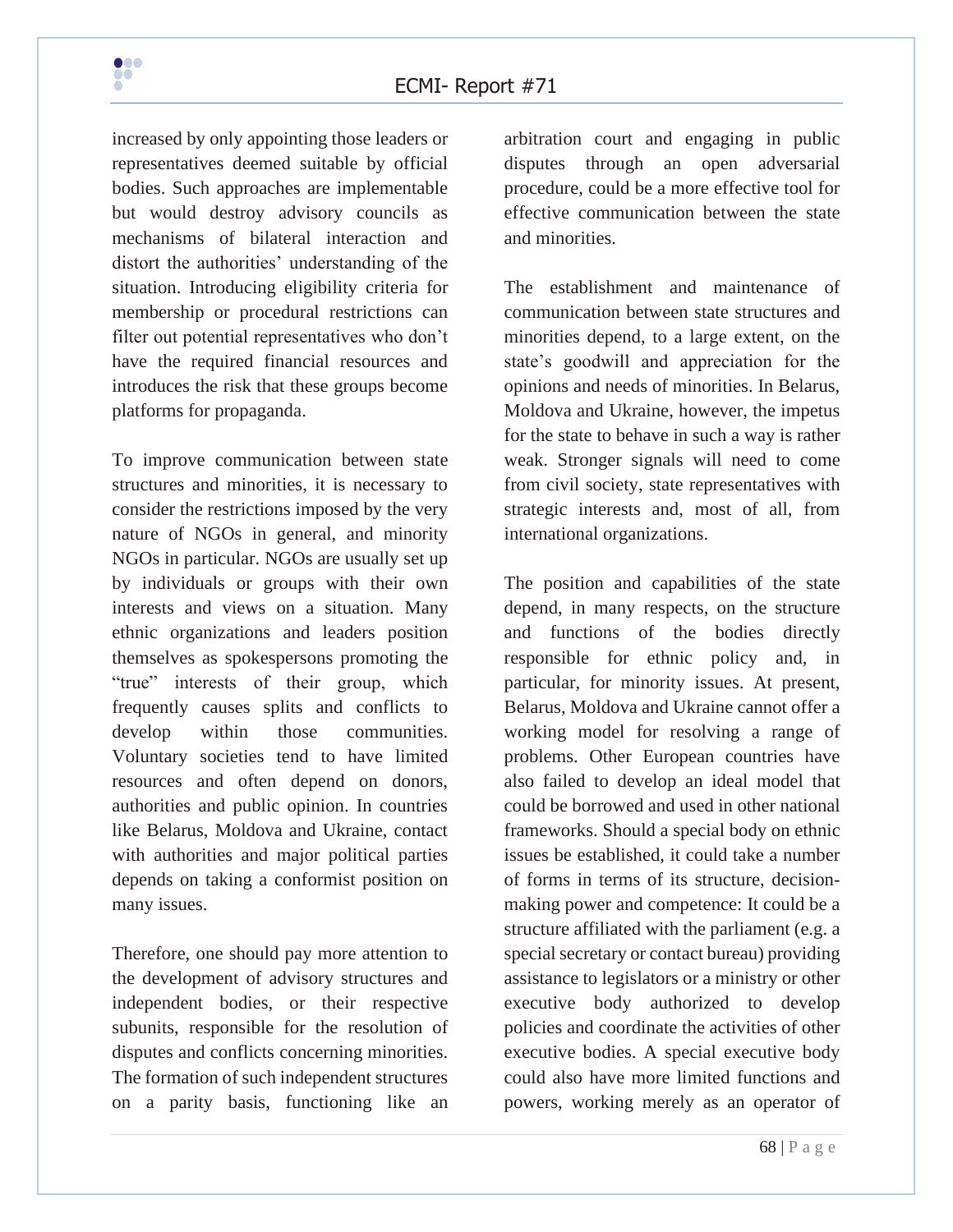

special programmes and projects, or as an information service to monitor and redirect complaints and petitions to the appropriate office. Minority issues could also be concentrated in an independent institute on human rights (similar to an ombudsman). It is therefore necessary to find optimal schemes and methods for the coordination of executive authorities, legislative power and independent bodies on human rights, as well as official structures of national and regional (and/or local) levels.

### **Recommendations**

Keeping in mind the current political and economic environment and elite capacities, it is unrealistic to expect the adoption of farreaching legislative innovations to expand opportunities for national minorities. Even if such new laws were passed, there would be no guarantees that they would be implemented. There is also no reason to expect that any of these three countries will invest the necessary resources in the development of human rights mechanisms and the protection of vulnerable groups.

This makes it much more likely that changes in Moldova and Ukraine will counter the protection of equality and will thwart radical political change in Belarus. Deepening economic problems will make budgetary cuts inevitable, and there will be new incentives for further administrative centralization and unification. A rise in nationalist populism will mean that minority issues will be regarded from the perspective of security and "nation building", strengthening the positions of the "titular" nations and marginalizing

other groups, probably under the guise of "integration". Such changes will further limit the resources available for the support of cultural pluralism, ultimately decreasing the already-low level of trust between state institutions and minority activists.

Moreover, a creeping erosion of guarantees of minority protection is probable. Alongside public declarations of adherence to international obligations, unfavourable changes for minorities might be introduced under the radar, as technical measures to optimize spending and administration in general.

Taking these prospects into account, attempts to adopt new laws on languages and minorities entail particularly high risks. Leaving the fundamentals of current legislation and organizational structures intact, avoiding drastic and deep changes in any direction, would help to mitigate these risks, preserve stability and sustain the available mechanisms of communication. Revising and amending already-existing laws is therefore more desirable.

Advancing initiatives based on the assumption that current legislative and institutional frameworks will remain unchanged is more realistic, thus preferable and potentially risk-reducing. The preservation of the legal and organizational basis of current ethnonational policies and guarantees for minorities does not preclude the introduction of slight changes and amendments to the legislation already in force, and the improvement of administrative structures.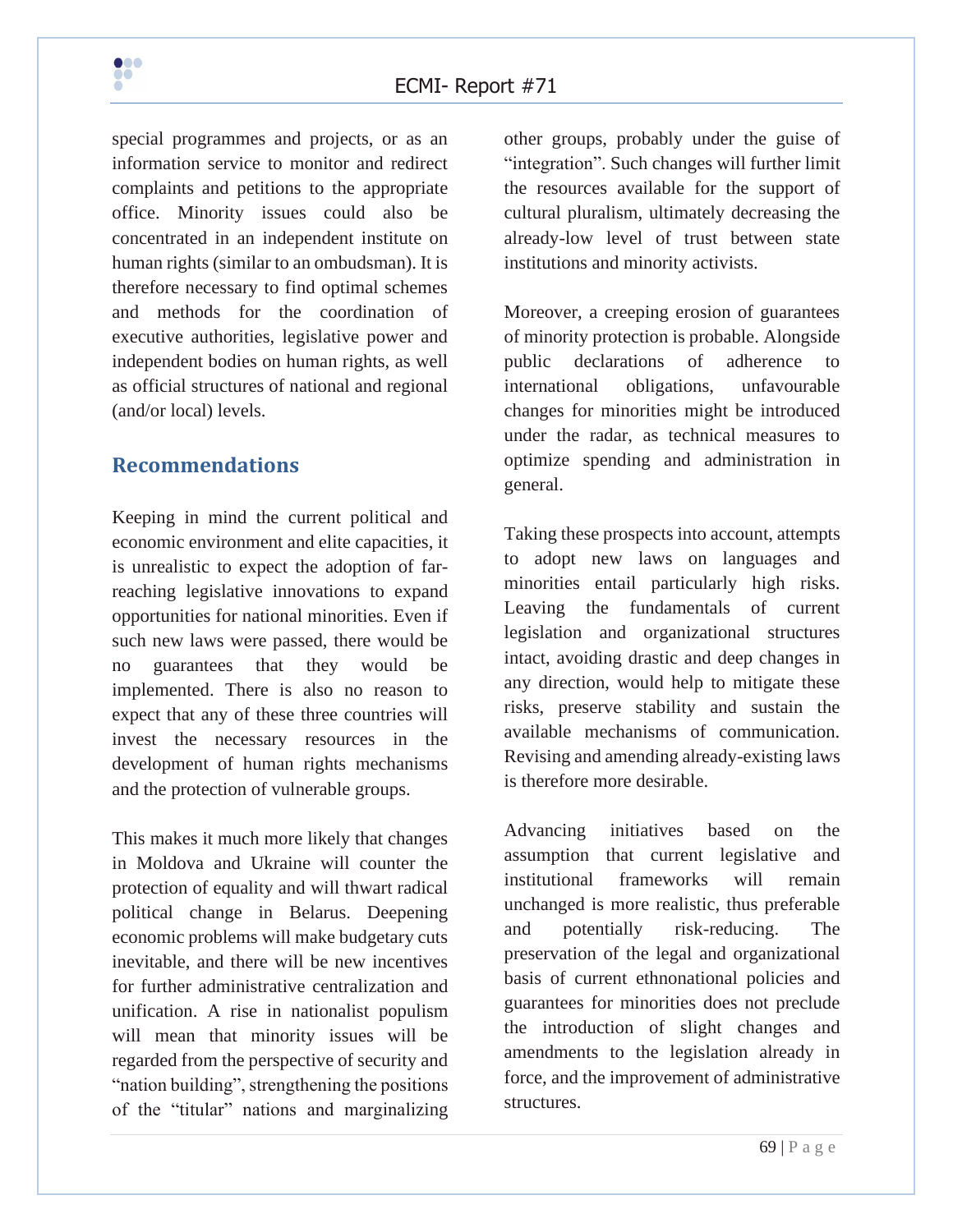

Communication between the state and minorities is inevitably impeded by a number of objective circumstances. This stems from the limited powers and expertise of state bodies on the one hand, and the so-far insufficient capacity of ethnic organizations to effectively promote their interests, especially in forming coalitions and presenting a consolidated stance. Further, all three countries suffer from a weak political and economic situation, making it unrealistic to create or even discuss special mechanisms for minority representation in government (such as quotas, reserved seats in parliaments and other representative bodies, removing electoral thresholds for ethnic parties and introducing, in some way, independent or special status for certain territories). Moreover, it is doubtful whether these kinds of innovations will help to harmonize ethnic relations and societal integration.

With all these limitations in mind, realistic initiatives aimed at positive changes should, in our view, rest on the following general principles:

- ensuring that the specific needs and interests of minorities are taken into account in the process of socially significant decisionmaking at all levels of public administration; - maintaining and developing all possible platforms for dialogue between minorities and authorities, especially advisory and expert councils, as well as public hearings at legislative and representative bodies;

- vesting the authorities responsible for minority issues with powers and other resources for the consideration of individual complaints;

- developing and promoting alternative forms of resolving disputes involving minorities, especially in the form of mixed commissions under authorities, arbitration courts and mediation; developing practices for the consideration of complaints and claims within adversarial proceedings in order to make substantiated decisions or recommendations;

- Developing the skills and opportunities for national minority organizations and human rights organizations to lobby and carry out educational and awareness campaigns, especially with regard to the protection of public interests.

### *Legislative changes*

In principle, it is possible to improve national laws on the protection of ethnic minorities and to specify the obligations of the state to support minority organizations and their activities, to consider the interests and needs of persons belonging to minorities ("mainstreaming") and to dismantle minorities' barriers to social mobility. It is important that laws related to national minority issues or ethnocultural policy stipulate the following approaches:

- A positive obligation of the state to consider the interests and requirements of persons belonging to minorities in the course of planning and implementing policies concerning languages, education, cultural activities, local administration and relations with civil society organizations;
- A positive obligation to eliminate barriers to social mobility and the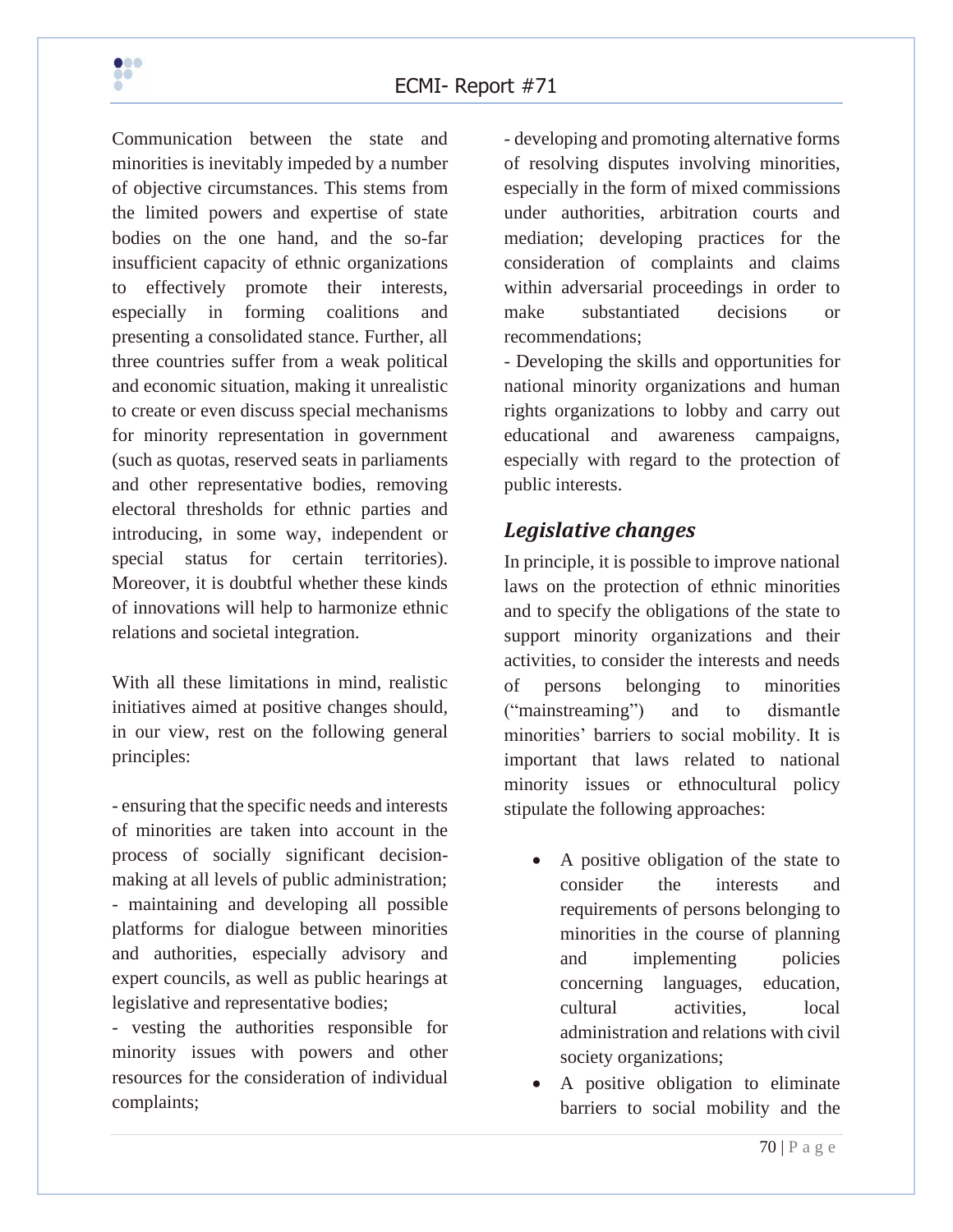

effective participation of minorities in public life;

- Exemption of special measures for the support of minorities (creation of conditions for language and culture development, specific opportunities for representation of interests) from the prohibition of discrimination on ethnic grounds, provided these measures do not imply discrimination against certain minorities vis-à-vis other minorities;
- The creation and support of mechanisms for dialogue between society and state at all levels, including advisory and expert councils, and public discussions;
- Endowing state structures dealing with minority issues with powers to consider and resolve, independently or together with other bodies, complaints and requests concerning minorities;
- Formulation and assurance of the main principles for the public support of minority organizations and institutions on a non-discriminatory basis;
- Setting up joint public–private arbitrage, or mixed commissions working on the principle of arbitration courts, for the open consideration of complaints and the resolution of disputes concerning relations between the state and minorities.<sup>79</sup>

In addition to the principles listed above, expanding the possibilities for ethnic minority representatives to participate in electoral process, particularly by removing the prohibitions and restrictions on the creation of political parties on regional or ethnic bases would be especially important.

Another important step would be the expansion of opportunities to use minority languages, especially in areas of compact settlement, for communication with authorities and accessing public services.

## *The structure of public bodies*

The key problem with regard to the structure of public bodies is the interaction, cooperation and coordination of public bodies dealing with ethnic diversity and equality. This can be broken down into three aspects: (1) the division of functions and delimitation of powers between the national executive authority directly responsible for the governance of ethnocultural diversity, and the independent body for the prevention of discrimination; (2) the coordination of activities of the executive authority directly in charge of ethnocultural diversity management and executive bodies dealing with education, social protection, law enforcement, and so on, when resolving minority issues in the course of their regular work; (3) task-sharing between the executive authorities at national and regional levels and the coordination of activities of regional structures responsible for ethnic policy.

<sup>79</sup> This kind of approach is proposed in paragraph 24 of the Lund Recommendations on the Effective

Participation of National Minorities in Public Life (1999).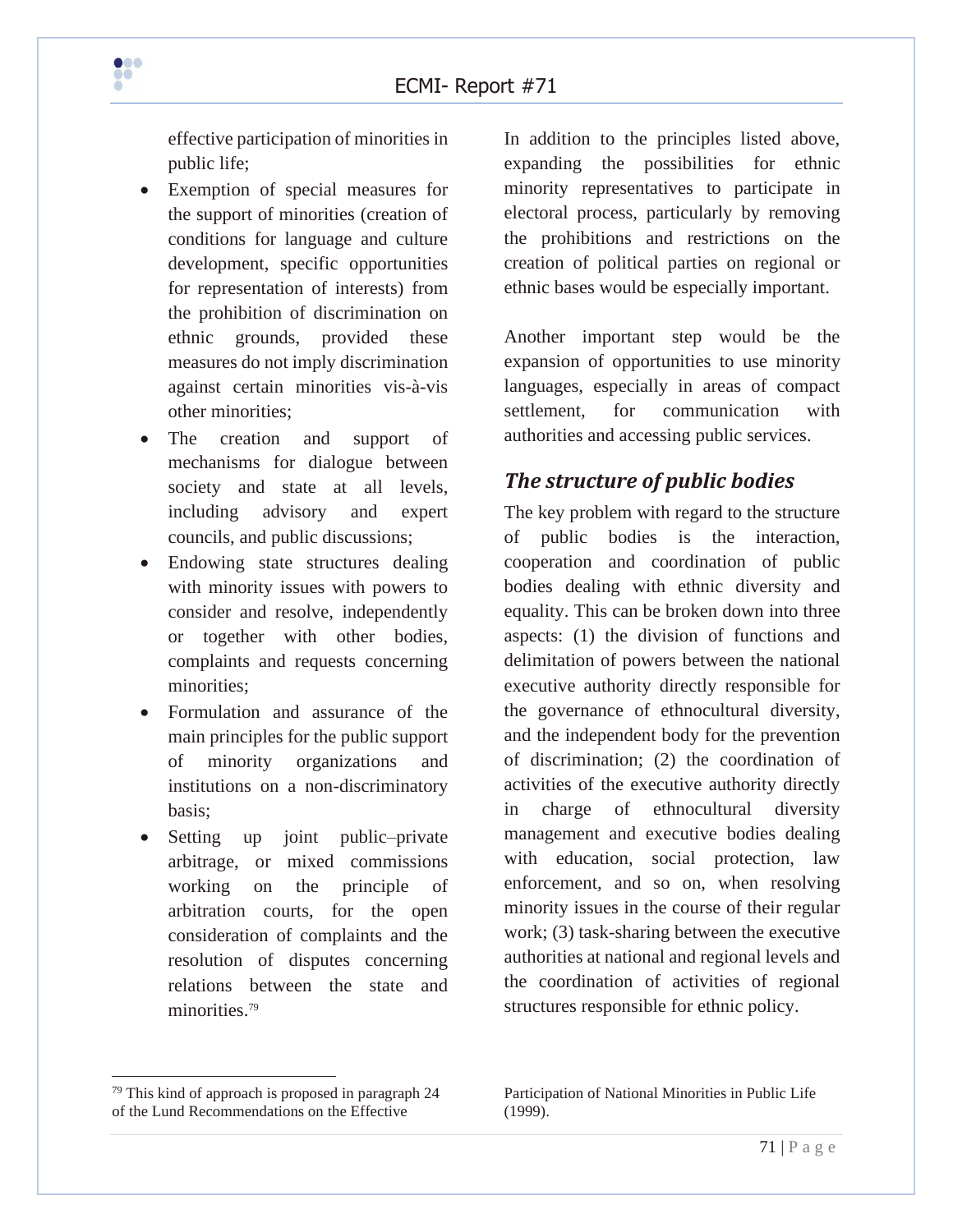The division and delimitation of responsibilities can be resolved in various ways, but it is necessary in all cases to differentiate or coordinate functions and tasks in such areas as monitoring, official expert examinations, and strategic planning in the sphere of minority protection. These activities include the development and implementation of legislative and other official acts, special and positive measures, educational and training programmes as well as the processing of individual complaints and requests.

In principle, various approaches could be followed to resolve coordination issues.

- The first approach rests on the separation of strategic planning of ethnonational policy from the resolution of issues concerning the protection and promotion of human rights and non-discrimination.
- The second approach is the separation of work related to culture, language and support for the ethnocultural activities of NGOs on the one hand, from the prevention and elimination of discrimination on the other.

Both approaches can be combined in different ways, depending on the status of the various bodies and the territorial organization of the country.

The body responsible for ethnonational policy could be primarily responsible for the functioning of an interdepartmental commission on ethnic issues, eliminating the coordination problem.

The body in charge of ethnonational policy would also engage in:

- drafting legislative and other official documents;
- strategic planning;
- international cooperation on minority issues;
- monitoring the overall implementation of legislation;
- developing programmes concerning ethnic relations;
- consulting with minority organizations;
- elaborating special measures for the support of minorities;
- monitoring and analysing the general state of national minorities, particularly with respect to access to public services, interaction with authorities and prevention of conflicts.

Additionally, this body should:

- disseminate information;
- carry out educational and training programmes for civil servants;
- coordinate the activities of regional authorities responsible for ethnic issues;
- receive, process or ensure the consideration of complaints and requests.

In turn, the independent equality body should plan and carry out the activities envisaged by the legislation against discrimination, including preventive measures.

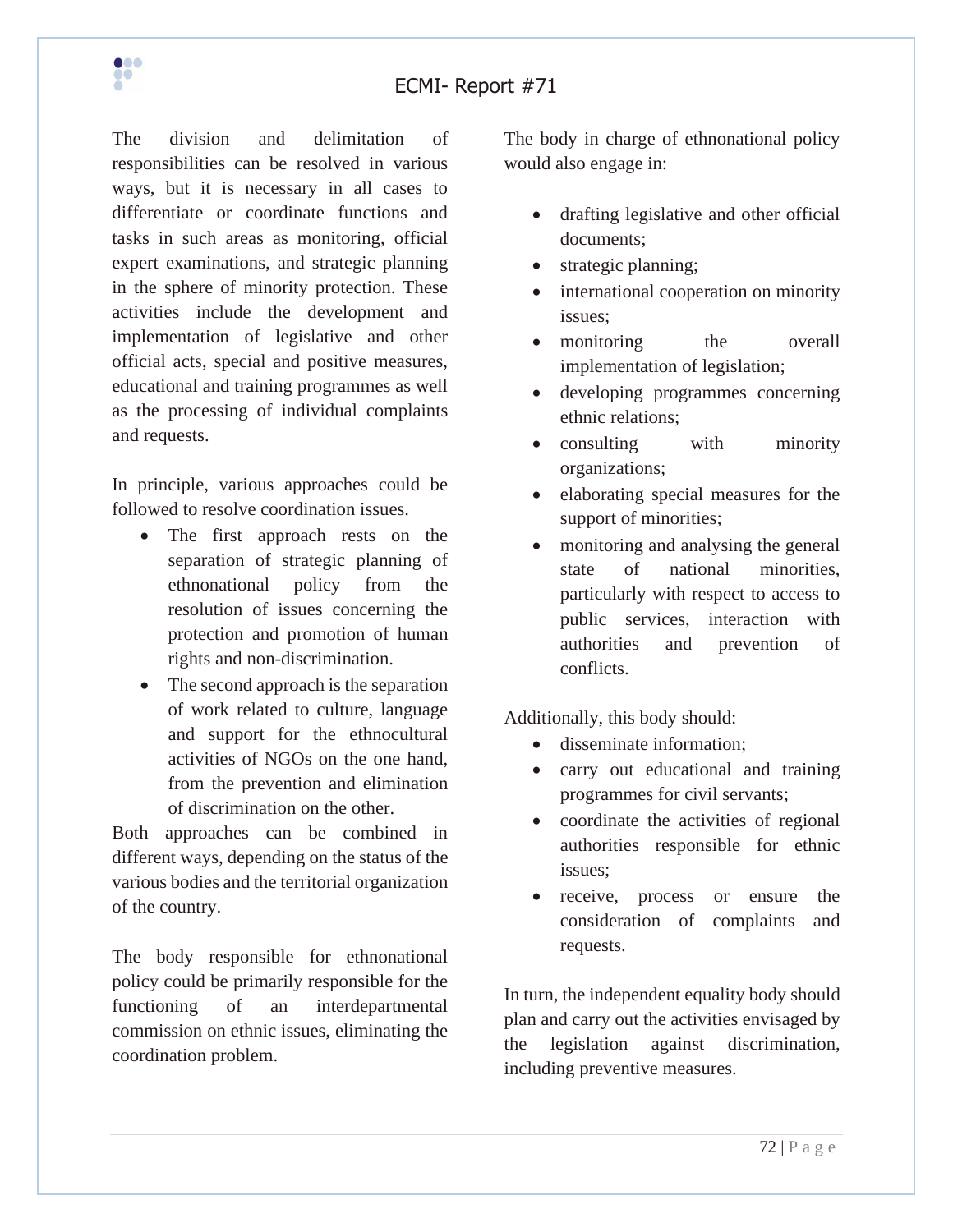

It would be necessary to coordinate the activities of independent equality bodies, law enforcement agencies, the executive and local authorities as well as the exchange of information between them, particularly in:

- monitoring;
- collection of statistical data;
- preparation and carrying out of educational and awareness-raising programmes and projects.

This kind of coordination can be provided partly through an interdepartmental commission on ethnonational issues facilitated and coordinated by the respective central executive authority on ethnic issues.

Finally, task-sharing between different levels of government require special attention and effort. Ethnonational policy should be pursued and supported at the local selfgovernment level where gaps exist at the state level. Support for this arrangement could include the creation of coordinating mechanisms, the provision of informational support and a system of additional training for deputies and employees of administrations.

# *Mechanisms for dispute resolution*

One promising approach could be the creation of an independent dispute resolution body, specifically devoted to issues concerning minorities. Responsibility for communication with minorities could then be gradually shifted from advisory bodies towards the independent structures proposed above. They would consider issues concerning minorities that cannot be settled by stopping and redressing a violation of law. Such structures can be designed as independent commissions or expert groups, summoned at the request and with the consent of the disputing parties. Such structures could be formed on a parity basis by public authorities and civil society organizations. They can function in a way similar to arbitration courts and engage in the public consideration of disputes within an adversarial procedure. One advantage might be their ability to stimulate more pragmatic approaches to the resolution of complex issues and resolve disputes through open public discussions rather than by unofficial shadow arrangements. They could also contribute to authorities and minority organizations developing the skills for building rational arguments based on human rights.

#### *Advisory structures*

In establishing advisory councils on ethnic issues under public authorities, it is expedient to use various structures, formation principles and operational modes:

- a combination of big councils representing all minority groups, engaging in a broad range of issues, and more compact working groups and specialized councils to deal with specific issues, or with specific populations (for example, Roma).
- a mixed membership principle, with some members appointed by state structures and some delegated by civil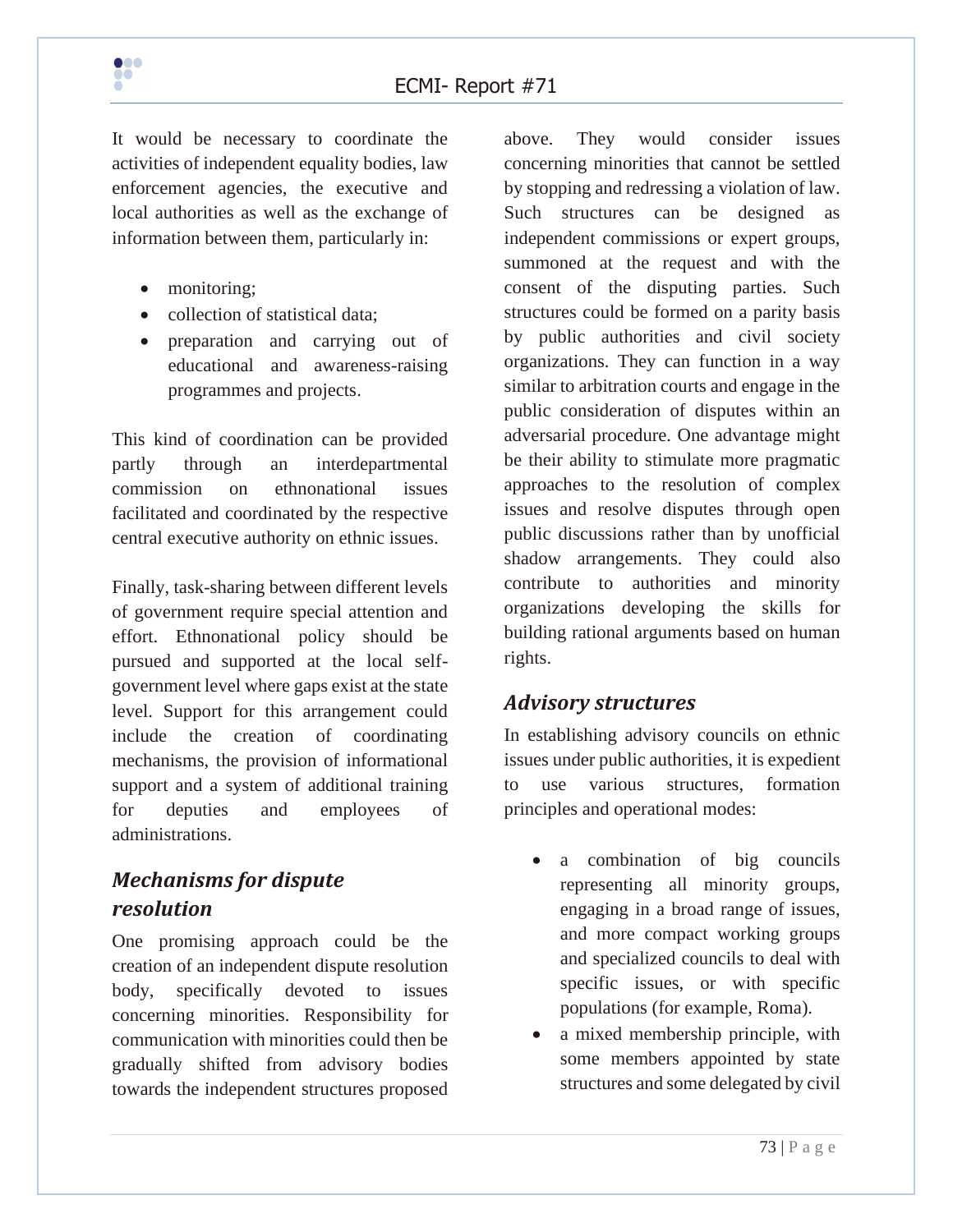society organizations or nominated by NGOs.

a rotation of advisory council membership can ensure more compact composition and higher operational capacity.

Advisory or consultative bodies on minority issues should have legislative protection against ungrounded rearrangement or dissolution, as well as against the arbitrary dismissal or replacement of members. Members should have the guaranteed right to set agendas and make decisions; it is necessary to secure that proposals and requests are the considered by the public bodies addressed and provide that the councils promptly receive information necessary for effective work.

The authorities under which the advisory structures function should ensure the appropriate conditions necessary for their work, in particular:

- provide up-to-date information on the initiatives and decisions being prepared by public authorities on issues within the competences of advisory structures;
- request and receive of information from public authorities;
- coordinate the activities of councils at various levels and with various

territorial affiliations through the timely dissemination of information regarding plans and decisions;

request and receive expert opinions and information necessary for their functioning.

It is also recommended that the following actions be taken:<sup>80</sup>

- formally ensure the right of advisory councils on ethnic issues to initiate and hold public hearings on specific problems within their mandate, and oblige state structures to provide informational and organizational support for such activities (including the delegation of their official representatives);
- vest councils on ethnic issues with the right to develop and put forward to state structures, on their own initiative, proposals on the improvement of legislation and state policy in their respective areas;
- use councils on ethnic issues as an instrument for planning and implementing governmental programmes and joint community and state projects related to ethnic issues.

Structures could be set up to combine the characteristics and functions of state and

<sup>80</sup> Nataliya Kutuzova, Язык вражды, этническое профилирование и правонарушения на почве ненависти как проявления дискриминационного отношения [Hate Speech, Ethnic Profiling and Violations on the Grounds of Hatred as Manifestations of Discriminatory Attitude], in:

*Право на равенство и недискриминацию этнических меньшинств в Беларуси. Аналитический отчет* [The Right to Equality and Non-Discrimination of Ethnic Minorities in Belarus. Analytical Report] / N. Kutuzova, M. Rybakov, D. Chernykh. – Minsk: 2015, p. 27.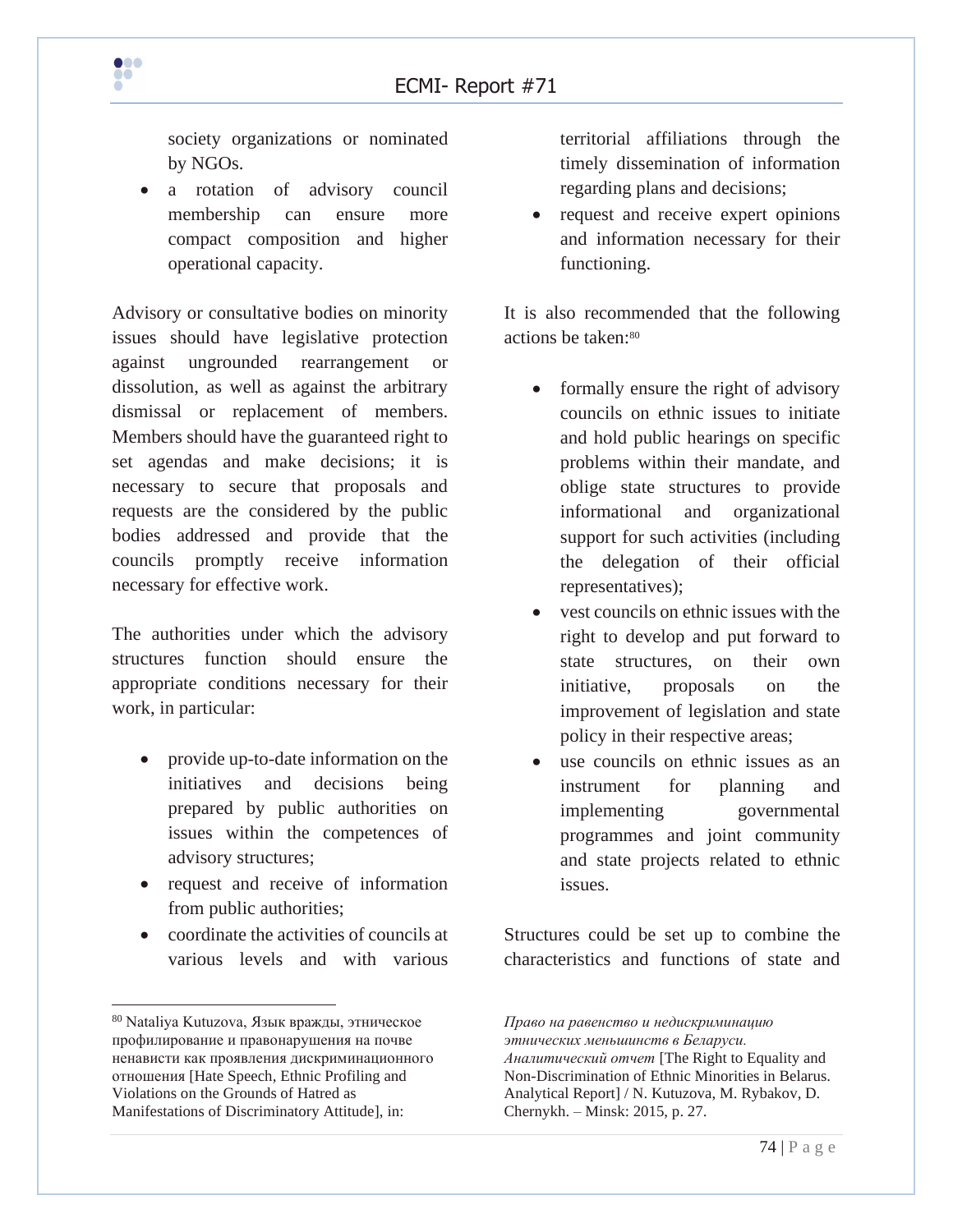

municipal bodies responsible for ethnic issues, on the one hand, with advisory structures on the other. Such bodies could include a secretariat or board composed of representatives delegated by minority organizations, either on a permanent or rotating basis.<sup>81</sup> This structure could function as an information centre, processing complaints and requests related to minorities, and as a mediator between minority organizations and authorities.

# *Community mediators and community self-governance*

It is recommended that all three countries initiate studies and discussions with the participation of minority organizations, experts and representatives of the state in order to identify optimal working modes for community mediators. At present, the institution of community mediators for Roma is being developed upon the initiative of the CoE. Some questions remain, however, such as how to balance the independence of mediators with the need for resources and powers necessary for the fulfilment of their functions. A decision is therefore necessary regarding whether the institute of mediators should become employees of municipal bodies, or as representatives of civil society organizations endowed with a state mandate.

Discussions about the role and status of Roma community mediators, and the consequent practical steps in this area, would be especially useful in Belarus as these activities could facilitate the cooperation between Belarus and the CoE in the field of ethnic minority protection.

It is also important to study the experiences and promote the development of ethnic groups other than the Roma. Special attention should be given, in particular, to the perspectives of *Mejlises* of Crimean Tatars in mainland Ukraine.

### *Education and awareness-raising*

Courses on ethnocultural issues (possibly combined with antidiscrimination modules) should be introduced into the training and professional development systems of civil servants, municipal employees and law enforcement staff.

In order to ensure a uniform approach to training and educational programmes, it is important to coordinate the activities of the independent equality body and the body responsible for ethnonational policy through joint expert, methodological and editorial councils and working groups.

It is recommended that higher education courses on ethnic relations be introduced or improved within disciplinary frameworks such as political science, jurisprudence, sociology and public administration.

<sup>81</sup> This idea was proposed, for example, by Rita Izsak-Ndiaye, the UN Special Rapporteur on Minority Issues. See Report of the Special Rapporteur on minority issues on her mission to the

Republic of Moldova. A/HRC/34/53/Add.2, 11 January 2017, https://documents-ddsny.un.org/doc/UNDOC/GEN/G17/004/38/PDF/G170 0438.pdf?OpenElement, item 99.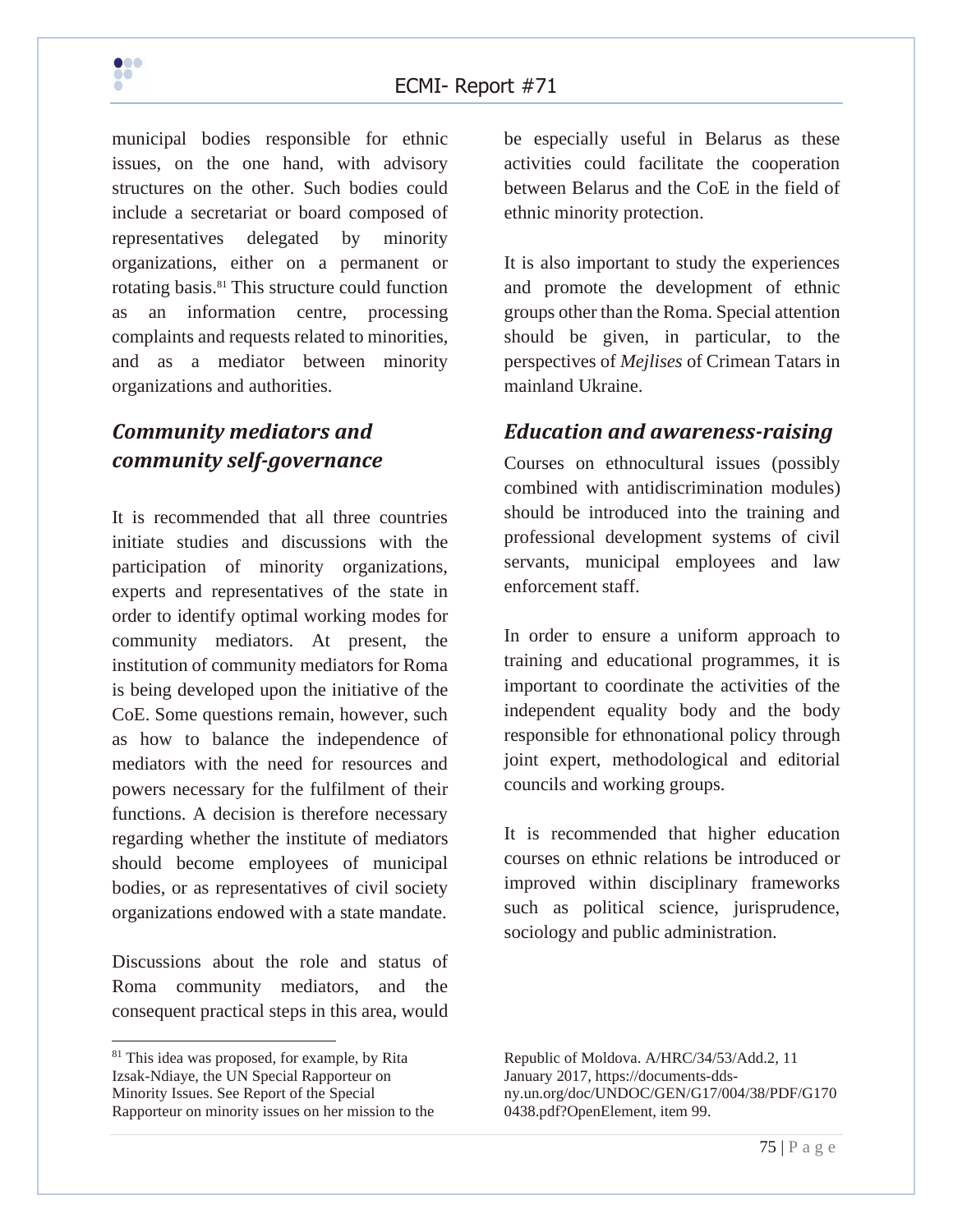Special state and non-state programmes are needed to train journalists and teachers on the issues of equality and ethnic diversity.

General information should also be provided to minorities and the general public on the culture and history of different ethnic groups in the country. Textbooks should reflect the history of the countries as a history of different groups, regions and families, and relevant museum exhibitions and broadcasting programmes should be established.

### *Civil society activities*

It is recommended that NGOs engaged in the protection of minorities and related activities work in the following areas:

- joint elaboration, development and selection of optimal methods for monitoring, training and advocacy aimed at the protection and promotion of individual rights and public interests;
- development of cooperative networks between organizations for the exchange of experience, monitoring techniques and accumulated information;
- joining of resources for the creation of common structures, helping individual applicants or representing their interests at the local level.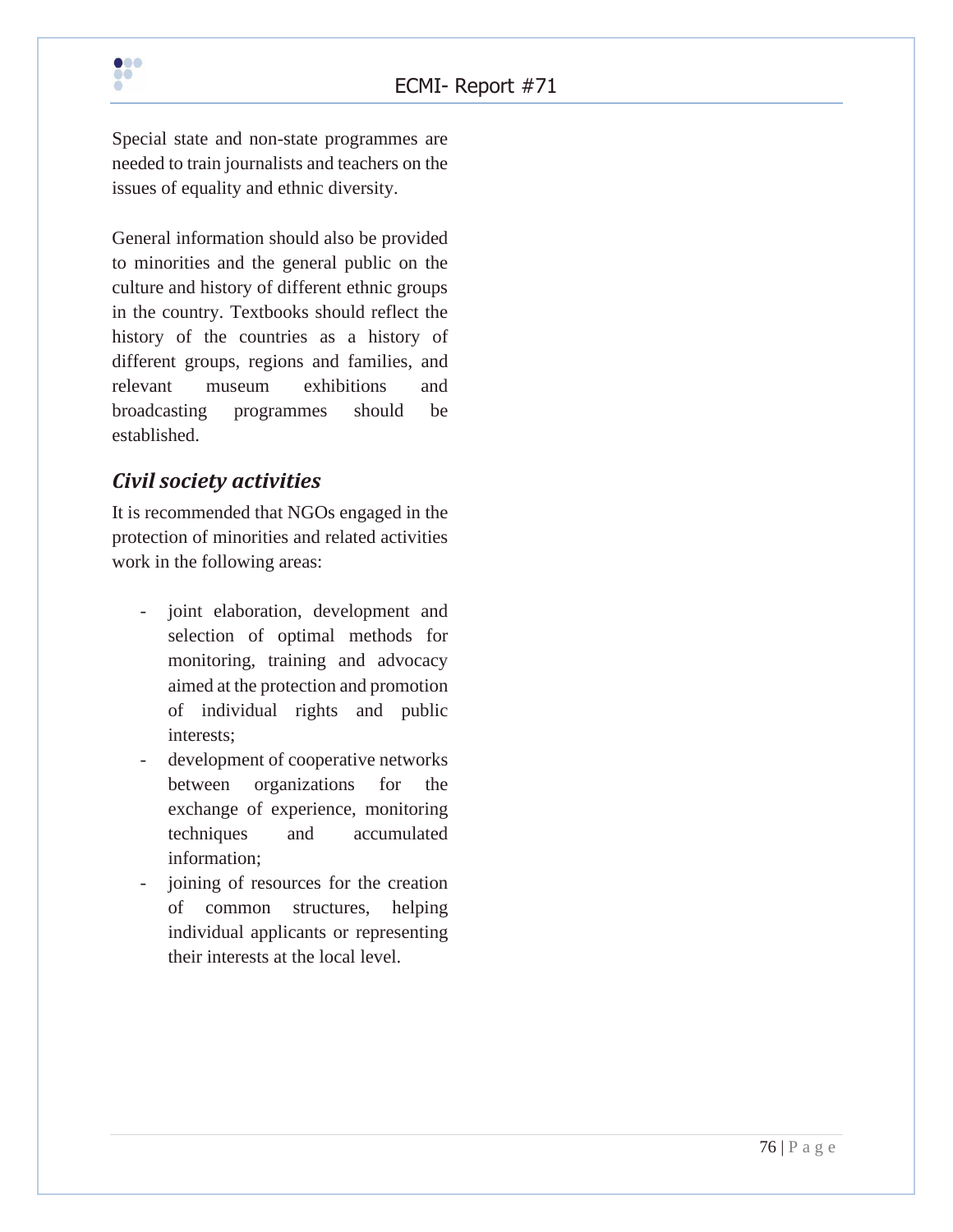